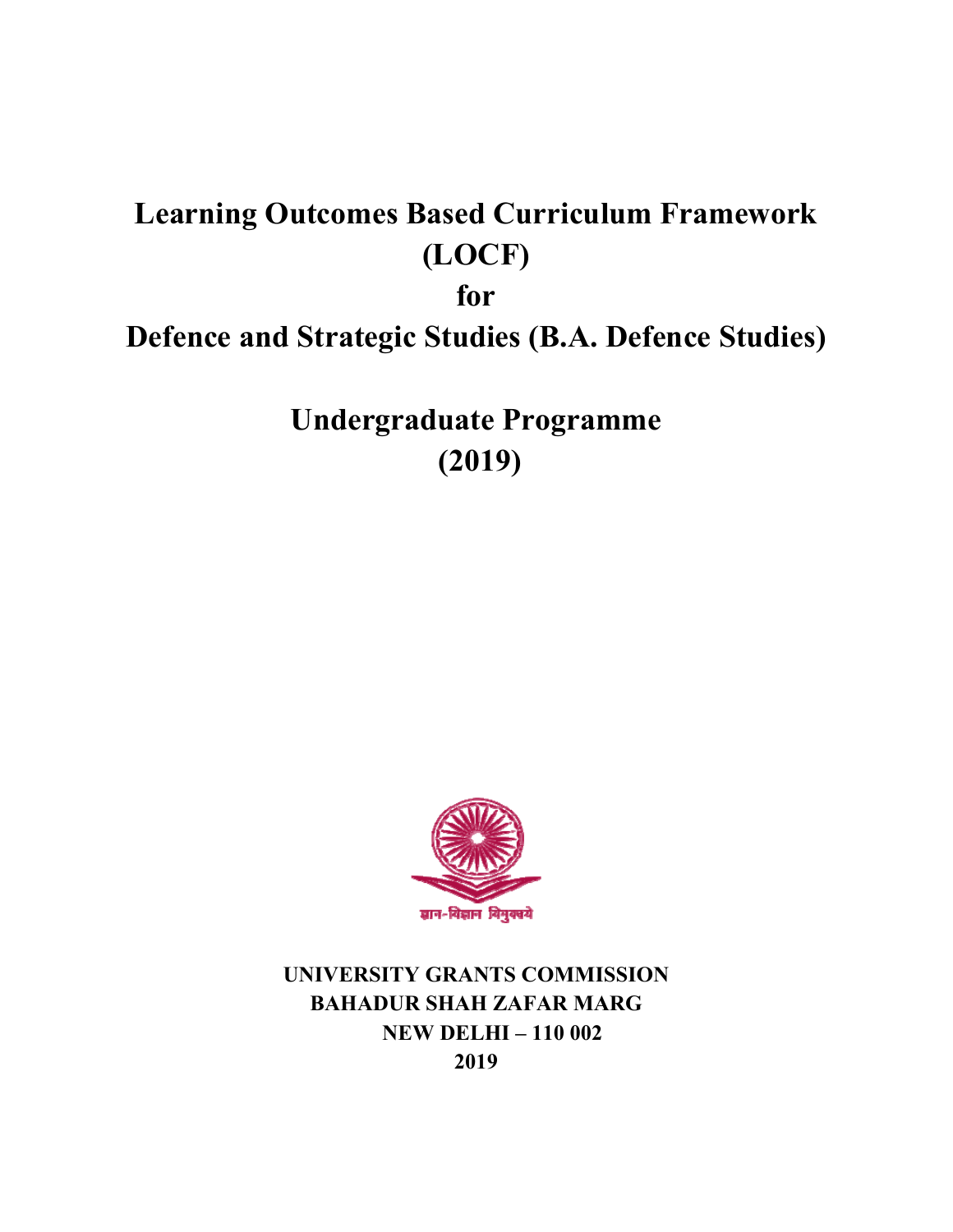# **TABLE OF CONTENTS**

| <b>S. No.</b> | Content                                                                                                                                   | Page No.       |
|---------------|-------------------------------------------------------------------------------------------------------------------------------------------|----------------|
|               | Preamble                                                                                                                                  | $3 - 4$        |
| 1.            | Introduction                                                                                                                              | $5 - 6$        |
| 2.            | Learning Outcomes based approach to curriculum planning for Defence<br>and Strategic Studies (at Under graduate level)                    | 7              |
| 3.            | Nature and extent of bachelor's degree programme in Defence and<br>Strategic Studies (Honours/Regular course)                             | $\overline{7}$ |
| 4.            | Aims of the bachelor's degree in Defence and Strategic Studies<br>(Honours/Regular course)                                                | 8              |
| 5.            | Graduate Attributes in Defence and Strategic Studies (Honours/Regular<br>course)                                                          | $8-9$          |
| 6.            | Qualification descriptors for a bachelor's degree programme in Defence<br>and Strategic Studies (Honours/Regular course)                  | 10             |
| 7.            | Programme Learning Outcomes relating to bachelor's degree programme<br>in Defence and Strategic Studies (Honours/Regular course)          | $11-19$        |
| 8.            | Structure of courses for Bachelor's Degree Programmes - b.a/b.sc &<br>b.a/b.sc (Honours/ Regular) under Choice Based Credit System (CBCS) | $19 - 20$      |
| 9.            | Details of suggested courses                                                                                                              | $21-23$        |
| 10.           | Content for courses in Defence and Strategic Studies (Honours/Regular<br>course)                                                          | 24-93          |
| 11.           | Teaching – learning process in Defence<br>and<br>Strategic<br><b>Studies</b><br>(Honours/Regular course)                                  | 94-97          |
| 12.           | <b>Assessment Methods</b>                                                                                                                 | 97-98          |
| 13.           | Key words                                                                                                                                 | 98             |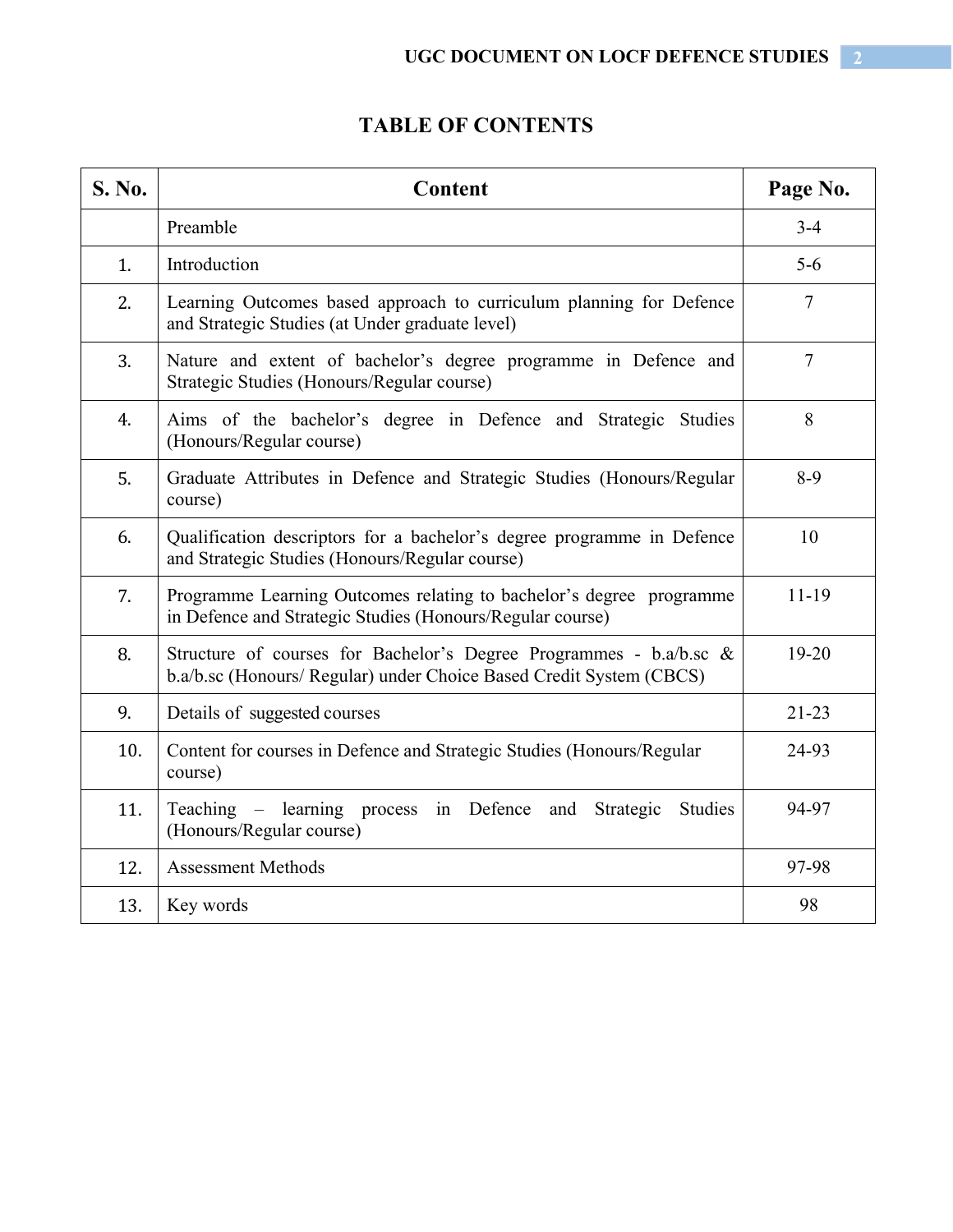# PREAMBLE

LOCF in Defence and Strategic Studies is intended to provide a broad framework within which the discipline could respond to the changing needs of its various stakeholders in exclusivity in a more romanticized manner.

The template is an initiative of new kind and is expected to assist in the building and maintenance of under graduate Programme in Defence and Strategic Studies with innovative skill by holding a periodic review within a broad framework of an agreed structure as standard reference.

 It is pertinent to mention that Defence & Strategic studies as a separate discipline is still underway to its final accomplishment vis a vis other established subjects/disciplines. This is notwithstanding, the other variants in which the discipline have not even acquired the status of a full degree programme, rather rests as part of or one of the elective subjects in the faculty of Arts, Humanities and Sciences.

 There is strong plea to have a Bachelor's degree programme in Defence and Strategic Studies to brand it more sovereign in outlook.

Incredible, while security is a buzz word penetrating all pervasively at the, national and global level, the significance of this subject remains almost an amiss in country's scenario.

LOCF however, is a great strategic enterprise to this effect to build an architecture in not only reviewing the existing course curricula, but also endeavor to create a roadmap for its variants verticals - be the institutions serving the discipline; the faculty, the students or the societal environment providing a desired turf for a more meaningful dispensation in the long run.

A thought process has been generated to set and raise the standards in the subject shoving it at par with other academic programmes. For instance, a misperception gets created that the subject lacks employability avenues. Whereas given to its potential it has high value job creation credentials. But the general apathy in awareness and understanding towards security issues at institutional levels has been of great hindrance in the growth of this subject.

The LOCF provides a platform to look into certain progenial issues through obligatory sanctity attached to the development of this academic program which could best be cultivated.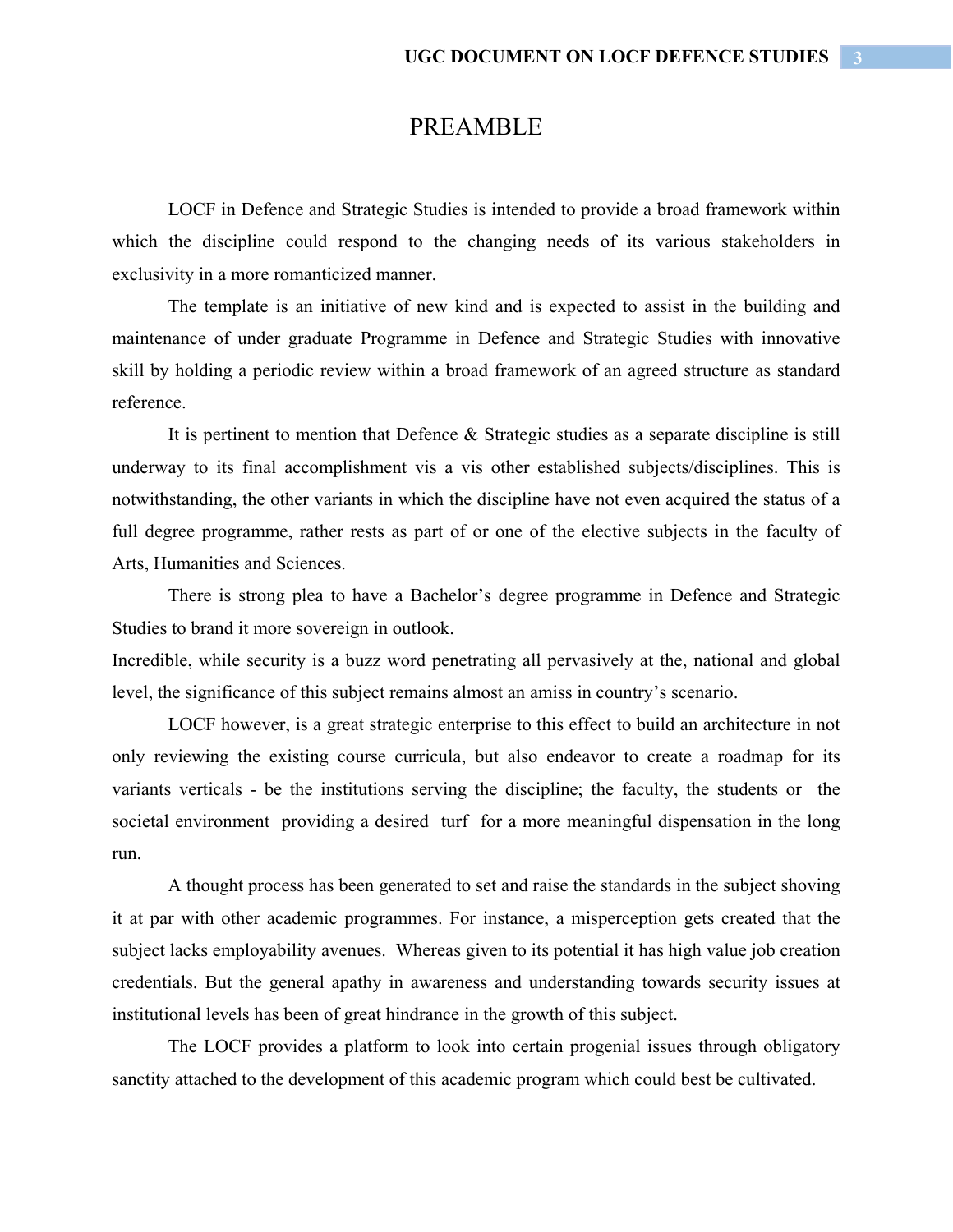There is a dire need to look holistically towards the subject to make it more attractive and relevant meaningfully. However, the question that does Defence Studies as an under graduate programme be put on ascending mode or the existing profile of the subject be strengthened to make it more marketably profitable for further inducement?

Defence and Strategic Studies as a subject demands specialized audience which currently dwells more on free for all. In the coming time, when specialization at micro level is the need of art, the subject too demands a favorable consideration and attention to contribute to the national potential. The thrust line is interest and passion which can extrapolate into various manifestations. It may be interesting to pen down the views of one of the student who said `the subject gave me an opportunity to grow not only in many ways but each day also; grooming me to imbibe can do attitude'.

However, there is great need to showcase the subject in its own turf due to its multi disciplinary spread into arts, science, management, sports, leadership strategy and defining of political behavior.

LOCF provides an opportunity to examine such various dimensions.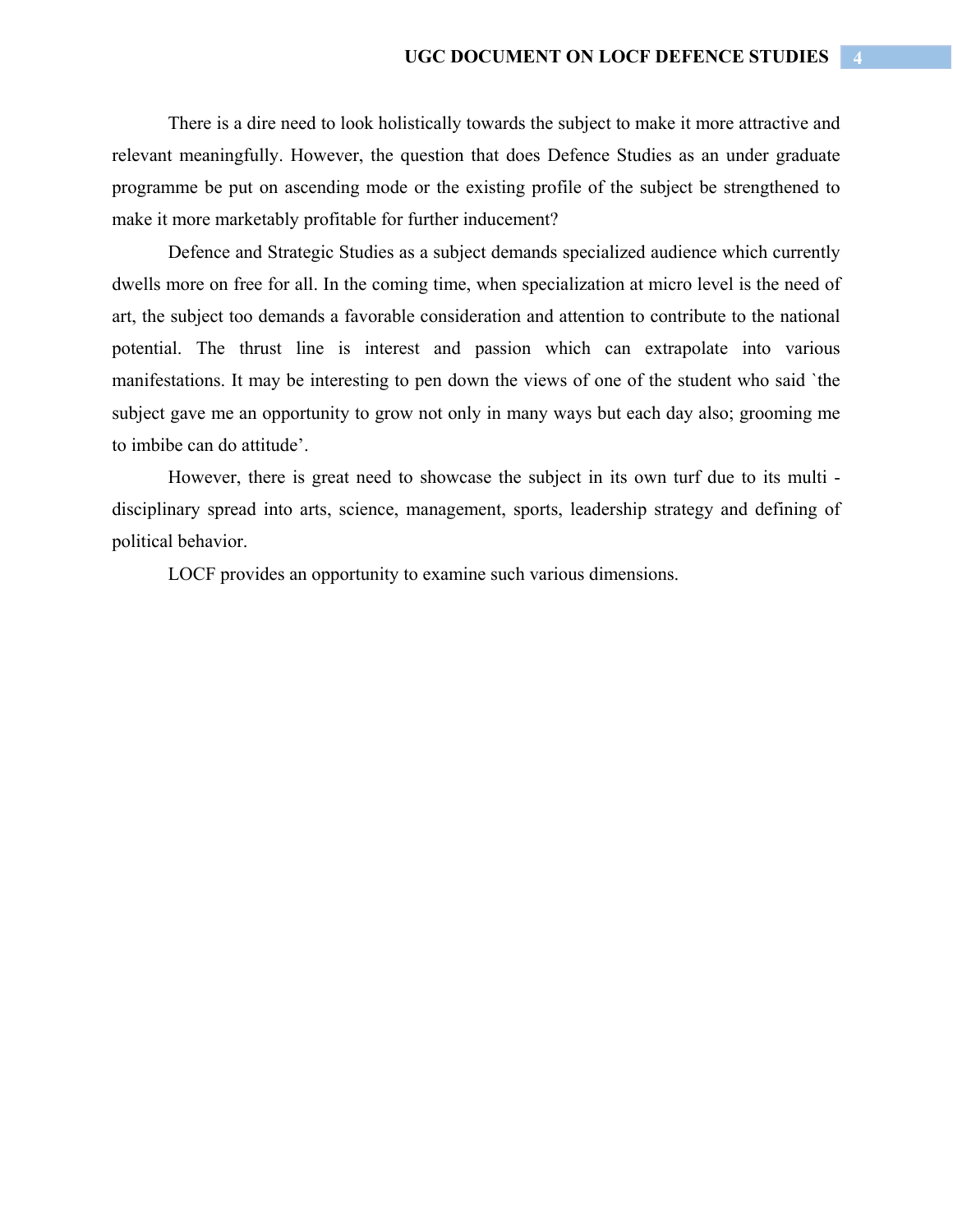### 1. **Introduction**

LOCF indeed is a great initiative by the UGC to introduce improvement of quality in higher education.

1.1 The under graduate programme being a first dispensation in higher education is critical to the extent that it not only reserves certain transformation of mind from schoolite to a wider influence, but also at times repress or retard his/her thought process for the lack of desired input from authorities, peers or absence of common information loop. For instance, how much is known that IIT's, the premier institutions in India also run law faculty or LLM courses.

1.2 Taking recourse to the discipline of Defence and Strategic Studies there has been a general apathy towards the subject both at federal and state level despite certain recognizable traits attached to its significance. Like Defence and Strategic Studies as a subject has a global acclamation.

The security dimension has a unique dynamics – it starts with human security and goes unendingly to national and international level. Assessing human security stretches from personal security to the very basic need of societal obligations whereby security gambit is so essentially required. All developed countries have concerns for protective security whether it remains to nation's development capacity building or fostering relations with other countries for enhancing comprehensive national power signifying importance of security and its academic relationship. Defence /National Security Studies as a discipline has a wider connotation and even spread out to inter disciplinary subjects - be it Humanities, Languages, Science, Management, Governance and Leadership.

1.3 Security is a buzz word and needs to be understood in its entirety with strategic and non strategic overtones. Security is complimentary to the development of a nation while development processes in developing countries suffer due to incomprehension of security issues.

1.4 The subject of Defence / National Security Studies therefore holds unique significance and demand security consciousness in society in which academics have a wider role to play. LOCF definitely is a moderate attempt in this regard to introspect the causes and reasons of rigidity and tepidity which revolves around the subject. However, there is a dire need of equipping our young academic community. For instance, at a foundation level there is a desire for any career launcher in academics to acquire overall knowledge, increase horizon including getting conversant with communication skills and teaching aids. Such an incremental course work is essential and may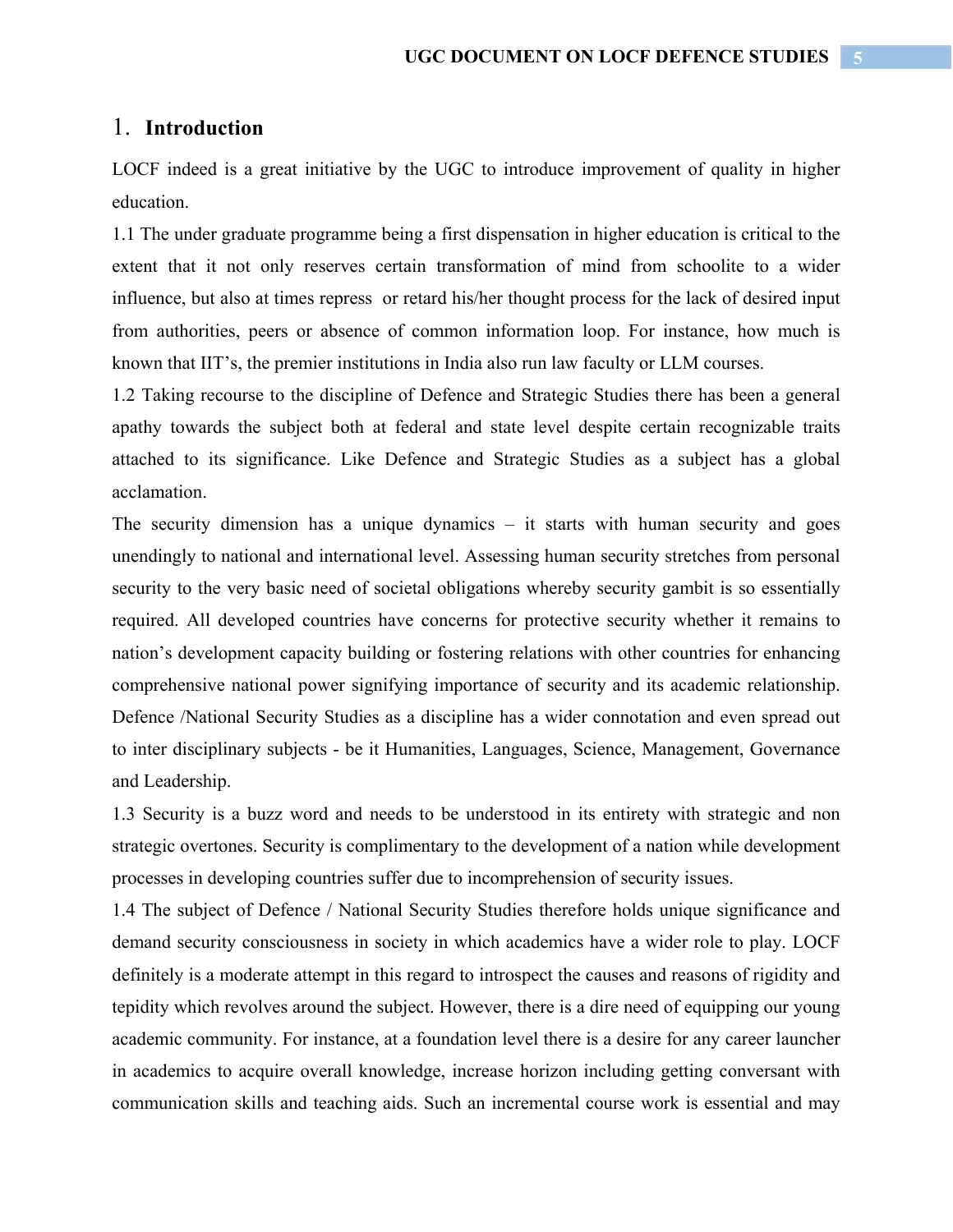be conceived for a period of at least five years until one is found eligible for next level. This may be considered as a basic step for the success of LOCF.

1.5 A student teacher relationship would ideally be suited if it involves lot of interaction demanding sustained efforts and unconventional experimentation. Unlike abroad, we have total emphasis on class room teaching and over the period it loses interests among students and teachers alike. There is a need to expose the students to the environment, encourage *avantegarde* or off beat eccentricism until remained barrack centric.

1.6 LOCF undertakes/suggest such extra ordinary outlandishness by inspiring not only transgression into other subjects of interests but also class outfield study behavior to make the students understand the domain eco system. In fact, the field studies also equips the students with all the attributes given in the conceptualization of LOCF and acquiring added contrivance or maturing them enough to be in a state of decision making in their future endeavor. Another deepening issue that despite so much of talks about promoting academic link with professional bodies such as industry, research centers, think tanks, the services and even the bureaucracy - the largely seen twin Siamese stays apart.

1.7 Academics can extend to such excellence of professional bodies – an opportunity for higher education and gaining specialization by undertaking research activities. In this context, the mandatory conditions warding off professionals to the academic programme may be dispensed with providing students a window for better synergy.

1.8 LOCF indeed is a sterling opportunity or a pathway in striking at any accustomed predictable.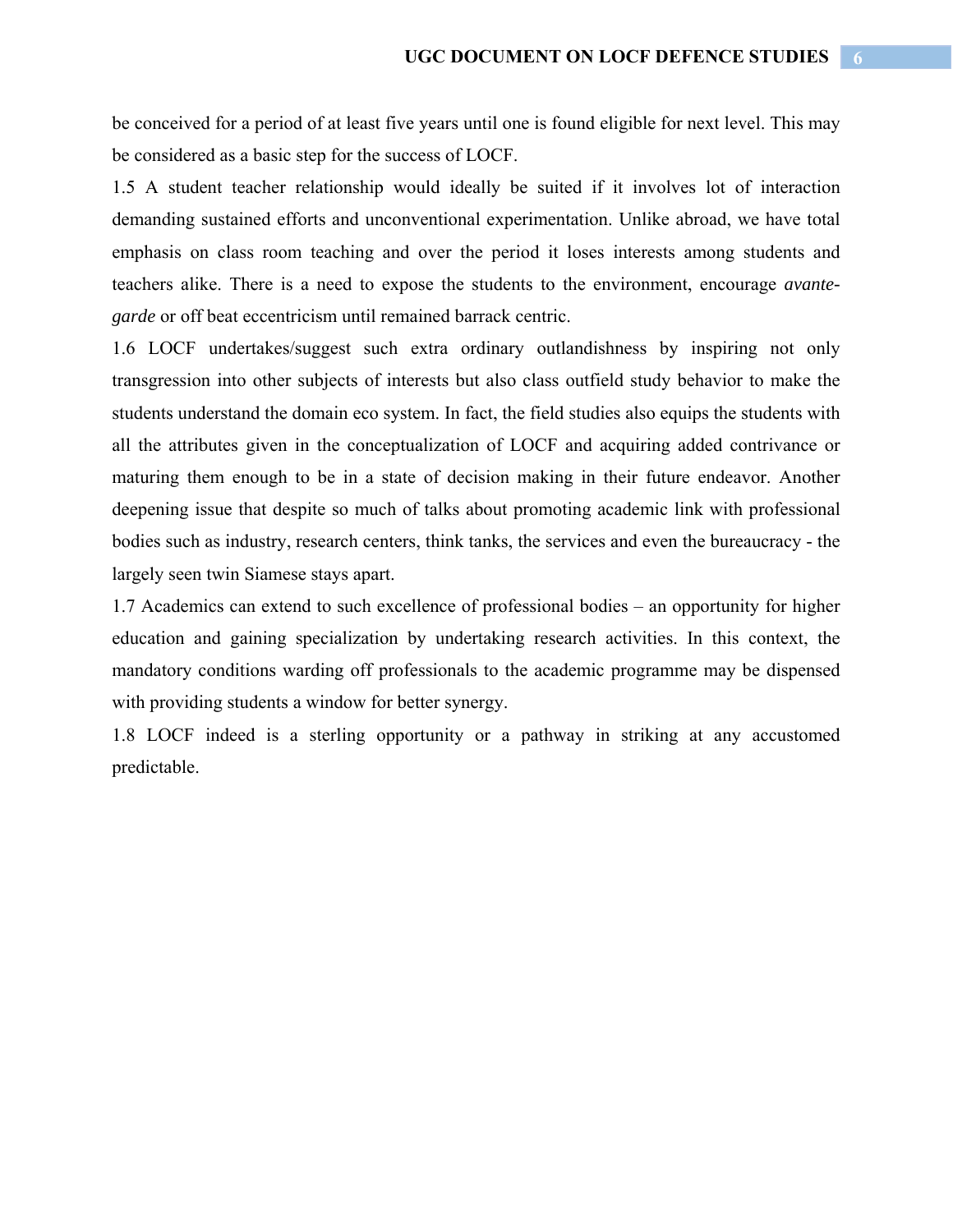# 2.**Learning Outcomes Based Approach to Curriculum Planning for Defence and Strategic Studies (at Under Graduate level)**

2.1 It is said that there's nothing as practical as good theory. It may also be said that there's nothing as theoretically interesting as good practice. The fundamental premise underlying the learning outcomes based approach to curriculum planning is that the bachelor's degree programme in Defence and Strategic Studies shall be awarded on the basis of demonstrative achievements outcomes as:

- 2.1.1 Attainment of sound knowledge about the basics that the students is expected to imbibe in the subject.
- 2.1.2 Having a clear understanding of the key concepts related to the subject along with their applications in real life situations.
- 2.1.3 Development of analytical skills so as to be able to appreciate the importance of the subject and spread its awareness.
- 2.1.4 Inculcate a spirit of nationalism and develop good values contributing to building strong national character.

# 3. **Nature and Extent of Bachelor's Degree Programme in Defence and Strategic Studies (Honours/Regular Course)**

3.1 Earlier known as Military Science, Military Studies or Defence Studies is a recognized degree in `Defence and Strategic Studies' by the University Grants Commission, New Delhi at Undergraduate, Postgraduate, Doctorate and Post Doctoral level. However, the degree programme in Defence and Strategic Studies is only at few places while it exists as one of the elective subject in most of the places. The approach to the study in the discipline is interdisciplinary as the subject broadly covers military history, war, national security studies, international relations, peace and conflict studies, international terrorism, defence economics, military psychology/sociology and other aspects related to military or security of the nation and as such encompasses such aspects like geopolitics and military geography, science and technology, economics of defence, conflict management and conflict resolution, etc. The framework is intended to allow flexibility and innovation in programme design and syllabi development, teaching-learning process and assessment of student learning levels.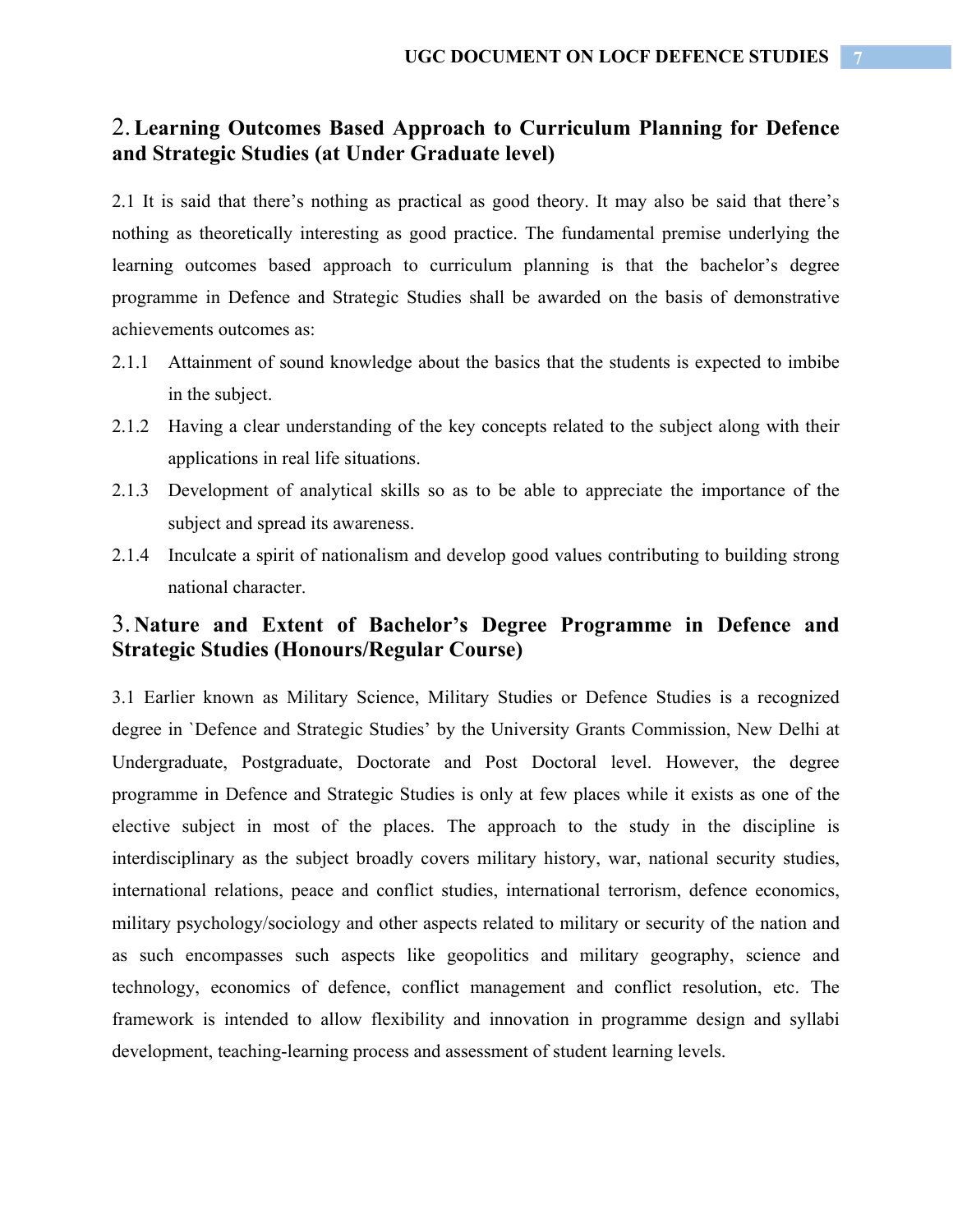# 4. **Aims of the Bachelor's Degree in Defence and Strategic Studies (Honours/Regular Course)**

4.1 Defence and Strategic Studies as a subject and degree cover all strategic aspects that can have a bearing on the learning of security issues in the defence of the country. The overall objectives of bachelor's degree programme in Defence and Strategic Studies are to –

- 4.1.1 Formulate qualitative description combining domain knowledge with gains from choice based credit system enabling students to qualify for jobs even outside the discipline demonstrating mobility of service.
- 4.1.2 Instill the graduates skills, knowledge and abilities to understand national security issues analytically which to help the students to pick up adequate comprehension on matters security. Infuse each graduate with a desire to be a lifelong learner and plan to pursue professional courses related to Defence and Strategic Studies to be a domain specialist.
- 4.1.3 Imbue an appreciation of one's civic duties and responsibilities towards society and demonstrate knowledge of contemporary or emerging threats, challenges or issues thereby contributing to strategic culture.
- 4.1.4 Encourage leadership qualities amongst students and raise ability to work as a team.
- 4.1.5 Gain an understanding of professional ethics and to apply in the field of national security rather than replicate curriculum content knowledge
- 4.1.6 Demonstrate the ability to apply one's disciplinary knowledge and skills to new frontiers and be a partner ensuring global competitiveness.
- 4.1.7 Undertake mechanism to periodically review of teaching programmes including adoption of teaching learning techniques.

# 5. **Graduate Attributes in Defence and Strategic Studies (Honours/Regular Course)**

5.1 It has been generally observed that students at the time of joining graduate programme or at the end of such studies remain unclear and confused in deciding their future course of study. For instance, while course in Defence and Strategic Studies is always not an exclusive degree programme, but is served at post graduate level, students are generally oblivious of certain realities. However, having taken up the discipline in Defence and Strategic Studies at under graduate level, the student must reflect a sense of maturity, good attributes, values and skills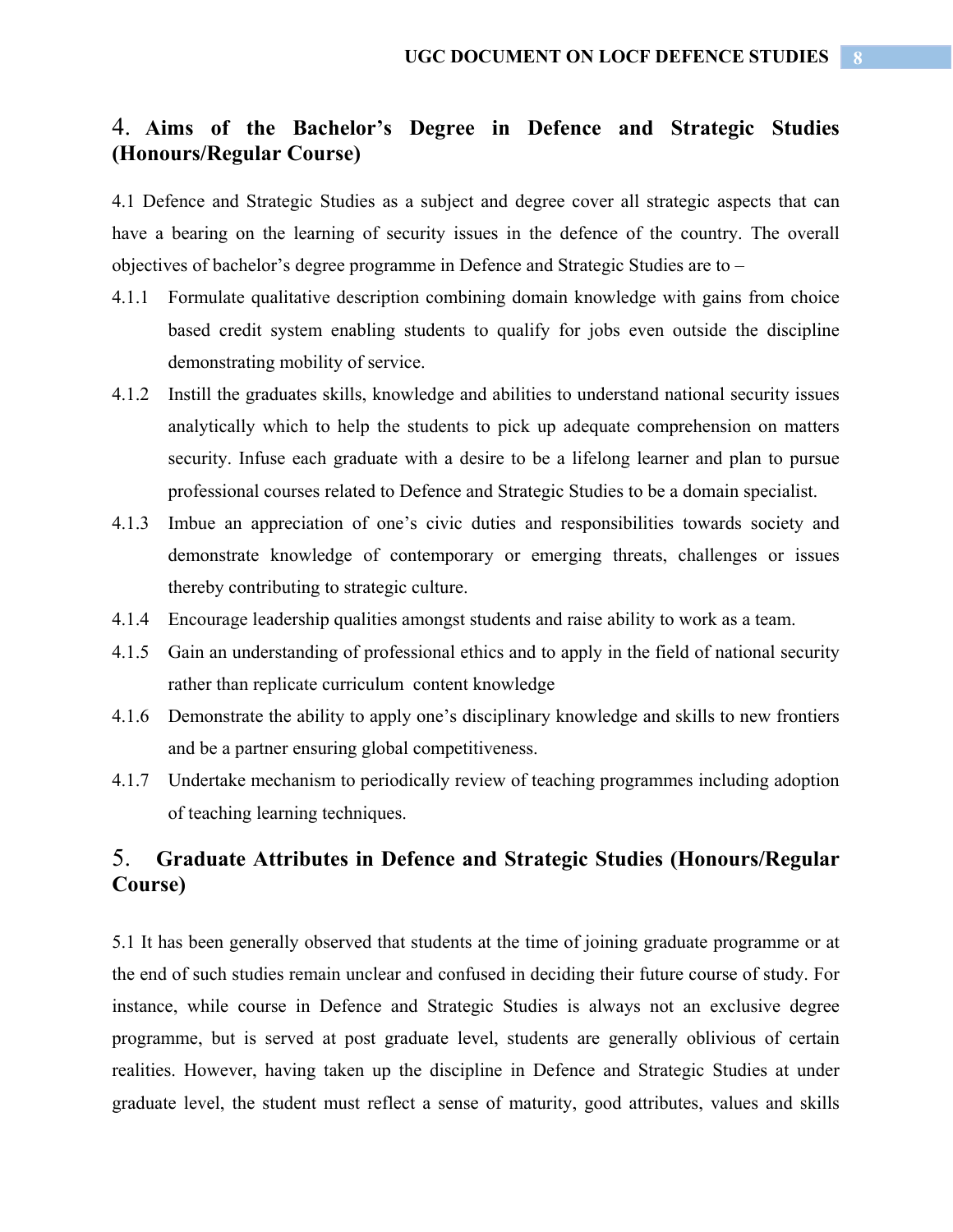enabling him/her to decide further course of action in terms of should he/she go in for higher studies or having attained a particular skill take to the job and simultaneously pursue higher studies. Such an arrangement works abroad quite successfully and makes them more professional and responsible in their career pursuit. In addition, the attributes in a graduate of Defence and Strategic Studies are expected to exhibit the following:

- 5.1.1 **Disciplinary knowledge and skills**: Capable of demonstrating (i) comprehensive knowledge and understanding of major concepts, theoretical principles and contemporary strategic environment in Defence & Strategic Studies and its different subfields.
- 5.1.2 **Skilled communicator and Critical thinker:** Ability to transmit complex information and ability to employ critical thinking relating to national security issues in a clear and concise manner in writing and oral skills.
- 5.1.3 **Sense of inquiry:** Capability for asking relevant/appropriate questions relating to issues and problems in the field of Defence & Strategic Studies and planning, executing and reporting the results of any issues related to national/international security
- 5.1.4 **Team player/Leader:** Capable of working effectively in diverse teams in both classroom, in society and real life situations.
- 5.1.5 **Skilled project manager:** Capable of identifying/mobilizing appropriate resources required for a project, and manage a project through to completion, while observing responsible and ethical conduct.
- 5.1.6 **Digitally literate:** Capable of using computers to understand strategies and tactics in conflicts.
- 5.1.7 **Ethical awareness/reasoning:** Capable of embracing and demonstrating the ability to demonstrate moral/ ethical values in one's work and avoiding unethical behavior such as fabrication, falsification or misrepresentation of data or committing plagiarism, and appreciate environmental and sustainability issues.
- 5.1.8 **Lifelong learners**: Capable of self-paced and self-directed learning aimed at personal development and for improving knowledge/skill development and current affairs.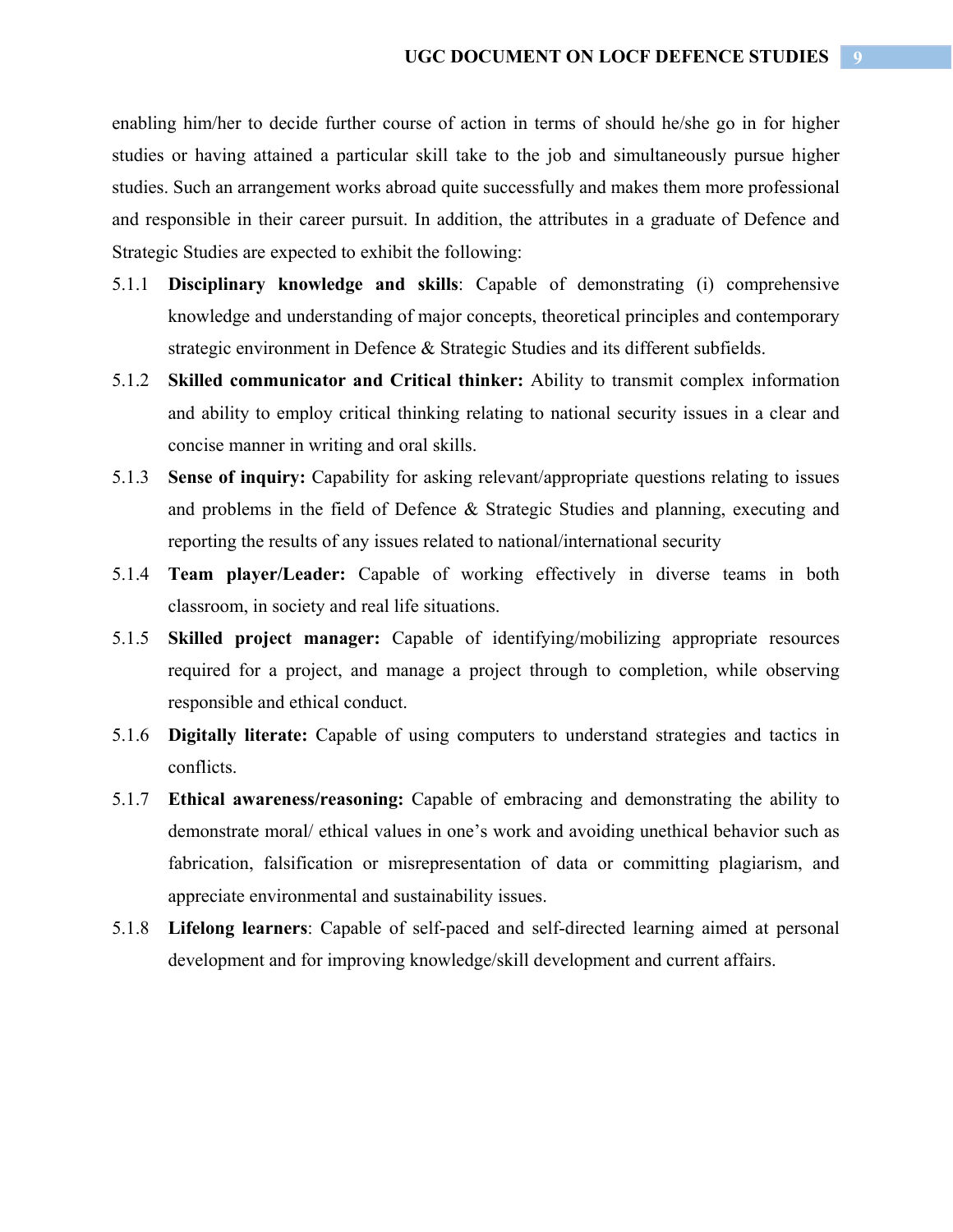# 6. **Qualification Descriptors for a Bachelor's Degree Programme in Defence and Strategic Studies (Honours/Regular Course)**

6.1 The qualification descriptors for a Bachelor's Degree programme in Defence and Strategic Studies shall include the following:

- 6.1.1 Demonstrate:- (i) Acquire a demonstrative ability towards systematic/coherent understanding in Defence and Strategic Studies, its different learning areas and areas of specializations, besides linkages with related disciplinary areas/subjects; (ii) Procedural knowledge and skills that creates different types of professionals related to national security issues, including research and development, teaching and government and public service;
- 6.1.2 Understanding national and international strategic and security issues, analyses and evaluation using methodologies as appropriate to the subject(s) for drawing interpretations and conclusions;
- 6.1.3 Communicate results of studies undertaken in security affairs in a range of different contexts using the concepts, constructs and techniques as applicable;
- 6.1.4 Able to draw on a range of current research and development work and professional materials;
- 6.1.5 Apply one's subject knowledge and transferable skills to new/unfamiliar contexts to identify and analyze different issues and analyse complex problems with well-defined suggestions for policy makers in national security issues.
- 6.1.6 Demonstrate subject-related contemporary strategic national and international issues and transferable skills that are relevant to Defence and Strategic Studies - related job trades and employment opportunities in the field of teaching, armed/paramilitary/security forces and journalism.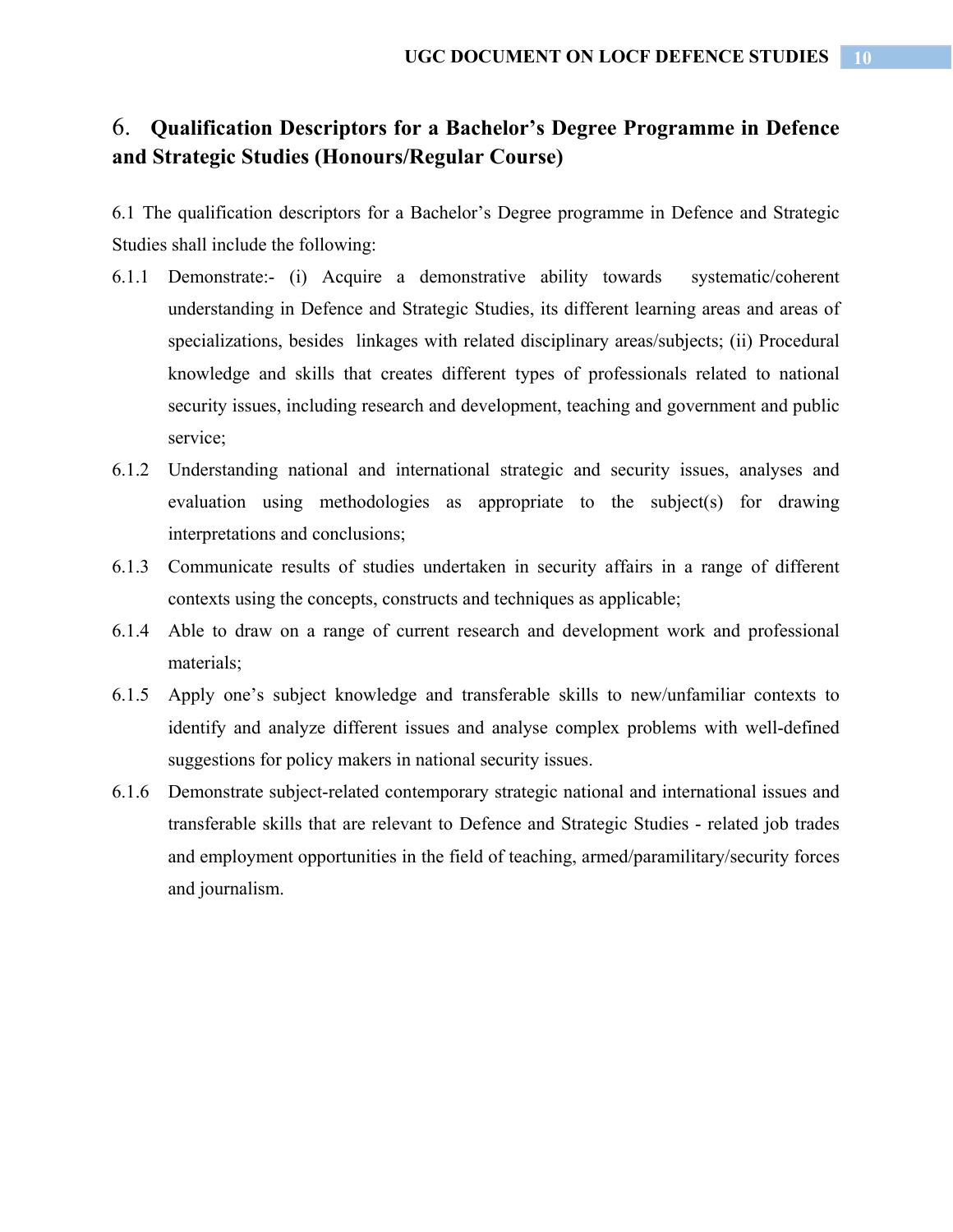### 7. **Programme Learning Outcomes relating to Bachelor's Degree Programme in Defence and Strategic Studies (Honours/Regular Course)**

- 7.1 Upon completion of the programme of Bachelor's in Defence and Strategic Studies, a student should have acquired basic competency in strategic affairs covering a wide spectrum of interstate security to global security issues including non kinetic dimensions.
- 7.2 Shall develop capability in understanding the implications of use and threat of use of force in International relations.
- 7.3 Shall seek, identify and apply the acquired knowledge in defence and strategic studies on contemporary issues of strategic relevance.
- 7.4 Ability to move from LOTS (Lower Order of Thinking Skills) to HOTS (Higher Order of Thinking Skills) in Defence and Strategic Studies.
- 7.5 The learning of strategic studies shall arm the candidates to independently choose further course of action in his/her life whether pursuing higher education by taking specialized course in honours or identifying a career for himself or herself.
- **7.6Course – Level Learning Outcomes ‐**  Learning Outcomes-Based Curriculum Framework (LOCF) is an educational theory that bases each part of an educational system around goals (outcomes). By the end of the educational experience, each student should have achieved the goal. There is no single specified style of teaching or assessment in LOCF; instead, classes, opportunities, and assessments should all help students achieve the specified outcomes. The role of the faculty adapts into instructor, trainer, facilitator, and/or mentor based on the outcomes targeted.

# **7.7Some examples of course‐level learning outcomes that a student of this course is required to demonstrate are indicated below:‐**

#### 7.7.1 **Clarity**

The focus on outcomes creates a clear expectation of what needs to be accomplished by the end of the course. Students will understand what is expected of them and teachers will know what they need to teach during the course. Clarity is important over years of college and when team teaching is involved. Those designing and planning the curriculum are expected to work backwards once an outcome has been decided upon; they must determine what knowledge and skills will be required to reach the outcome.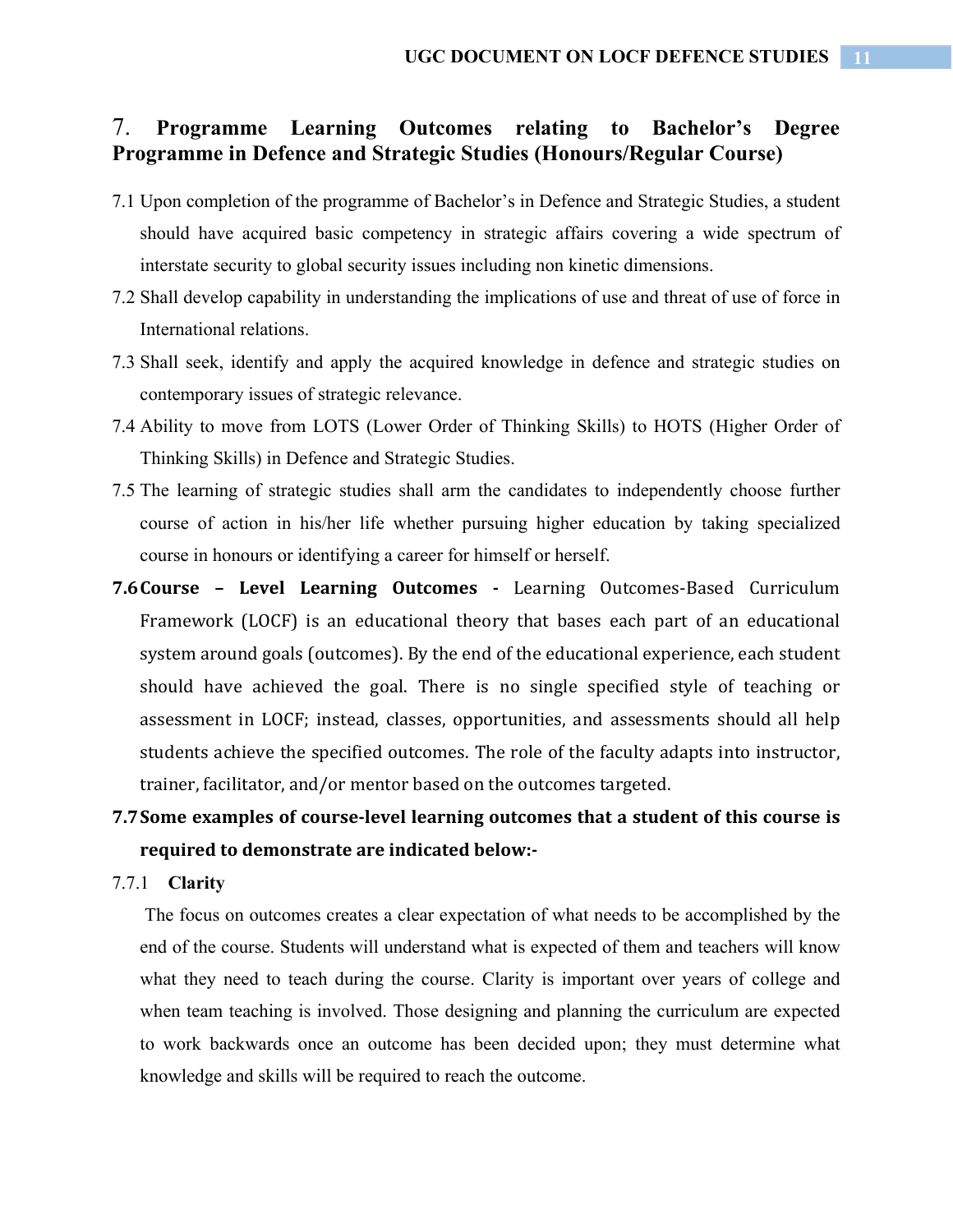#### 7.7.2 **Flexibility**

With a clear sense of what needs to be accomplished, instructors will be able to structure their lessons around the student's needs. LOCF does not specify a specific method of instruction, leaving instructors free to teach their students using any method. Instructors will also be able to recognize diversity among students by using various teaching and assessment techniques during their class.

#### 7.7.3 **Comparison**

LOCF is meant to be a student-centered learning model. The institutions can compare outcomes to determine what credits to award the student. A potential employer can look at records of the potential employee to determine what outcomes they have achieved. They can then determine if the potential employee has the skills necessary for the job.

#### **7.7.4 Involvement**

Student involvement in the classroom is a key part of LOCF. Students are expected to do their own learning, so that they gain a full understanding of the material. Increased student involvement allows students to feel responsible for their own learning, and they should learn more through this individual learning. Other aspects of involvement are parental and community, through developing curriculum, or making changes to it. Parents and community members are asked to give input in order to uphold the standards of education within a community and to ensure that students will be prepared for life after college.

#### 7.7.5 **Knowledge**

Upon successful completion of this course, students will acquire an excellent knowledge of the biblical concepts taught in the epistle to the Colossians and will be familiar with major theological themes.

#### 7.7.6 **Skills**

Upon successful completion of this course, students will be able to reflect critically on various New Testament theological themes and issues and their contemporary relevance.

# 7.8 **Discipline Specific Elective (DSE) – Some examples of course-level learning outcomes that a student of this course is required to demonstrate are indicated below:-**

7.8.1 Cyber risk is now firmly at the top of the international agenda as high-profile breaches raise fears that hack attacks and other security failures could endanger the global economy. The Global Risks 2015 report, published in January by the World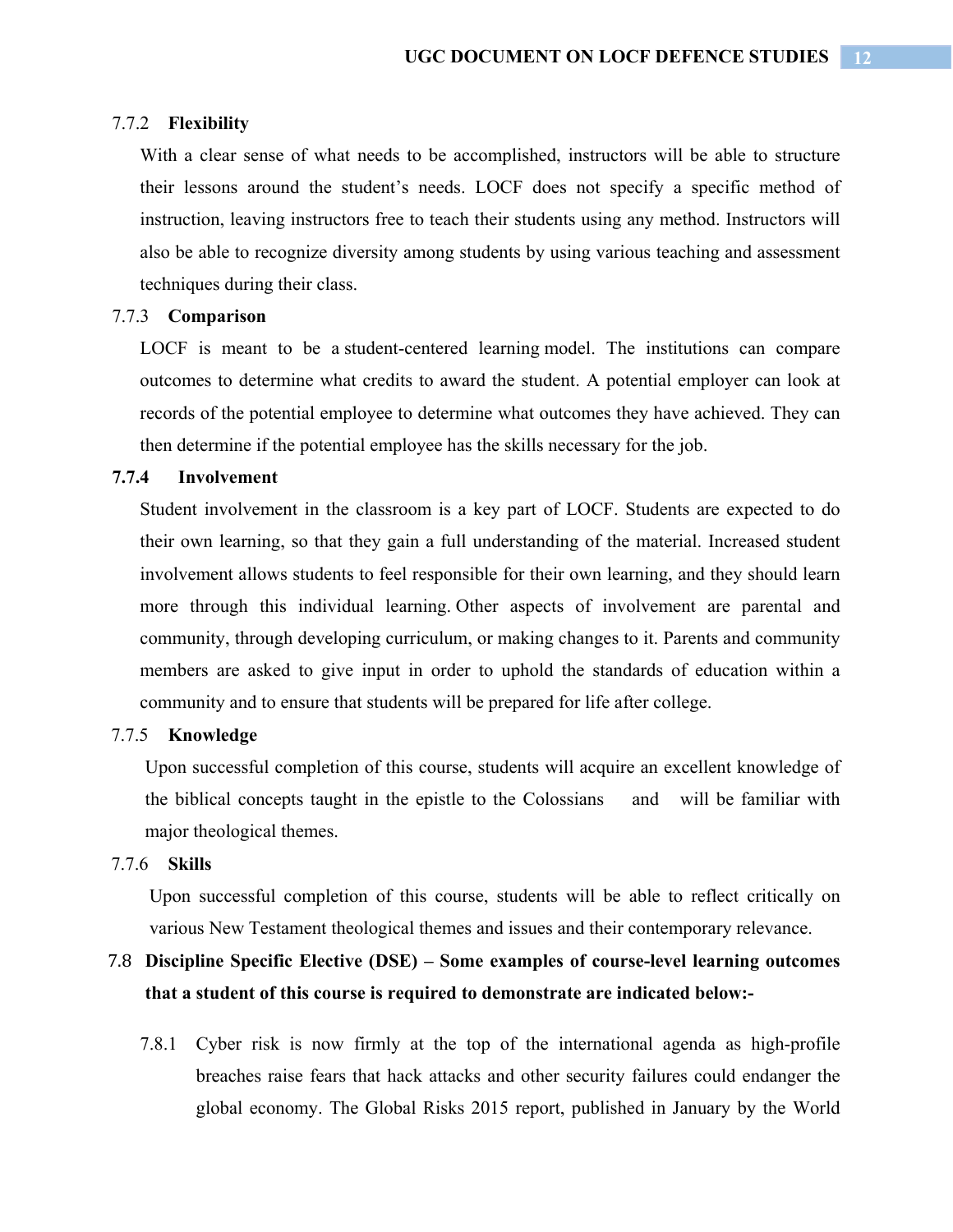Economic Forum (WEF), included this rather stark warning: "90 percent of companies worldwide recognize they are insufficiently prepared to protect themselves against [cyber attacks]." Therefore, The DSE paper `Cyber Security' will help the students understand that how cyber security is emerging a major threat to national security of a nation.

- 7.8.2 Remote sensing is the acquisition of information about an object or phenomenon without making physical contact with the object and thus in contrast to on-site observation, especially the Earth. Remote sensing is used in numerous fields, including geography, land surveying and most Earth Science disciplines and also has military, intelligence, commercial, economic, planning, and humanitarian applications. The paper `Remote Sensing and National Security' focuses on the national security issues in case of space war between nations.
- 7.8.3 The paper ` Legal Aspects of International Security' is based on the International Law related to war and conflicts. A core component of international law is the law governing the use of force between states and the rules governing the conduct of hostilities. The area encompasses questions such as permissible use of force under the U.N. Charter, the scope and application of the Geneva Conventions; issues relating to peacekeeping and stability operations, conflict resolution, and post-conflict reconstruction; and legal responses to contemporary challenges, such as failing and fragile states, the proliferation of weapons of mass destruction, transnational crime, and terrorism.
- 7.8.4 Terrorism is, in the broadest sense, the use of intentionally indiscriminate violence as a means to create terror among masses of people; or fear to achieve a religious or political aim. The increased use of suicide attacks from the 1980s onwards was typified by the September 11 attacks in New York City and Washington, D.C. in 2001. Therefore, This paper `International Terrorism' will acquaint students how terrorism has become a global concern especially for India.
- 7.8.5 The emergence of a number of non-state actors, such as terrorist networks, drug cartels and maritime piracy networks, and intra-state conflicts (e.g. civil wars) have assumed importance as new-age threats to the national security of present-day states. So the need of the hour for the students of Defence and Strategic Studies disciplines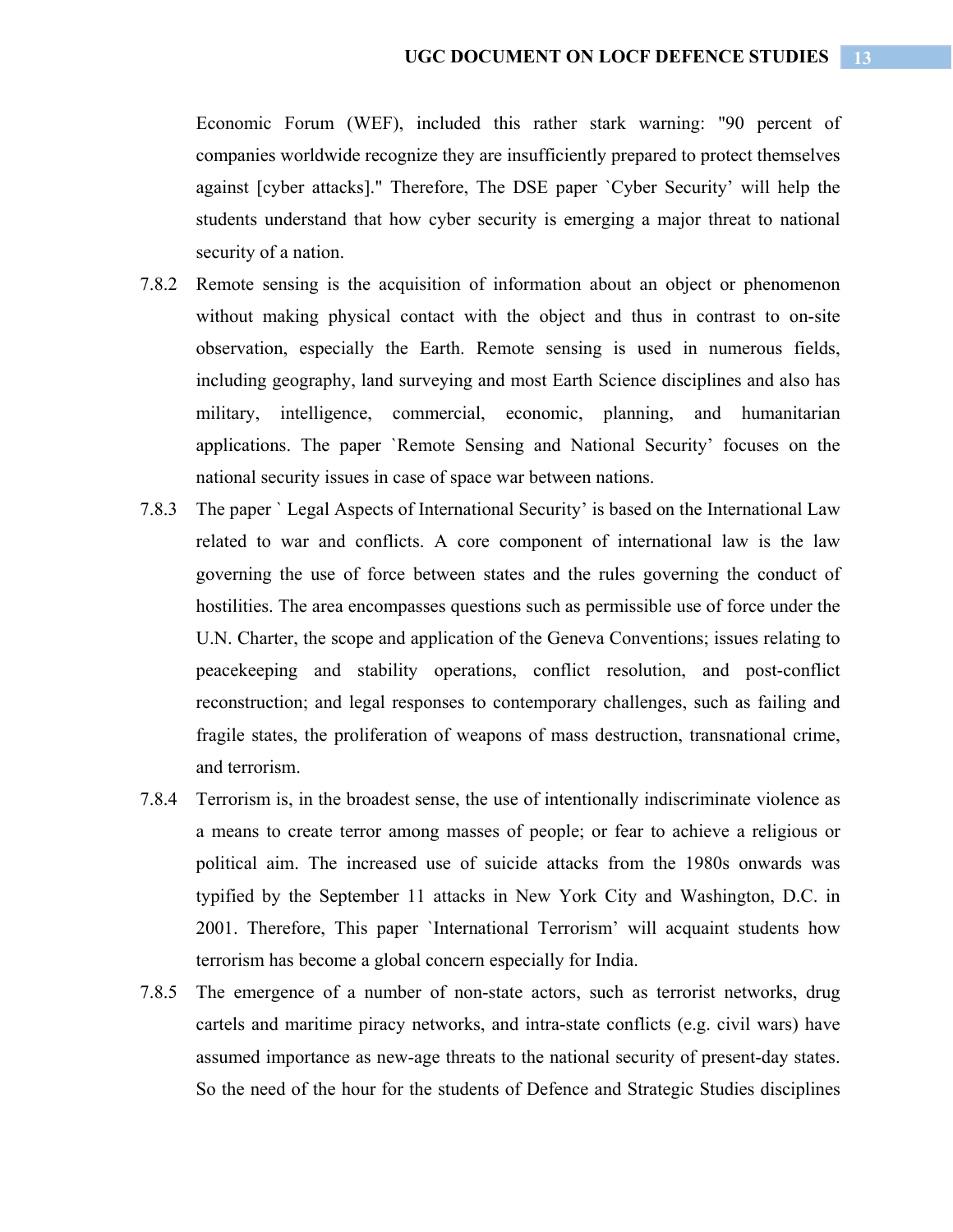is to understand the emerging nontraditional threats to security in contemporary times.

- 7.8.6 The papers `WMD, Nuclear Proliferation and National Security' and `Defence Mechanism of Modern States' will be focusing on the risk of proliferation of nuclear weapons and how the defence mechanism require major changes in the war of  $21<sup>st</sup>$ century. The majority of traditional concepts of war have become irrelevant and obsolete.
- 7.8.7 The paper `Conflict Resolution and Peace Building' deals with various aspects of resolving conflicts and maintaining international peace and security. Various methods and techniques of conflict resolution and peace building will help them understanding the importance of peace. Besides, role of UN, NGO's and other agencies has also been included in this paper.
- 7.9 **Generic Elective (Interdisciplinary) Some examples of course-level learning outcomes that a student of this course is required to demonstrate are indicated below:-** 
	- 7.9.1 The **choice based credit system** not only offers opportunities and avenues to learn core subjects but also explore additional avenues of learning beyond the core subjects for holistic development of an individual. Choice based credit system (CBCS**),** in the layman's terms, is where the students can choose the prescribed courses, as the core, and elective or soft skill courses, from a range of options, rather than to simply consume what the curriculum offers. Therefore, a student enrolled for B.A./B.A. (Hons) in Defence and Strategic Studies will have the advantage of reading some Generic Elective (interdisciplinary) subjects also.
	- 7.9.2 The papers like `General Economics' will introduce them with the general principles of economics whereas `Military Sociology' not only acquaint them with the general sociology but also with sociological issues faced by the soldiers during the service as well after retirement and the problems of resettlement and rehabilitation after war. `International Relations' as discussed above will enable them to understand the basic issues of IR in the contemporary times.
	- 7.9.3 In this part `Functional Research Methodology' will help them understand the basic concepts of research enabling them to do research at higher level later. The issues of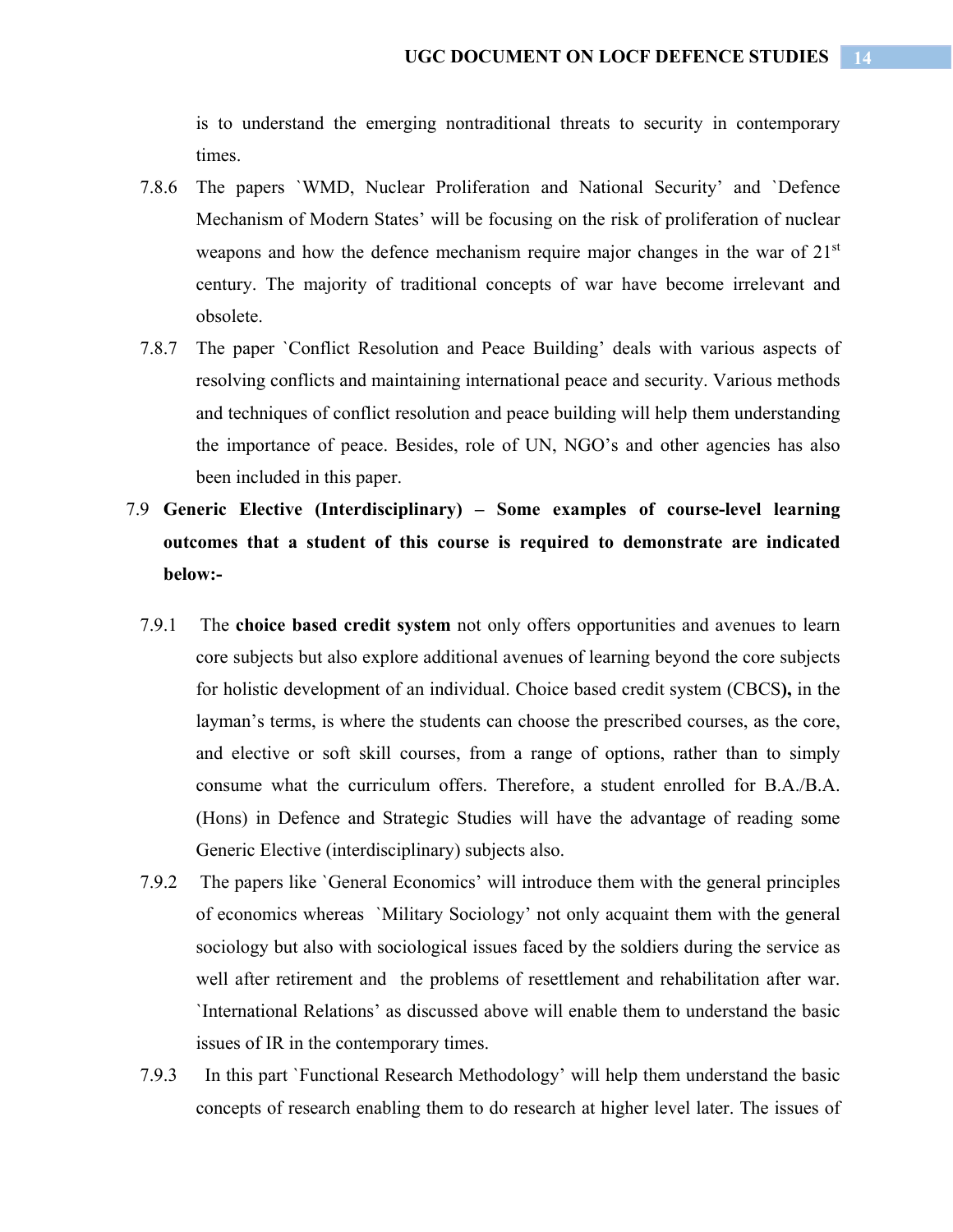'Human Rights' have become so sensitive that various international Humanitarian Laws have been framed to protect the various basic human rights in all the countries. Examples of rights and freedoms which are often thought of as human rights include civil and political rights, such as the right to life, liberty, and property, freedom of expression, pursuit of happiness and equality before the law; and social, cultural and economic rights, including the right to participate in science and culture, the right to work, and the right to education.

- 7.9.4 The potential of the Media in Conflict and post-conflict situations remains a net positive, and has been sadly underutilized to this point in time. Media and journalism can be a great assistance in conflict management and peace building. However, the power they have is also limited, as they will never be able to eliminate armed conflicts altogether. The media can be a good tool in a healthy and functioning environment but more is needed than ethical and responsible reporting to ensure lasting peace and safety.
- 7.10 **Ability Enhancement Course/Skill Based Subjects (AEC)– Some examples of courselevel learning outcomes that a student of this course is required to demonstrate are indicated below:-** 
	- 7.10.1 Journalism is the activity of gathering, assessing, creating, and presenting news and information. It is also the product of these activities**.** Journalism can be distinguished from other activities and products by certain identifiable characteristics and practices. Defence journalism**,** though very much a part of modern day journalism**,** has practically very little literature for reference. Being the first book on defence journalism**,** with special reference to India, it analyses the love-hate relationship between the military and the media.
	- 7.10.2Leadership starts at the top, with the character of the leader, with your character. In order to lead others, you must first make sure your own house is in order. Strategic leadership refers to a manager's potential to express a strategic vision for the organization, or a part of the organization, and to motivate and persuade others to acquire that vision. The first three principles of strategic leadership involve nontraditional but highly effective approaches to decision making, transparency, and innovation.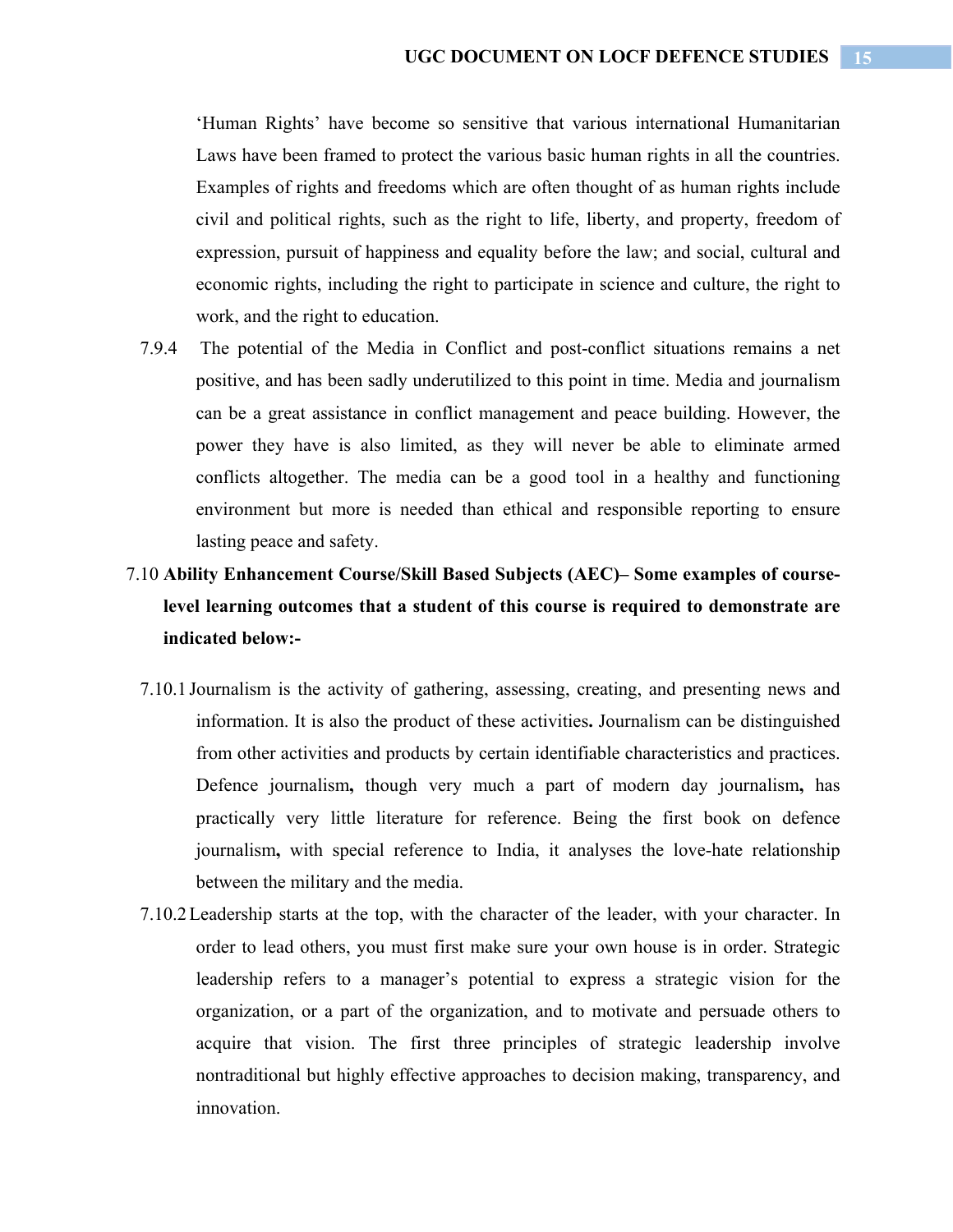7.10.3General Studies is one of the subjects which have major contribution in the whole civil services, state services and competitive examination. In the Prelims there is one whole Paper of General Studies and in the Mains it has its contribution. Though Optional subject also has its importance but at the same time General Studies has its own contribution. Combining with whole syllabi the ability enhancement paper `General Studies/Current Affairs' will help students to be well informed and help them clear some doubts.

# 7.11**Therefore, upon completion of the programme of Bachelor's in Defence and Strategic Studies:-**

- 7.11.1 A student should have acquired basic competency in strategic affairs covering a wide spectrum of interstate security to global security issues including non kinetic dimensions.
- 7.11.2 Shall develop capability in understanding the implications of use and threat of use of force in International relations.
- 7.11.3 Shall seek, identify and apply the acquired knowledge in defence and strategic studies on contemporary issues of strategic relevance.
- 7.11.4 Ability to move from LOTS (Lower Order of Thinking Skills) to HOTS (Higher Order of Thinking Skills) in Defence and Strategic Studies
- 7.11.5 The learning of strategic studies shall arm the candidates to independently choose further course of action in his/her life whether pursuing higher education by taking specialized course in honours or identifying a career for himself or herself.
- 7.11.6 The course curriculum in Defence and Strategic Studies is designed to encourage the acquisition of disciplinary/subject understanding, gain academic knowledge and professional skills required for any career pursuit be it choosing for higher studies or a job. The outcome based approach, particularly in the context of Defence and Strategic Studies for undergraduate programme will incorporate a significant shift from teachers centric to learner centric pedagogies and from specific to active/participatory pedagogies where emphasis will be on field Study, educational tours, writing assignments, seminar presentation and Tutorials etc. Teaching, therefore, becomes more interesting and absorbing aiming at demonstrative learning.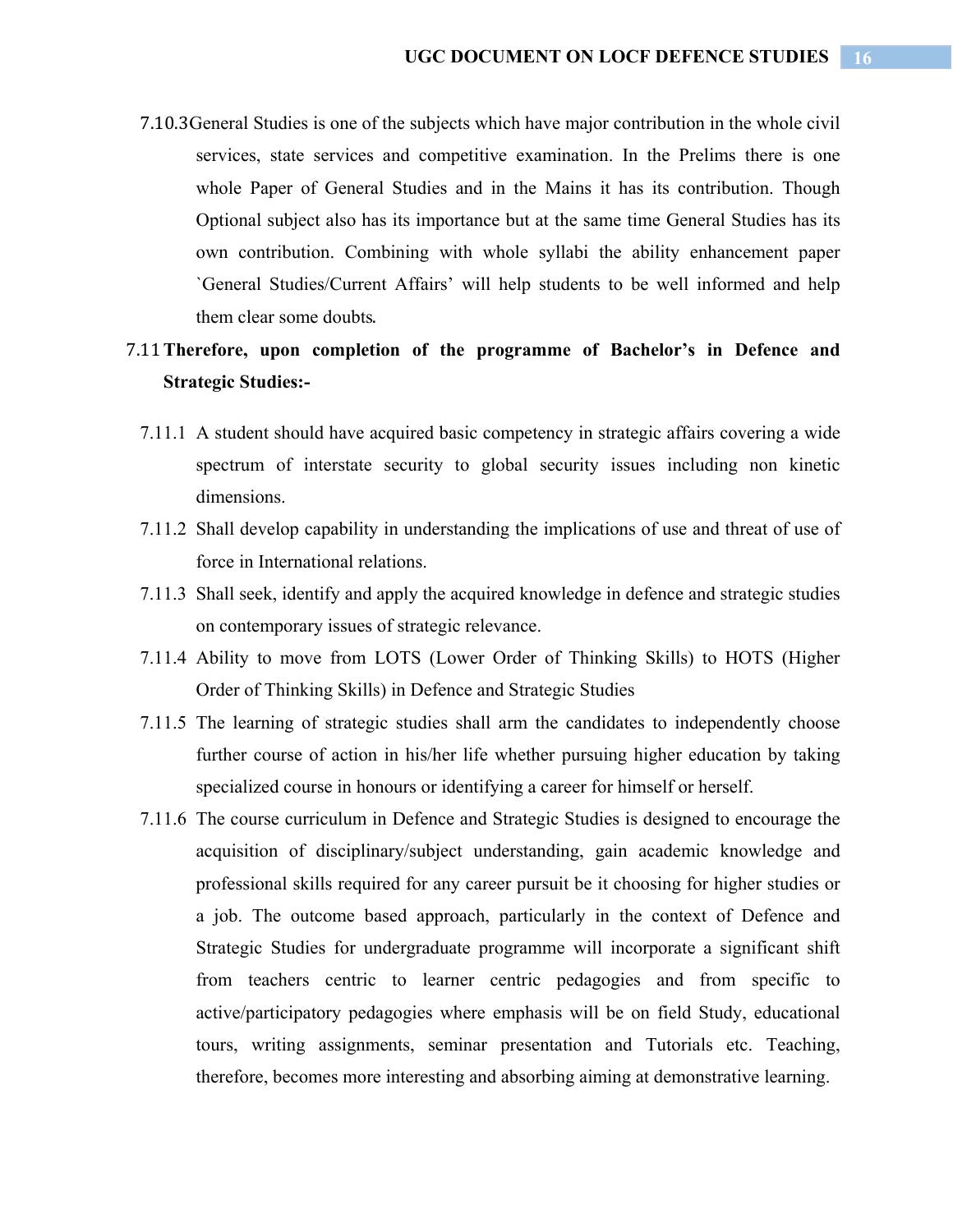- 7.11.7**Educational Tours** The visit to Defence institutions or defence related historical locations like forts and other archeological sites will provide the students with a firsthand experience of the topics of study and emphasize their importance and significance to the present world. Ship visits and a visit to view armaments that are open to public viewing like museums etc will provide a closer look at weapons that were used over the years and give an idea of evolution of arms and warfare in general.
- 7.11.8**Field Study** Taking up a small project on a related topic that could include collection of data through surveys or interviews could enhance communication skills of the students and enable them to propose a study subject and produce a report based on the data collected. This will form a vital part of the skill acquisition to undertake further research.
- 7.11.9**Writing Assignments** Since Defence & Strategic Studies would also entail extensive writing ability, practical training in writing essays, reports and favoring or opposing an argument or thesis, students must continuously be subjected to assignment writing so that they are well versed with the nuances of writing for a variety of purposes.
- 7.11.10 **Seminar Presentation** Conducting seminars where student choose specific topics on which they research and present to an audience forms a vital part of developing skills of communication as well as organizing thought in a logical and cohesive manner. Every course teacher can utilize this technique to evoke interest in students on a particular topic or approach the same topic from a multiplicity of approaches.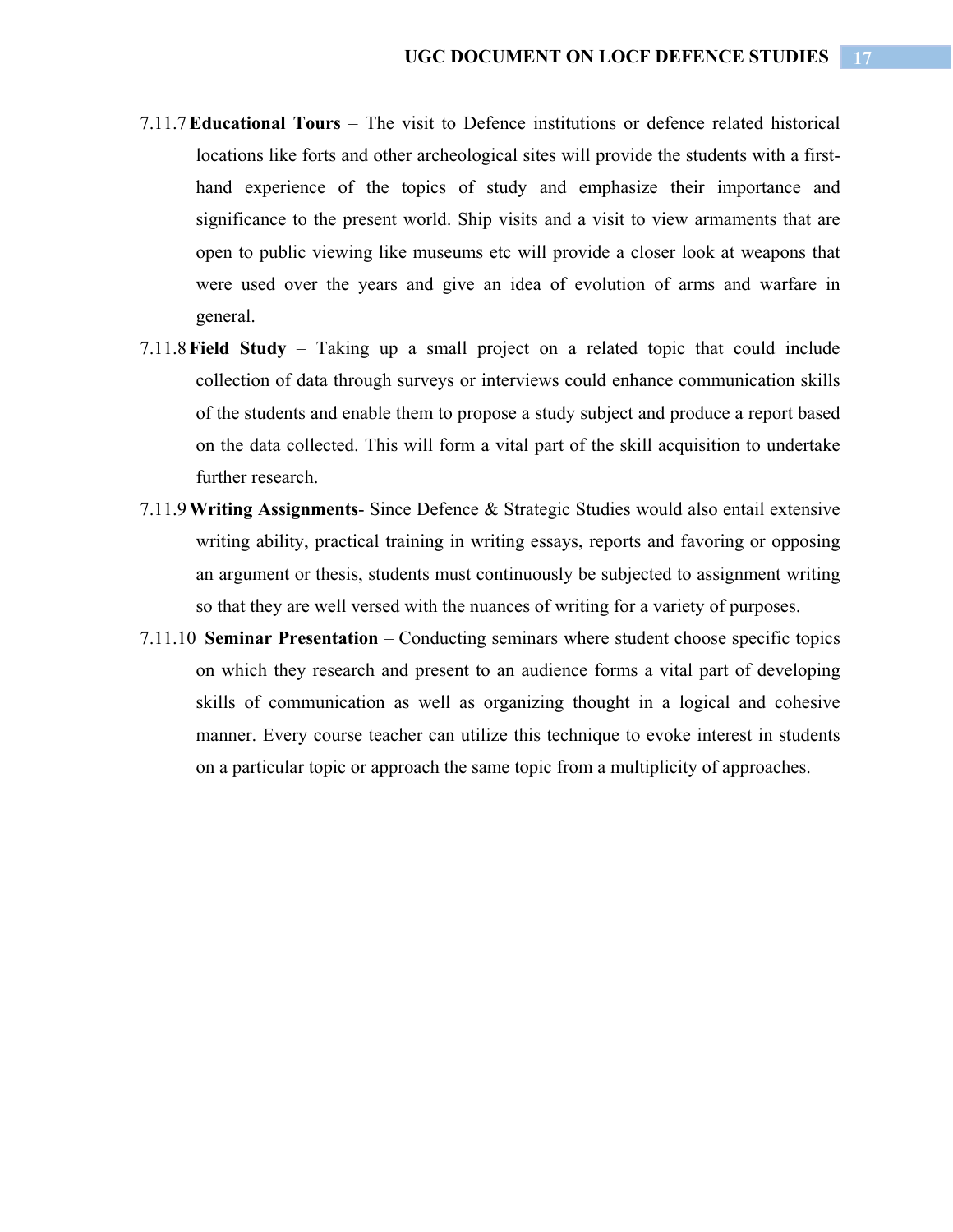# 7.12 **Course Map**

| Table 1                     |             |                           |             |              |              |              |              |              |              |    |              |    |             |              |
|-----------------------------|-------------|---------------------------|-------------|--------------|--------------|--------------|--------------|--------------|--------------|----|--------------|----|-------------|--------------|
| Programme                   |             | <b>Core paper Courses</b> |             |              |              |              |              |              |              |    |              |    |             |              |
| <b>Outcomes</b>             |             | 2                         | 3           | 4            | 5            | b            |              | 8            | 9            | 10 |              | 12 | 13          | 14           |
| Basic competency            | X           | $\mathbf x$               | $\mathbf x$ | X            | $\mathbf{x}$ | $\mathbf{x}$ | $\mathbf{x}$ | $\mathbf x$  | $\mathbf{x}$ | X  | X            | X  | X           | X            |
| Understanding<br>capability | $\mathbf x$ | $\mathbf{x}$              | $\mathbf x$ | $\mathbf{x}$ | $\mathbf x$  | $\mathbf{x}$ | $\mathbf{x}$ | $\mathbf{x}$ | $\mathbf{x}$ | X  | X            | X  | $\mathbf x$ | X            |
| Knowledge<br>application    |             |                           |             |              |              | X            |              | $\mathbf x$  | $\mathbf{x}$ | X  | X            | X  | X           | X            |
| LOTS to HOTS                |             |                           |             |              |              | X            |              | $\mathbf x$  | X            |    | $\mathbf{x}$ |    | X           | $\mathbf{x}$ |
| Career choice               |             |                           |             |              |              |              |              | X            |              |    | X            |    |             |              |

| <b>Table 1</b>              |                                     |             |              |   |                |              |              |              |                         |              |              |              |              |                |              |              |   |
|-----------------------------|-------------------------------------|-------------|--------------|---|----------------|--------------|--------------|--------------|-------------------------|--------------|--------------|--------------|--------------|----------------|--------------|--------------|---|
| Programme                   | <b>Discipline Specific Elective</b> |             |              |   |                |              |              |              | <b>Generic Elective</b> |              |              |              |              | <b>Ability</b> |              |              |   |
| <b>Outcomes</b>             | <b>Courses</b>                      |             |              |   | <b>Courses</b> |              |              |              | enhancement             |              |              |              |              |                |              |              |   |
|                             |                                     | 2           | 3            | 4 | 5              | 6            |              | 8            |                         | 2            | 3            | 4            | 5            | 6              |              | courses<br>2 | 3 |
| Basic competency            | $\mathbf x$                         | $\mathbf x$ | X            | X | X              | X            | X            | $\mathbf x$  | $\mathbf x$             | $\mathbf x$  | $\mathbf{x}$ | X            | $\mathbf{x}$ | X              | X            | X            | X |
| Understanding<br>capability | X                                   | $\mathbf x$ | $\mathbf{x}$ | X | $\mathbf{x}$   | $\mathbf{x}$ | $\mathbf{x}$ | $\mathbf{x}$ | X                       | $\mathbf{x}$ | $\mathbf x$  | $\mathbf{x}$ | $\mathbf{x}$ | $\mathbf{x}$   | $\mathbf{x}$ | X            | X |
| Knowledge<br>application    | X                                   | X           | $\mathbf{x}$ | X | $\mathbf{x}$   | X            | X            | X            |                         |              |              | X            | X            | X              | X            | X            | X |
| LOTS to HOTS                | X                                   | X           | $\mathbf{x}$ |   |                |              |              | X            |                         |              |              | $\mathbf x$  |              |                |              | X            | X |
| Career choice               | X                                   | X           | X            |   |                |              |              | X            |                         |              |              | $\mathbf x$  |              |                |              | X            | X |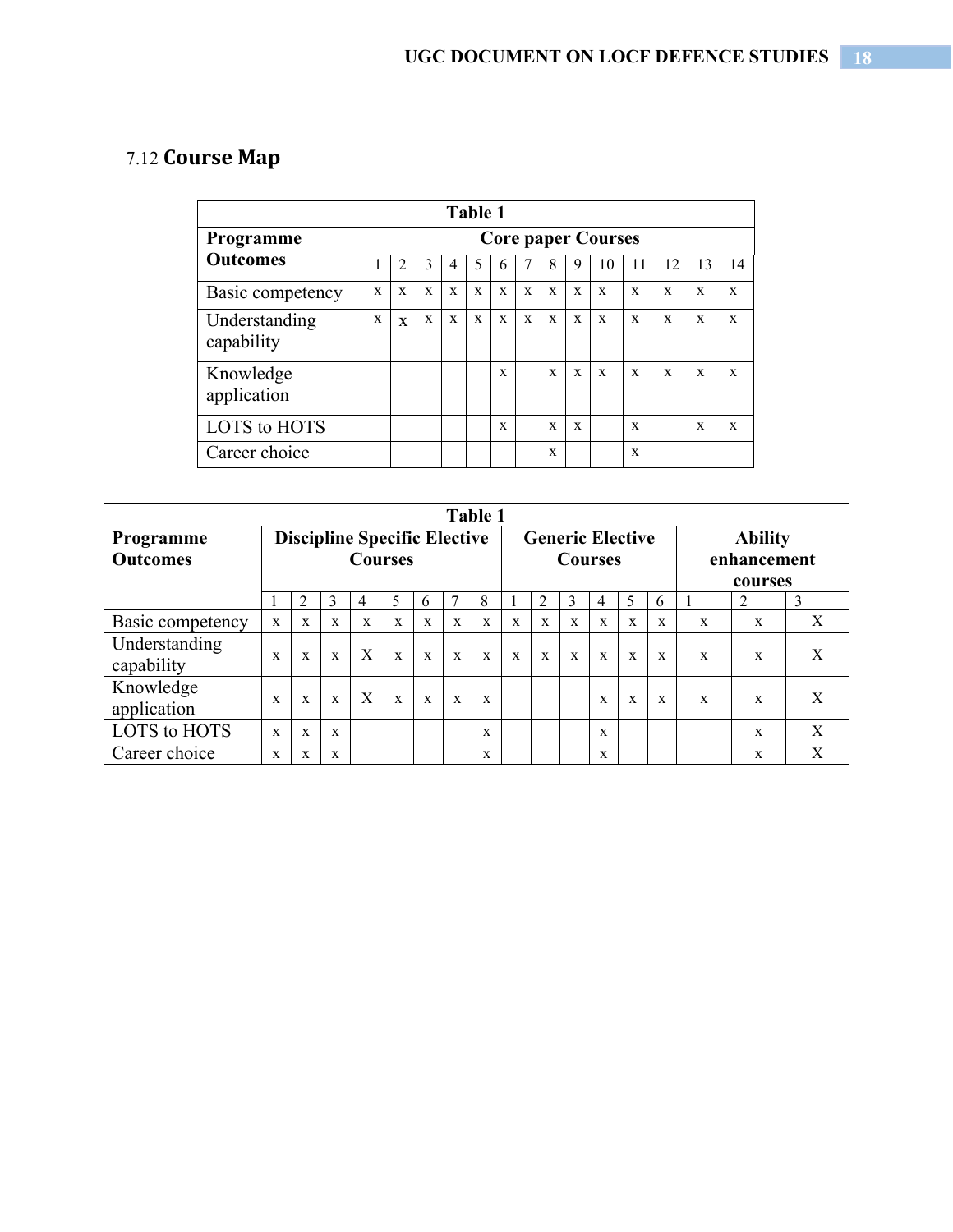# 8. **Structure of Courses for Bachelor's Degree Programmes - B.A/B.Sc & B.A/B.Sc (Honours/ Regular) under Choice Based Credit System (CBCS)**

| <b>COURSE</b>                                                            |                      | *CREDITS          |  |  |  |
|--------------------------------------------------------------------------|----------------------|-------------------|--|--|--|
| Theory & Practical                                                       |                      | Theory & Tutorial |  |  |  |
| I. Core Course (6 Credits)                                               |                      |                   |  |  |  |
| (14 Papers)<br><b>Core Course Practical / Tutorial*</b>                  | $14X4 = 56$          | $14X5 = 70$       |  |  |  |
| (14 Papers)                                                              | $14X2 = 28$          | $14X1 = 14$       |  |  |  |
| II.<br><b>Elective Course (6 Credits)</b><br>(8 Papers)                  |                      |                   |  |  |  |
| A.1. Discipline Specific Elective<br>(4 Papers)                          | $4X4=16$             | $4X5=20$          |  |  |  |
| A.2. Discipline Specific Elective<br>Practical/Tutorial*<br>(4 Papers)   | $4 \text{ X } 2 = 8$ | $4X1=4$           |  |  |  |
| <b>B.1. Generic Elective/</b><br><b>Interdisciplinary</b><br>(4 Papers)  | $4X4=16$             | $4X5=20$          |  |  |  |
| <b>B.2. Generic Elective</b><br><b>Practical/Tutorial*</b><br>(4 Papers) | $4 X 2 = 8$          | $4X1=4$           |  |  |  |

**Optional Dissertation or project work in place of one Discipline Specific Elective paper (6 credits) in 6th Semester**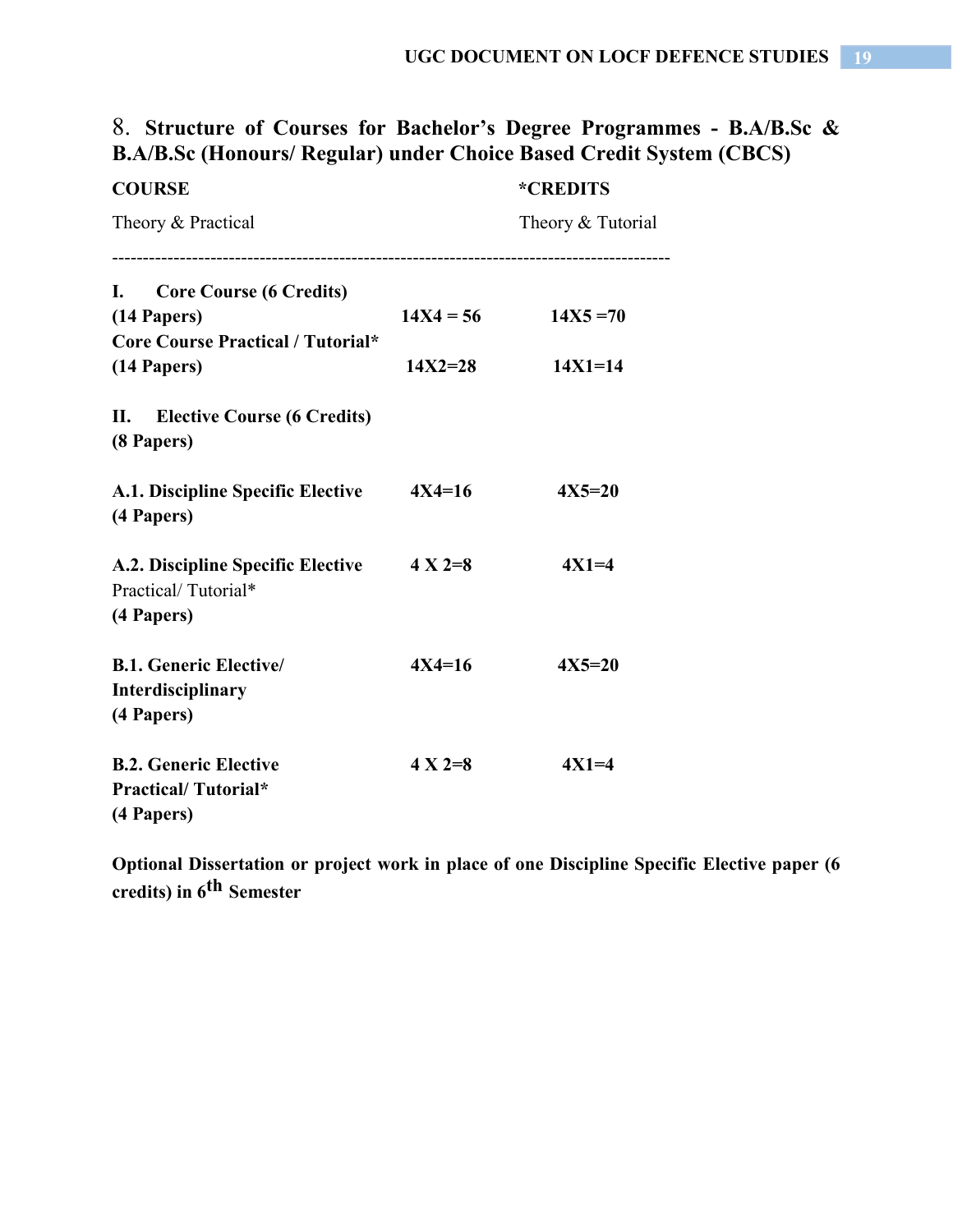| III. Ability Enhancement Compulsory Courses (AECC) |           |           |  |  |  |
|----------------------------------------------------|-----------|-----------|--|--|--|
| (2 Papers of 4 credit each)                        | $2X4 = 8$ | $2X4 = 8$ |  |  |  |
| <i>i.</i> Environmental Science                    |           |           |  |  |  |
| ii. English/Hindi//MIL Communication               |           |           |  |  |  |
| 2. Skill Enhancement Courses (SEC)                 |           |           |  |  |  |
| (2 Papers of 4 credits each)                       | $2X4 = 8$ | $2X4 = 8$ |  |  |  |
| <b>TOTAL CREDITS</b>                               | 148       | 148       |  |  |  |

`Institute should evolve a system/policy about ECA/General Interest/ Hobby/ Sports/NCC/NSS/related courses on its own'.

\*Wherever there is a practical there will be no tutorial and vice-voce.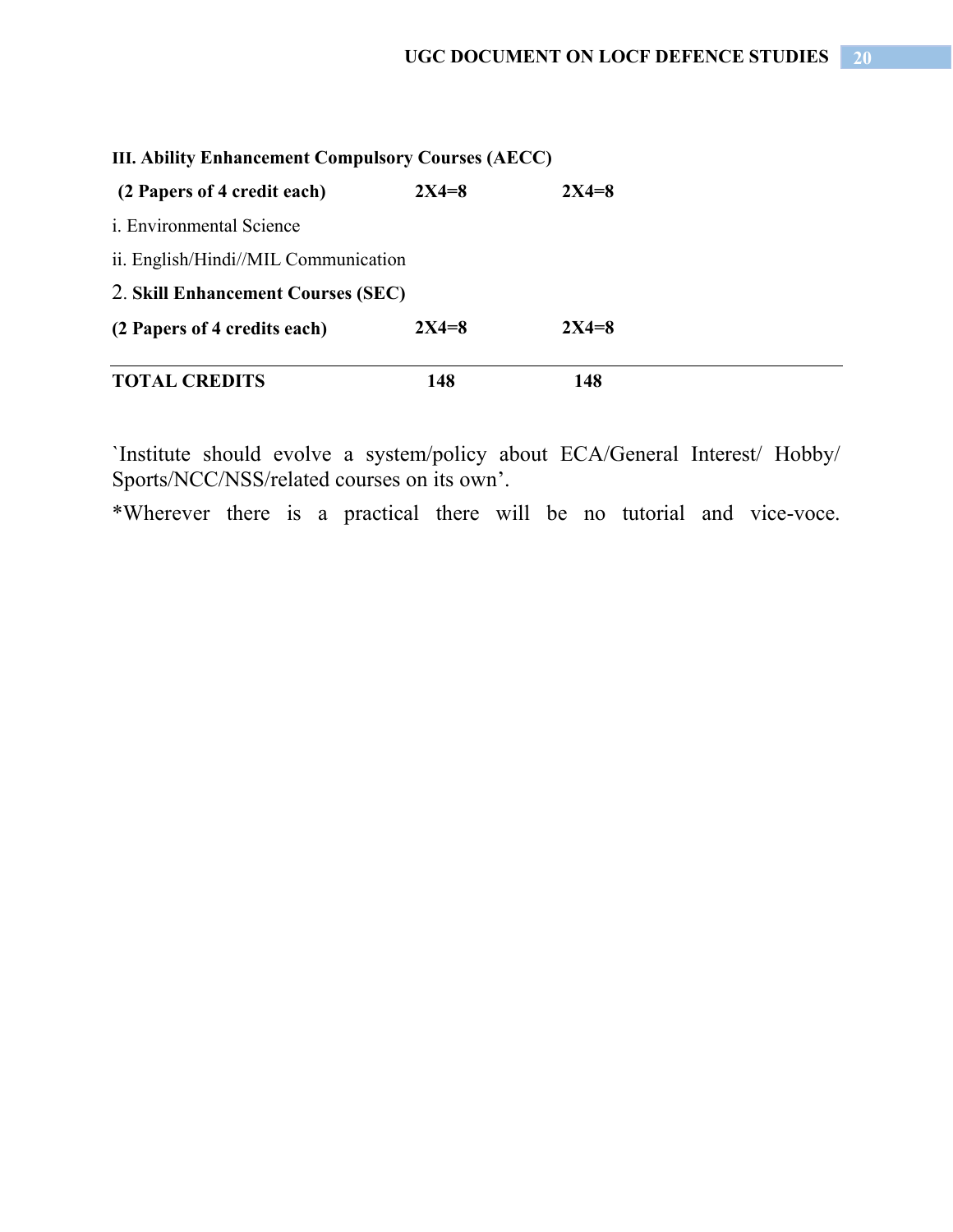# 9. **Details of Suggested Courses**

#### A. **Core Course (14)** Credits 14X4 = 56

1. Conceptual Aspects of War

2. Military History of India

3. International Relations – Defence Aspects

4. National Security – Conceptual Aspects

5. National Security of India

6. Strategic Thought

7. Military Psychology

8. Disaster Management

9. India's Maritime Security

10. Regional Security and Cooperation

11. Science and Technology in relation to Warfare

12. Economic Aspects of National Security

13. Contemporary Strategic Environment in India

14. Geo Politics and Military Geography

**Note – For Honours Course Programme all 14 Courses are to be taken and for Regular Course programme any 12 Courses may be taken.**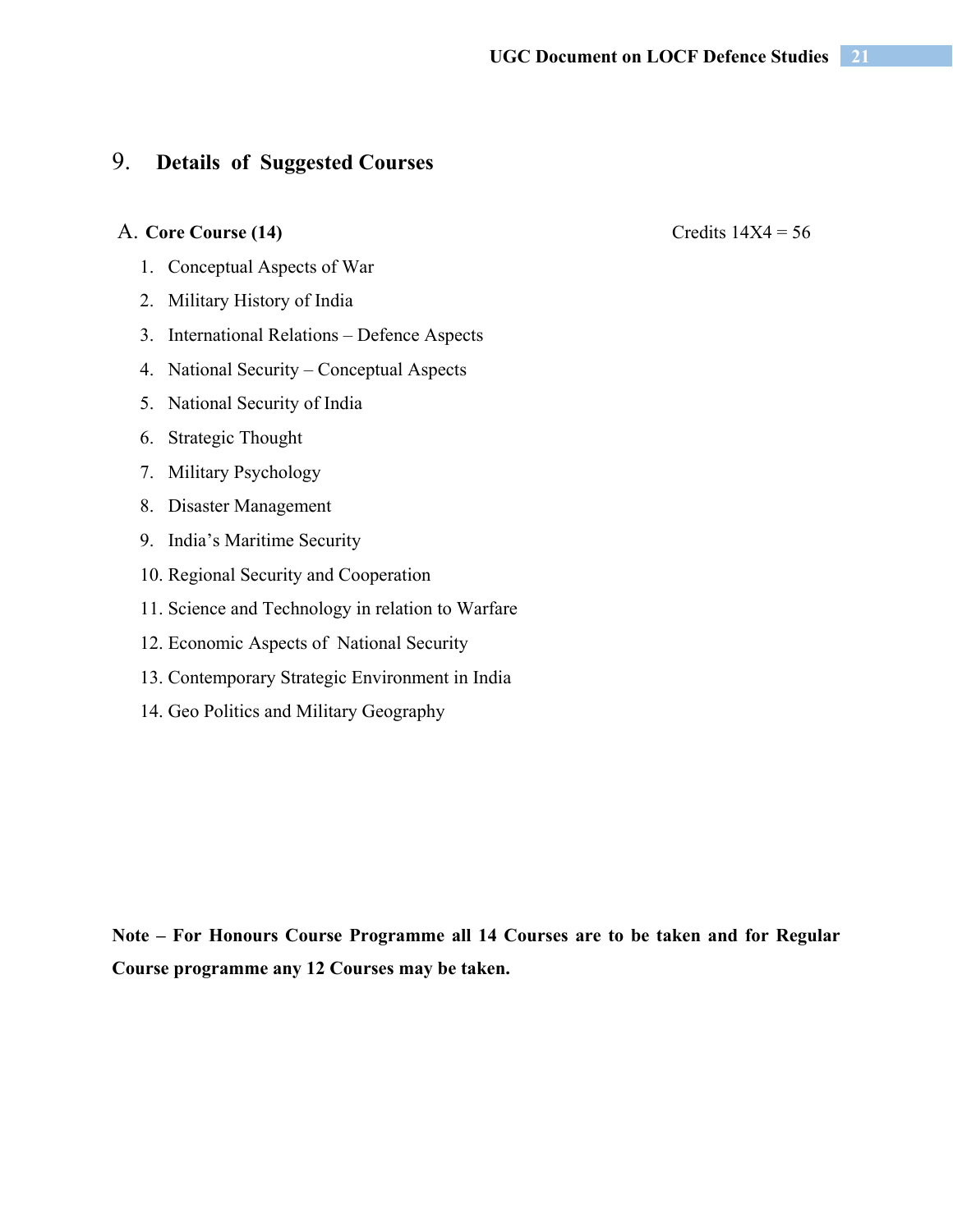#### **B. Discipline Specific Elective (DSE)**

Credits  $4X4 = 16$ 

- 1. Cyber Security
- 2. Remote Sensing and National Security
- 3. Legal Aspects of International Security
- 4. International Terrorism
- 5. Non Traditional Security Threats
- 6. WMD, Nuclear Proliferation and National Security
- 7. Defence Mechanism of Modern States
- 8. Conflict Resolution and Peace Building
- 9. **Project work/dissertation 6 Credits**

**Note – For Honours Course programme any 4 Courses and for Regular Course programme any 2 courses may be taken.** 

#### **C. Generic Elective (Interdisciplinary)**

Credits  $4X4 = 16$ 

- 1. Functional Research Methodology
- 2. International Relations
- 3. Military Sociology
- 4. Insurgency and Counter Insurgency
- 5. Human rights and Humanitarian Law
- 6. Conflict and Media

**Note – For Honours Course programme any 4 Courses and for Regular Course programme any 2 courses may be taken.** 

**\*\*The candidates would be free to choose courses offered under the cafeteria approach for CBCS by the respective university/college and earn credits as required.**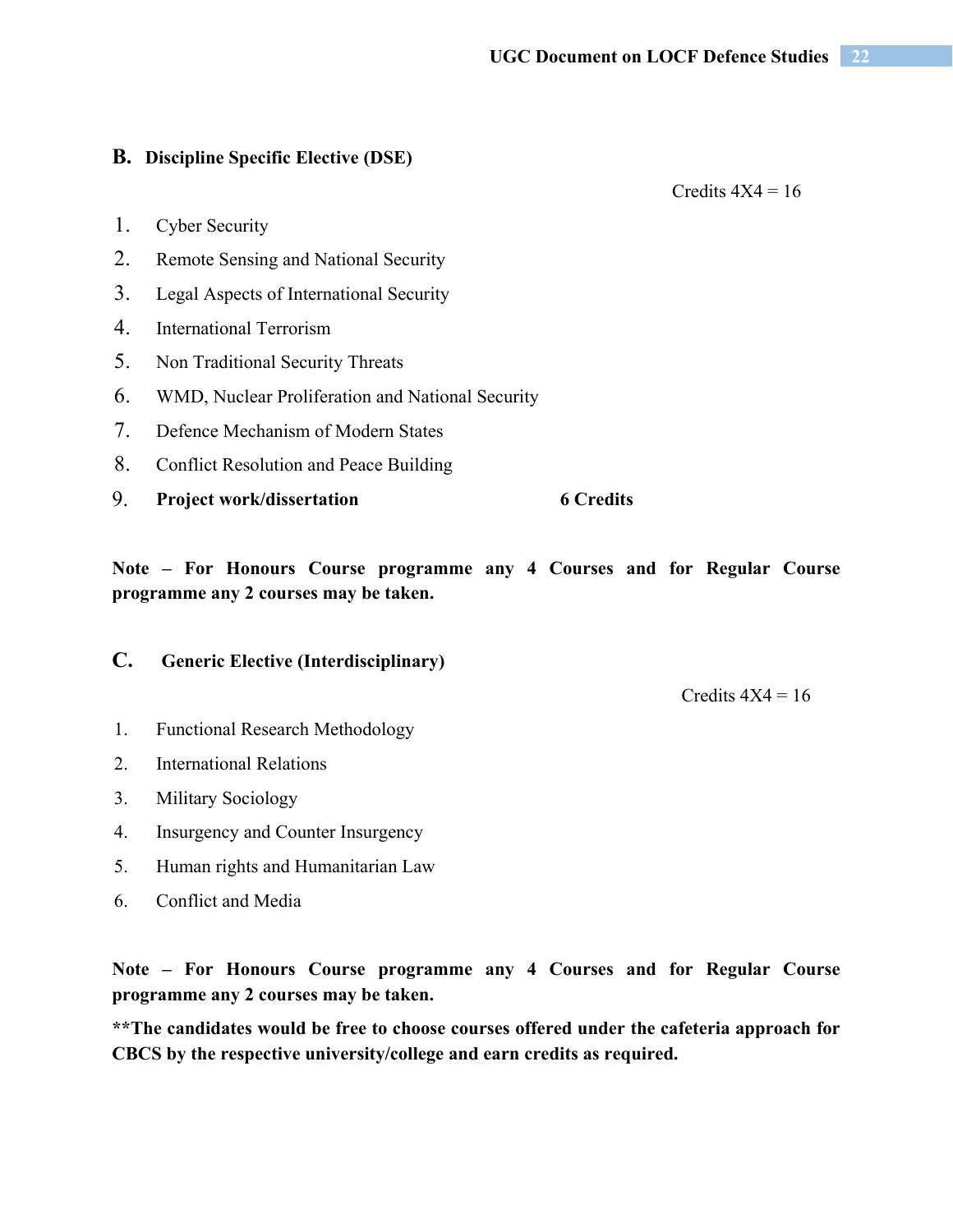| D. Ability Enhancement Courses (AEC) - Compulsory | Credits $4X2 = 08$ |
|---------------------------------------------------|--------------------|
| 1. Environmental Science                          |                    |
| English/Hindi/MIL Communication<br>2.             |                    |
| <b>E. Skill Enhancement Courses (SEC)</b>         | Credits $4X2 = 08$ |
| 1. Defence Journalism                             |                    |
| 2. Strategic Leadership                           |                    |
| <b>General Studies/Current Affairs</b><br>$3_{-}$ |                    |

4. Computer Applications

**Note - Two Courses may be taken for Honours Course Programme and 4 for Regular Course Programme by the student.** 

### **F. Practical/Tutorials\*\* – one each with every core and Discipline/Generic Specific Paper.**

\*\*The list of practicals provided in the above content is suggestive in nature and each university/college ahs the freedom to add/subtract/edit the practical content from the list depending on their faculty and infrastructure available.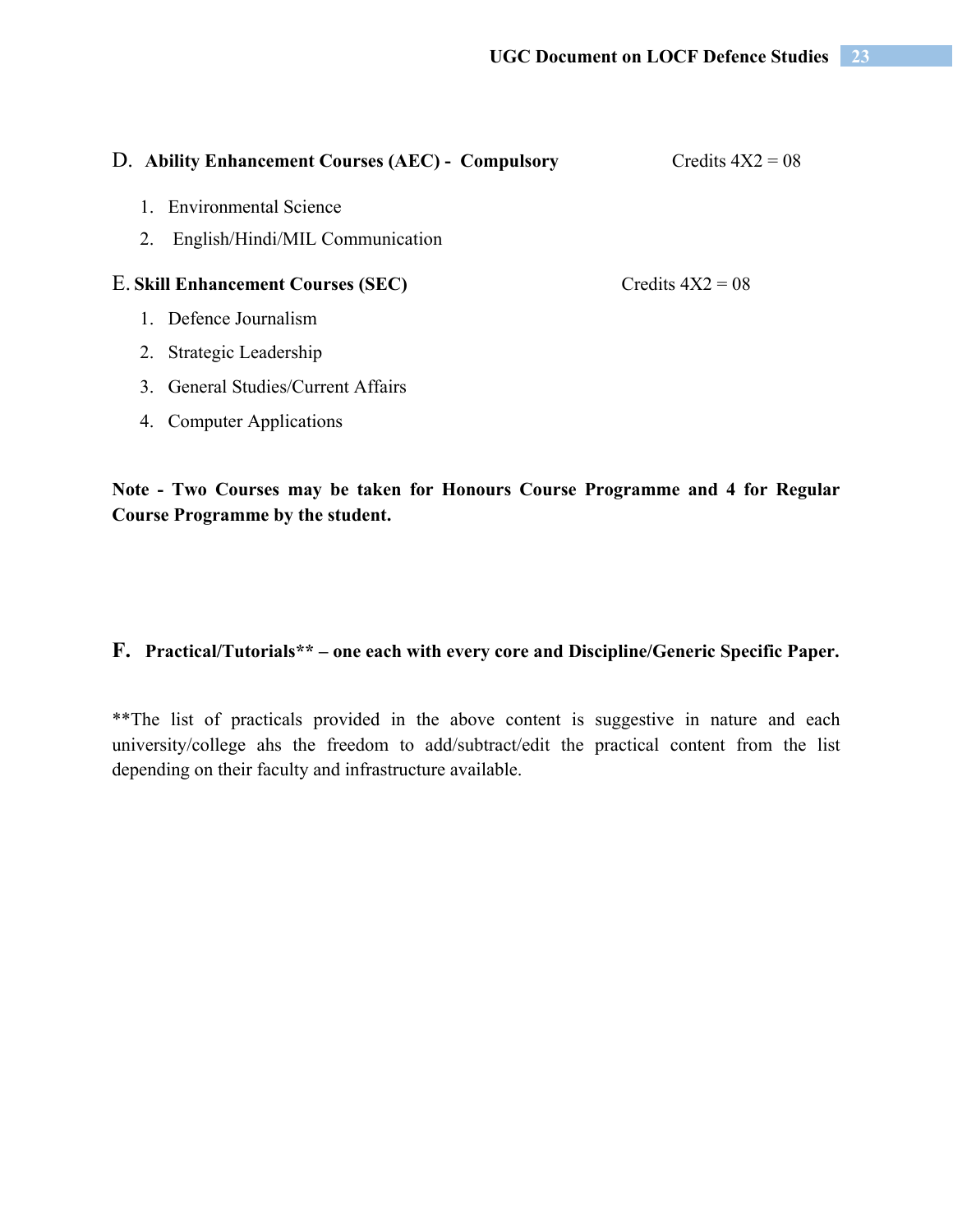# 10. **Content for Courses in Defence and Stategic Studies for Under Graduate Programme**

### **Core Course**

#### **CORE PAPER – 1**

#### **CONCEPTUAL ASPECTS OF WAR**

Learning Outcomes - After undergoing this course a student will be in a position to –

- Clearly understand the definition, meaning and distinguish basic concepts of war;
- Various types of war and its various typologies, techniques and characteristics; and
- Grasp the concept and theories of nuclear war in detail.

#### **CONTENTS**

#### **i. Conceptual Formulation**

- a. Meaning and definition of Defence and Strategic Studies Its relevance and significance and relationship with other disciplines of study.
- b. **War**  Definition and meaning and basic concepts War, Campaign, Battle, Strategy, Tactics, Security and Defence.

#### **ii. Modern Warfare**

- a. Concept and definition
- b. Features of Modern Warfare
- c. Principles of warfare

#### **iii. WAR AS AN INSTRUMENT OF POLICY**

#### **iv. Guerilla Warfare**

- a. Origin and concept.
- b. Principles, techniques and characteristics of guerrilla warfare.
- c. Counter guerrilla measures.

#### **v. Psychological Warfare**

- a. Definition and concept.
- b. Functions and Limitations.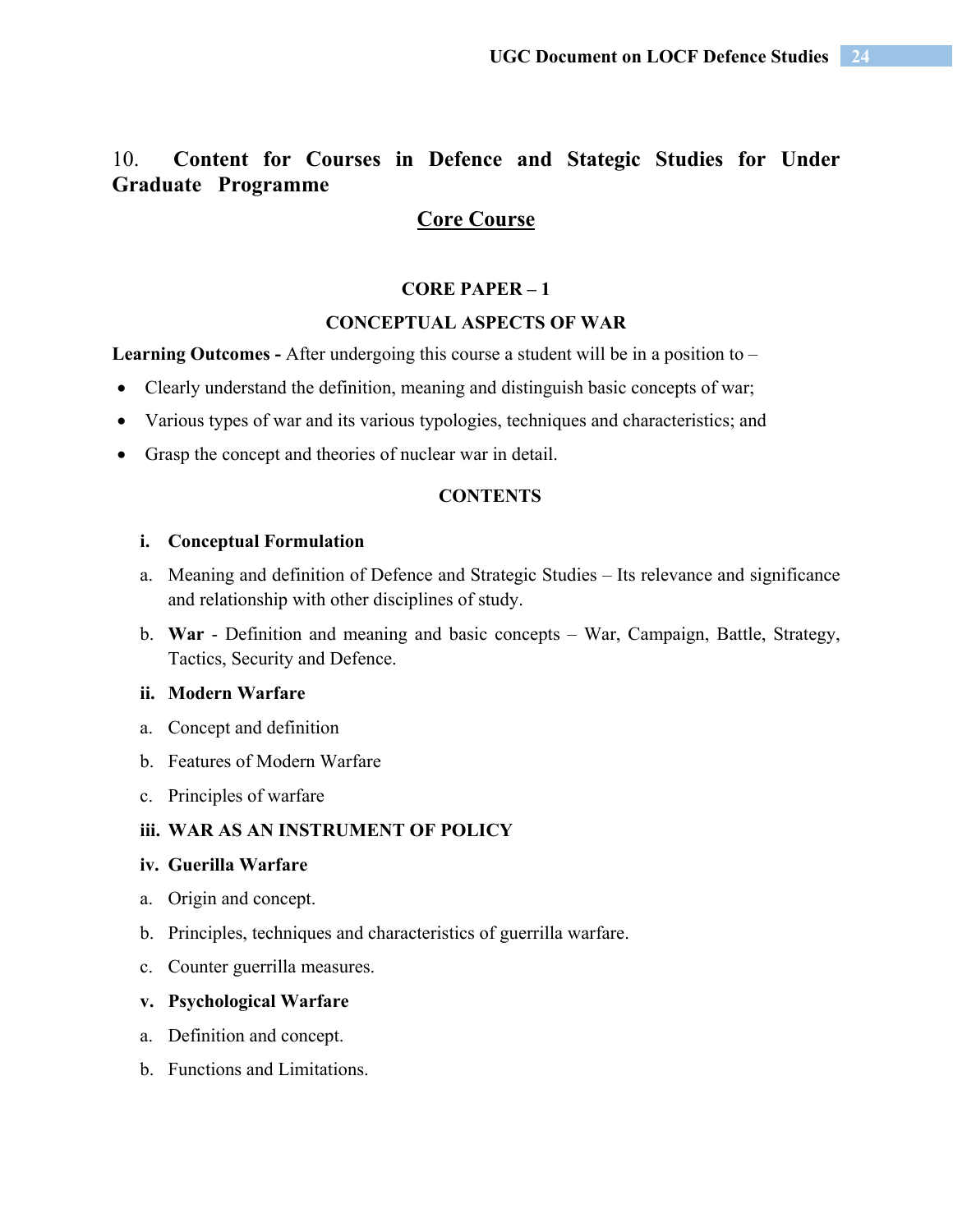#### **vi. Nuclear Warfare**

- a. Beginning of nuclear era and effects of nuclear explosion.
- b. Nuclear strategies of `Deterrence' and `Massive Retaliation'.

#### **SUGGESTED READINGS:**

- Andreski S., (1968) Military Organization and Society, Univ. California Press, Berkeley.
- Anthony James Joes, (1996)Guerrilla Conflict before the Cold War, (Praeger Publishers,
- Aron R., (1966) Peace and War: A Theory Of International Relations, Praeger, New York.
- Barringer R., 1972) War: Patterns Of Conflict, MIT Press, Cambridge, Mass.
- Blainey G., (1973) The Causes Of War, Macmillan, London.
- Montgomery Viscount, (1983) A History of Warfare, William Morrow & Co, New York City.
- Mukherji and Shyam Lal, (1952) A Textbook of Military Science, Vol. II., Navayuga, New Delhi.
- Osanka, F.M., (1962) Modern Guerrilla Warfare, Free Press of Glencoe, New York.
- Sidhu, K.S., (1988) War and Its Principles, Atlantic, New Delhi.
- Tripathi, K.S., (1970) Evolution of Nuclear Strategies, Vikas, New Delhi
- Wright, Quincy, (1942) Study of War, University of Chicago Press.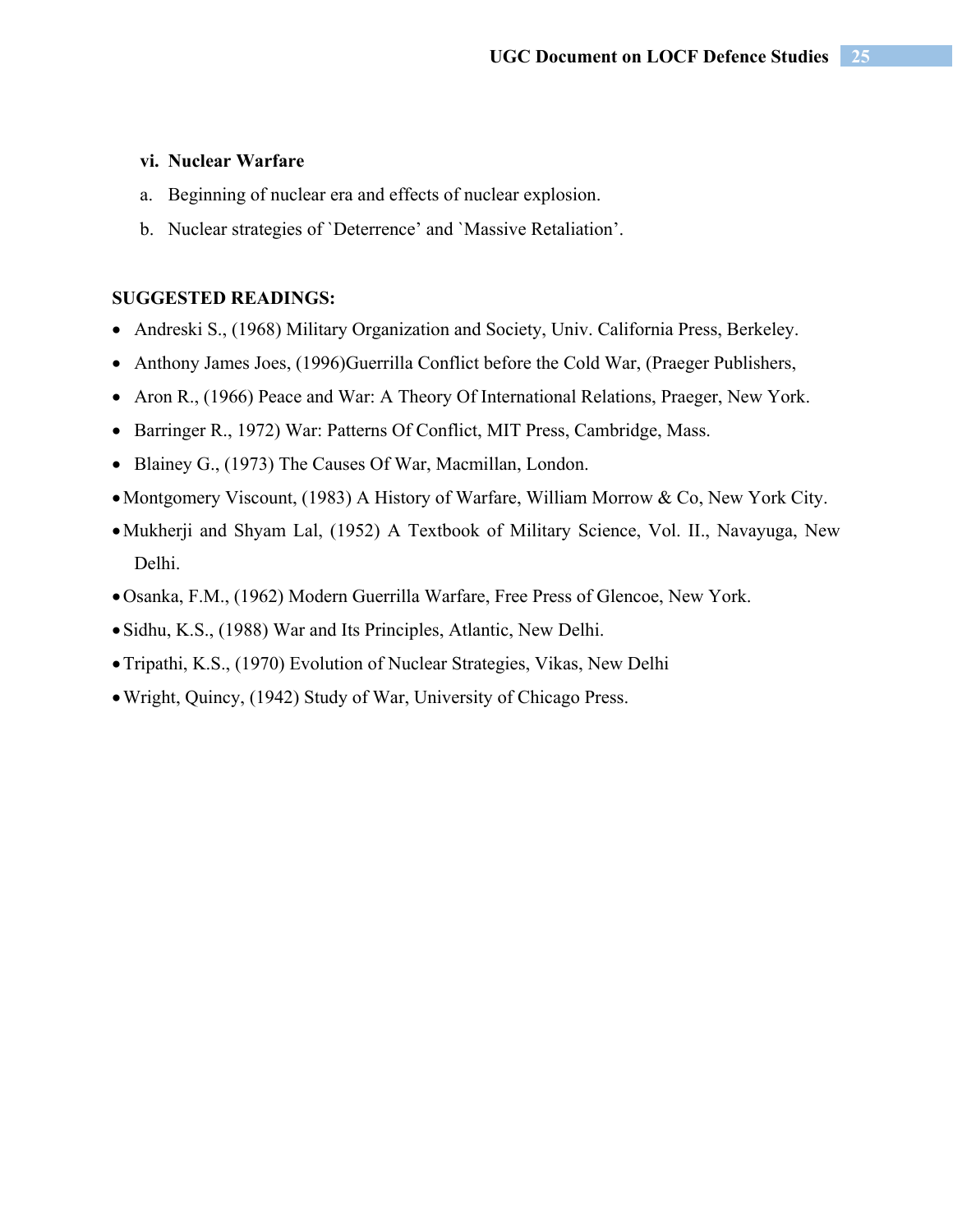#### **CORE PAPER – 2**

#### **MILITARY HISTORY OF INDIA**

Learning Outcomes - After undergoing this course a student will be in a position to –

- Become familiar in evolution of art of warfare in India;
- Learn and understand the Strategy, tactics, application of principles of war and causes of defeat and victory of various Indian, Mughal, Maratha and Sikh Generals.
- Besides, in a position to appreciate and understand evolutionary changes in the art and science of war in India through ages.

#### **CONTENTS**

- **i. Macedonian and Indian Military Organisations and techniques of fighting with particular reference to the Battle of Hydaspes, 326 B.C.:**
	- a. Military Organisations and techniques of fighting of Macedonian and Indians; Opposing forces and their deployment.

b. Analysis (strategy, tactics, application of principles of war and causes of defeat and victory).

#### **ii. Kautilya's Philosophy of War:**

- a. Diplomacy and Strategy; The institution of Spies; Army Organisation; Mode of Warfare.
- b. Forts- Types & Role.

### **iii. Military organisations and techniques of fighting of Rajputs and Turks with particular reference to the Battle of Tarain, 1192 A.D.:**

- a. Military organisations and techniques of fighting of Rajputs and Turks; Opposing forces and their deployment.
- b. Analysis (strategy, tactics, application of principles of war and causes of defeat and victory.)

### **iv. Military organisations and techniques of fighting of Mughals with particular reference to the First Battle of Panipat, 1526 A.D.:**

- a. Military organisation of Mughals; Opposing forces and their deployment
- b. Analysis (Strategy, tactics, application of principles of war and causes of defeat and victory).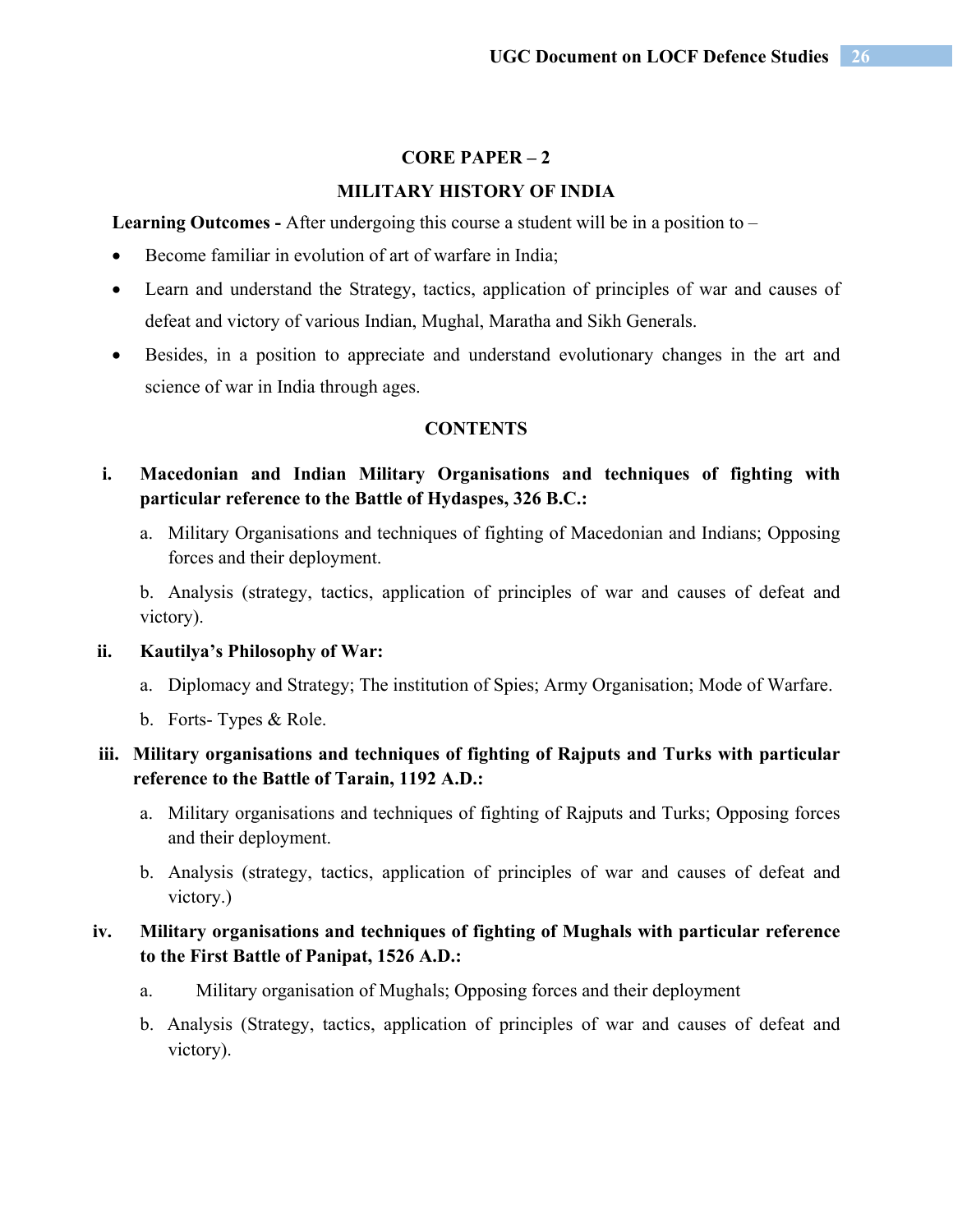#### **vi. Military organisations of Marathas under Shivaji and his techniques of fighting:**

- a. Shivaji as a military leader.
- b. Military organisation.
- c. Techniques of fighting.

### **vii. Military organisation of Sikh Army and its fighting techniques under Maharaja Ranjit Singh:**

- a. Maharaja Ranjit Singh as a Military leader.
- b. Growth and development of the Sikh Army from 1799-1849
- c. Organisation of the Army
- d. Fighting techniques of the Sikh Army (Strategy and tactics).

### **viii. Anglo-Maratha and Anglo-Sikh Warfare with particular reference to the Battle of Assaye, 1803 A.D. and Battle of Chillianwala**

#### **a. Battle of Assaye :**

- a. Introduction Opposing forces and their deployment; Description of the battle.
- b. Analysis (Strategy, tactics, application of principles of war and causes of defeat and victory).

#### **b. Battle of Chillianwala:**

- a. Introduction Opposing forces and their deployment; Description of the battle
- b. Analysis (Strategy, tactics, application of principles of war and causes of defeat and victory).

#### **SUGGESTED READINGS -**

- Alfred, David., (1953) Indian Art of War, Atma Ram , Delhi.
- Bajwa F.S., (1964) Military System of the Sikhs, Moti Lal, Banarsi Dass, Delhi.
- Bruce, George., (1969) Six Battles of India, Rupa & Company, Calcutta.
- Das, S.T., (1969) Indian Military Its History and Development, Sagar, New Delhi.
- Dikshitar, Ramachandra V. R. (1999) War in Ancient India. Cosmo, New Delhi.
- Fuller, J.F.C., (1958) Generalship of Alexander The Great, Natraj Publishes, Dehradun.
- Gustav Oppert, (1967) Weapons, Army Organisation and Political Maxims of Ancient Hindus, R.F Patel Rajratan Press, Ahmedabad.
- Kangle, R.P., (1963) Kautilya`s Arth Shastra, University of Bombay, Mumbai.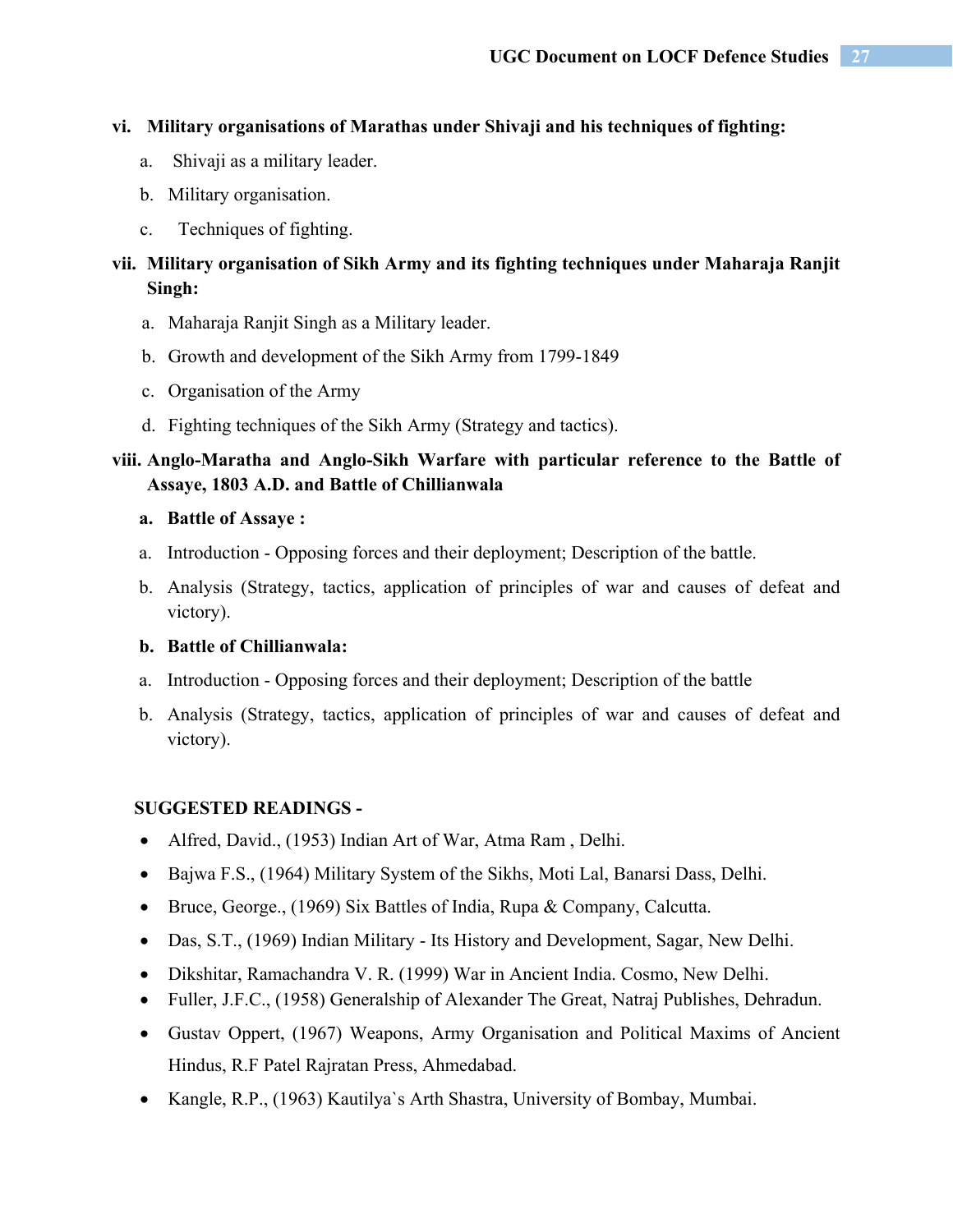- Majumdar, B.K., (1960) Military System in Ancient India, Firma K.L. Mukhopadhyoy, Calcutta.
- Majumdar, B.N., (1963) Study of Indian Military History. Army Educational Store, Delhi.
- Roy, Kaushik, (2004) From Hydaspes to Kargil: A History of Warfare in India from 326 BC to AD 1999*.* Manohar, New Delhi.
- Singh, Sarva Daman. (1997) Ancient Indian Warfare: With Special Reference to the Vedic Period*.* Motilal Banarsidass, New Delhi.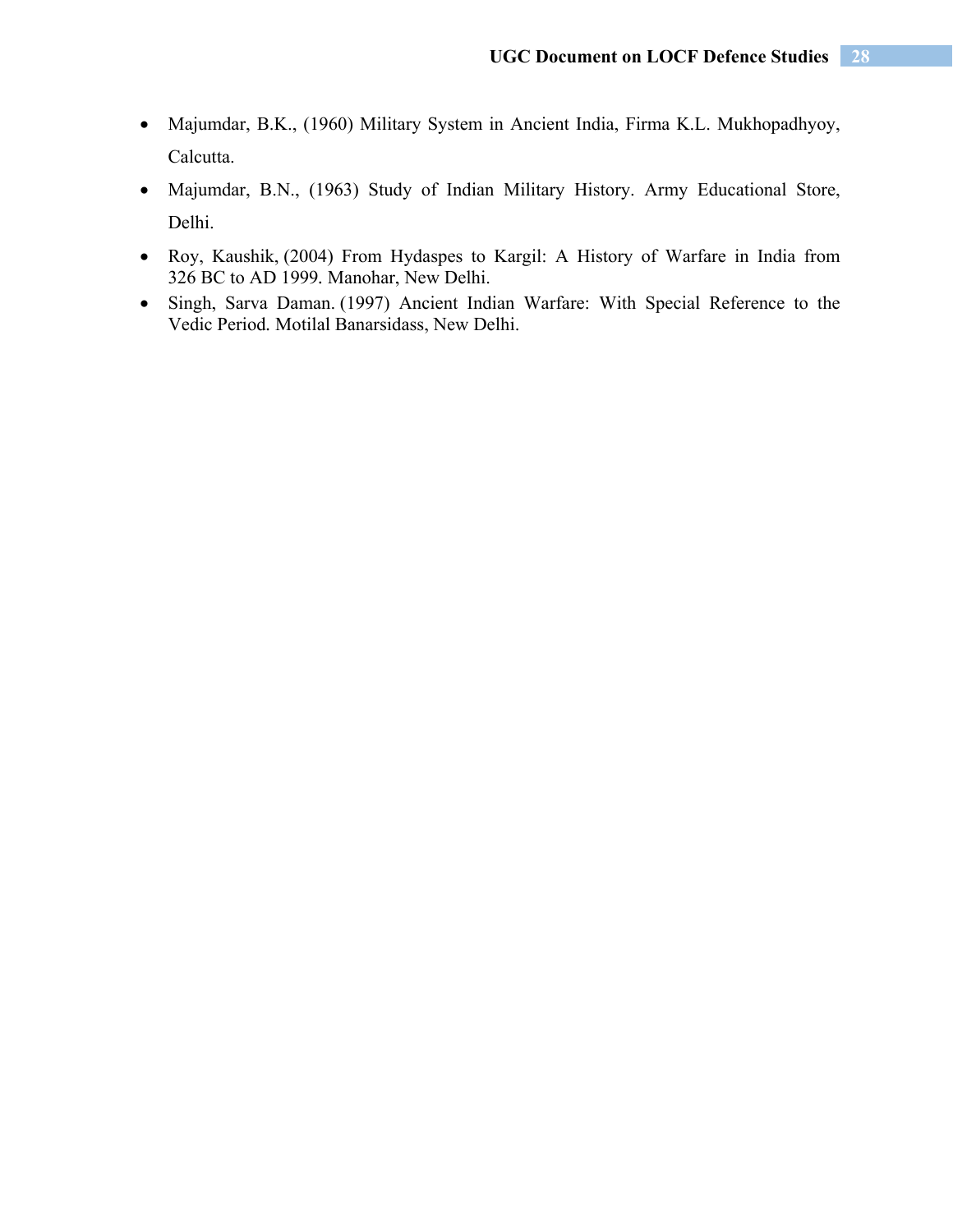#### **CORE PAPER – 3**

#### **INTERNATIONAL RELATIONS – DEFENCE ASPECTS**

**Learning Outcomes -** After undergoing this course a student will be in a position to –

- The basic concepts of international relations and how nation-state system works;
- Acquire competency in military and state centric aspects of international relations; and
- Its repercussions on inter- state affairs and their security dilemma and some economic aspects of war.

#### **CONTENTS**

**i. International Relations:** Concept, Nature, Scope and its Historical Evolution.

#### **ii. Contending Theories of International Relations**

a. Realism Vs. Idealism

#### **iii. National Interest**

- a. Concept and Definition
- b. Vital and Non-Vital Components
- c. Instruments to secure National Interest.

#### **iv. Balance of Power**

- a. Meaning and concept
- b. Historical development of the system
- c. Functioning of the system

#### **v. Collective Security**

- a. Meaning and Concept
- b. Role of the UN in maintaining Collective Security
- **vi. Diplomacy:** Definition, Types and uses

#### **vii. Economic Aspects of International Relations**

- a. Breton Woods to WTO
- b. IMF
- c. World Bank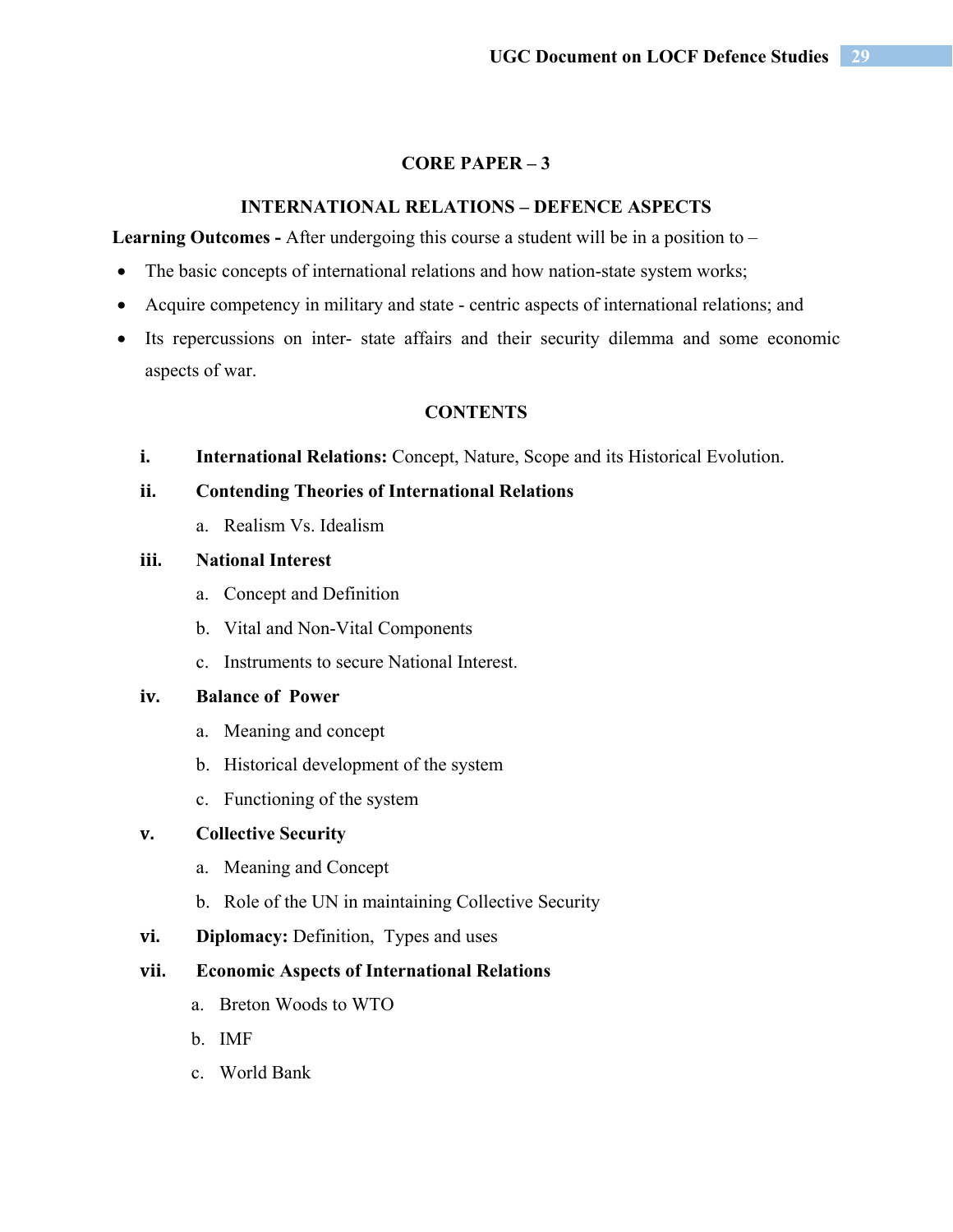#### **SUGGESTED READING**

- Chandra, P., (1979) International Politics, Vikas Publications, N. Delhi
- Curzon, Lord. (1907) Frontiers, Clarendon Press, USA.
- Kumar, Mahendra, (1967) Theoretical Aspects of International Politics, Shiv Lal Agarwal, Agra.
- Morgenthau, Hans J. (1954) Politics Among Nations, Knopf, New York.
- Palmer and Perkins, (2001) International Relations, CBS Publications.
- Robert Art and Robert Jervis eds., (2006) International Politics: Enduring Concepts and Contemporary Issues, Longman Publishing,
- Sprout and Sprout, (1962) International Politics, Princeton, NJ.
- Wright, Quincy, (1980) A Study of International Relations, Irvington Publishers.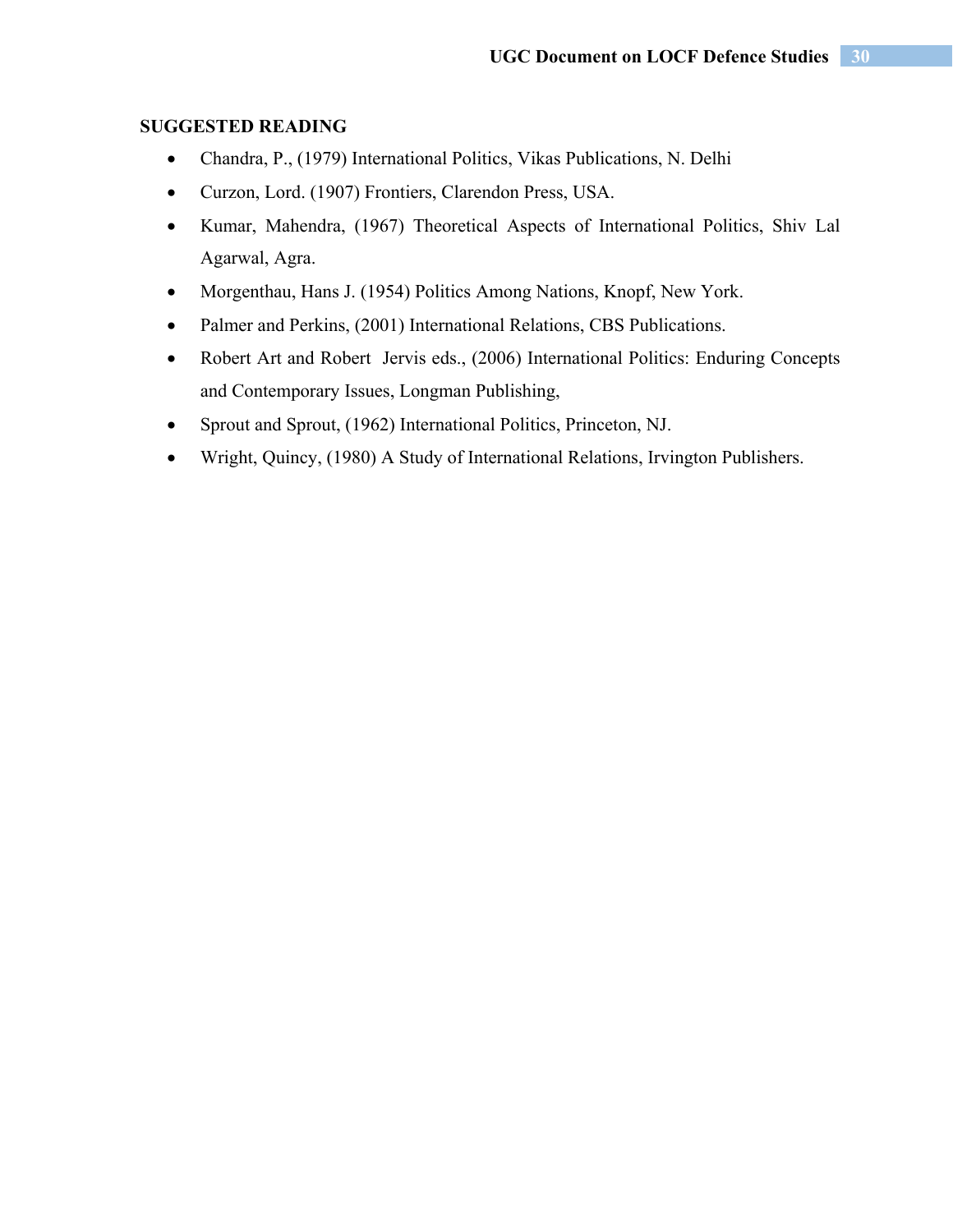#### **CORE PAPER – 4**

#### **NATIONAL SECURITY – CONCEPTUAL ASPECTS**

**Learning Outcomes -** After undergoing this course a student will be in a position to –

- Develop core competencies in national security affairs by building his/her capacity on essentials of National Security through theory and practice.
- Understand the national security challenges both internal and external a country face; and
- Understand the Contemporary security environment in the world.

#### **CONTENTS**

**i. National Security: Conceptual Aspects.** 

#### **ii. Elements of National Security**

- a. Geography
- b. Mineral resources
- c. Social, political and economic factors
- d. Scientific and technological development
- e. Military preparedness

#### **iii. Challenges to National Security**

- a. Internal Challenges
- b. External Challenges
- **iv. Contemporary security environment in the world in brief.**
- **v. Military Alliances and their role in 21st century**
- **vi. Small arms Proliferation, Weapons of Mass Destruction (WMD) proliferation.**

#### **SUGGESTED READINGS**

- Booth, Ken, (2007), Theory of World Security: Cambridge University Press, Cambridge.
- Buzan, Barry., (1987), People, State and Fear, Trans Asia Publications. New Delhi.
- Chowdhary, Subrata Roy., (1966), Military Alliances and Neutrality in War and Peace, Orient Longman, New Delhi,
- Das, S.T., (1987), National Security in Perspective, Gyan Publishing House, New Delhi.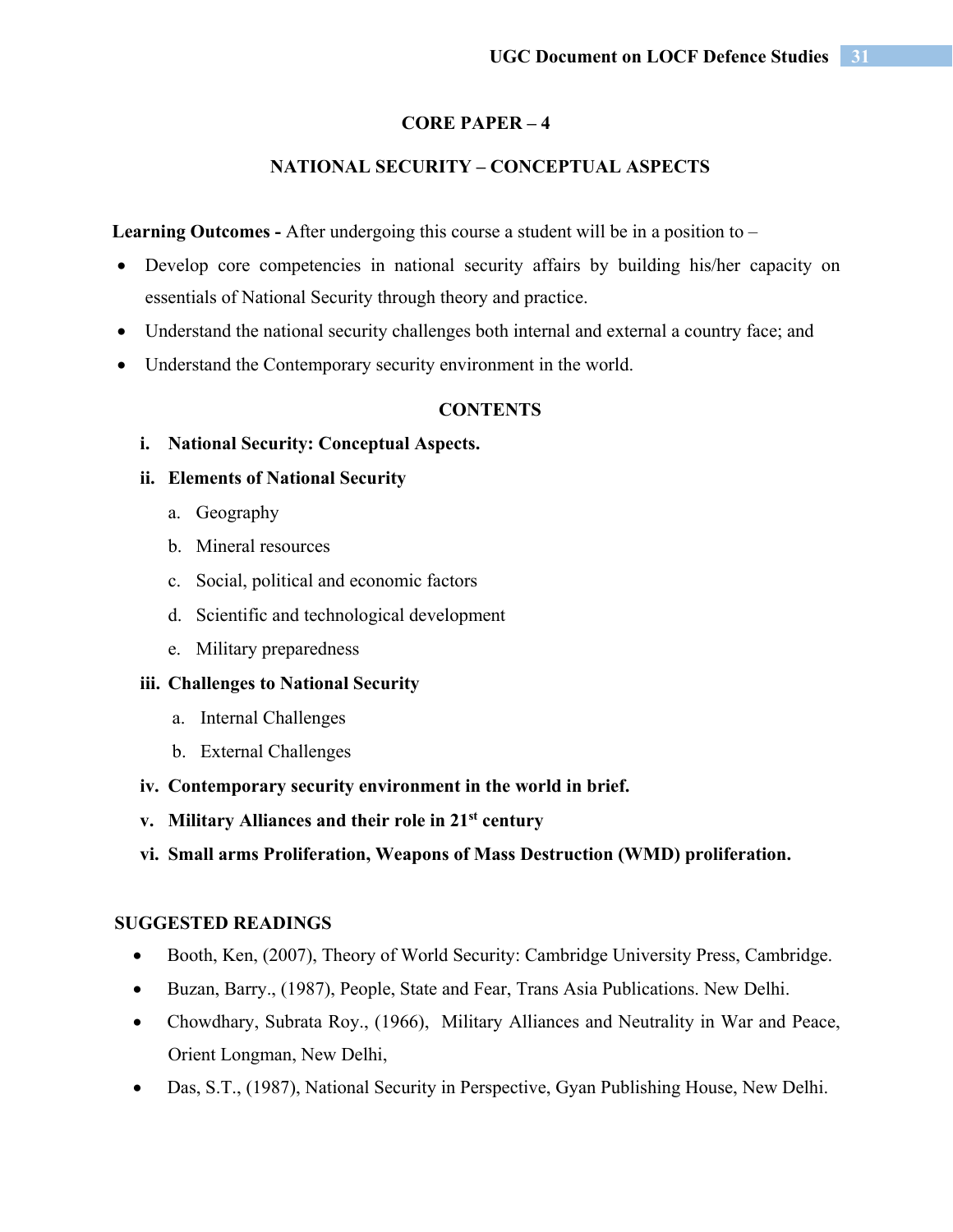- Frankel, Joseph, (1970), National Interest, Macmillan London.
- Military Balance., Latest Edition (IISS)
- Morgenthau, Hans J., (1969), Politics Among Nations, Scientific Book Agency, Calcutta.
- Palmer, Norman D. and Perkins, Howard C., (1968), International Relations, Scientific Book Agency, Calcutta.
- Singh, Nagendra., (1974), The Defence Mechanism and the Modern State, Asia Publishing House. New Delhi.
- SIPRI Year Book Latest Edition.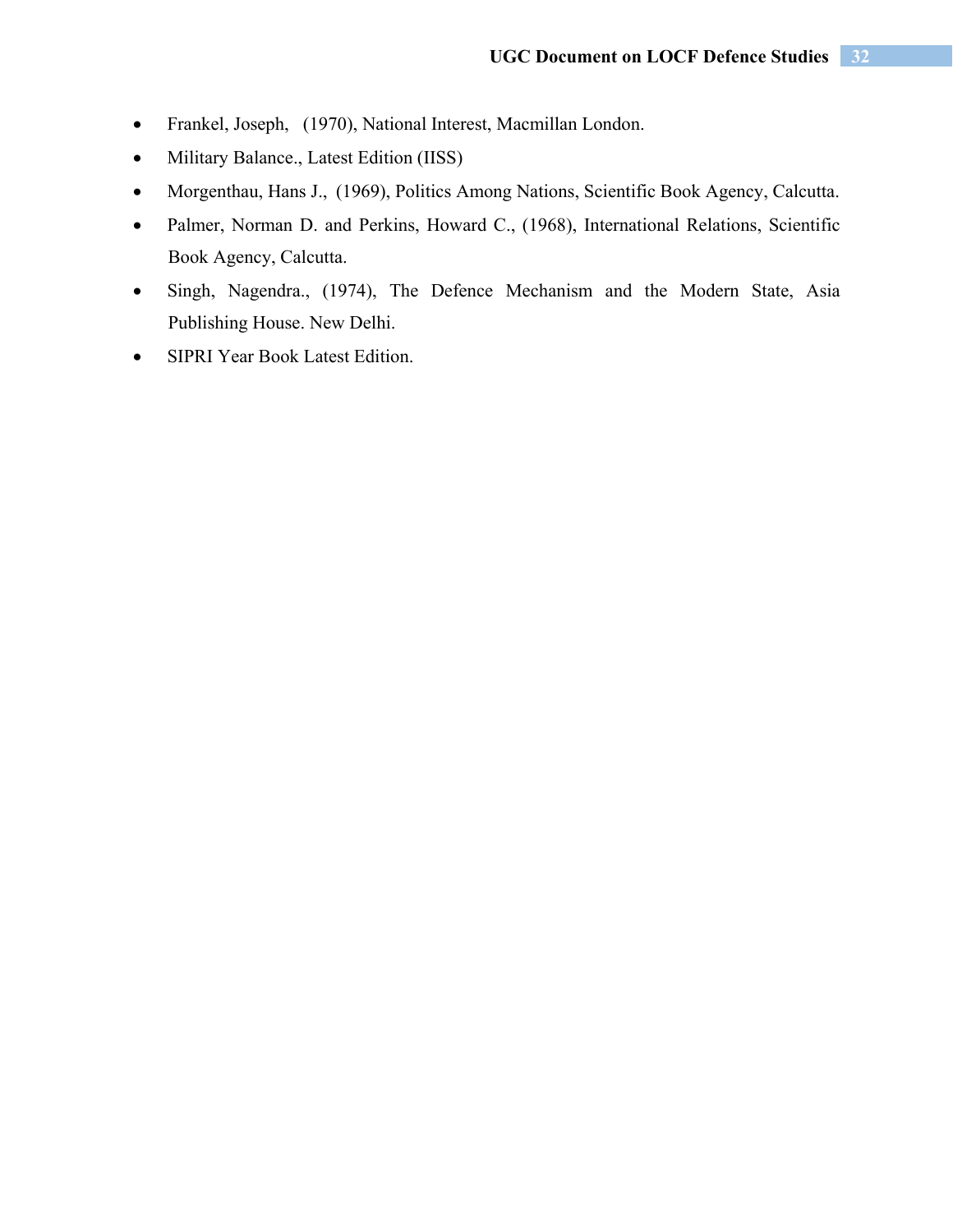#### **CORE PAPER - 5**

#### **NATIONAL SECURITY OF INDIA**

Learning Outcomes - After undergoing this course a student will be in a position to –

- Equip the students with specific knowledge of India's threat perceptions;
- An assessment at both internal and external level besides fair idea of problems the country faces as a nation state; and
- The Structure, objectives, role and problems of Civil Defence Organization in India.

#### **CONTENTS**

#### **i. National Security**

- a. Meaning and Definition
- b. Threat Perceptions
- c. Types of threats to India

#### **ii. India's Security Problems since independence.**

- a. Geo-political effects of partition.
- b. Effects of Armed Forces

#### **iii. External Dimensions of India's security**

- a. Security problems related to Pakistan including Indo-Pak wars.
- b. Security problems related to China including 1962 Sino-Indian war.

#### **iv. Internal dimension of India's security**

- a. Terrorism in Jammu & Kashmir
- b. Insurgency in North eastern states
- c. Naxalism
- **v. Civil Defence Organization in India: Structure objectives, role and problems.**

#### **SUGGESTED READING**

- Bajpai, U.S., (1986) India and its Neighbourhood, Lancer International, New Delhi.
- Baranwal, S.P., (1984) Measures of Civil Defence in India, Guide Publications, New Delhi.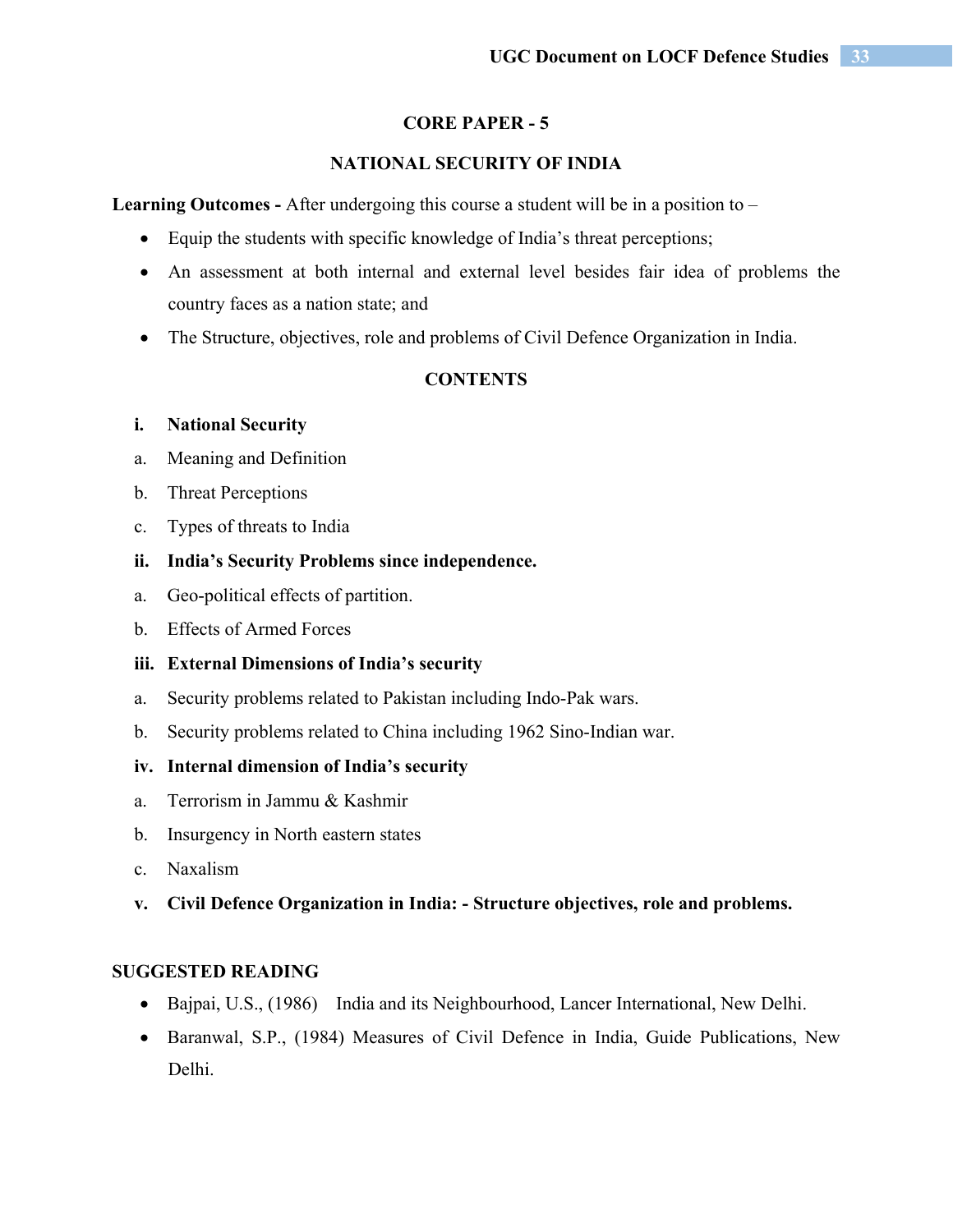- Bobbing, Ross and Gordon, Sandy, (1992) India's Strategic Future, Oxford University Press. Delhi
- Chatterjee, R.K. (1978) India's Land Borders- Problems and Challenges: New Delhi, Sterling Publishers.
- Chaudhury, Rahul Roy, (1995) Sea Power and India's Security, Brassey's, London,
- Dass, S.T., (1987) National Security in Perspective Gyan Publishers, Delhi.
- Kavic, Lorne J., (1967) India's Quest For Security: Defence Policies 1947-1965, University of California Press, Los Angeles.
- Menon, V.P., (1961) The Story of the Integration of Indian States, Orient Longman, New Delhi.
- Nayar, V.K., (1992) Threats From Within, Lancer Publications, New Delhi,.
- Rao, P.V.R., (1970) Defence Without Drift, Popular Prakashan, Bombay.
- Rao, Ramakrishna and Sharma, R.C., (1991) India's Borders, Scholars' Publishing Forum, New Delhi.
- Singh, Jaswant (1999) Defending India, Palgrave Macmillan India Ltd, New Delhi.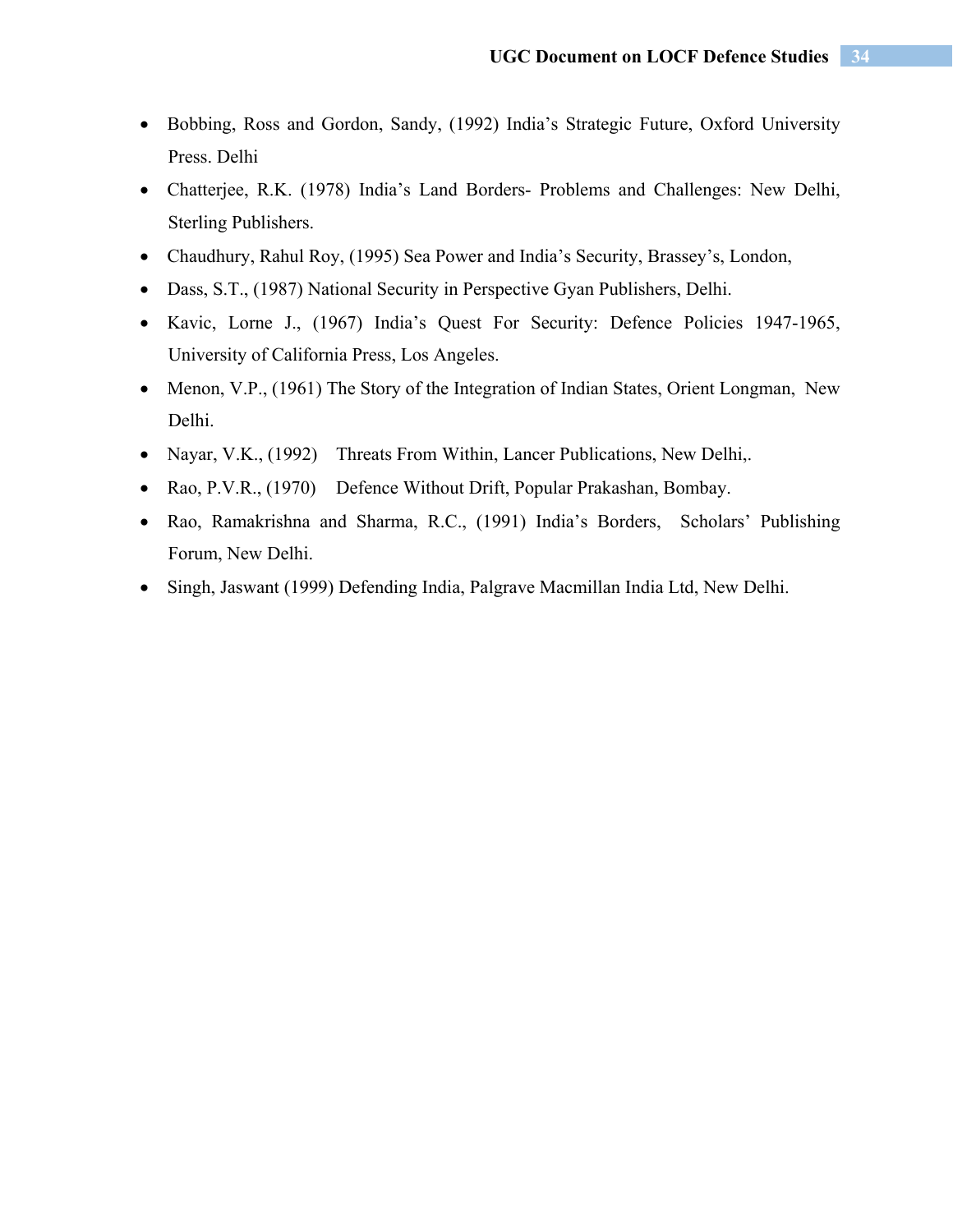#### **CORE PAPER – 6**

### **STRATEGIC THOUGHT**

**Learning Outcomes -** After undergoing this course a student will be in a position to –

- Acquaint them with the concepts of strategic thinking as propounded by prominent classical and modern thinkers.
- Students will also develop analytical thinking regarding relevance of such thought to contemporary period.

#### **CONTENTS**

- **i.** Kautilaya's Philosophy of war.
- **ii.** Sun Tzu- The Art of war.
- **iii.** Clausewitz's theories on war.
- **iv.** Mao-Tse-Tung's views on Guerrilla warfare**.**
- **v.** J.F.C. Fuller and Liddell Hart: Their views on warfare
- **vi.** Mahan's Views on Sea Power and Naval Warfare.
- **vii.** Douhet and Mitchell: Their views on the Role of Air Power in Modern Warfare.
- **viii.**John Foster Dulles and Andre Beaufre Theories of Nuclear War and Deterrence.

#### **SUGGESTED READING**

- Beaufre Andre ., (1965) Deterrence and Strategy, Faber & amp; Faber, London.
- Dass, S.T., (1987) An Introduction to the art of war, Sagar Publishers, New Delhi.
- Duffy, Christopher., (1987) Siege Warfare, Routeledge & amp; Kegen Paul, UK.
- Earl, E.M., (1943) Makers of Modern Strategy, Princeton University Press, Princeton.
- Fuller, J.F.C., (1992) The Conduct of war: : A Study of the Impact of the French,
- Industrial, and Russian Revolutions on War and Its Conduct, Da Capo Press, New York,
- Fuller, J.F.C., (1998) Armament and History: The Influence of Armament on History
- from the Dawn of Classical Warfare to the End of the Second World War, Da Capo Press, New York.
- Greene, T.N., (1962) The Guerrilla and How to Fight Him, Fredrick A Praeger, New York.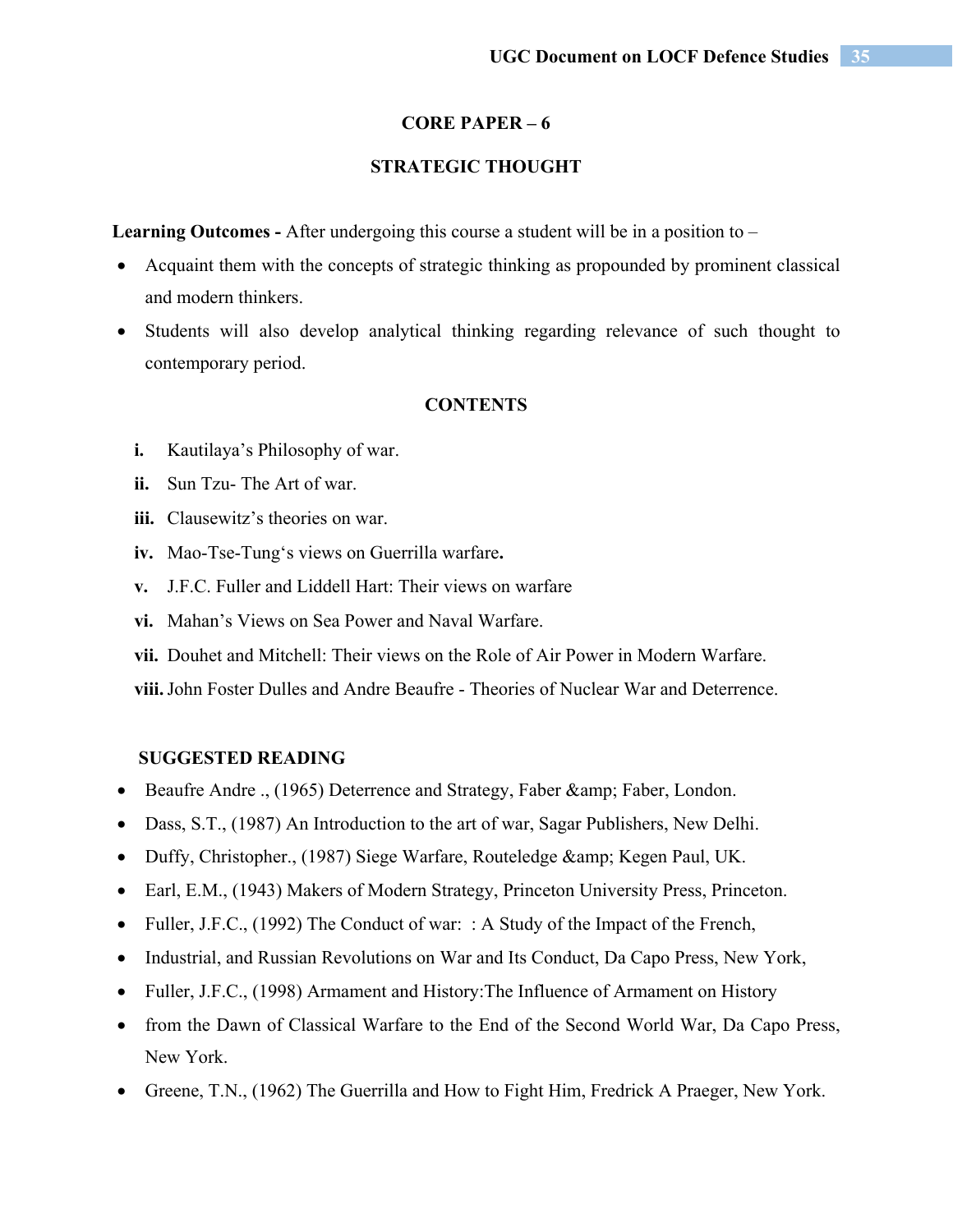- Mao-Te-Tung., (1967) On the protracted War: Selected works, Foreign Language Press, Peking.
- Nasution, Abdul Haris., (1965) Fundamentals of Guerrilla Warfare, Fredrick A Praeger, New York.
- Reid, Brian Holden., (1987) J.F.C.Fuller: Military Thinker, Palgrave MacMillan, UK.
- Ropp, Theodore., (2000) War in the Modern World, The John Hopkins University Press, Baltimore, MD.
- Shyama Shastri., (2012) Kautilya's Arthashastra, Low Price Publications, New Delhi.
- Tzu, Sun., (2015) The Art of War, Grapevine India Publishers, New Delhi.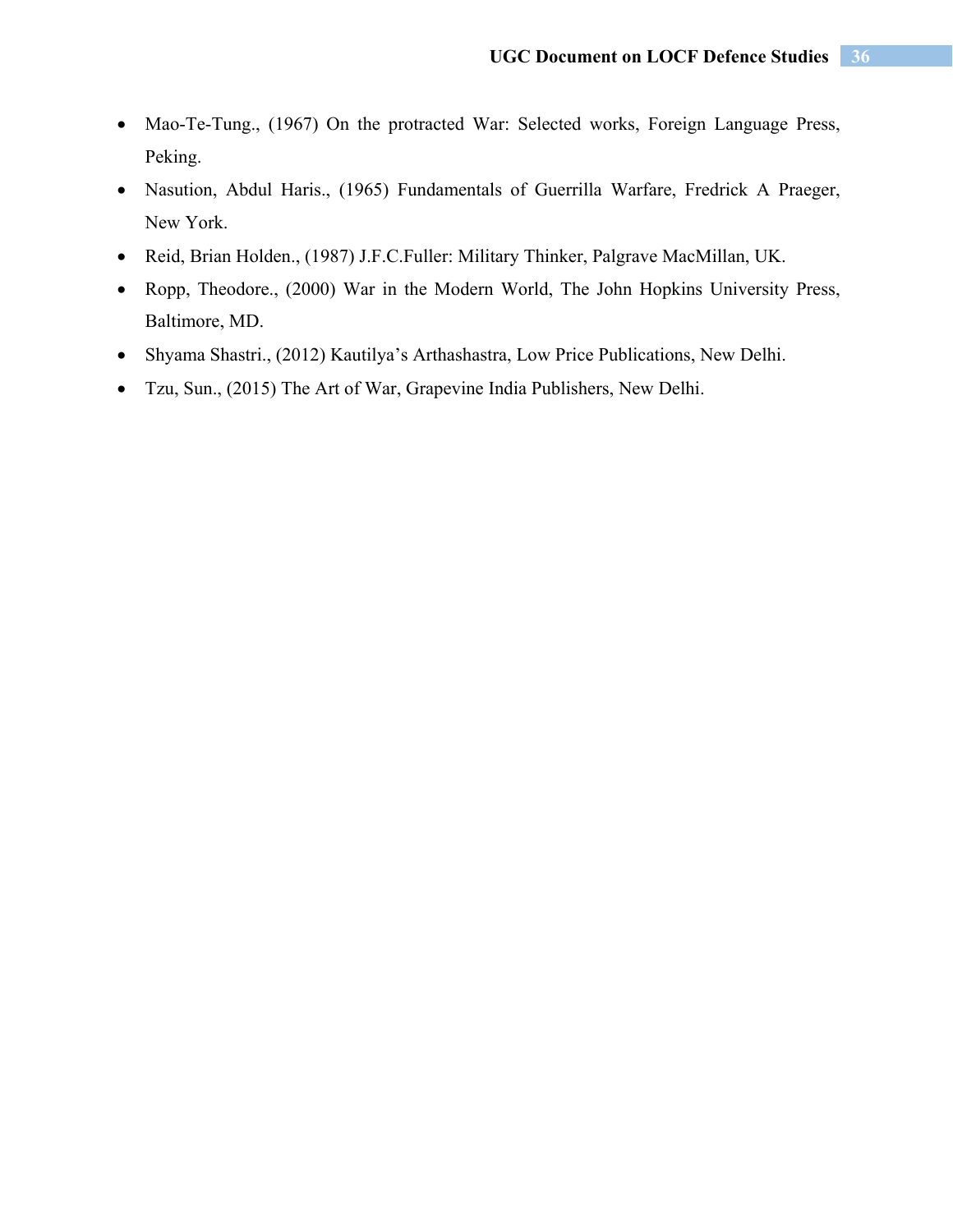# **MILITARY PSYCHOLOGY**

**Learning Outcomes -** After undergoing this course a student will be in a position to –

- To understand and appreciate psychological aspects of war making, military leadership and emotional issues that is faced by soldiers during war and peace.
- Apart from this, they will also learn the importance of leadership, discipline man management, motivation and morale factors in a soldiers' life.

#### **CONTENTS**

- **i.** Military Psychology: Definition, Scope, Significance and its role during war and peace.
- **ii.** Psychological Weapons of War: Propaganda, rumor and indoctrination.
- **iii.** Fear and Panic in War: Causes, Consequences and management.
- **iv.** Military Leadership: Meaning, attributes, importance and role of training.
- **v.** Discipline: Definition, purpose and tools of maintaining discipline.
- **vi.** Motivation and Morale factors and their utilization in the armed forces.
- **vii.** Man Management:-Concept, importance and strategy vis-à-vis armed forces.
- **viii.** Emotional problems and adjustment during war and peace.

- Bartlett, F.C., (1927) Psychology and the Soldier, Cambridge University Press, Cambridge.
- Baynes, John., (1967) Morale: A study of Men and courage, Cassell, London.
- Boring, Edward G., (ed.), (1945) Psychology for the Armed Services, Natraj Publishers, Dehradun.
- Chibber, M.L. (1986) Military Leadership to Prevent Military Coup, Lancer International, New Delhi.
- Copeland, Norman, (1967) Psychology and the Soldier, English Book Depot, Dehradun.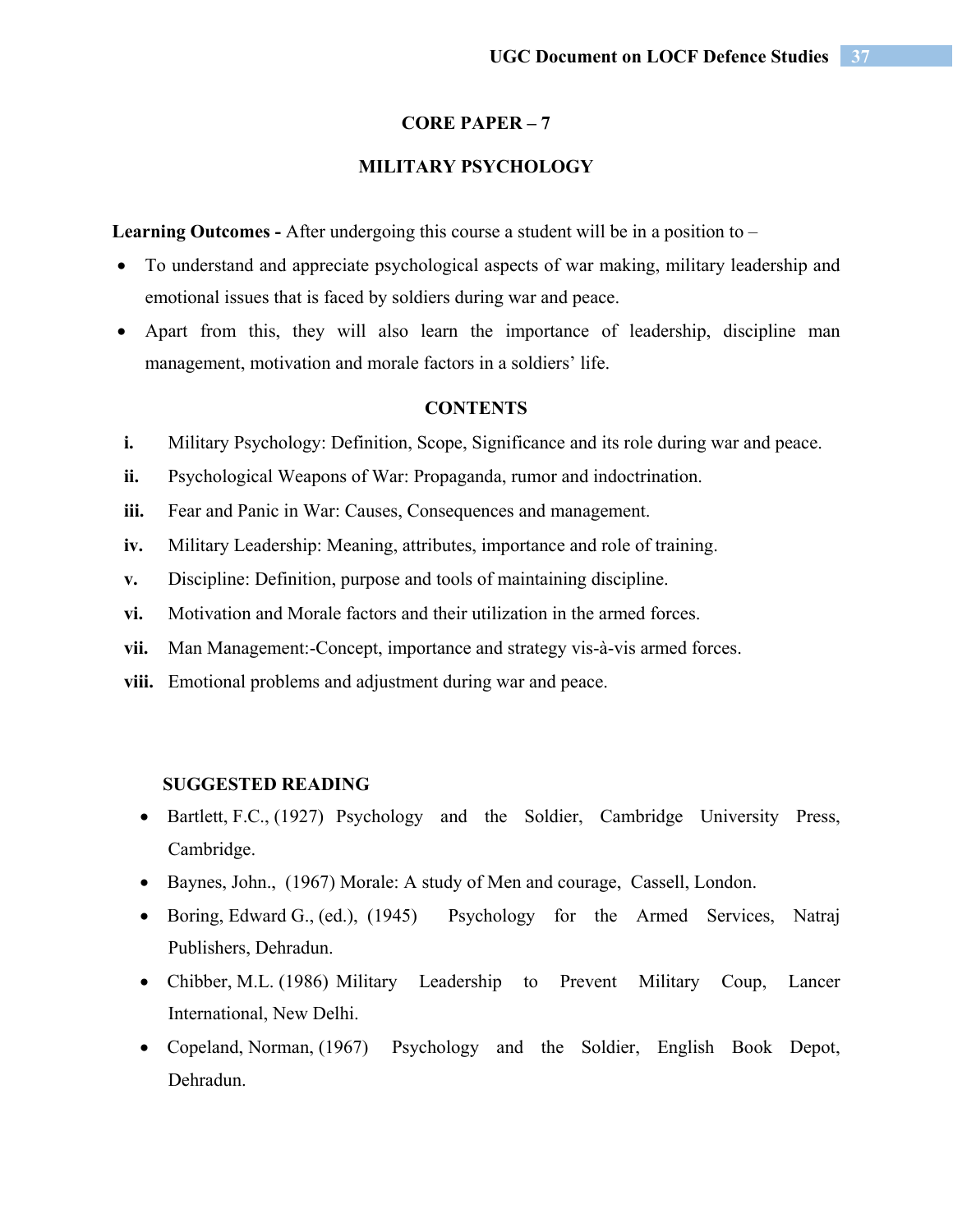- Hasnain Qamar, (1967) Psychology for the fighting man, English Book Depot, Dehradun.
- Linebarger, P.M.A., (1954) Psychological Warfare, Combat Press, Washington, D.C.
- Nidhi Maheshwari, (2016) Military Psychology: Concepts, Trends and Interventions, Sage Publication India Pvt Ltd, New Delhi.
- Raj Narain, (1979) Military Psychology, National Psychological Corporation, Agra.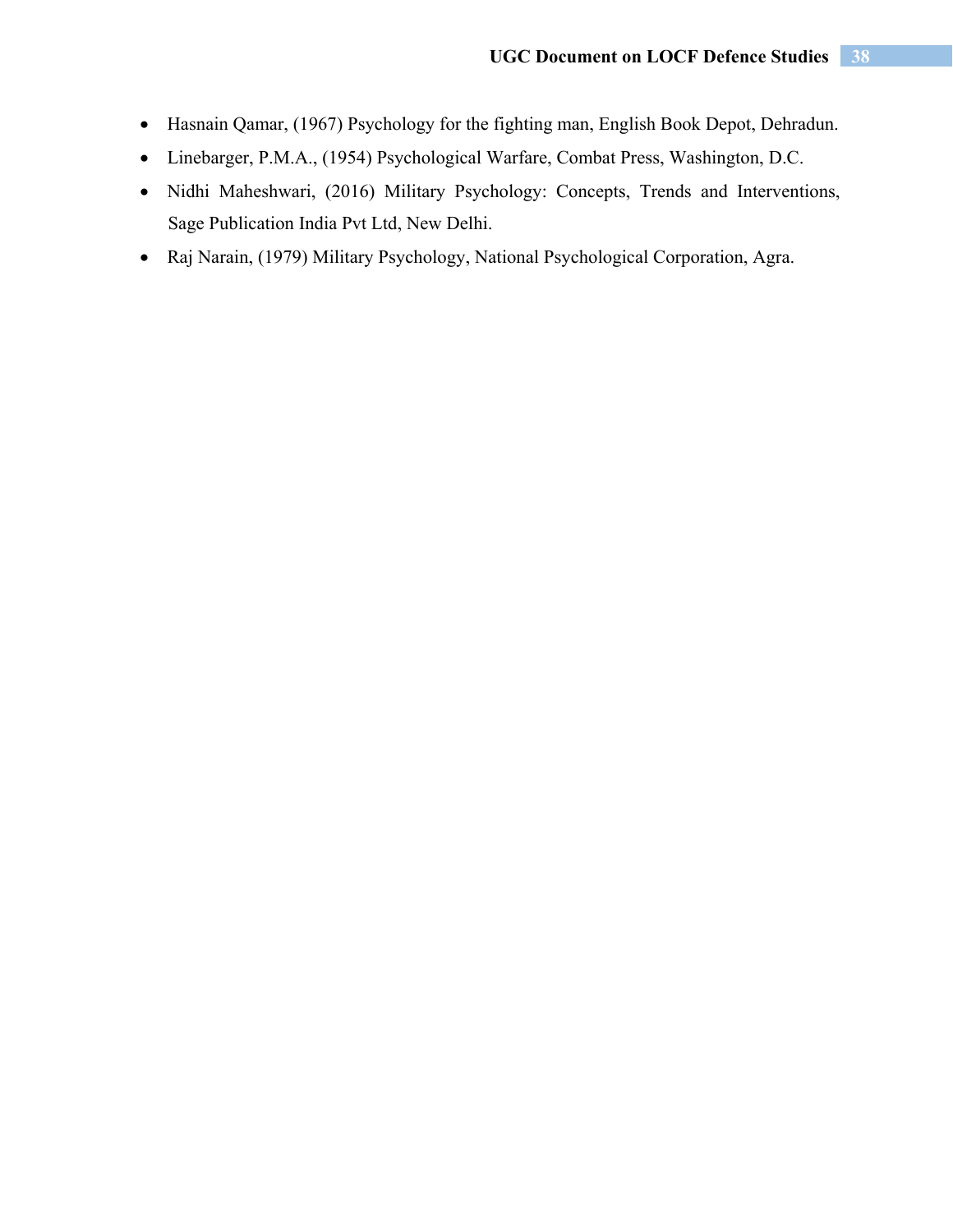# **DISASTER MANAGEMENT**

**Learning Outcomes -** After undergoing this course a student will be in a position to –

- Understand the concepts of disaster and disaster management in detail;
- They will also come to know about disasters both natural and manmade and its impact on society and ecological systems.
- Students will also acquire knowledge on policies and actions regarding preparedness, mitigation, relief and rehabilitation.

#### **CONTENTS**

- **i.** Disaster Management: Concept & significance.
- **ii.** Approaches to disaster management: Rationale, elements and objectives of disaster management.
- **iii.** Dimensions and typology of Disasters:
- **iv.** Natural disasters- include broad outlines regarding natural and non-natural disasters such as; earthquake, volcanic eruptions, floods, landslides, avalanches, tsunamis, cyclone, climatic change, drought, epidemics and war.
- **v.** Manmade Disasters- include Industrial accidents, soil degradation, desertification, deforestation, depletion of water resources, destruction of ecological system, landslides, fire, oil spill, breakdown of essential services etc.
- **vi.** National Disaster management policy- significance, principles and policy options.
- **vii.** Disaster management in developed and developing nations.

- Bourriau, Janine; (1992) Understanding Catastrophe; Cambridge University Press, Cambridge,.
- Carter, W. Nick., (1991) Disaster Management- A Disaster Manager's Handbook, A.D.B., Manila, Philippines.
- Coppola, P. Damon, (2006) Introduction to International Disaster Management, Elsevier.
- Garlake, Teresa, (2000) Dealing with Disasters, Oxfam Education, Oxford.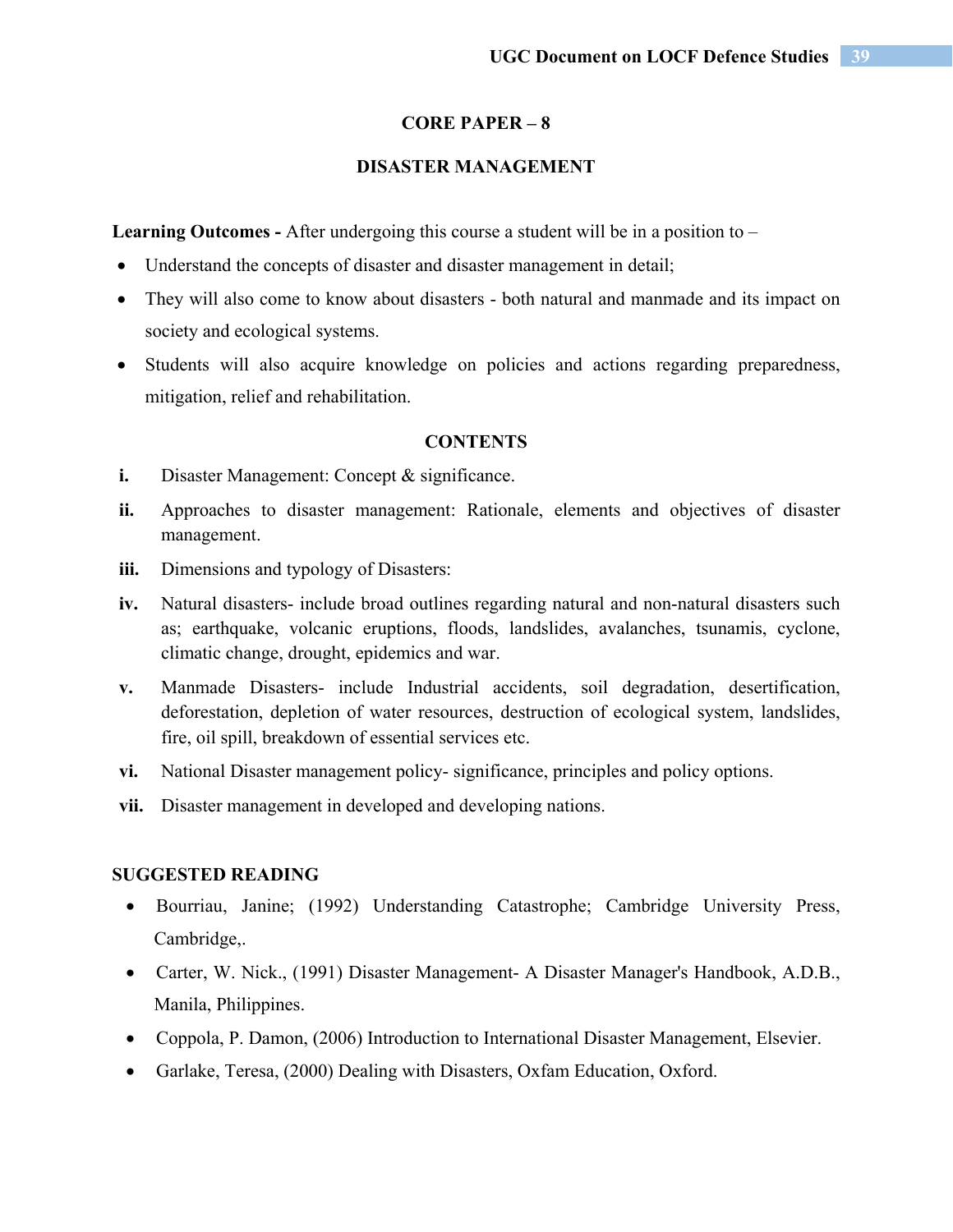- Goel S.L. and Ram Kumar, (2001) Disaster Management, Deep Publications Pvt. Ltd., New Delhi.
- Goel, S.L., (2006) Encyclopedia of Disaster Management, Deep and Deep, New Delhi.
- Narayan, B., (2000) Disaster Management, APH Publishing Corporation, New Delhi.
- Sharma V.K. (2013) Disaster Management, IIPA, New Delhi.
- Singh, Shailendra K, Kundu, Subhash C and Singh, Shobha, (1980) Disaster Management; Mittal Publications, New Delhi.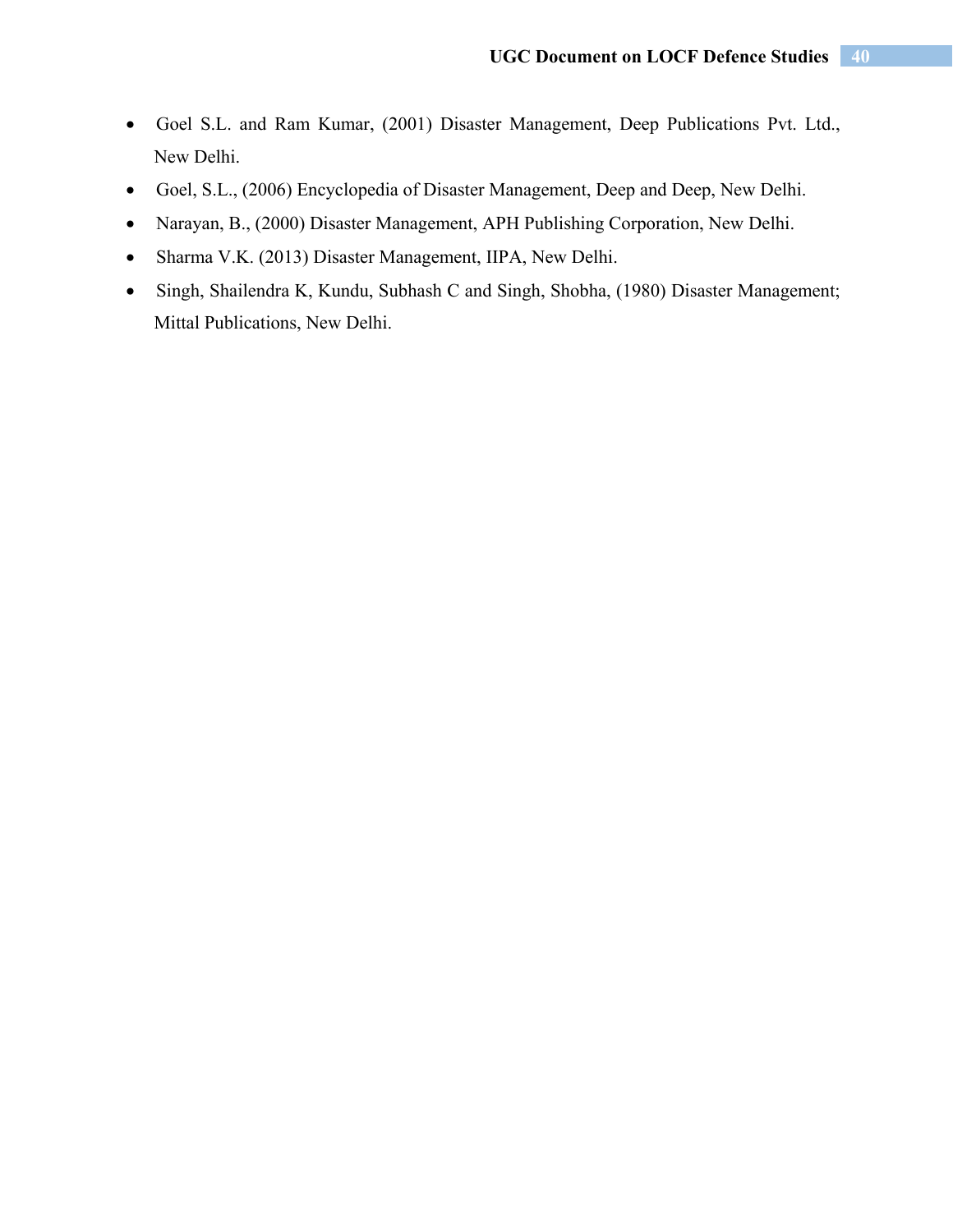# **INDIA'S MARITIME SECURITY**

**Learning Outcomes -** After undergoing this course a student will be in a position to –

- Realize the importance of oceans for a state in terms of its survival and sustenance, especially India being a peninsular country.
- Besides, also get exposure on various threats emanating from the seas; and
- Also understand and realize various existing policy measures and mechanisms to handle the threats from the sea.

#### **CONTENTS**

- **i.** Geo-political and geo-strategic significance of Indian Ocean.
- **ii.** Economic significance of Indian Ocean region.
- **iii.** Regional conflicts in Indian Ocean Region.
- **iv.** Extra-regional powers' interests and involvement in Indian Ocean.
- **v.** India's strategic perspective in Indian Ocean.
- **vi.** India's maritime interests in Indian Ocean.
- **vii.** India's threat perceptions in Indian Ocean.
- **viii.** India's maritime/naval capabilities.

- Chaudhury Rahul Roy, (1995) Sea power and Indian security, Brassey's, London.
- Chaudhury Rahul Roy, (2000), India's Maritime Security, Knowledge World, New Delhi.
- C. Uday Bhaskar, and Cdr KK Agnihotri, (2011) Security Challenges along the Indian Ocean Littoral, Indian and US Perspectives, National Maritime Foundation, New Delhi.
- K. M Panikkar, (1951), India and the Indian Ocean, Allen & Unwin, London.
- Martin, L.W. (1967), Sea in modern strategy, Chatto & Windus.
- Mishra R.N, (1986), Indian Ocean and India's Security, Mittal Publications, New Delhi.
- Naidu, GVC, (2000) Indian Navy and Southeast Asia, IDSA, New Delhi.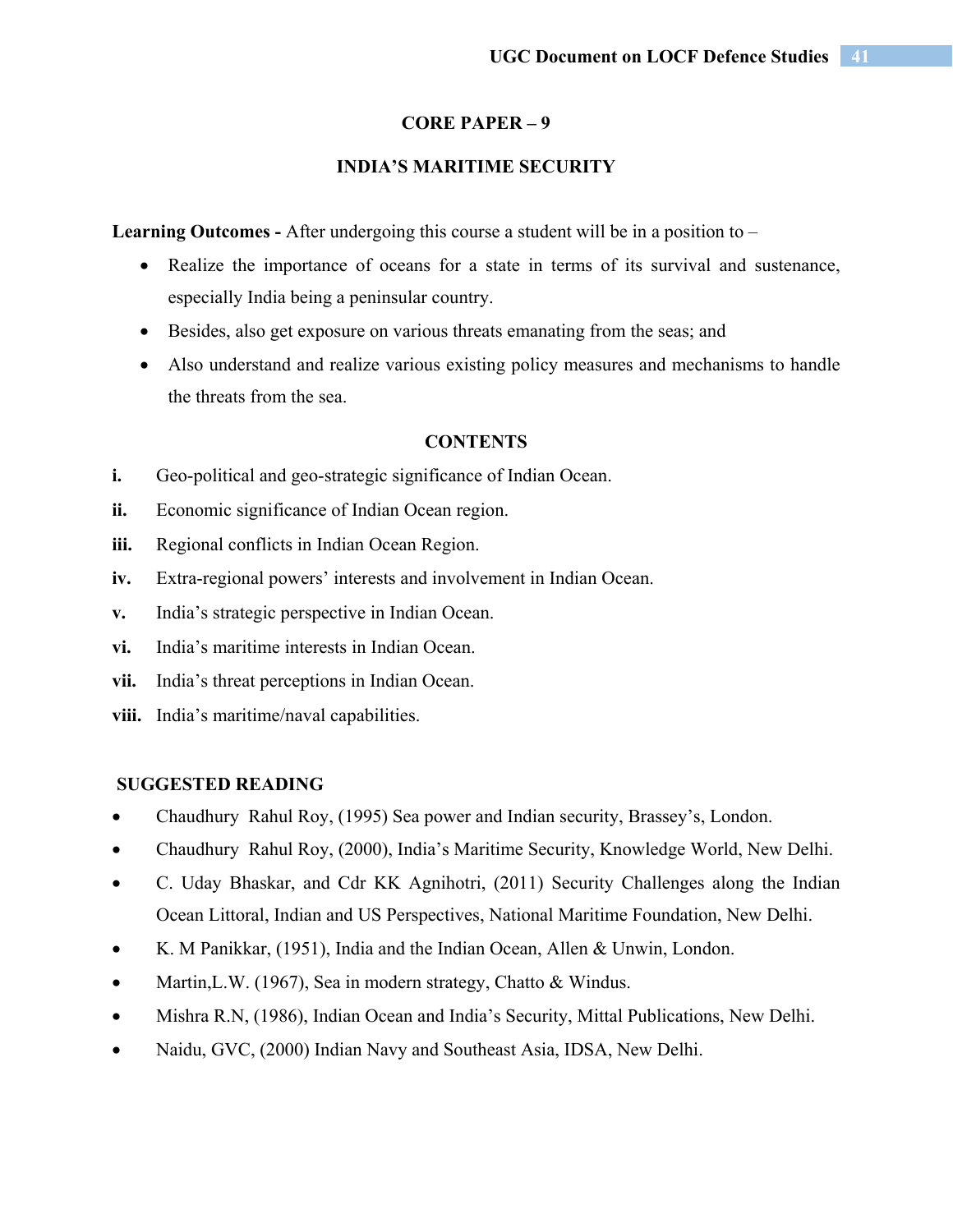- Ravi Vohra and P K Ghosh, (2008) China and the Indian Ocean Region, National Maritime Foundation, New Delhi.
- Ravi Vohra & P K Ghosh, Freedom of the Seas: A Contemporary Outlook, National Maritime Foundation, New Delhi.
- Raja Mohan, (1998), Maritime Strategy and Continental Wars, Routledge.
- Sharma, RC and Sinha PC, (1994), India's Ocean Policy, South Asia Books, New Delhi.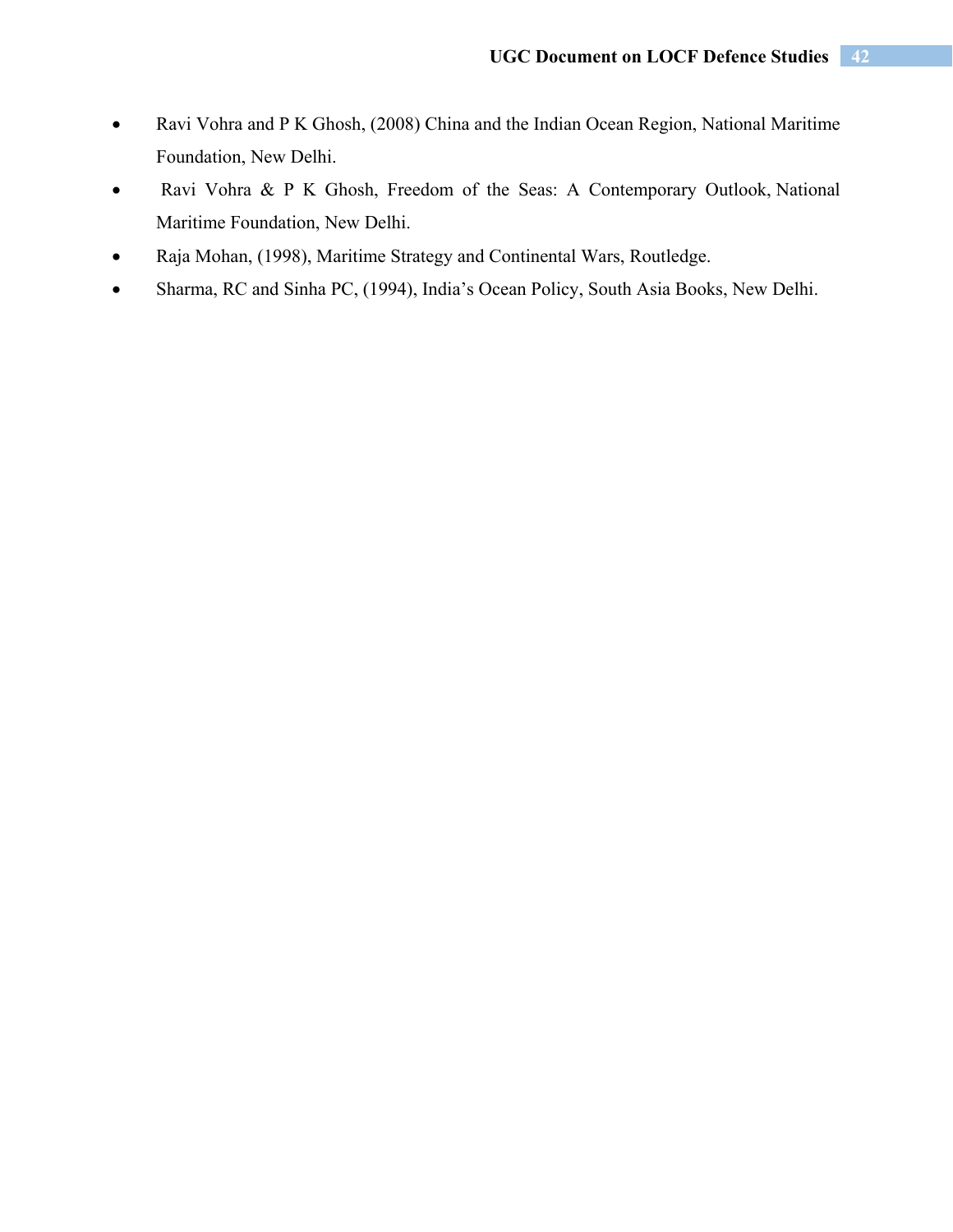# **REGIONAL SECURITY AND COOPERATION**

**Learning Outcomes -** After undergoing this course a student will be in a position to –

- Understand the theoretical dimensions of `Region' in International Relations.
- Conceptual Dimensions of Regional Security; Regional Cooperation and Military Alliances; and
- Students would get to understand nuances of regional cooperation, its benefits and drawbacks by learning various existing regional cooperative mechanisms across the globe.

#### **CONTENTS**

- **i.** Theoretical dimensions of 'Region' in International Relations.
- **ii.** Regional Security; Regional Cooperation; and Military Alliances : Conceptual Dimensions
- **iii.** North Atlantic Treaty Organisation (NATO): Aim, Organisation and Working.
- **iv.** Association of South-East Asian Nations (ASEAN): Concept, Objectives, Features, Problems & Achievements.
- **v.** Shanghai Cooperation Organisation (SCO) Aim, Organisation and Working.
- **vi.** Non-aligned Movement (NAM):-History, Features, Problems, achievements and relevance in Contemporary period.
- **vii.** South Asian Association for Regional Cooperation-(SAARC): Concept, Objectives, Features; Problems & Achievements.
- **viii.** Bay of Bengal Initiative for Multi-Sectoral Technical and Economic Cooperation (BIMSTEC): Concept, Objectives, Features; Problems & Achievements.

- Buzan, Barry and Waever, Ole (eds) (2003) Regions and Powers : The Structure of International Security, Cambridge University Press. Cambridge.
- Buzan, Barry, (1987) People Fear and State, Transasia Publications, New Delhi.
- Chaudhury, Subrata Roy, (1966) Military Alliances and Neutrality in War and Peace: Orient Longman, New Delhi.
- Das, S.T., (1987) National Security in Perspective: Delhi, Gyan Publishing House.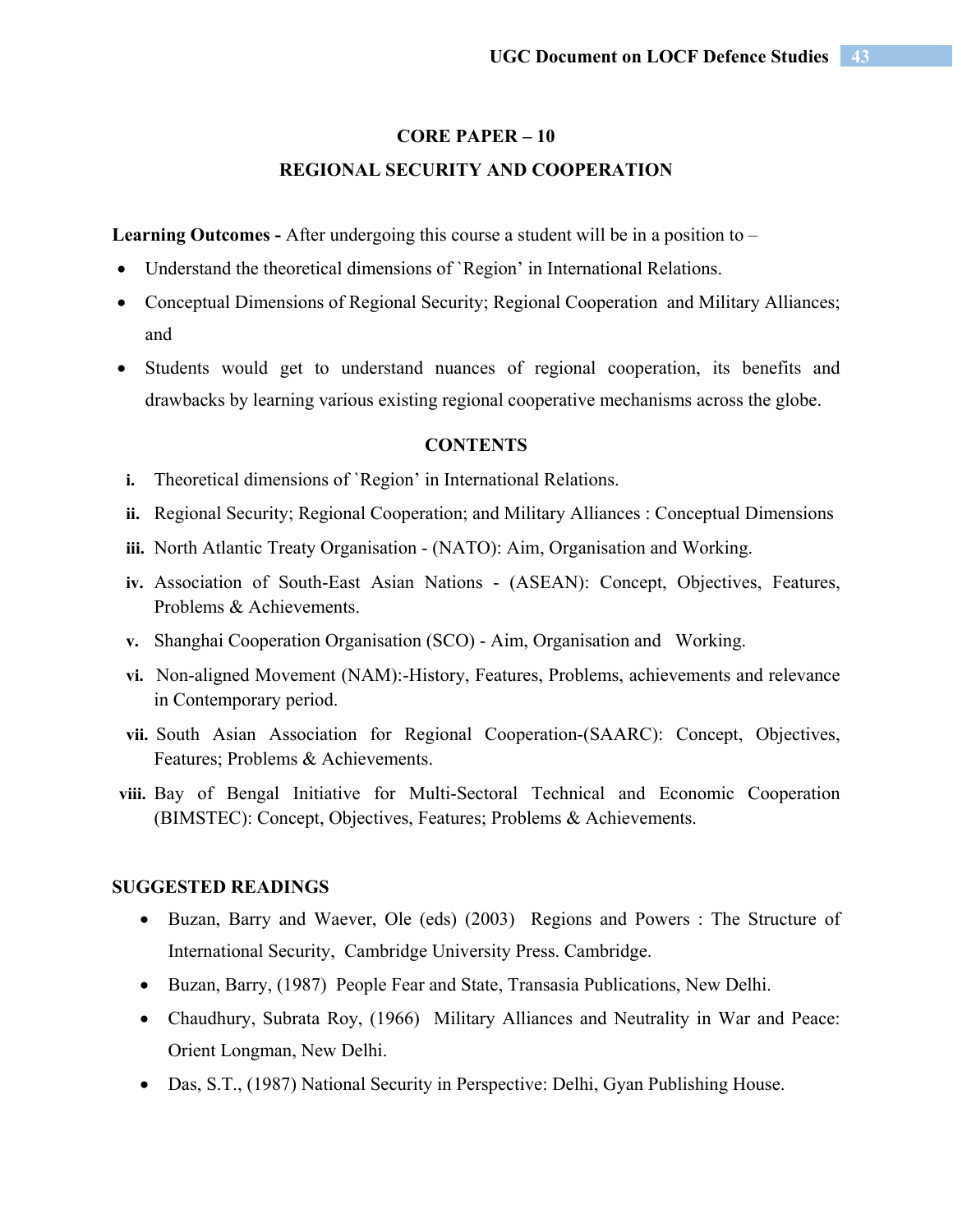- Frankel, Joseph, (1970) National Interest, Macmillan, London.
- Garnett, John(ed) (1970) Theories of Peace and Security, Macmillan , London.
- Morgenthau, Hans J., (1969) Politics Among Nations: Scientific Book Agency, Calcutta.
- Palmer Perkins, Norman D. and Howard C., (1968) International Relations: Scientific Book Agency, Calcutta.
- Singh, Nagendra, (1974) The Defence Mechanism and the Modern State, Asia Publishing House, New Delhi,.
- SIPRI Year Book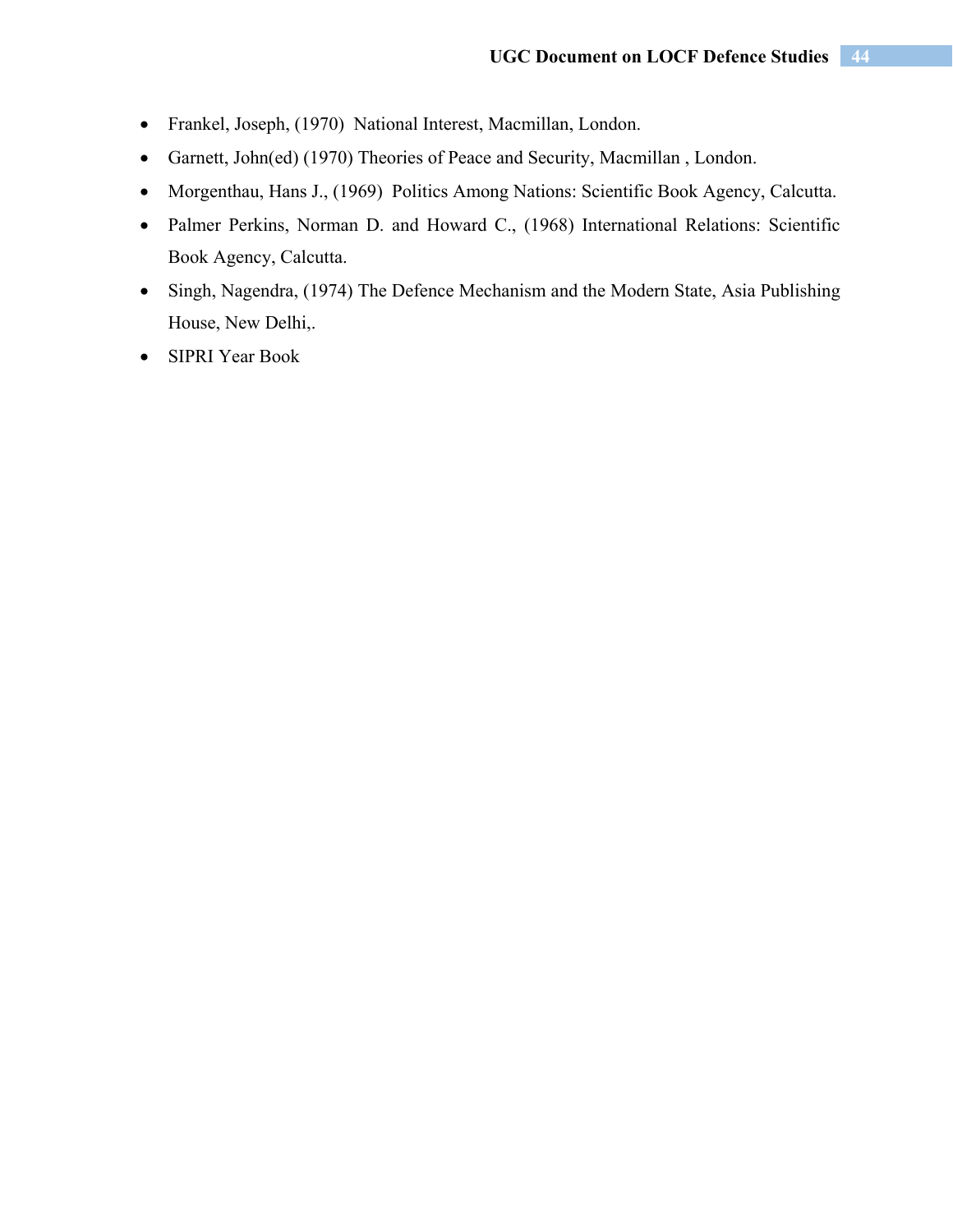# **SCIENCE AND TECHNOLOGY IN RELATION TO WARFARE**

**Learning Outcomes -** After undergoing this course a student will be in a position to –

- Acquire knowledge on how significant the role of science and technology is to Society and to National Security.
- The paper also provides realization in contemplating on the military-industrial complex (MIC) of a nation; besides
- Understanding the concepts and applications of Electronics Warfare and Ballistic Missile Defence (BMD).

#### **CONTENTS**

- **i.** Science, Technology and National Security.
- **ii.** Impact of Science and Technology on Society and warfare.
- **iii.** Transfer of Technology:
	- a. International interdependence
	- b. Role of Multinational Corporations.
- **iv.** Armament technology (in brief):
	- a. Armoured vehicles: Tanks and APC`s
	- b. Aircrafts, UAV's and Missiles
	- c. Submarine and Aircraft carrier
- **v.** Electronics Warfare: Concept and applications
- **vi.** Ballistic Missile Defence (BMD): Concept and applications.

- Anand. A. (2003) Information Technology: The future warfare weapons, Ocean Books, New Delhi.
- Arcangelis, Mariode, (1990) Electronics Warfare, Ratna , New Delhi.
- Baranson, Jack. (1978) Technology and the Multinationals, Lexington Books, Lexington.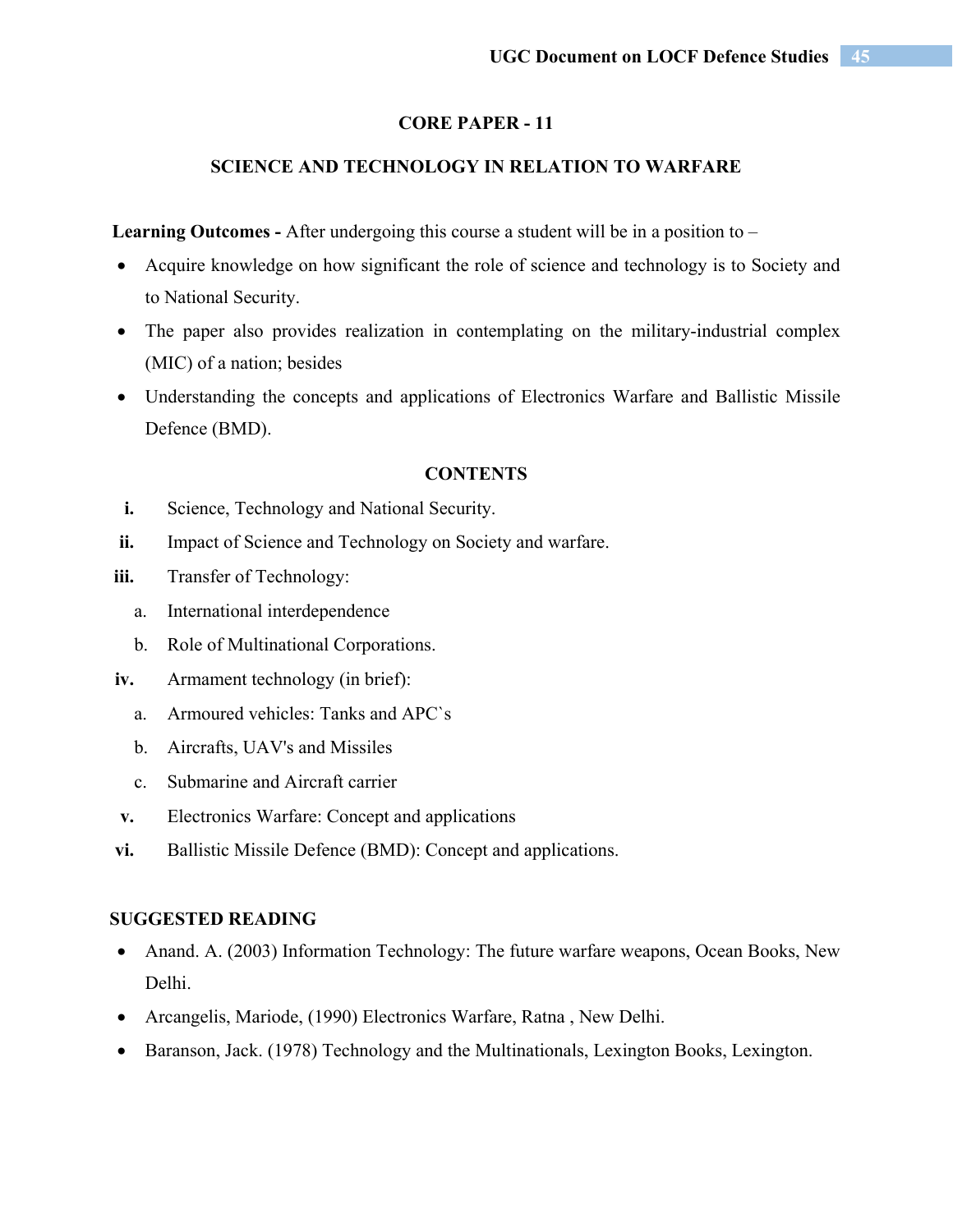- Jasbir R.K, (1987) Handbook of military science and Armament Technology, Natraj publications, Dehradun.
- Johan Erickson (Ed.) (1966) The Military Technical Revolution: Its Impact on strategic and Foreign Policy, Frederick A Praeger, New York.
- Macksey, Kenneth (1986) Technology in War: The impact of Science on weapon development and modern battle, Prentice Hall, New York.
- Mann T.S., (1982) Transfer and Technology, Himalaya Publications House, Bombay.
- Rajan, Y.S. (2001) Empowering India (with Economic Business & Technological strengths for the twenty First Century), Har Anand Publications, New Delhi,.
- Rehman, A. (1972) Science Technology and Society, People's Publishing House, New Delhi.
- Robert H. Latiff, (2017) Future war: Preparing for the new global battlefield, Penguin Random House, New York.
- Singer, H.W.,(1988) Technology Transfer by Multinational Vol. I& II, Ashish Publishing House, New Delhi.
- Tiwari V.M. and Rajinikanth, (1996) The high tech war at twentieth Century, Vikas Publishing, New Delhi.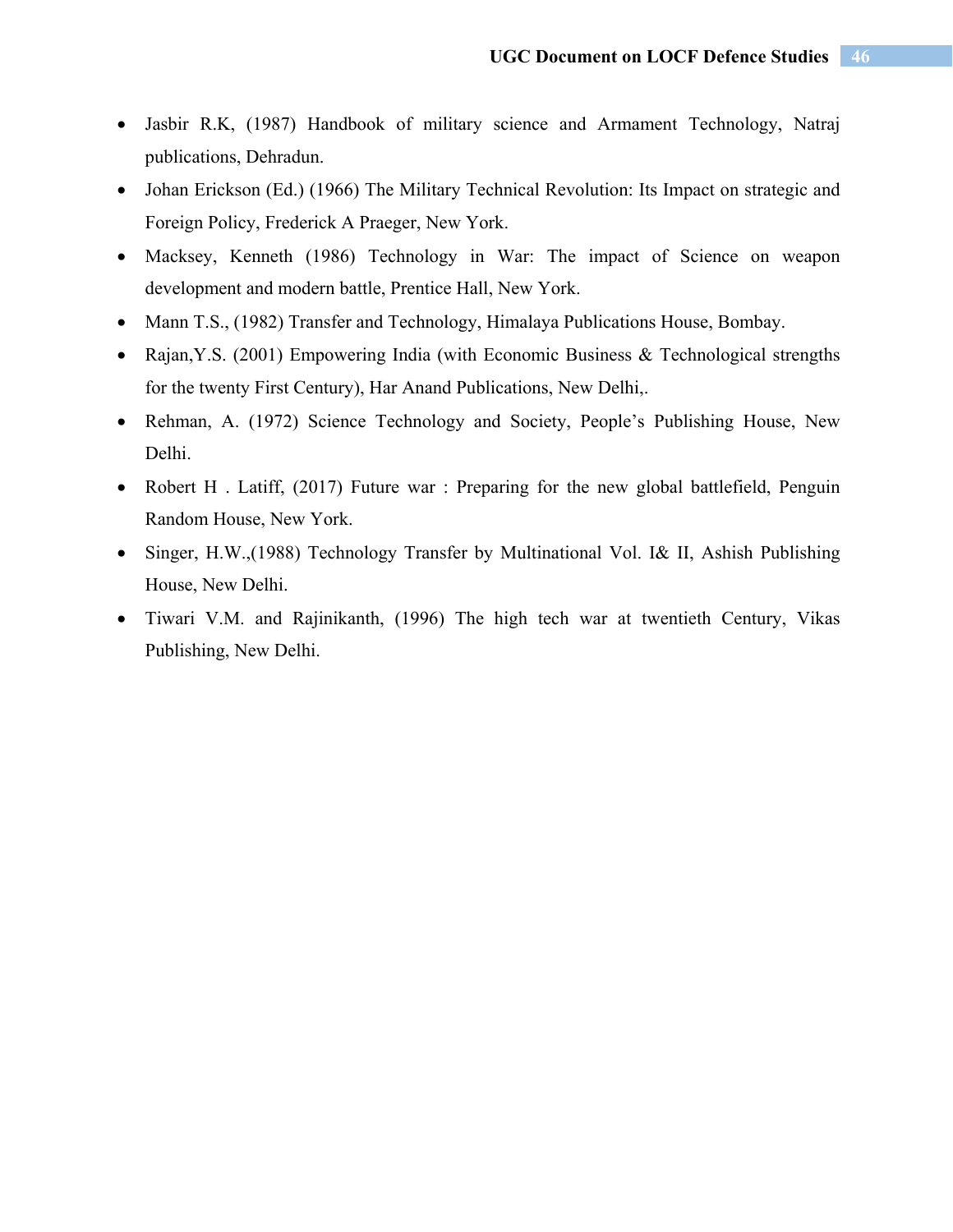## **ECONOMIC ASPECTS OF NATIONAL SECURITY**

Learning Outcomes - After undergoing this course a student will be in a position to –

- Mutual complementarities of economics and security would be learnt through this course.
- Also students learn the art of mobilizing resources for war, be it physical, fiscal or moral; and
- The importance of Logistics in War and the role of Defence Planning, Programming and Budgeting in India.

#### **CONTENTS**

- **i.** Defence Economics: Meaning, Definition and Scope.
- **ii.** Defence and Development: Concept and its implications for India;
- **iii.** Economic Warfare; Effects of War on National Economy.
- **iv.** Assessment of War Potential (Resources of War) of a nation;
- **v.** Mobilization of Resources for War with reference to Physical, Fiscal and Moral Mobilization.
- **vi.** Importance of Logistics in War.
- **vii.** Defence Planning, Programming and Budgeting in India.

- Ghosh, A. K., (1996) India's Defence Budget and Expenditure Management in wider Context, Lancer, New Delhi.
- Clark, J.J., (1996) The New Economics of National Defence, Random House.
- $\bullet$  Jack, D.T., (1940) Studies in Economic Warfare, PS King & Sons, London.
- $\bullet$  Jalan, B. (2000) India's economic policy- preparing for  $21<sup>st</sup>$  century, Penguin, New Delhi.
- Knor, Klaus, (1962) War Potential of the Nations, Princeton University Press.
- Mathews, Ron, (1998) Defence production in India, ABC Publishers, New Delhi.
- Sandler T., Hartley K, (1995) The Economics of Defence, Cambridge University Press.
- Singh Jasjit, (2001) India's Defence Spending, Knowledge World, New Delhi.
- Subramanyam, K, (1972) Perspective in Defence Planning, Abhinav Publications, New Delhi.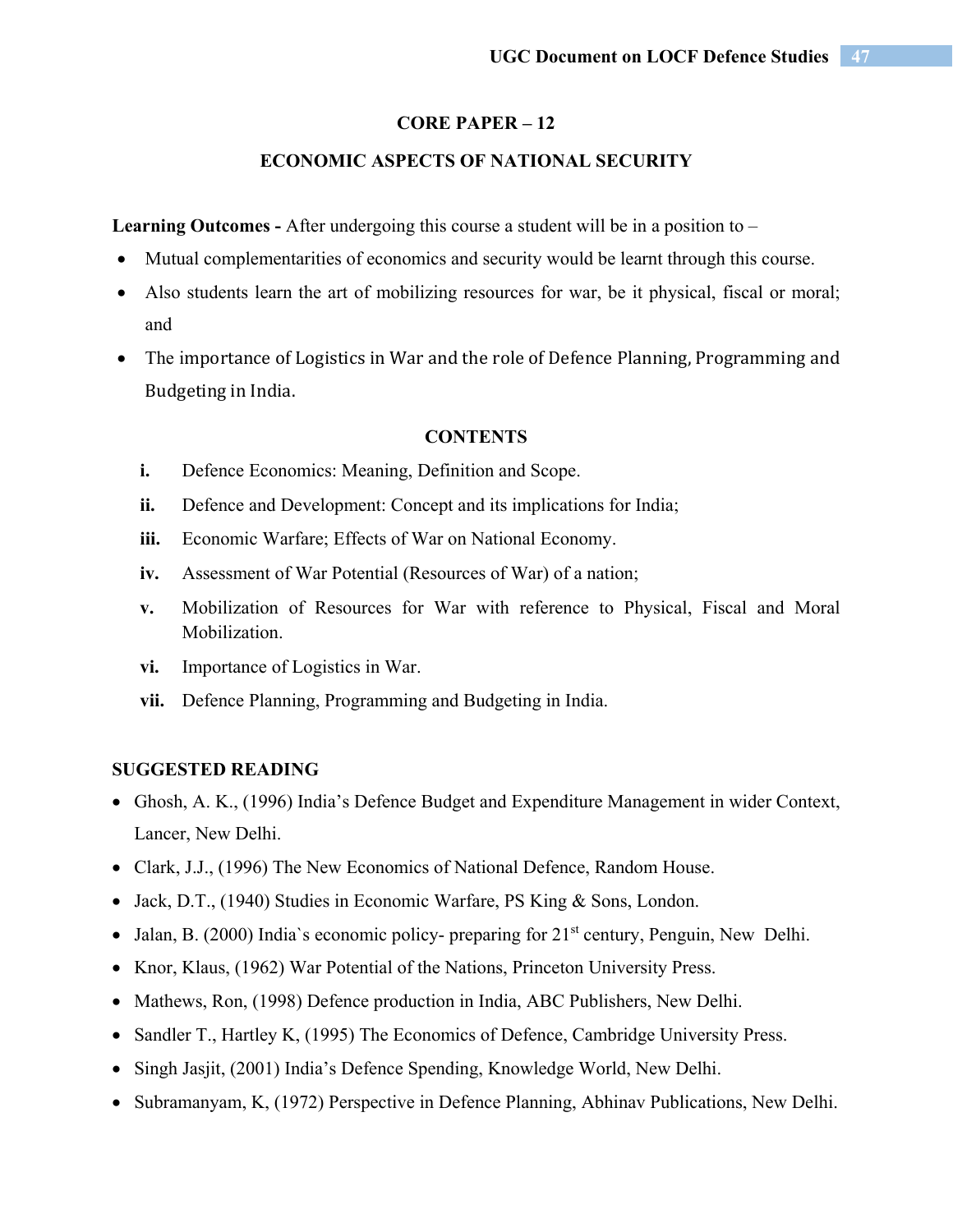- Subramanyam, K, (1973) Defence and Development, Minerva, Calcutta.
- Thomas, Raju G. C., (1978) The Defence of India: A Budgetary Perspective of Strategy and Politics, Macmillan, Bombay.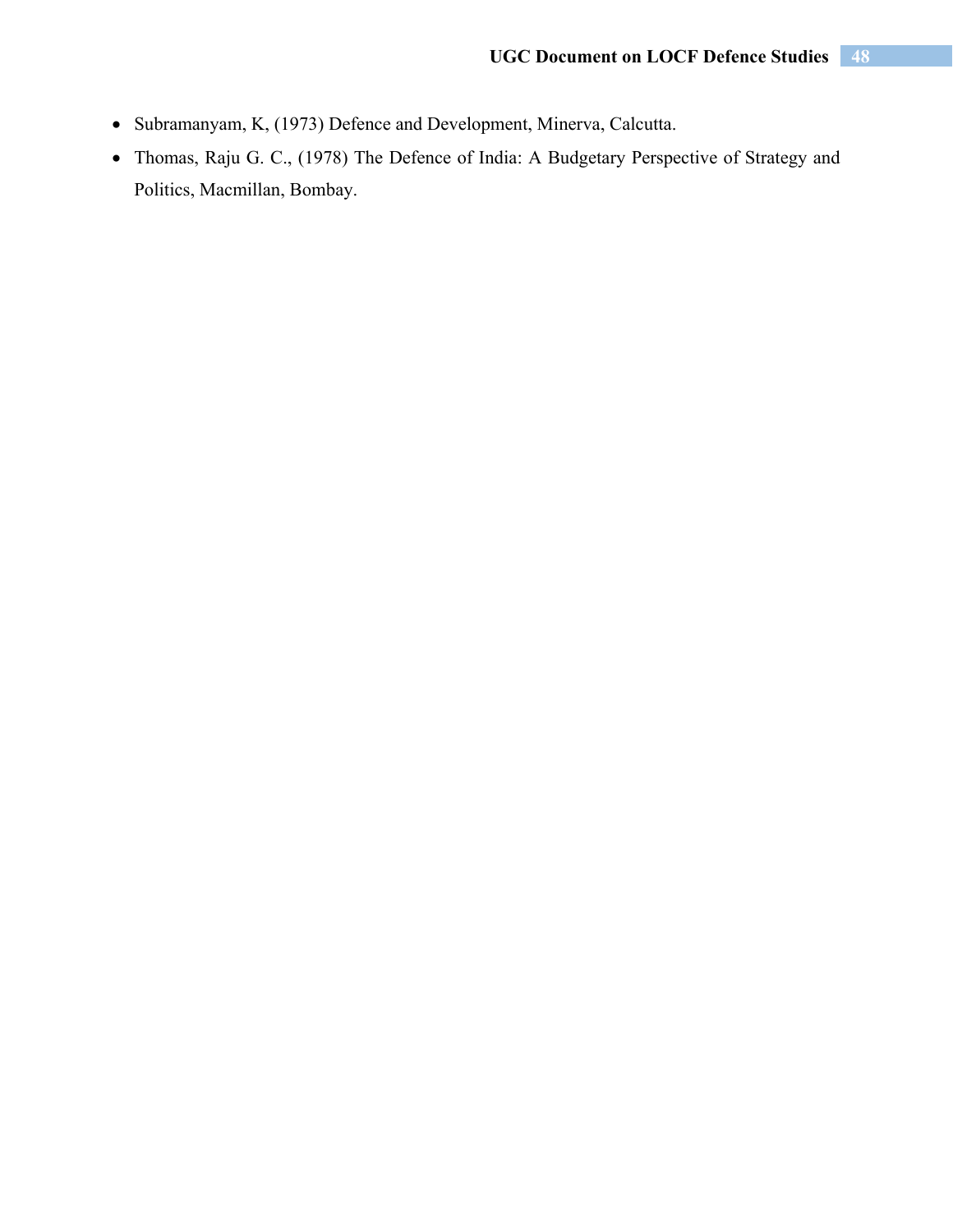## **CONTEMPORARY STRATEGIC ENVIRONMENT**

**Learning Outcomes -** After undergoing this course a student will be in a position to –

- Learn contemporary challenges to peace and stability in the world.
- The contemporary problems of international threats like ISIS, Uyghers, Jaish e Mohammed, Islamic fundamentalism and other issues threatening international peace and security; and
- The course also makes them learn to contemplate response mechanisms to solve conflictual issues.

#### **CONTENTS**

- **i.** Conflict in Korean Peninsula: Genesis and Contemporary Trends.
- **ii.** Israel Palestine Conflict: Genesis and Contemporary Trends.
- **iii.** Afghanistan in Post Taliban Period and Contemporary Trends.
- **iv.** Islamic Fundamentalism in Af-Pak region: Challenges and Responses.
- **v.** ISIS and Conflict in Iraq and Syria: Challenges and Responses.
- **vi.** Conflict in South China Sea: Contemporary Trends.
- **vii.** Problem of Jammu & Kashmir: Genesis and Contemporary Trends.
- **viii.** Uyghur Crisis in China: Genesis and Contemporary Trends.

- Buzan, Barry and Waever, Ole (eds) (2003) Regions and Powers, Cambridge.
- Chauhan, Sharad S., (2003) War on Iraq:, APH Publishers, New Delhi.
- Cooley, John K., (2000) Unholy Wars, Penguin Books, New Delhi.
- Gilbert, Adrian, (2000) The Encyclopedia of Warfare, Grange Books, Kent.
- Goldstein, Joshua S, (1994) International Relations, Harper-Collins New York.
- Hiro, Dilip, (2002) War without End, Routledge, London.
- Laqueur, Walter, (2003) No End to War, Continuum, New York.
- Midlarsky, Manus I. (ed.) (1989) Handbook of War Studies, Unwin Hyman, London.
- Moore, John Norton (ed) (1977) The Arab-Israeli Conflict, Princeton University Press.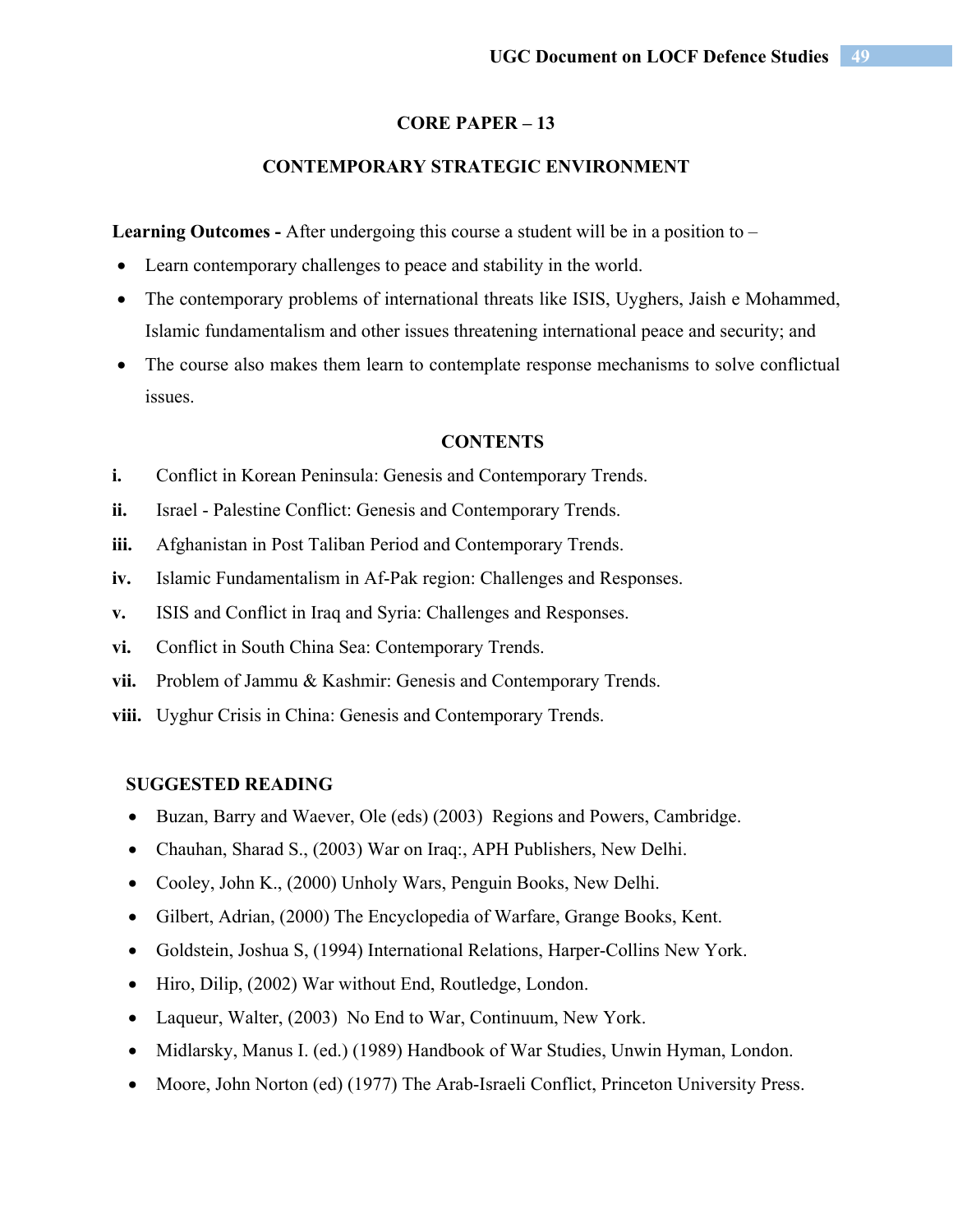- Nye, Joseph S. (2008) Understanding International Conflicts: An Introduction to Theory and History (7th Edition), Longman.
- Noah Coburn, (2016). Losing Afghanistan, Stanford University Press, Stanford, California.
- Tomsen Peter, (2011) The Wars of Afghanistan: Messianic Terrorism, Tribal Conflicts, and the Failures of Great Powers, Public Affairs, New York.
- Tucker, Spencer C. (2001) Who's Who in Twentieth-Century Warfare, Routledge, London.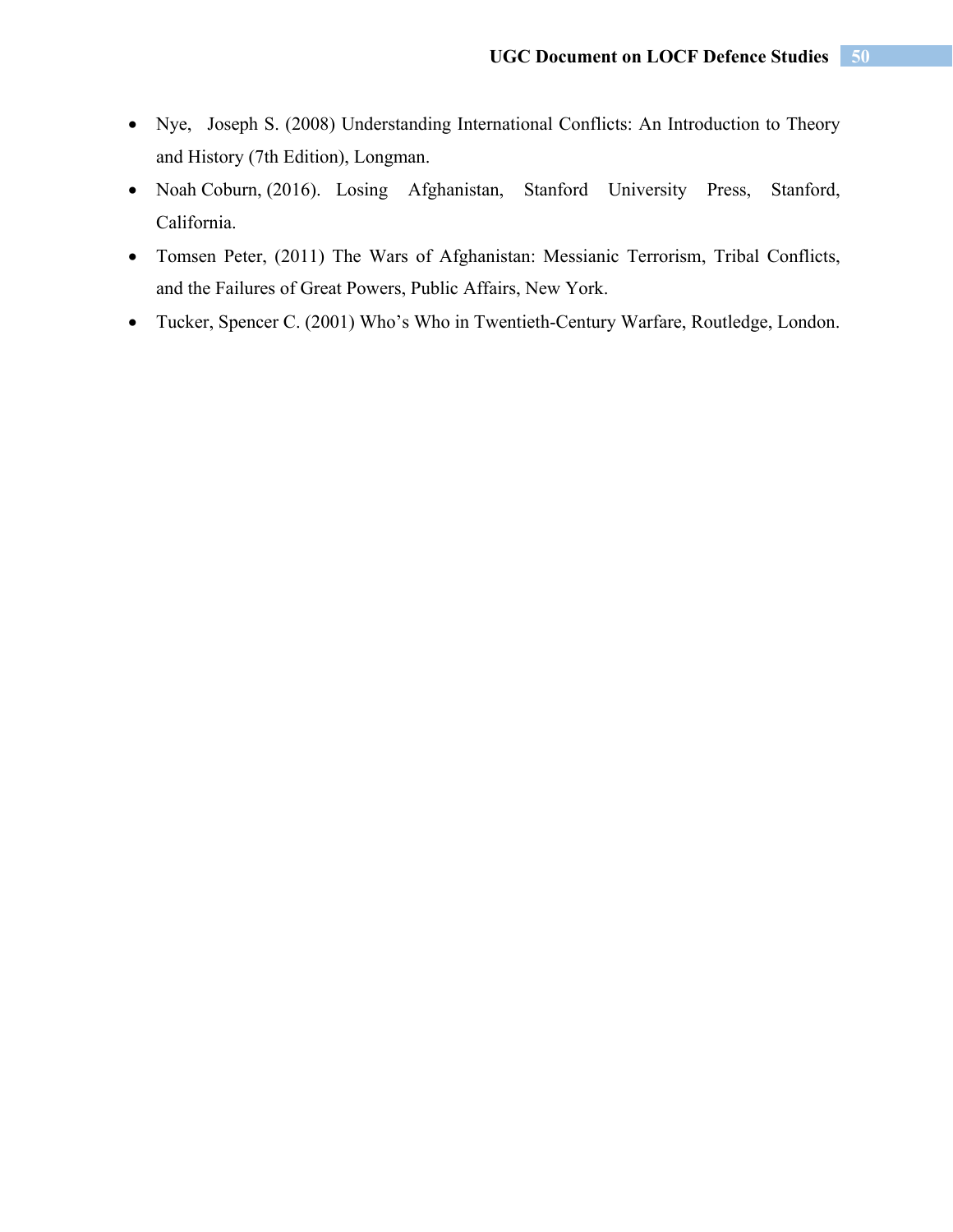# **GEO POLITICS AND MILITARY GEOGRAPHY**

**Learning Outcomes -** After undergoing this course a student will be in a position to –

- Learn the concepts and relevant attributes of geo politics and military geography for national security.
- Concept and difference between Frontiers and Boundaries, its various types; and
- They shall be in a position to comprehend strategic policies for a nation state and most especially India in our case.

#### **CONTENTS**

#### **i. Introduction**

- a. Concept and meaning of Geo-politics
- b. Scope and importance of Geo-politics
- **ii. Meaning, nature and scope of Military Geography.**
- **iii. Elements of Military Geography** Earth size, shape, location, climate, topography & population.

## **iv. Evolution of Military Geography.**

- a. History & Development.
- b. Founders of Military Geography A.T. Mahan, Mackinder, Karl Haushofer.

## **v. Inter-State relations & Geographical factors.**

- a. Frontiers and Boundaries meaning & differences; types; boundary making & function.
- b. Communication routes- land, sea and aerial- strategic scope.

#### **vi. Geography and Foreign Policy of India.**

- a. India's Geo strategic significance-location, size, shape, climate, topography, resources etc.
- b. India's borders nature and characteristics of land border; maritime boundary.
- c. Indian Ocean territory and strategic significance.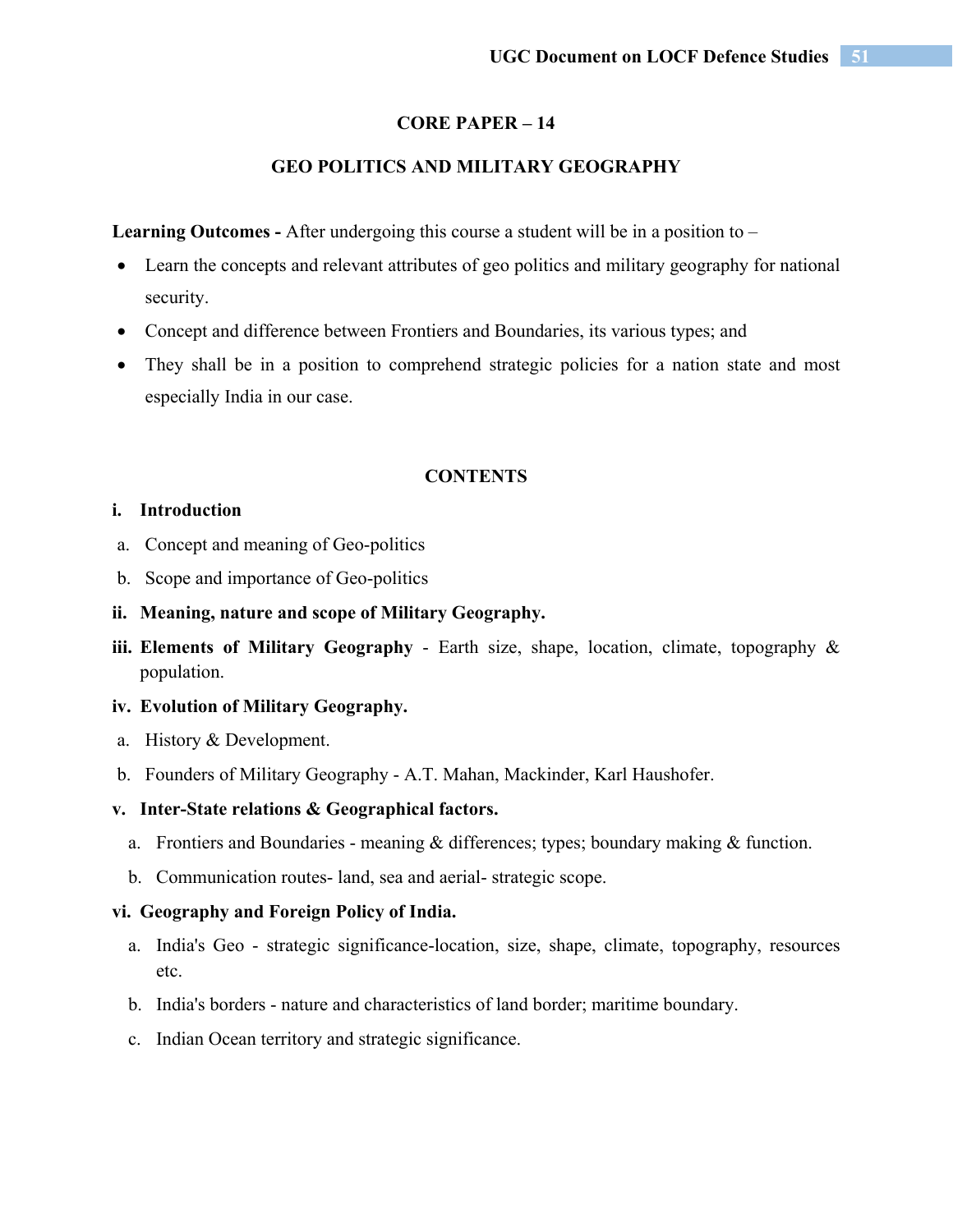- Das, S.T., (1985) Geo-Strategies, Kitab Mahal, Allahabad.
- Black, Jeremy, Cambridge Illustrated Atlas, (1996) Warfare, Renaissance to Revolution: 1492-1792, Cambridge University Press, Cambridge.
- Chandler, David G., (1996) Atlas of Military Strategy : The Art, Theory and Practice of War, 1618-1878, Arms and Armour London.
- William D Puleston, (1939) The Life and Work of Alfred Thayer Mahan, U.N.S. (New Haven, CT,)
- Earl Meade, Edward, (1948) Makers of Modern Strategy: Military Thought from Machiavelli to Hitler, Princeton University Press, Princeton, NJ.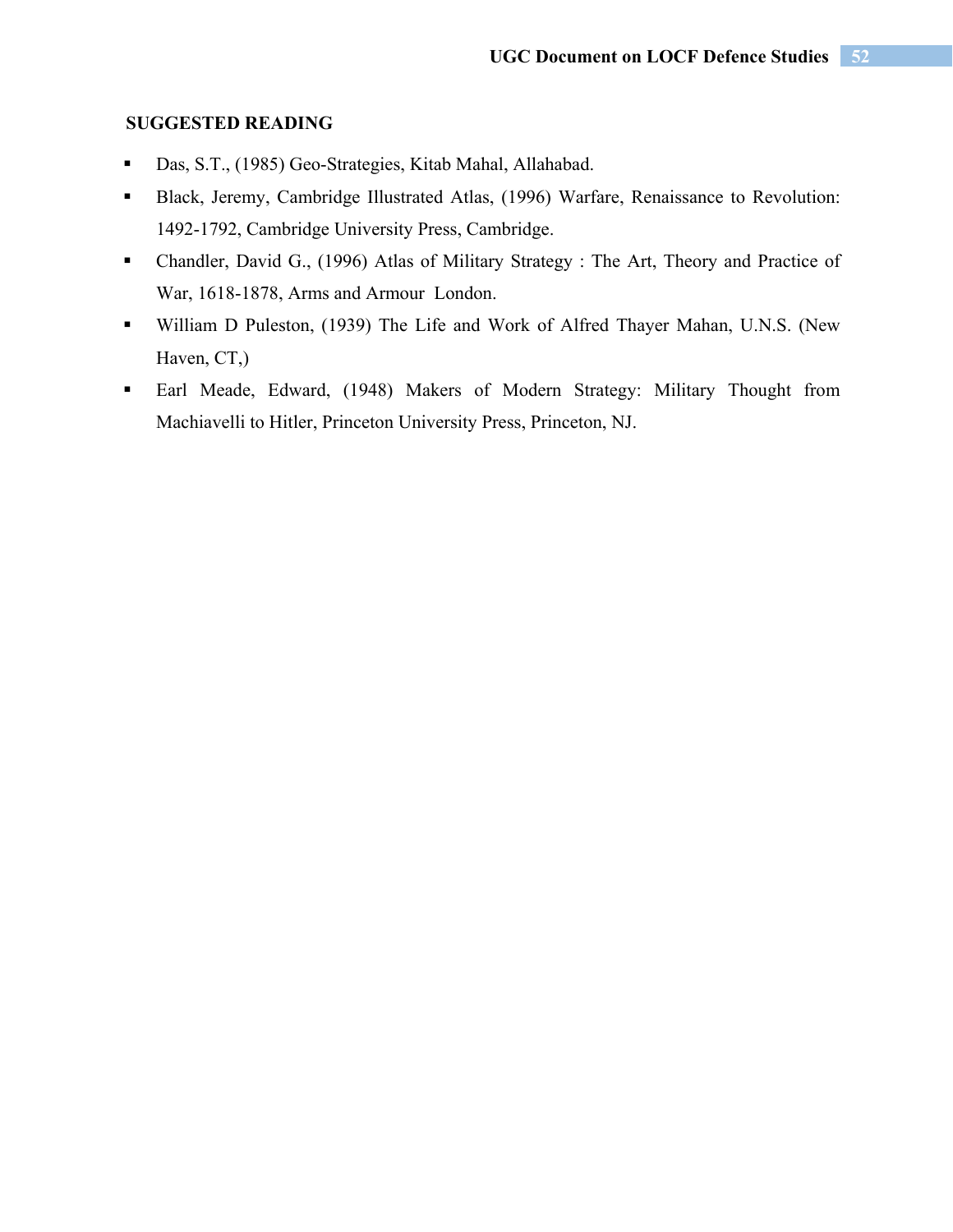# **B. Discipline Specific Electives PAPER - 1 CYBER SECURITY**

**Learning Outcomes -** After undergoing this course a student will be in a position to –

- Enable students to learn the nuances of the cyber world by understanding cyber threats, to state, institution and individuals.
- It will also provide an exposure to cyber policy and preparedness mechanisms.
- Students might also get hands-on experience in trying out practical applications of cyber security.

#### **CONTENTS**

- i. **Introduction to Cyber Technologies** Information Systems Networks/LAN/WAN Military Sensors
- ii. **Types of Cyber Crime** Hacking Password Cracking Insecure Network Connection Theft at Tele Communication Services
- iii. **Impact of Cyber Crime on National Security** Impact on Armed Forces & Law enforcement Agencies' Information Systems - Impact on National Economy/Market - Impact on Citizen Security.
- iv. **Detection and Prevention methodologies** Risk Identification Levels of Protection Cyber Defensive Measures
- v. **Cyber Laws** Cyberspace and the Law Introduction, Cyber Security Regulations, Roles of International Law, the state and Private Sector in Cyberspace, Cyber Security Standards. The INDIAN Cyberspace, National Cyber Security Policy 2013.

- Beidleman, Scott W. (2009) Defining and Deterring Cyber War, Master's thesis, U.S. Army War College.
- Borum, Randy, and Ronald Sanders, (2015) Cyber Intelligence: Preparing Today: for Tomorrow's Threats, Intelligence and National Security Alliance.
- Godbole Nina, (2011) Cyber Security, Wiley India, New Delhi.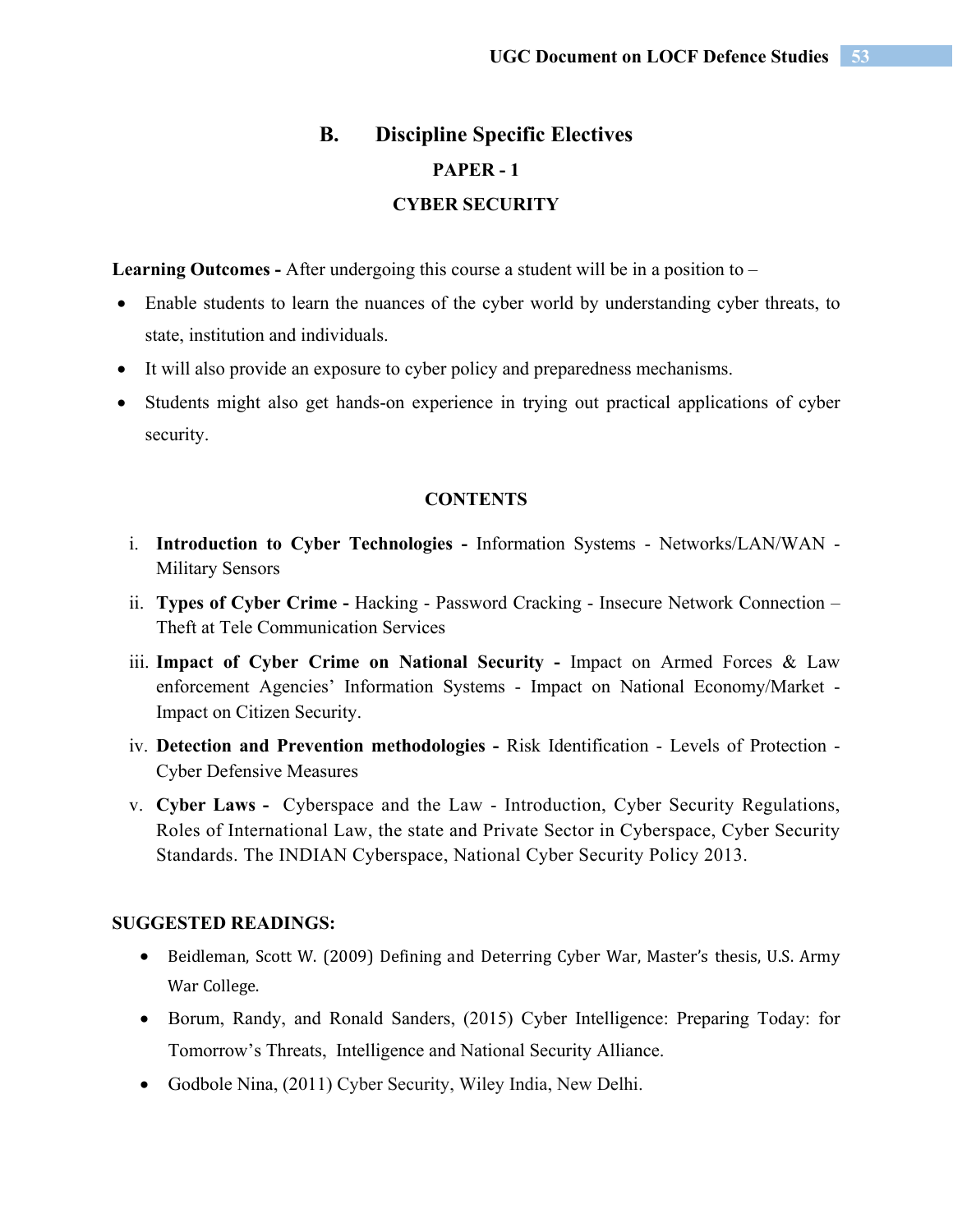- Godbole Nina, (2017) Information Systems Security: Security Management, Metrics, Frameworks and Best Practices, Wiley India, New Delhi.
- Shoemaker, Dan and Conklin, Arthur (2011) Cyber Security The Essential body of Knowledge, Cengage Learning.
- Kim Andreasson, ed., (2012) Cyber Security Public Sector threats and responses, CRC Press, Boca Raton, FL.
- Lin V Choi ed., (2005) Cyber Security and Homeland Security, Nova Publishers, New York.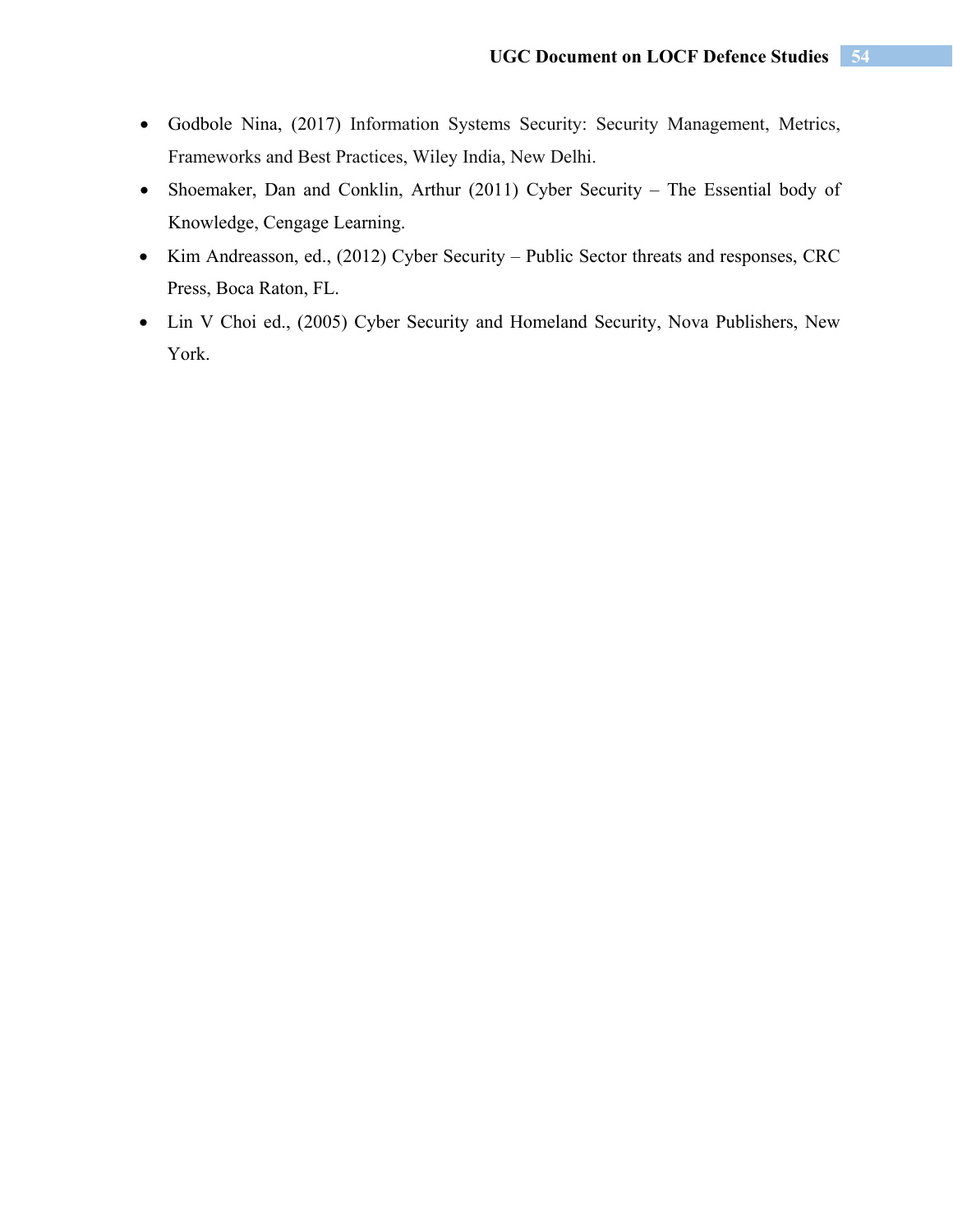# **REMOTE SENSING AND NATIONAL DEFENCE**

Learning Outcomes - After undergoing this course a student will be in a position to –

- Significance of Remote Sensing for National Defence.
- Build capacity on the technical arena of remote sensing application to National Security and impart knowledge on benefits and pitfalls.
- Students will also get the feel of various remote sensing equipments.

#### **CONTENTS**

- **i. Significance of Remote Sensing for National Defence.**
- **ii. Remote Sensing:** Basic principles of remote sensing; aerial photography definition, scope, application.
- **iii. Concept of remote sensing:** Generation of electromagnetic radiation; imaging system; interaction with atmospheres and Earth surface; sensing platform sensor system.
- **iv. Photogrammtry and its significance in remote sensing:** Steps of image interpretations; image displacement, orientation etc.

- C. S. Agarwal and P. K. Garg , (2002) Textbook on Remote Sensing, A.H Wheeler Publishing.
- Cracknell A.P. (1990) Introduction to Remote Sensing, Taylor & Francis, London.
- Curran, P.J. (1985) Principles of Remote Sensing, Longman, London.
- Lueder, D.R., 1959 Aerial Photographic Interpretation, McGraw‐Hill, New York.
- Thomas M. Lilles and, Ralph W. Kiefer and Jonathan W. Chipman, (2015) Remote Sensing and Image Interpretation  $7<sup>th</sup>$  edition, Wiley.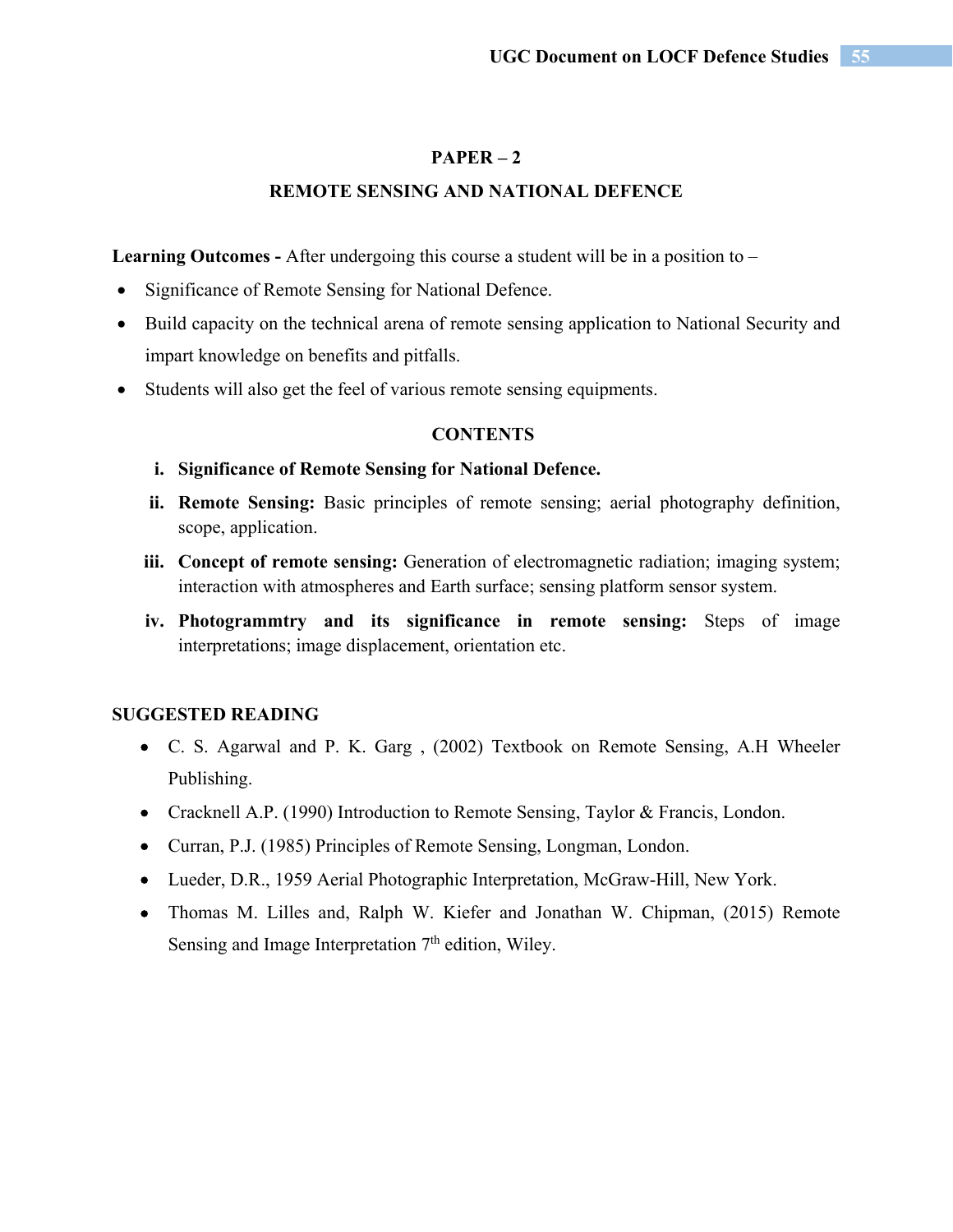## **LEGAL ASPECTS OF INTERNATIONAL SECURITY**

Learning Outcomes - After undergoing this course a student will be in a position to –

- Understand the basic aspects of international law.
- Learn various aspects of legal provisions and practices in international security.
- Learns basics of laws of warfare through existing international legal principles.

# **CONTENTS**

# **I. Introduction**

- a. Definition of International Law Its history and development
- b. Nature, source and codification
- c. Relationship between International Law and Municipal Law.

## **II. Laws of war – I**

- a. War Its legal character and effects
- b. Pacific and Coercive means to settle international disputes

## **III. Laws of war – II**

- a. Laws of Land warfare
- b. Laws of Maritime warfare
- c. Laws of Aerial Warfare

#### **IV. Laws of Neutrality**

- a. Basic understanding of laws of neutrality
- b. Contraband and Doctrine of Continuous Voyage

#### **V. Legal Mechanisms**

- a. Blockade Concept establishments Kinds and Penalties for breach
- b. Prize courts Its role and importance
- c. Role and functions of International court of Justice.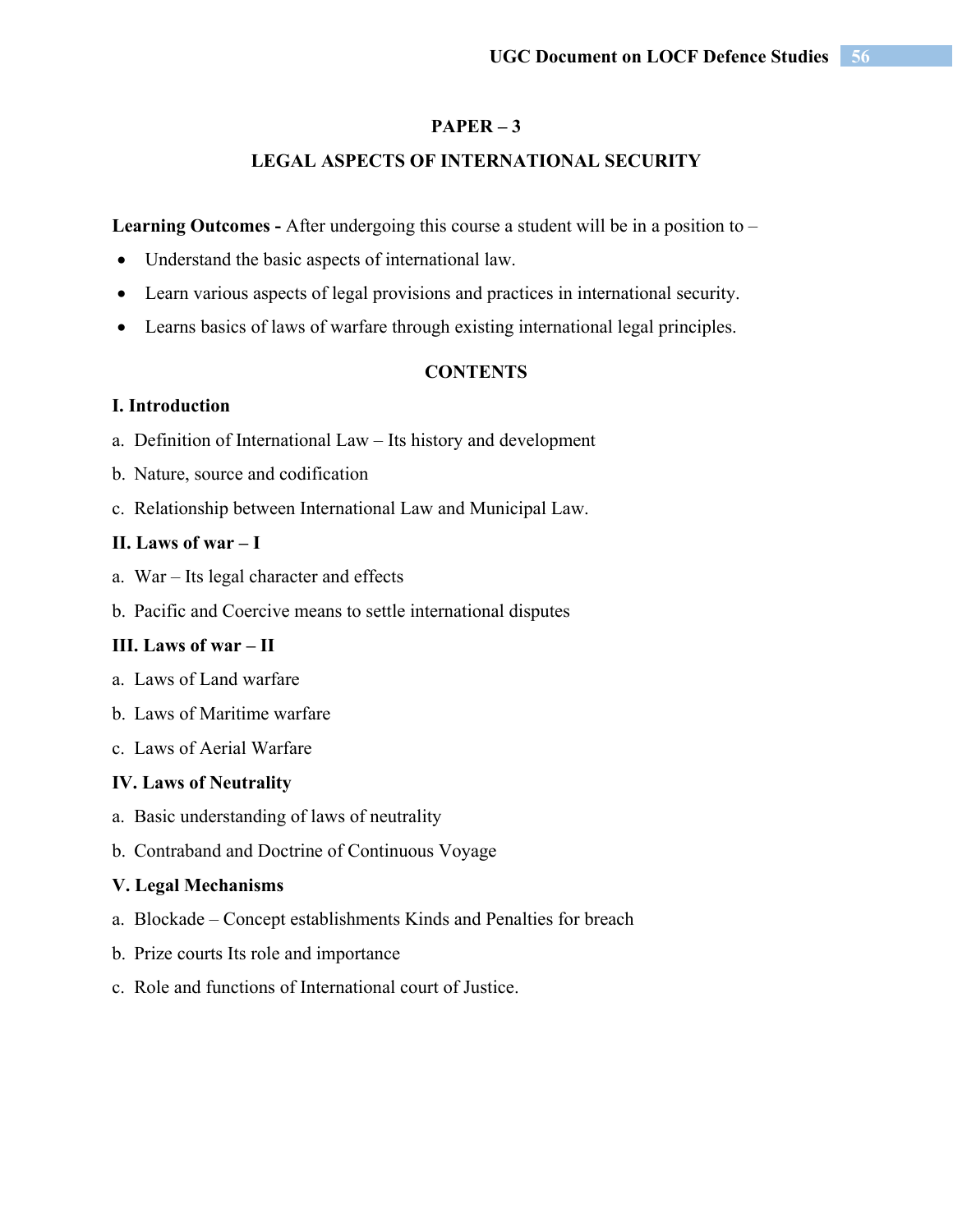- Tandon, M.P, and Rajesh Tandon, (1987) An Introduction of International Law, Allahabad Law Agency, Allahabad.
- Kapoor, S.K., (1987) International Law, Central Law Agency, Allahabad.
- Chavan, R.S., (1971) An Approach to International Law, Sterling Publisher, New Delhi.
- Starke, J., (1972) An Introduction to International Law, Buttersworth, London.
- **Oppenheim, L** (2008) International Law. 9<sup>th</sup> Edition, University of Cambridge.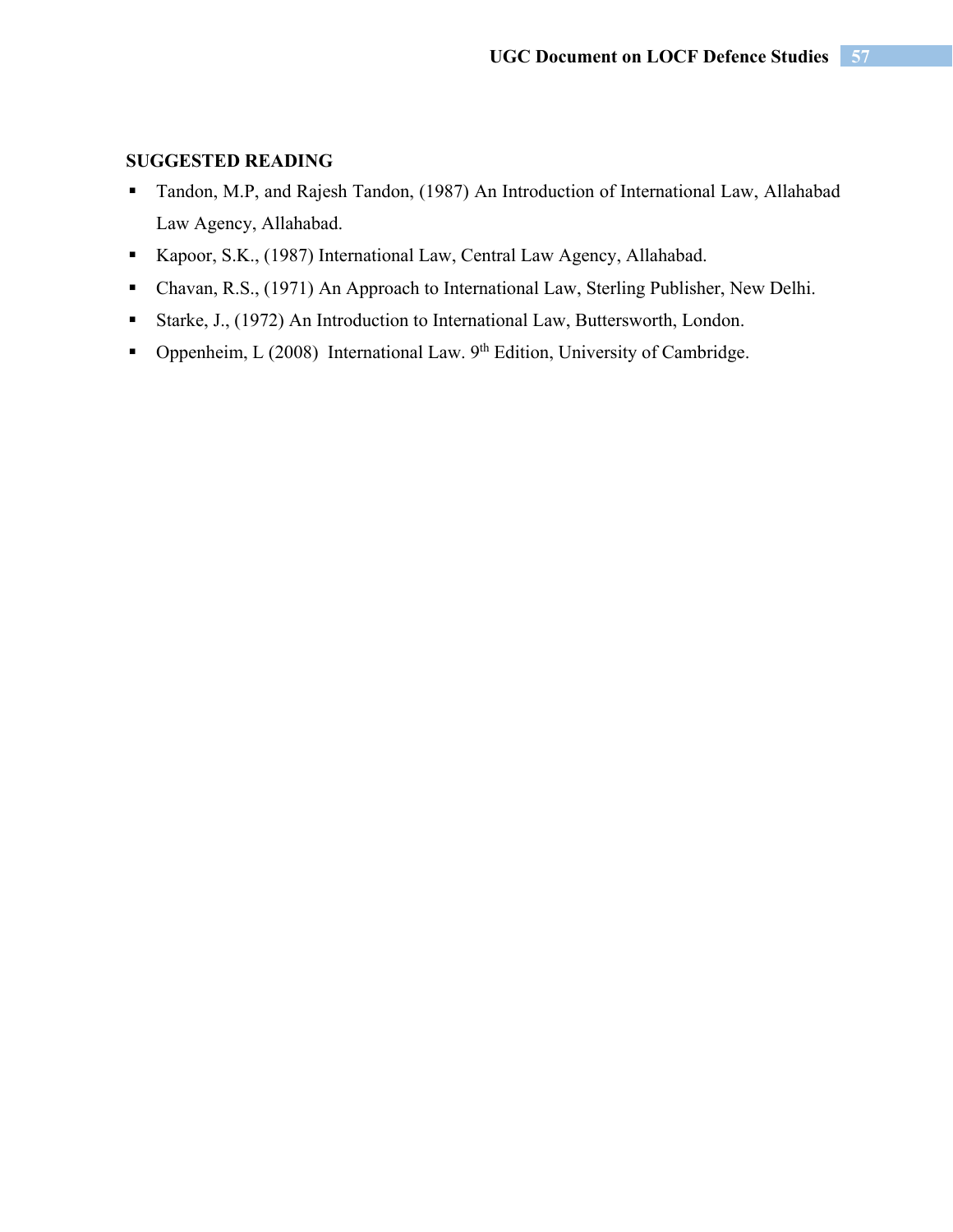#### **PAPER - 4**

### **NON TRADITIONAL SECURITY THREATS**

**Learning Outcomes -** After undergoing this course a student will be in a position to –

- Realizes that there are nontraditional threats to nation's security other than military which are of equally grave consequences.
- Understand that, drug trafficking, money laundering, narco terrorism and human trafficking are equally dangerous as war.

#### **CONTENTS**

- **i.** Human Security Definition, meaning and concept
- **ii.** Environment Security Definition, meaning and concept
- **iii.** Energy Security -– Definition, meaning and concept
- iv. Illegal Migration -– Definition, meaning and concept
- **v.** Narco -Terrorism -– Definition, meaning and concept
- **vi.** Small Arms Proliferation -– Definition, meaning and concept
- **vii.** Organized Crimes – Definition, meaning and concept
- **viii.** Money Laundering – Definition, meaning and concept

- Happymon Jacob, (2005), HIV/AIDS as a Security Threat to India.
- Joakim Palme, Kristof Tamas (2006), Globalizing migration regimes: new challenges to transnational cooperation.
- Kimberley L. Thachuk, (2007), Transnational threats: smuggling and trafficking in arms, drugs, and human life.
- Lal, Marie, (2008), The geopolitics of Energy in South Asia, Institute of Southeast Asian Studies, Singapore,
- Leena, (2009), Energy Infrastructure: Priorities, Constraints and Strategies for India, Oxford, India.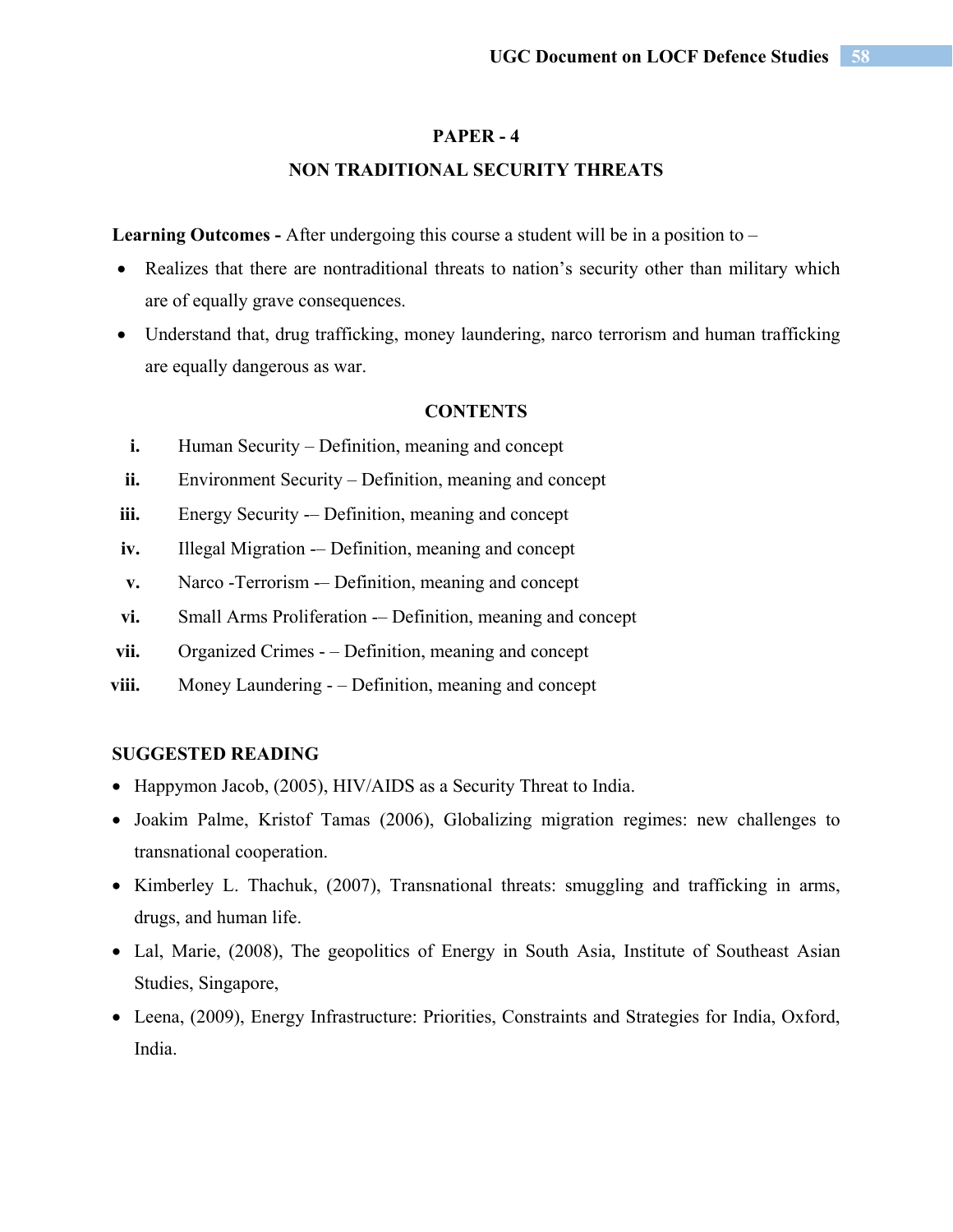- Margaret E. Beare, (2003), Critical reflections on transnational organized crime, money laundering and corruption.
- Mely Caballero Anthony, Ralf Emmers, Amitav Acharya (Eds), (2006), Non-Traditional Security in Asia: Dilemmas in Securitization, Athenaeum Press Ltd,
- Moufida Goucha, John Crowley (2008), Rethinking human security.
- Richard A. Matthew and John Barnett, Bryan Macdonald and Karen L. O'Brien (2010) Global environment Change and Human Security.
- Robert Powis, (1992), The Money Launderer, Probus Publishing.
- Shahrbanou Tadjbakhsh, Anuradha M. Chenoy (2007) Human security:Concepts and Implications. Routledge Advances in International Relations and Global Politics.
- Sovacool K. Benjamin (2011), The Routledge Handbook of Energy Securit*y.*Singapore.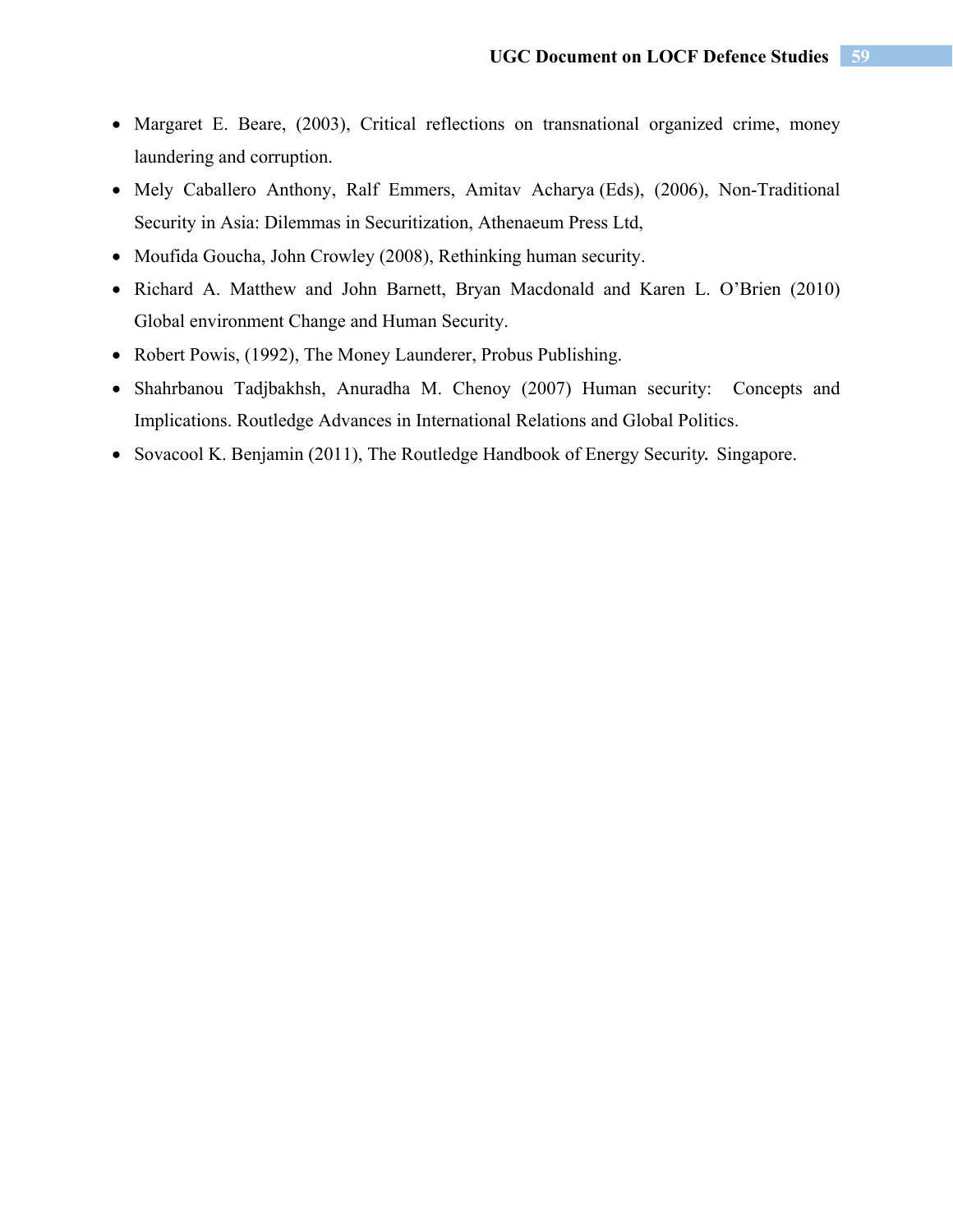# **INTERNATIONAL TERRORISM**

Learning Outcomes - After undergoing this course a student will be in a position to –

- Learn various typologies of terrorism in its different shades.
- By conducting case studies, students will also be in a position to understand terrorism sponsored by state and other stakeholders; and
- How international community cooperates against this scourge.

## **CONTENTS**

- **i.** Terrorism: Meaning, concept, philosophy and historical perspective.
- **ii.** Causes of Terrorism: Social, Economic, Political and Religious.
- **iii.** International Terrorism.
- **iv.** State Terrorism & State-sponsored Terrorism.
- **v.** Terrorism and National Security.
- **vi.** Strategies of Combating Terrorism.
- **vii.** Manifestations of terrorism: Small Arms Proliferation, Drug Trafficking and Money laundering.

- Alexander, Yonah and Seymour, Maxwell Finger (eds) (1977) Terrorism : Interdisciplinary Perspective: New York, The John Jay Press.
- Brass, Paul R., (1991) Ethnicity and Nationalism: New Delhi, Sage Publications.
- Combs, Cindy C., (1997) Terrorism in the Twenty-first Century: New Jersey, Prentice Hall.
- Juergensmeyer, Mark (ed), (2001) Terror in the Mind of God- The Global Rise of Religious Violence: New Delhi, Oxford University Press.
- Kartha, Tara, (1999) Tools of Terror: Light Weapons and India's Security: New Delhi, Knowledge World and IDSA.
- Lequeur, Walter, (1977) Terrorism: London, Little Brown and Company.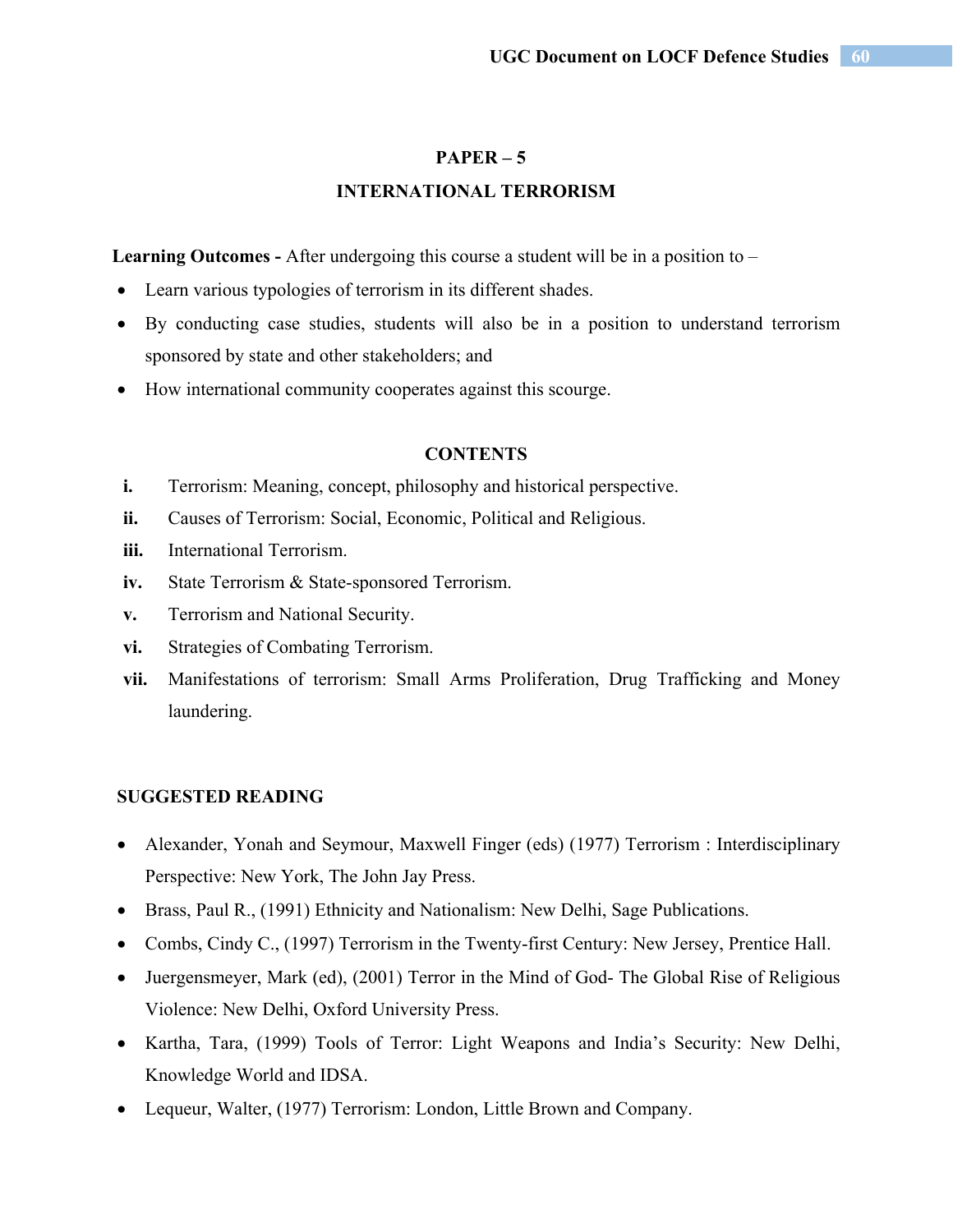- Lequeur, Walter, (1987) The Age of Terrorism: London, Little Brown and Company.
- Lequeur, Walter, (2003) No End to War: New York, Continuum.
- Lequeur, Walter, (1999) The New Terrorism: Oxford, Oxford University Press.
- Marwah, Ved, (1995) Uncivil Wars: Pathology of Terrorism in India: New Delhi, Harper Collins.
- Sondhi, M.L.(ed), (1990) Terrorism and Political Violence- A Source Book: New Delhi, Har-Anand Publications.
- Wardlaw, Grant, (1982) Political Terrorism: Cambridge.
- Wilkinson, Paul, (1987) Terrorism and the Liberal States: New York, University Press.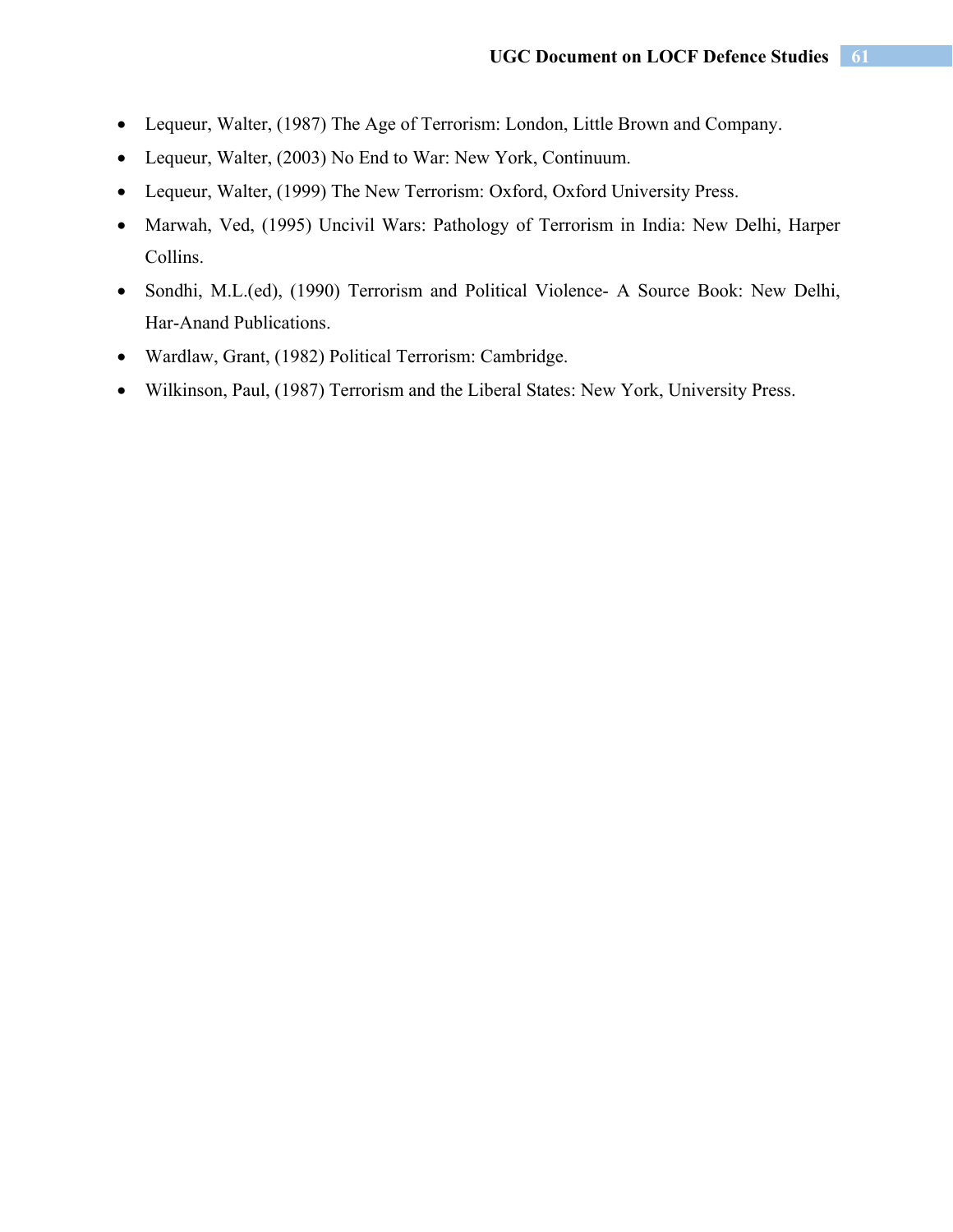## **WMD, NUCLEAR PROLIFERATION AND NATIONAL SECURITY**

**Learning Outcomes -** After undergoing this course a student will be in a position to –

- Learn and realise gravity of WMDs on the nation's security.
- Learn and anticipate proliferating use of WMDs and prevention; and
- Also learn the basic Concepts and Theories and approaches to Disarmament & Arms Control.

#### **CONTENTS**

- **i.** Weapons of Mass Destruction Nuclear Weapons, Chemical & Biological Weapons.
- **ii.** Basic Concepts and Theory of Disarmament & Arms Control, Approaches to Disarmament & Arms Control
- **iii.** Historical Survey of Disarmament Efforts:
	- a. Under the League of Nations
	- b. Under the United Nations
	- c. Unilateral, Bilateral and Multilateral approaches
- **iv.** Convention and Biological Weapons Convention.
- **v.** Concept of Nonproliferation, Nonproliferation Treaty, CTBT, PTBT, MTCR & other treaties.
- **vi.** Terrorism and Nuclear Proliferation.

- Emile Benoit & K.E. Bonding, (1963) Disarmament and the Economy, Harper & Raw Publisher, New York.
- Faramazyan, R (1981) Disarmament and the Economy, Progess Publishers, Moscow.
- Kennedy, Garin (1974) The Military in the Third World, The Garden City Press, London.
- Military Balance, (Latest Edition), IISS, London
- Mishra, P.K. (1989) Arms Race Disarmament and Indian Ocean, UDH Publishing House, New Delhi.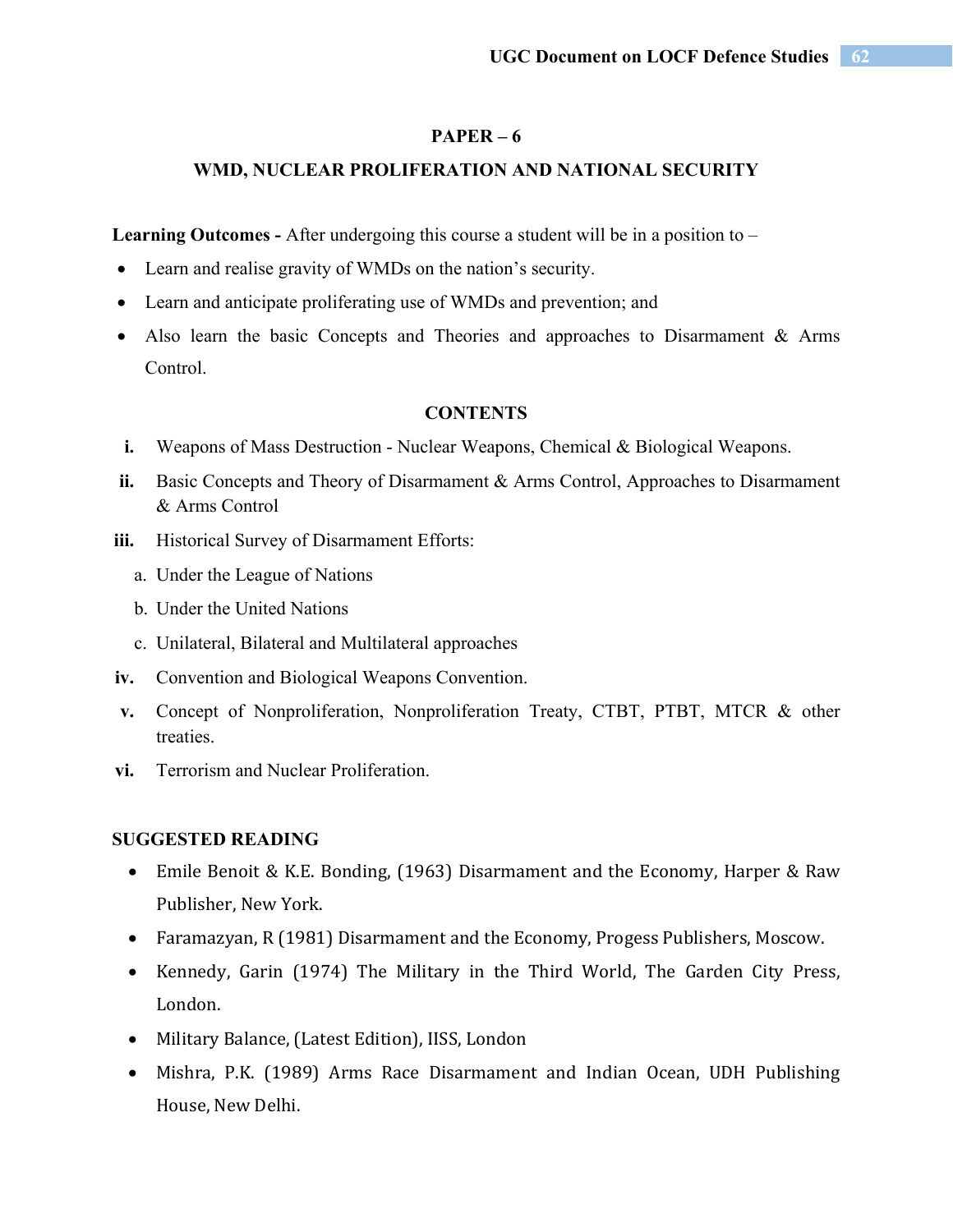- SIPRI Year Book.
- Strategic Analysis, IDSA , New Delhi
- Strategic Digest, IDSA, New Delhi
- Strategic Survey, (Latest Edition), IISS, London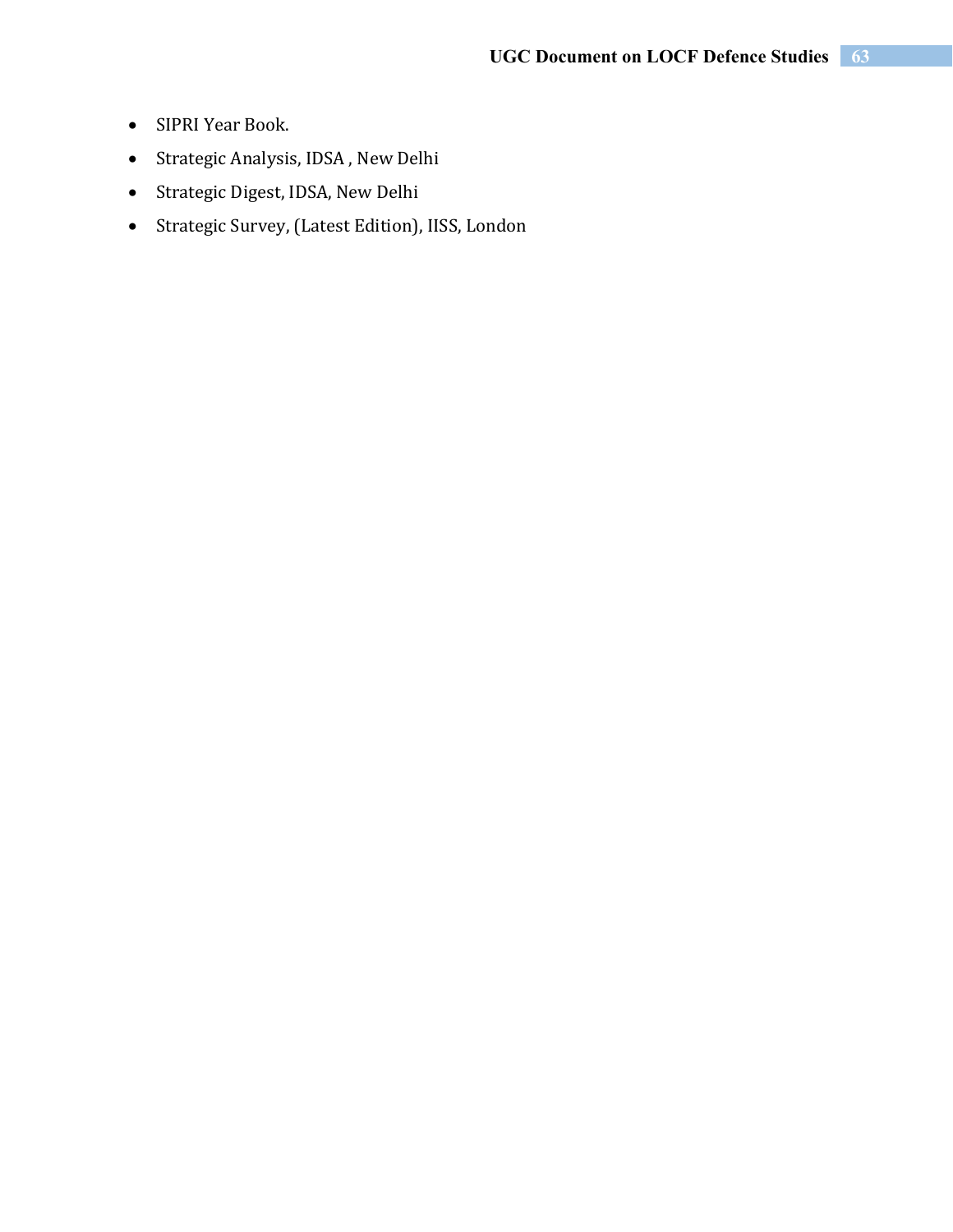# **INDIAN DEFENCE MECHANISM**

Learning Outcomes - After undergoing this course a student will be in a position to –

- Learn the Rank Structure of the Three Services and Recruitment methods for Defence Services.
- Know the Higher Defence Organizations of India; and
- Learn about the defence mechanism of India and evaluate its strengths and weaknesses.

## **CONTENTS**

# **i. The Indian Defence Forces**

- a. Rank Structure of the Three Services.
- b. Recruitment methods for Defence Services.
- c. Important training Institution of the Three Services.
- d. Second line defence [introduction to Paramilitary Forces in brief)

## **ii. Higher Defence Organizations of India**

- a. Power of the President of India in relation of Defence.
- b. Role and function of Ministry of Defence.
- c. Composition and function of Defence Committees/NSC.
- d. Chief of Staff and joint service Organization.

#### **iii. Army Organization**

- a. Organization of army Headquarters (Role of COAS and PSOs).
- b. Static and Field formation of Indian Army.
- c. Arms and Services.

### **iv. Air Force Organization**

- a. Organization of Air Force Headquarters (Role of CAS and PSOs).
- b. Static and Field formation of Indian Air Force.
- **v. Navy Organization**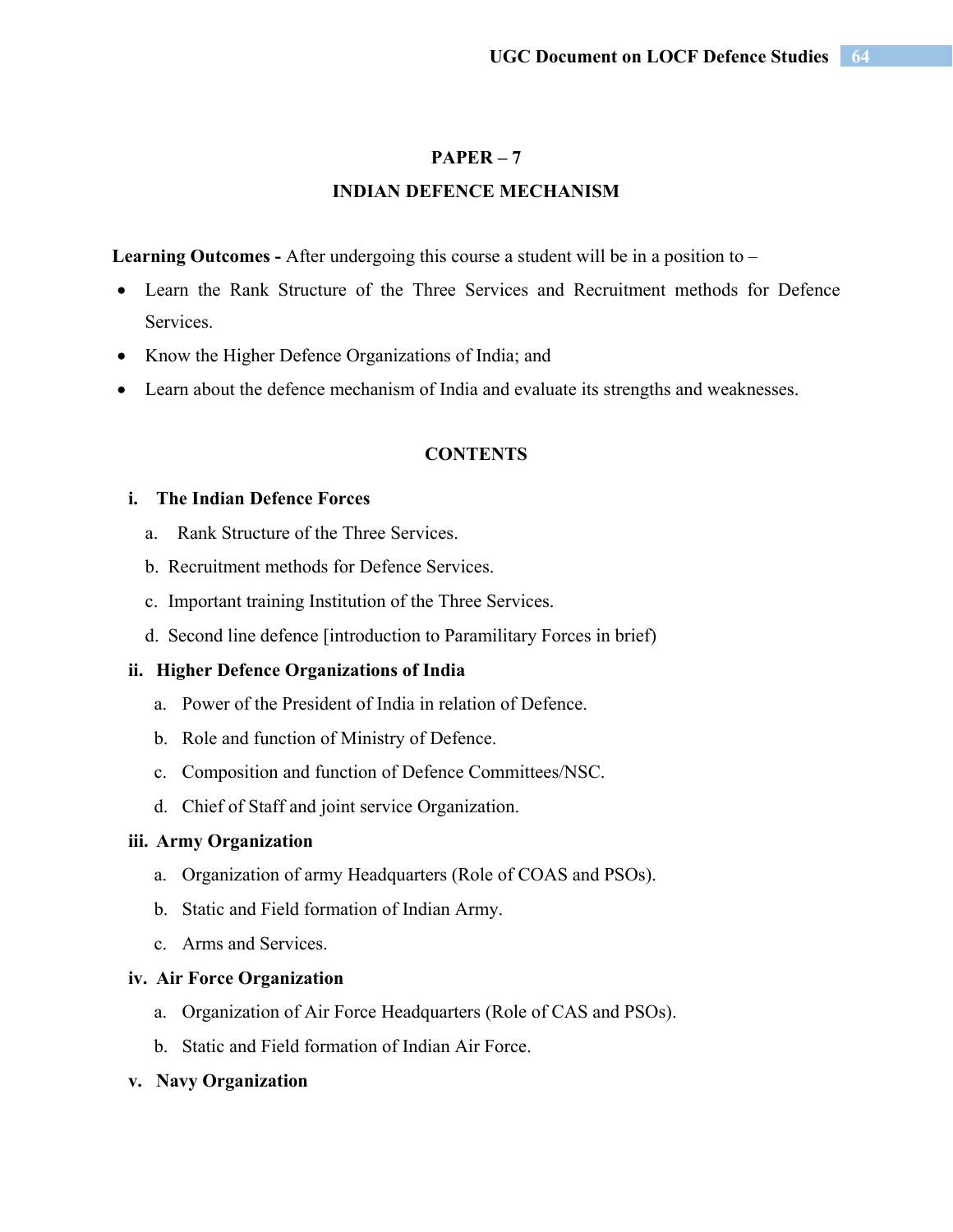- a. Organization of Naval Headquarters (Role of CNS & PSOs).
- b. Static and Field formation of Indian Navy.

- Government of India, (1924) The Army of India and its Evolution, Calcutta.
- Ministry of Defence, Government of India, Indian Armed Forces Year Book, (Annual).
- **Palit, D.K., (1989) Essentials of Military Knowledge, New Delhi.**
- Singh, Nagendra., (1967) Defence Mechanism of Modern State, New Delhi.
- Venkateswaran, A.L., (1967) Defence Organisation in India, New Delhi: Government of India.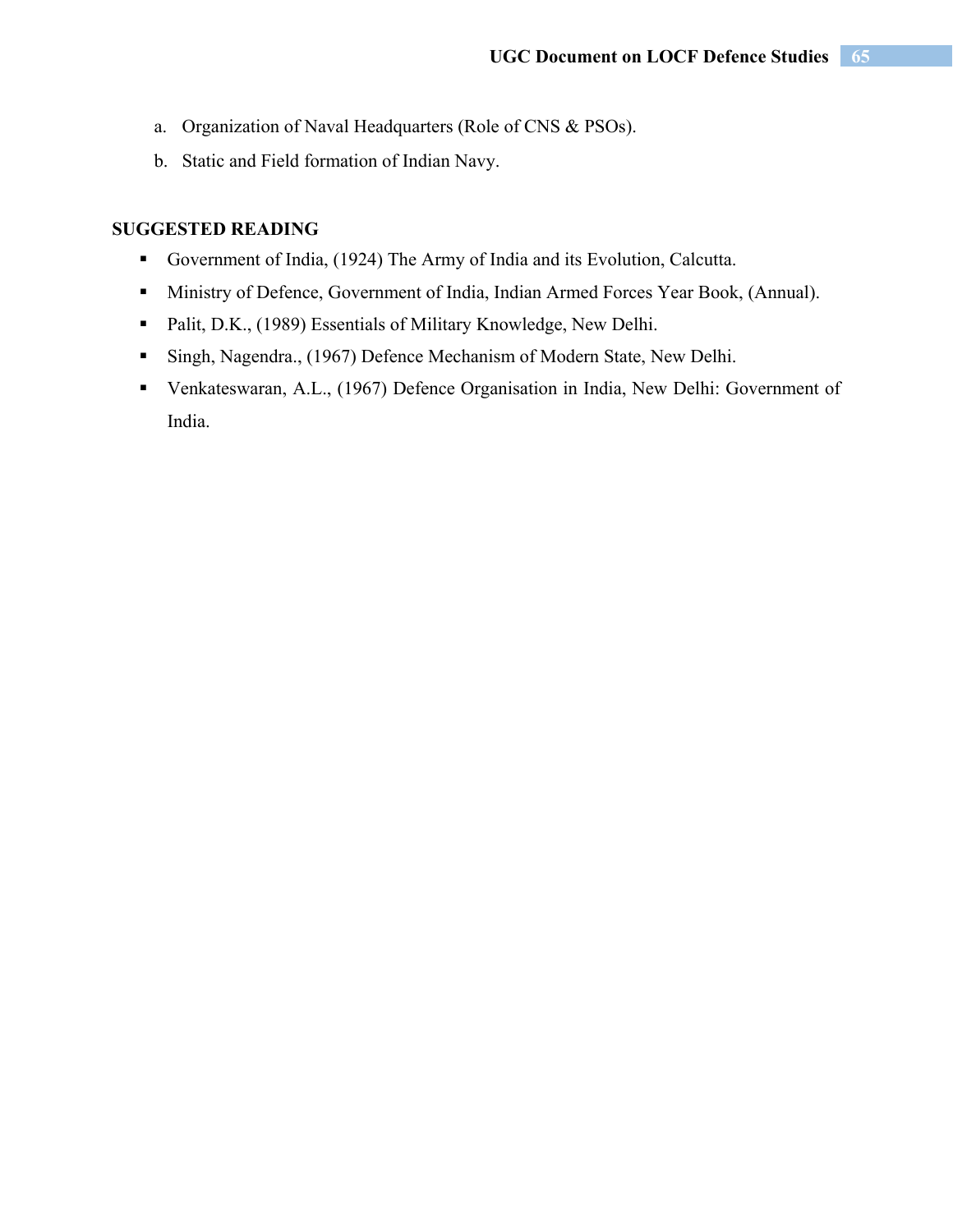## **CONFLICT RESOLUTION AND PEACE BUILDING**

Learning Outcomes - After undergoing this course a student will be in a position to –

- Learn the meaning and concept of Conflict Resolution and Peace Building.
- Study the methods for conflict resolution; and
- In creating win-win situation by peaceful methods of resolving issues or conflicts between nation states.

#### **CONTENTS**

- **i.** Conflict Resolution and Peace Building: Concept and Significance.
- **ii.** Nature of Conflict: Inter state and Intra state.
- **iii.**Methods for conflict resolution:-
- a. Pacific Methods

.

- b. Coercive Methods.
- **iv.** Peace Building: Local, Regional and International perspective.
- **v.** Confidence Building Measure: Concept and Techniques
- **vi.**Conflict Resolution and Peace Building:
- a. Role of IGOs,
- b. Role of NGOs and,
- c. Role of UN.

- Barash, David, P. (2014) Approaches to Peace: A Reader in Peace Studies, Oxford University Press, London.
- Garnett Johan, (1970) Theories of Peace and Security, Palgrave Macmillan, London.
- Galtung, Johan, (1996) Peace by Peaceful Means: Peace and Conflict, Development and Civilization, Sage Publications, London.
- Galtung, Johan, (1984), The Struggle for Peace, Navajivan Publishing House, New Delhi.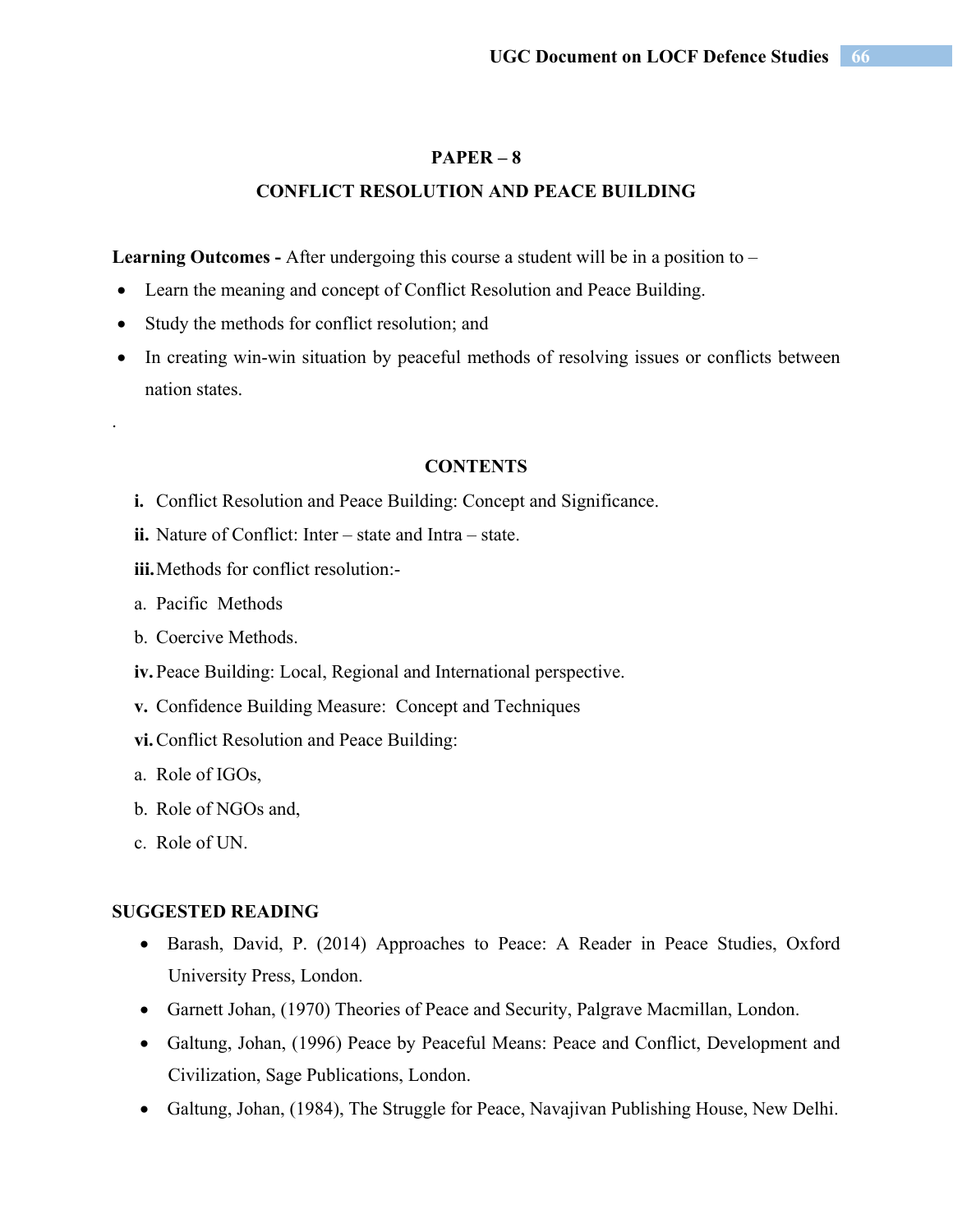- Kadloor, Savitri (2015) Conflict Resolution and Peace Building: UN Engagement in Cambodia, Pentagon Press, New Delhi.
- Murty, K. Satchidananda, (1986) Quest for Peace, Ajanta Publications, New Delhi.
- Murty, K. S. and Bouquet A. C., (1960) Studies in the Problems of Peace, Asia Publication House, Bombay.
- Rennie, Linda Forcey (ed.), (1986) Peace: Meanings, Politics and Strategies, Praeger, New York.
- Wallensteen, Peter ed. (1988) Peace Research: Achievements and Challenges, Westview Press, Boulder CO.
- Sandole, Dennis J.D. (2010), Peace Building: Preventing Violent Conflict in a Complex world, Polity Press, UK.
- Ursula, Oswald, (ed.), (2000) Peace Studies from a Global Perspective, Maadhyam Books, New Delhi.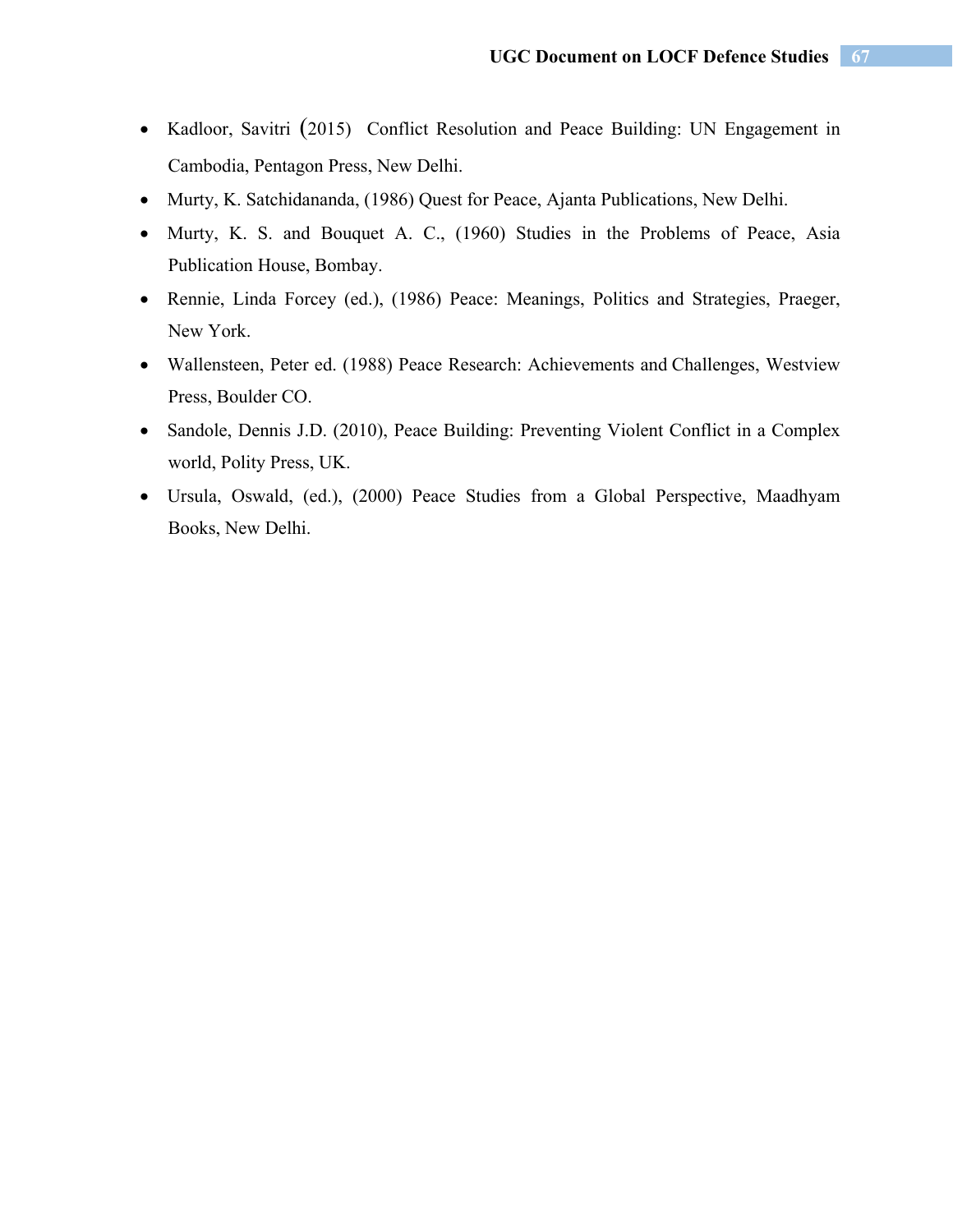# **PAPER – 9 DISCIPLINES SPECIFIC**

**Project work/dissertation (6 Credits) – Involving application of knowledge in solving/analyzing/exploring real life situation/difficult issues related to Defence and Strategic Studies (Project/dissertation work may be given in lieu of discipline specific elective paper)**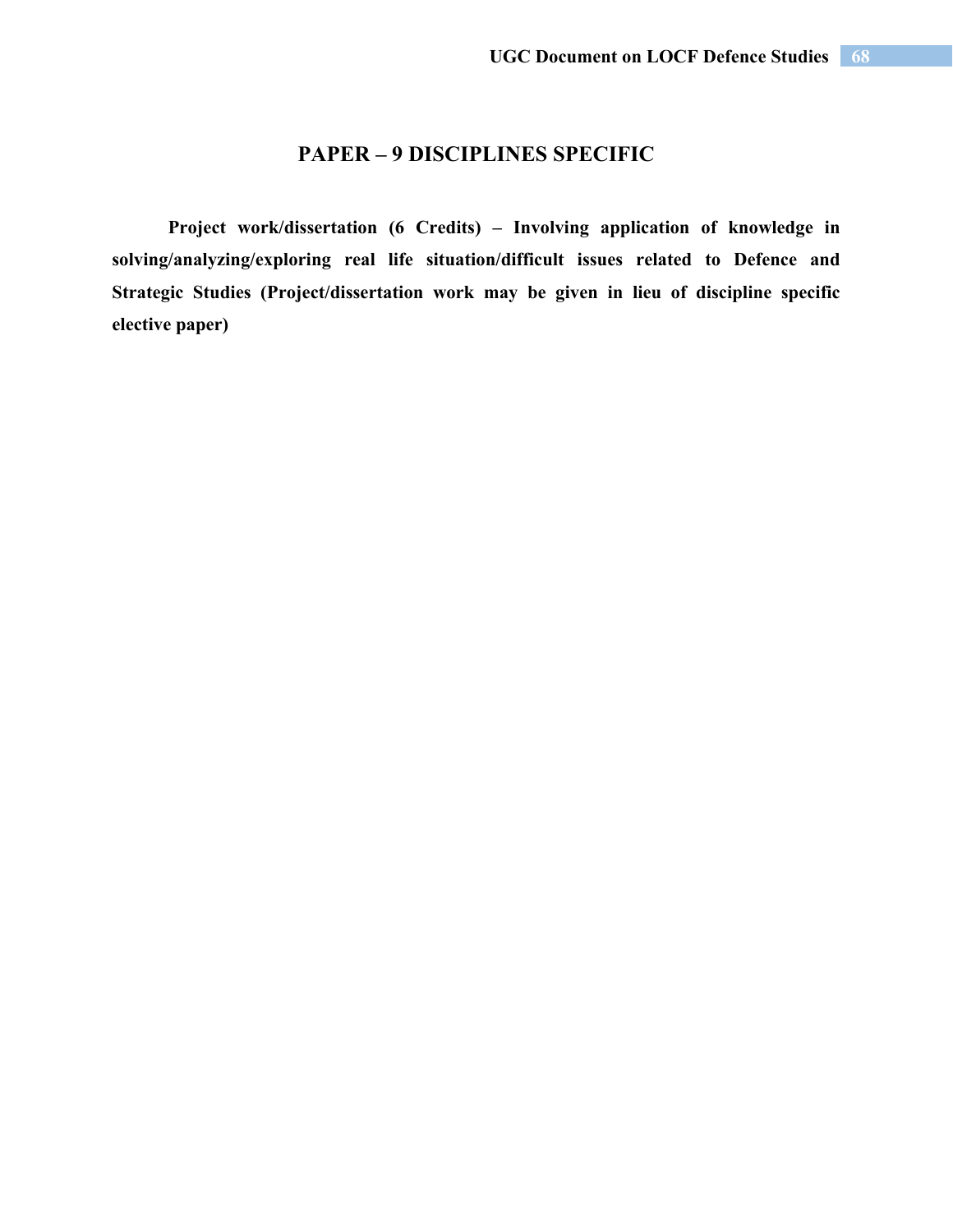# **PART III Generic Elective (Inter Disciplanary)**

# **PAPER – 1**

# **FUNCTIONAL RESEARCH METHODOLOGY**

**Learning Outcomes -** After undergoing this course a student will be in a position to –

- Learn the basic steps and principles of research methodology.
- Know the basics of citations, bibliography, indices etc.; and
- Learn different categories of information sources and how to access them and utilize them in their academic endeavours.

# **CONTENTS**

- i. Research Methodology: meaning of research, characteristics and its significance in social sciences.
- ii. Types and formulation of research design.
- iii. Hypothesis.
- iv. Sampling: concept, principles and types of sampling.
- v. Data collection: observation, questionnaire, schedule & interview.
- vi. Processing & analysis of data.
- vii. Interpretation, processing & report writing.

- Claire Selltiz et al (1959) Research Methods in Social Relations, rev. ed. New York: Holt, Rinehart and WinstonFerd N. Kerlinger (1964) Foundation of Behavioral Research.
- Festinger, Leon and Katz D., (1976) Research Methods in Behavioral Sciences, Holt, Rinehart, Winston, New York.
- Galtung, Johan (1970) Theory and Methods of Social Research, Allen & Unwin, London.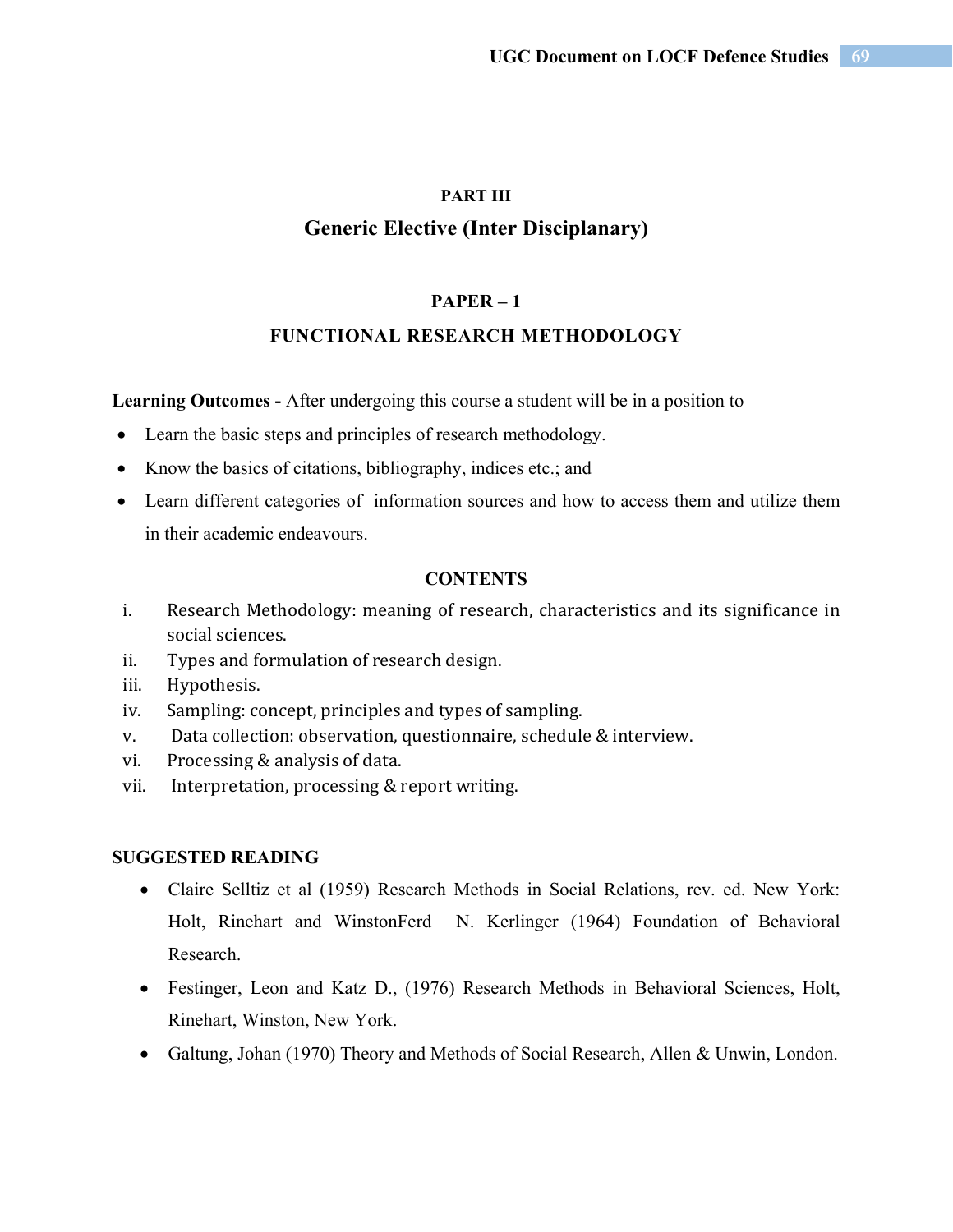- Kothari C.R, (2007) Research Methodology- Methods and Techniques, Prentice-Hall, New Delhi.
- Kumar Ranjit, (2011) Research Methodology,  $3<sup>rd</sup>$  Edition Sage Publications, New Delhi.
- Moser C.A. and G. Kalton (1971) Survey Methods in Social investigation, Heineman, London.
- Wilkinson, E.S. and Bhandarkar: P.I. (2010) Methodology and Techniques of Social Research, Himalaya Publishing House, New Delhi.
- Goode, William J. and Hatt, Paul K. ( 1952) Methods of Social Research McGraw-Hill Book Co., New York.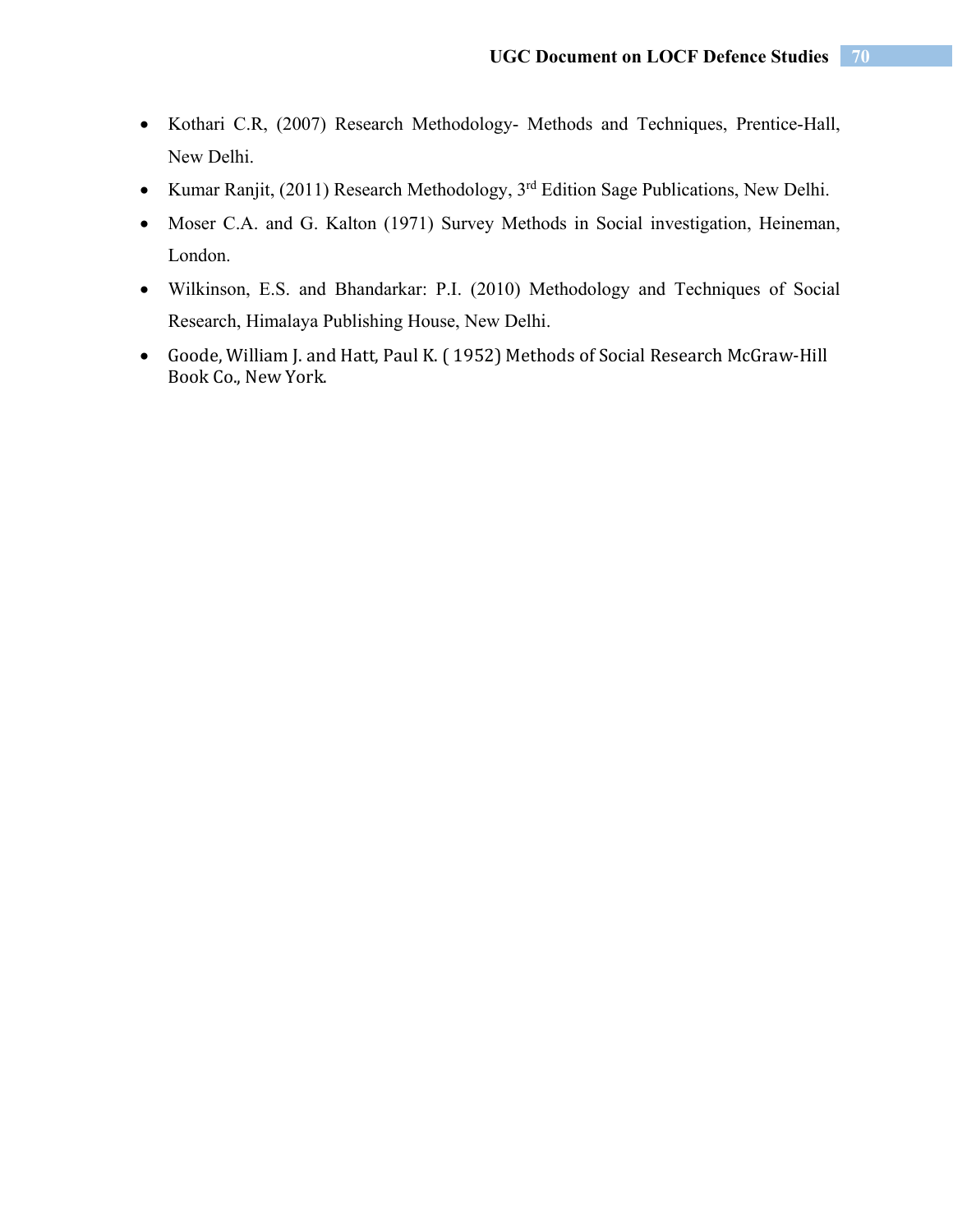## **INTERENATIONAL RELATIONS**

**Learning Outcomes -** After undergoing this course a student will be in a position to –

- Understand and learn various ways in which nation states interact.
- Learn the art of developing, cultivating the role of diplomacy in maintaining relations; and
- Impact of Nuclear Developments on International Relations and New International Economic Order.

#### **CONTENTS**

- **i.** Introduction to the understanding of International Relations.
- **ii.** Theories and Approaches: The Classical (Traditional) Approaches Idealist and Realist.
- **iii.** Diplomacy and Foreign Policy.
- **iv.** Foundations and Limitations of National Power.
- **v.** Impact of Nuclear Developments on International Relations.
- **vi.** End of Cold War and emergence of New World Order: New Trends after Sept. 9/11, 2001.
- **vii.** New International Economic Order.

- Aron, Raymond (2003) Peace and War : A Theory of International Relations, Transaction Publishers.
- Calvocoressi, Peter. (2008) World Politics since 1945,  $9<sup>th</sup>$  Edition Longman.
- Couloumbis, T.A and Wolfe, J.H.(1986) International Relations: Power and Justice, Prentice-Hall, New Jersey.
- Frankel, Joseph (1979) International Relations in a changing world, Oxford university Press, London.
- Frankel, Joseph ( 1968) Making of the Foreign Policy: An Analysis of Decision-making, Oxford University Press, London.
- Knorr, Klaus and Verb, Sidney (1967) The International System: Theoretical Essays, Princeton University Press, N.J.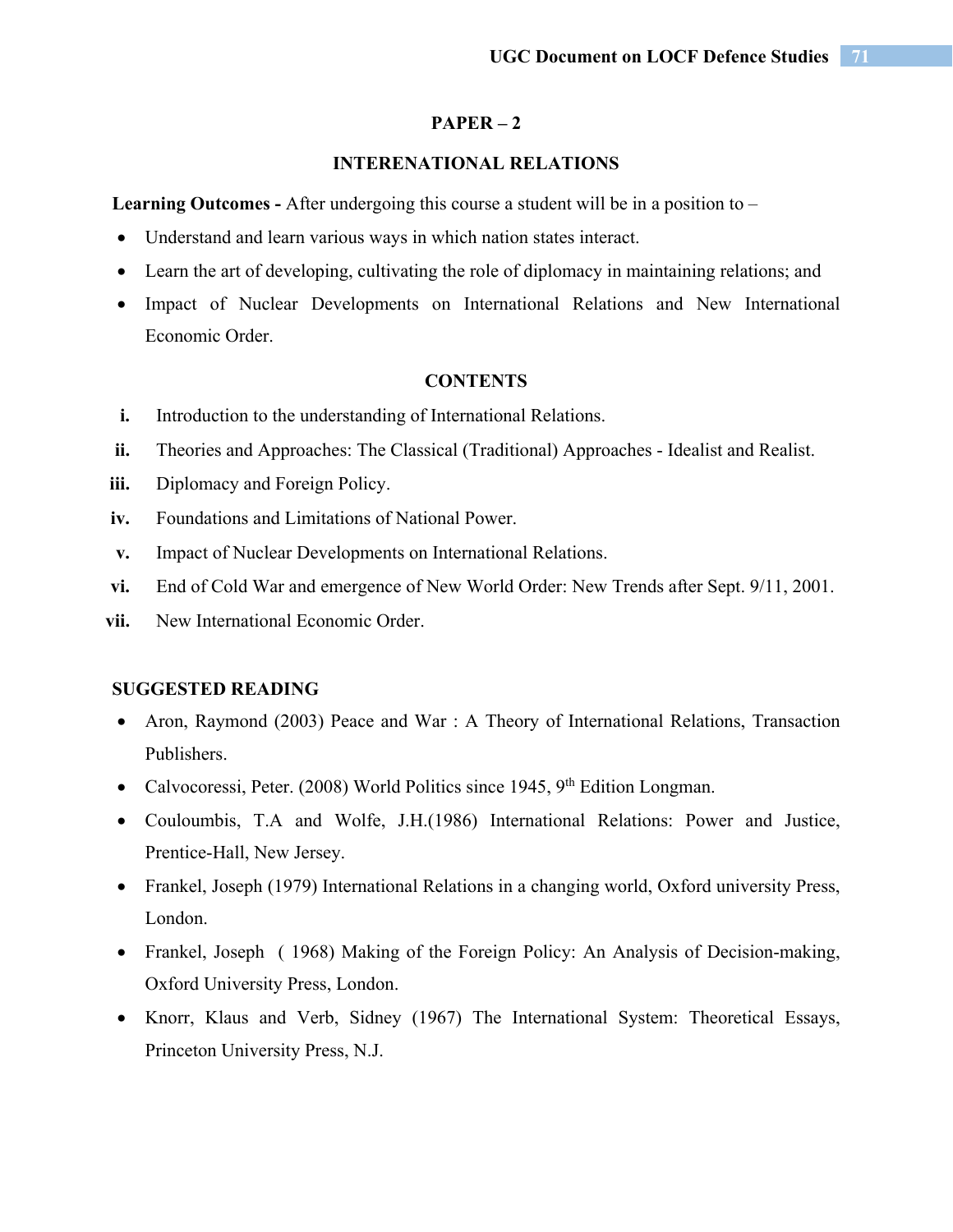- Kumar, Mahendra (2017) Theoretical Aspects of International Politics, Shivlal Agarwala and Company, New Delhi.
- Morgenthau, Hans J. (1954) Politics Among Nations, Knopf, New York.
- Northedge F.S. ed., (1969) Foreign Policy of the Powers, Faber & Faber.
- Wright, Quincy, (1942) Study of War, University of Chicago Press.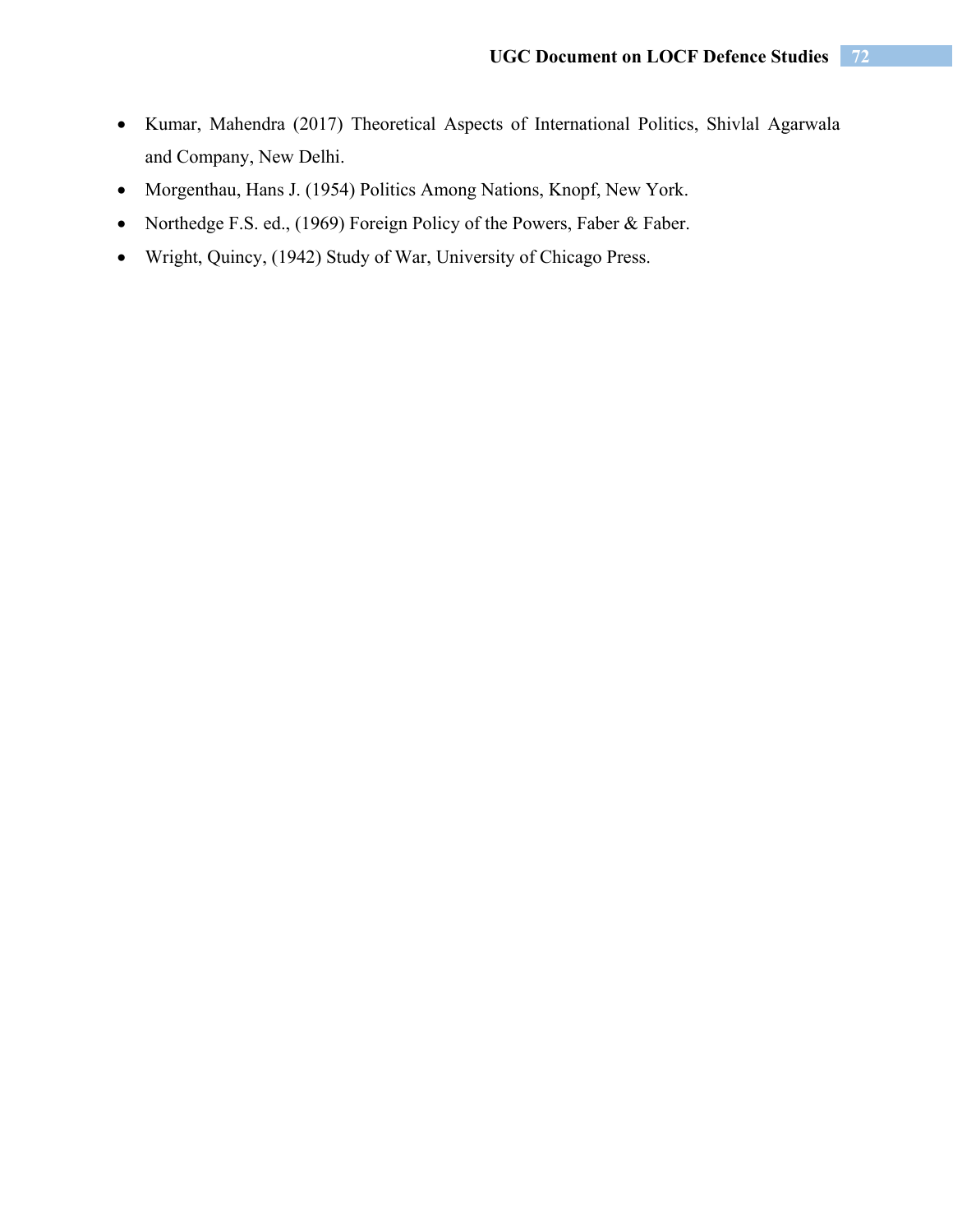## **MILITARY SOCIOLOGY**

Learning Outcomes - After undergoing this course a student will be in a position to –

- Learn social aspects of war and post-war social issues like resettlement and reconstruction.
- Also help students understand the problems of ex-service personnel in India; and
- Role of women in armed forces.

## **CONTENTS**

## **i. Social aspects of war.**

## **ii. Social effects of war:**

- a. Impact on society
- b. Impact on military.

## **iii. Post war social problems:**

- a. Impact on society: problem of re-settlement of war victims and post war Reconstruction
- b. Impact on Military: Demobilization, rehabilitation and social adjustment of Released personnel.
- c. Social problem of military personnel killed or disabled and implications on their families.
- **iv. Problems of Ex-servicemen in India**
- **v. Role of Women in Armed Forces: Contemporary trends.**

- Baynes, J.C.M., (1972) The soldier in Modern Society, Eyre Methuen, London.
- Doorn, Jacques Van, (1975) The Soldier and Social Change, , Sage Publications, New Delhi.
- Gutteridge, William (1965), Military institutions and power in the new States, Pall Mall Press, London.
- Janowitz, Morris (1959), Sociology and the Military Establishment, Russell Sage Foundation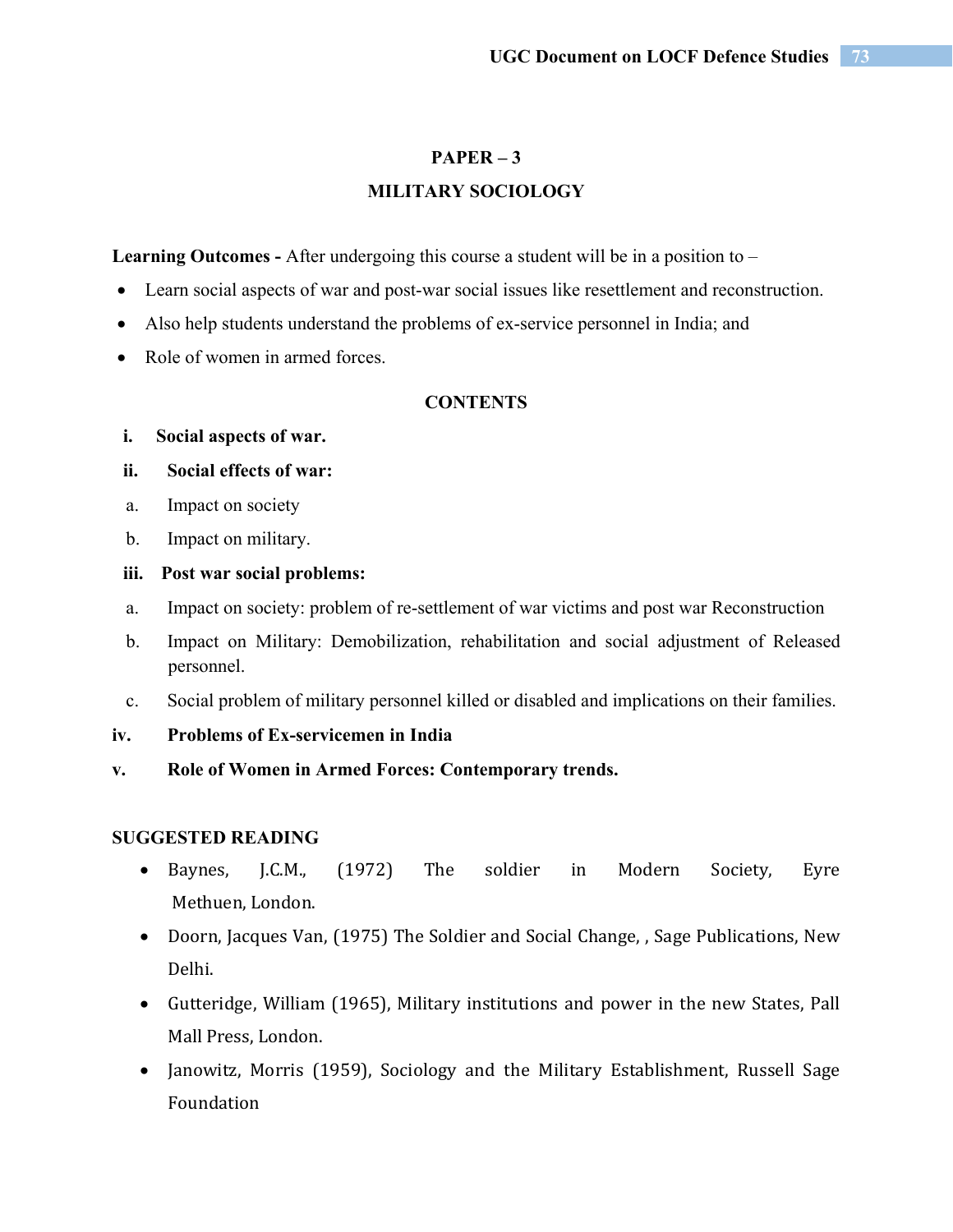- Johnson, John (ed.) (1962), Race, Class & Military: The role of the Military in under developed Countries, Princeton University Press.
- Parmar, Leena. (1994), Society, Culture and Military System, Rawat Publications, Jaipur.
- Parmar, Leena. Ed., (1999), Military Sociology: Global Perspectives, Rawat Publishers & Distributors, Jaipur.
- Shaw, Martin (ed.) (1984), War, State & Society, Macmillan Press, London.
- Strachey, Alix ( 1957) The unconscious motives of war., Allen & Unwin, London.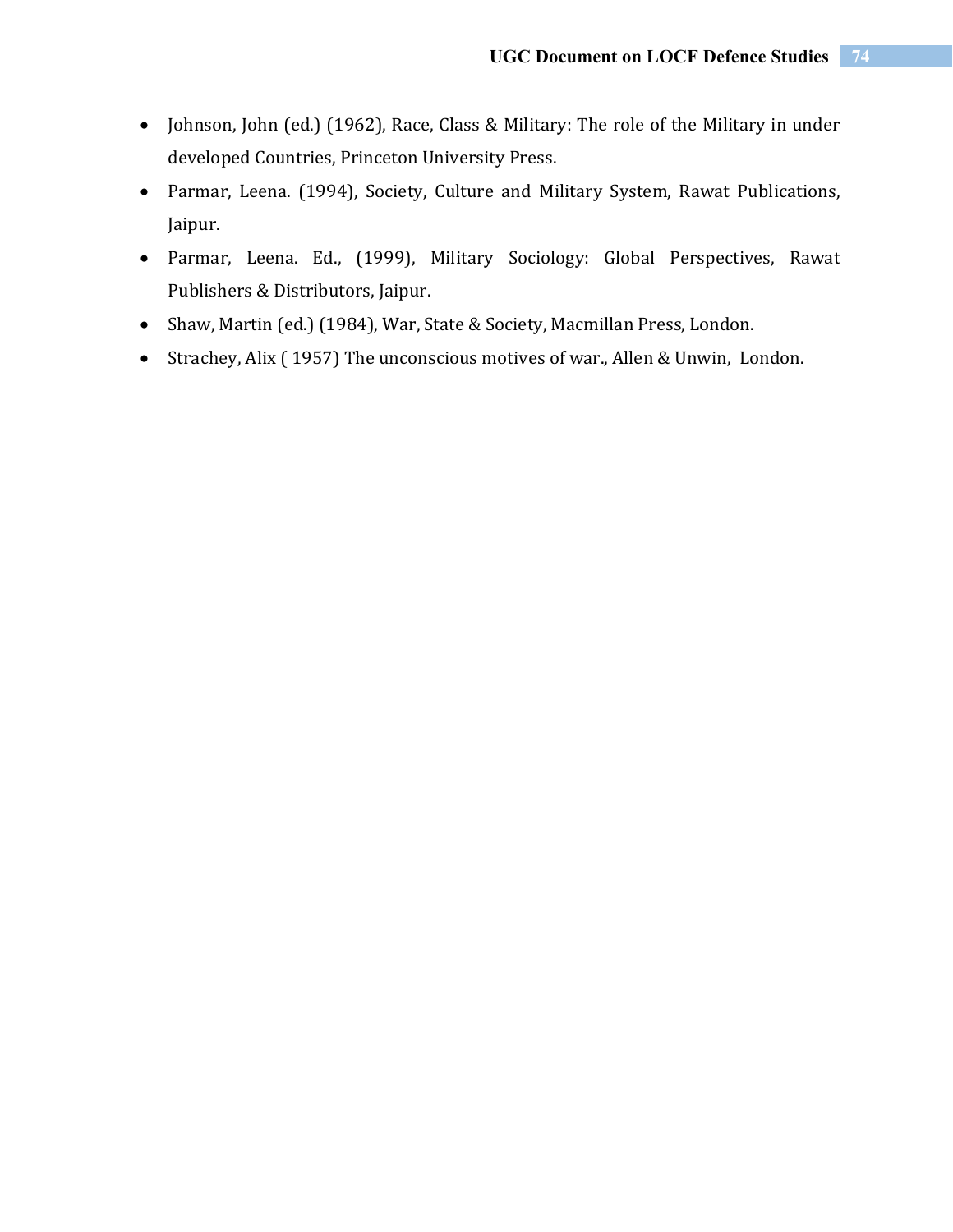## **INSURGENCY AND COUNTER INSURGENCY**

Learning Outcomes - After undergoing this course a student will be in a position to –

- Differentiate between insurgency and other types of conflicts.
- Assess the causes for the successes and failures of several insurgency movements; and
- How counter insurgency operations are carried out worldwide and India in particular.

## **CONTENTS**

- **i.** Revolutionary war and Guerilla Warfare
- **ii.** History of Guerilla Warfare
- iii. Theory of Guerilla warfare: Mao Tse -Tung and Che Guevara.
- **iv.** Unconventional warfare in the Nuclear Age.
- **v.** Characteristics, strategy and tactics of Guerrilla warfare
- **vi.** Modern concepts -Urban Guerrilla warfare and its philosophers.
- **vii.** Counter- insurgency: Basic principles of success of counter insurgency in the Mountains of Greece and in the jungles of Malaya.

- Das, S T (1970) An Introduction to the Art of War, Sagar Publications, New Delhi.
- Galula, David (1971) Counterinsurgency Warfare, Sagar Publications, New Delhi.
- Guevara, Che (1969) Guerrilla Warfare, Penguin, London.
- Laqueur, Walter, (1977) Guerrilla: A Historical and Critical Study, Weidenfeld and Nicolson, London.
- Lawrence, T.E. (1927) Revolt in the Desert, Jonathan Cape, London.
- Osanka, Franklin Mark (ed.,) (1962) Modern Guerrilla Warfare, The Free Press of Glencoe, New York.
- Palit, D.K. (1970) The Essentials of Military Knowledge, The English Book Depot, Dehradun.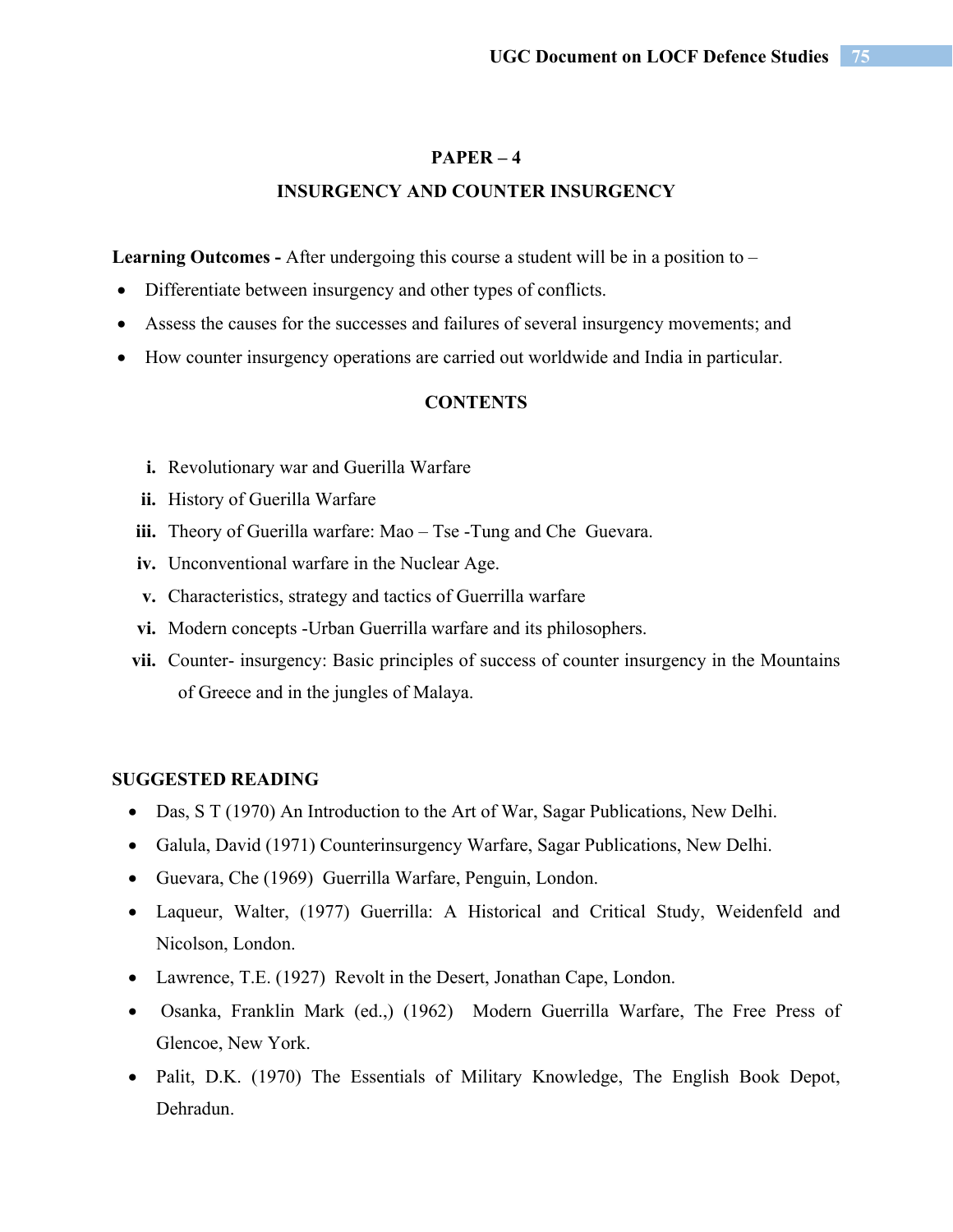- Pye, Lucian W., (1956) Guerrilla Communism in Malaya, Princeton University Press, Princeton, New Jersey.
- S T Das, (1970) An Introduction to the Art of War, Sagar Publishers, New Delhi.
- David Galula, (1971) Counterinsurgency Warfare, Sagar Publishers.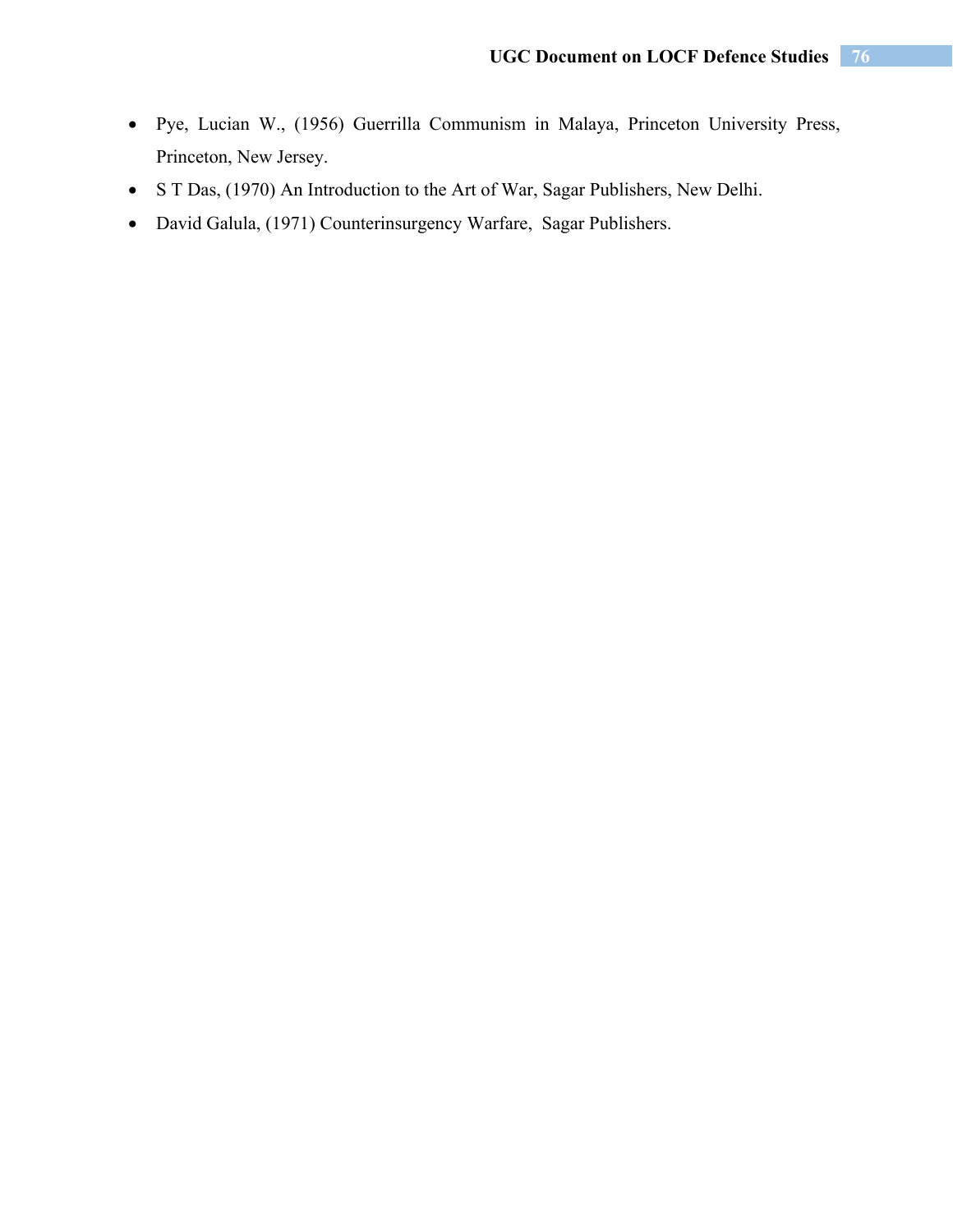## **HUMAN RIGHTS AND HUMANITARIAN LAW**

Learning Outcomes - After undergoing this course a student will be in a position to –

- Learn importance of human rights to individuals and their privileges.
- Human Rights in Indian tradition and Constitutional & Legal framework in India; and
- Role of United Nations in protecting Human Rights.

## **CONTENTS**

## i. **Human Right:**

- a. Meaning, Nature and Development.
- b. Three Generation Rights.
- c. Contributions: Hobbes, Locke, Rousseau and Rawls.

## **ii. United Nations & Human Rights.**

## **iii. Indian Perspective (Basics)**

- a. Human Rights in Indian tradition- Civil, Political, Economic, Cultural Rights & Women's Rights.
- b. Constitutional & Legal framework in India- Human Rights Commission & Special Commission for weaker section.

## **iv. Issues and Challenges (in brief)**

- a. Human Rights and challenges Ethnic conflict, social & political violence, global terrorism, environmental sources.
- b. Rights of Refugees.
- c. Internally Displaced people.

- Bajwa, G.S., (1995) Human Rights in India : Implementations and Violations, Sterling, New Delhi.
- Deshta, S., Deshta, K., (2003) Fundamental Human Rights, Deep & Deep, New Delhi.
- Donnelly, Jack., (1985) The Concept of Human Rights, St.Martin's Press, New York.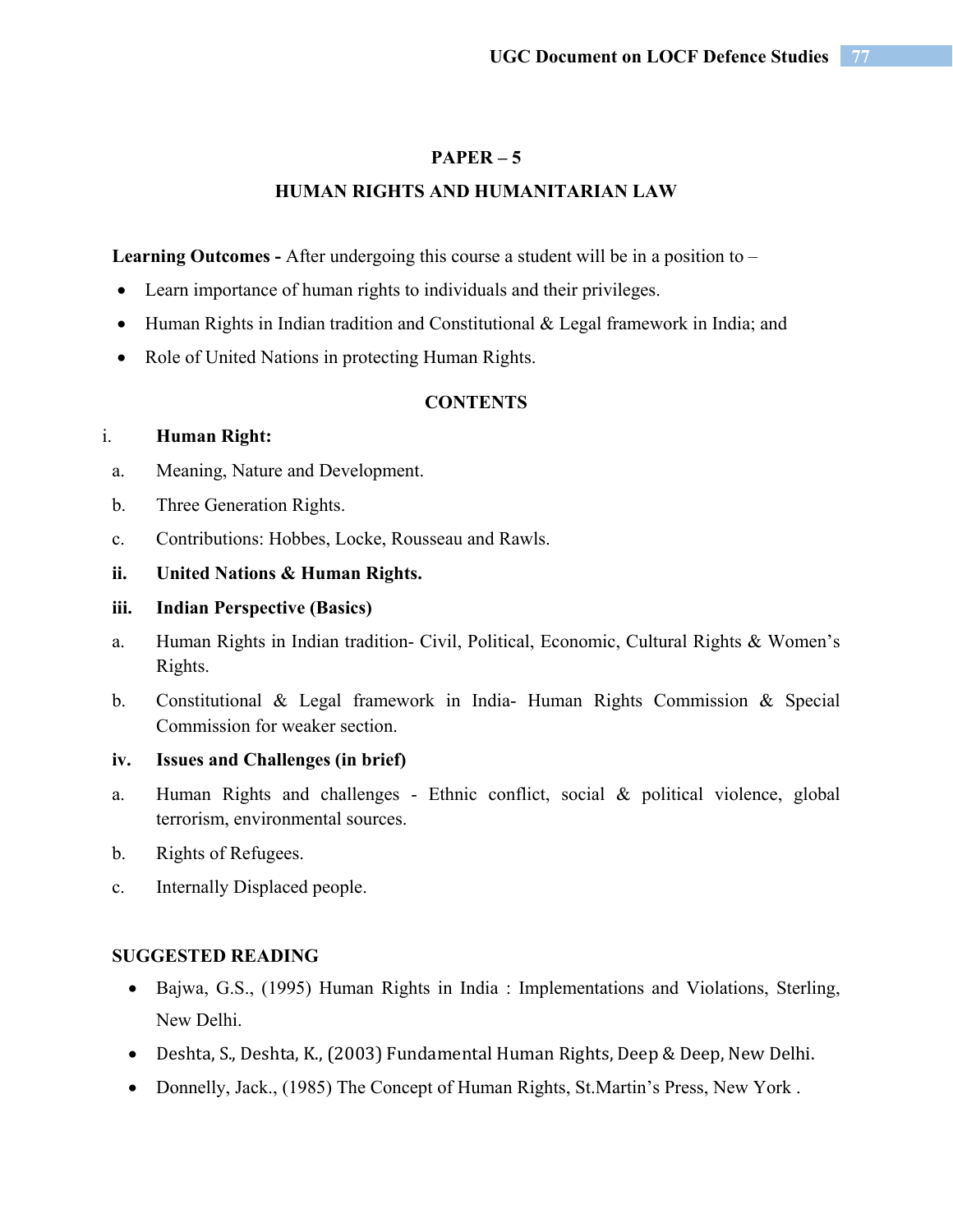- Gibson, John, S., (1996) Dictionary of International Human Rights Law, Scarecrow Press, Lanham, MD.
- Mehta, P.L., Verma, N., (1999) Human Rights Under the Indian Constitution, Deep & Deep, New Delhi .
- Sehgal, B.P.S., (2004) Human Rights in India : Problems and Prospects, Deep & Deep, New Delhi.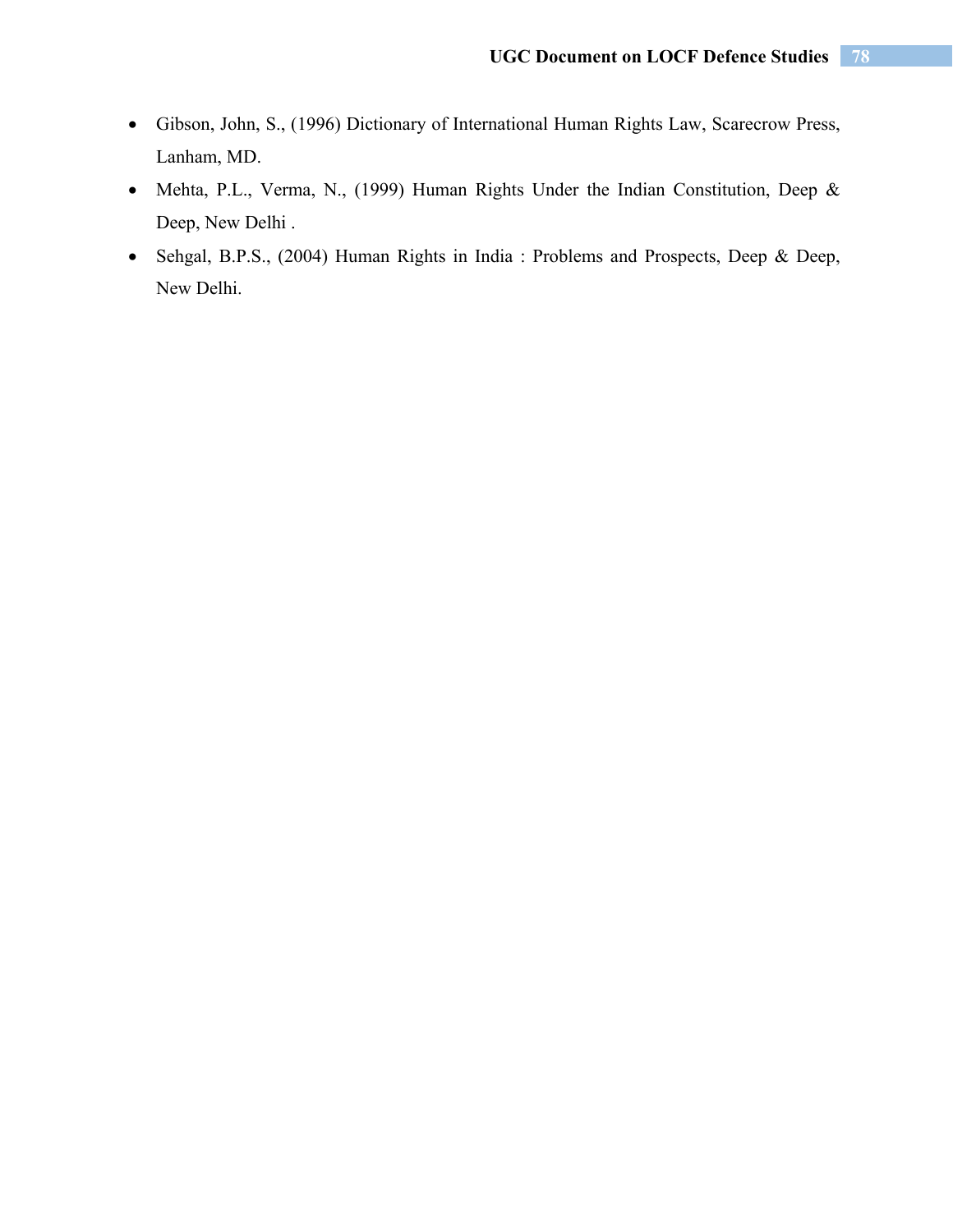#### **CONFLICT AND MEDIA**

**Learning Outcomes -** After undergoing this course a student will be in a position to –

- Understand importance and role of media in conflict situation.
- How that impacts on the public perception besides implications of media on national security and vice versa; and
- Know the media ethics in detail.

#### **CONTENTS**

- **i.** Conflict and Media: Concept, Meaning and definition.
- **ii.** Role of Media in International Conflict.
- **iii.** Information Age and changing dimensions of conflict.
- **iv.** Increasing Impact of Media on Society and States.
- **v.** National Security and Role of Media.
- **vi.** Role of Media in Conflicts: Indian Perspective.
- **vii.** Terrorism and Media.
- **viii.** Media ethics and Laws regarding Conflict.

- Allen Tim and Seaton Jean, eds., (1999) The Media of Conflict: War Reporting and Representations of Ethnic Violence, University of Chicago Press.
- Andrew Hoskins, Ben O'Loughlin (2010) War and Media: The Emergence of Diffused war, John Wiley &ons.
- Carruthers Susan, (2000) The Media at War: Communication and Conflict in the Twentieth Century, St.Martin's Press, New York.
- Daya Kishan Thussu, Des Freedman, (2003) War and the Media: Reporting Conflict 24/7, Sage Publications, California.
- Gilboa, Eytan (ed) (2002) Media and Conflict: Framing Issues, Making Policy, Shaping Opinions, Brill – Nijhoff.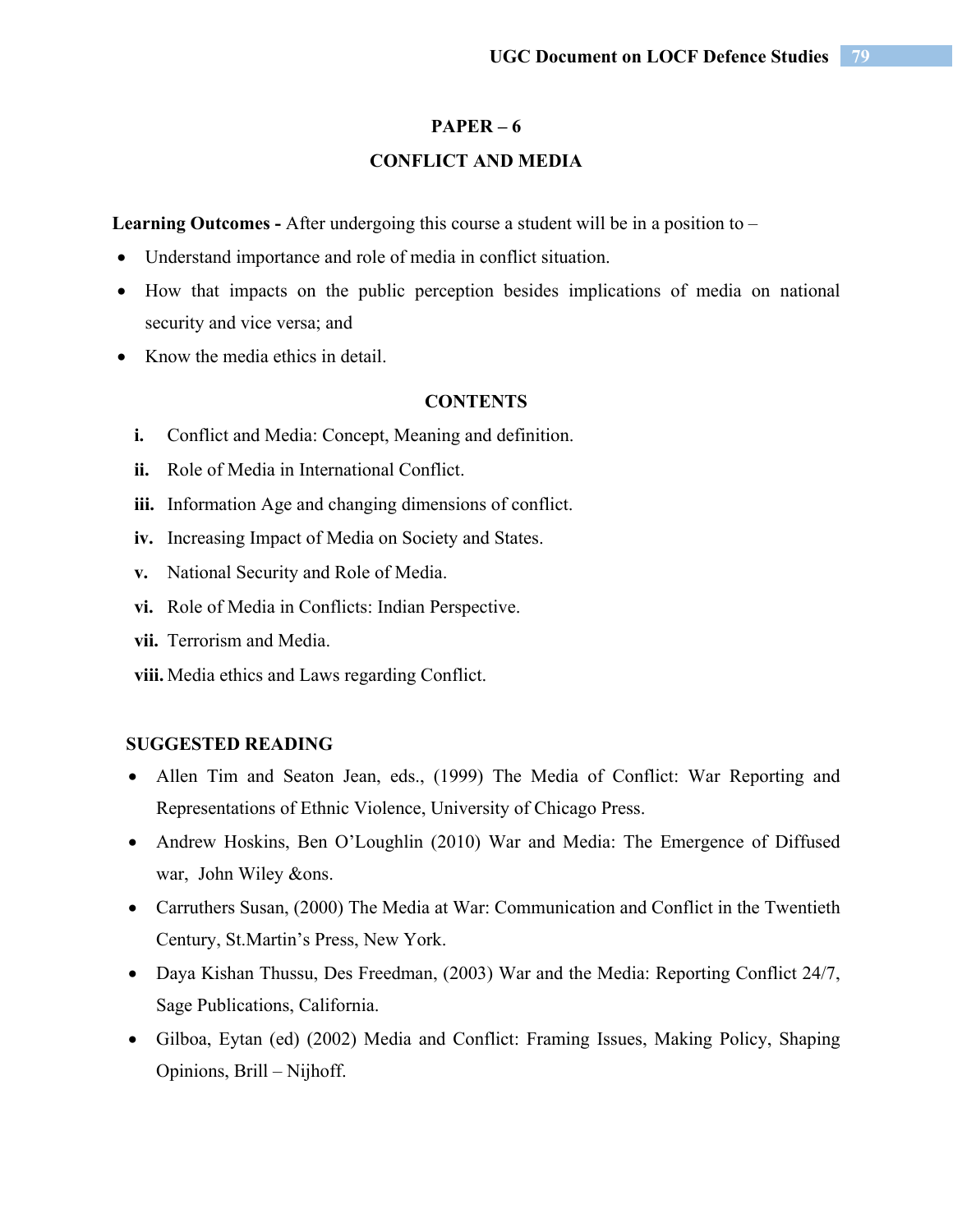- Haridakis Paul M., Hugenberg Barbara S., Wearden Stanley (eds.), (2009) War and the Media: Essays on news reporting, Propaganda and Popular Culture, McFarland.
- Hudson Miles, Stanier John, (1999) War and the Media : A Random Searchlight, NYU Press.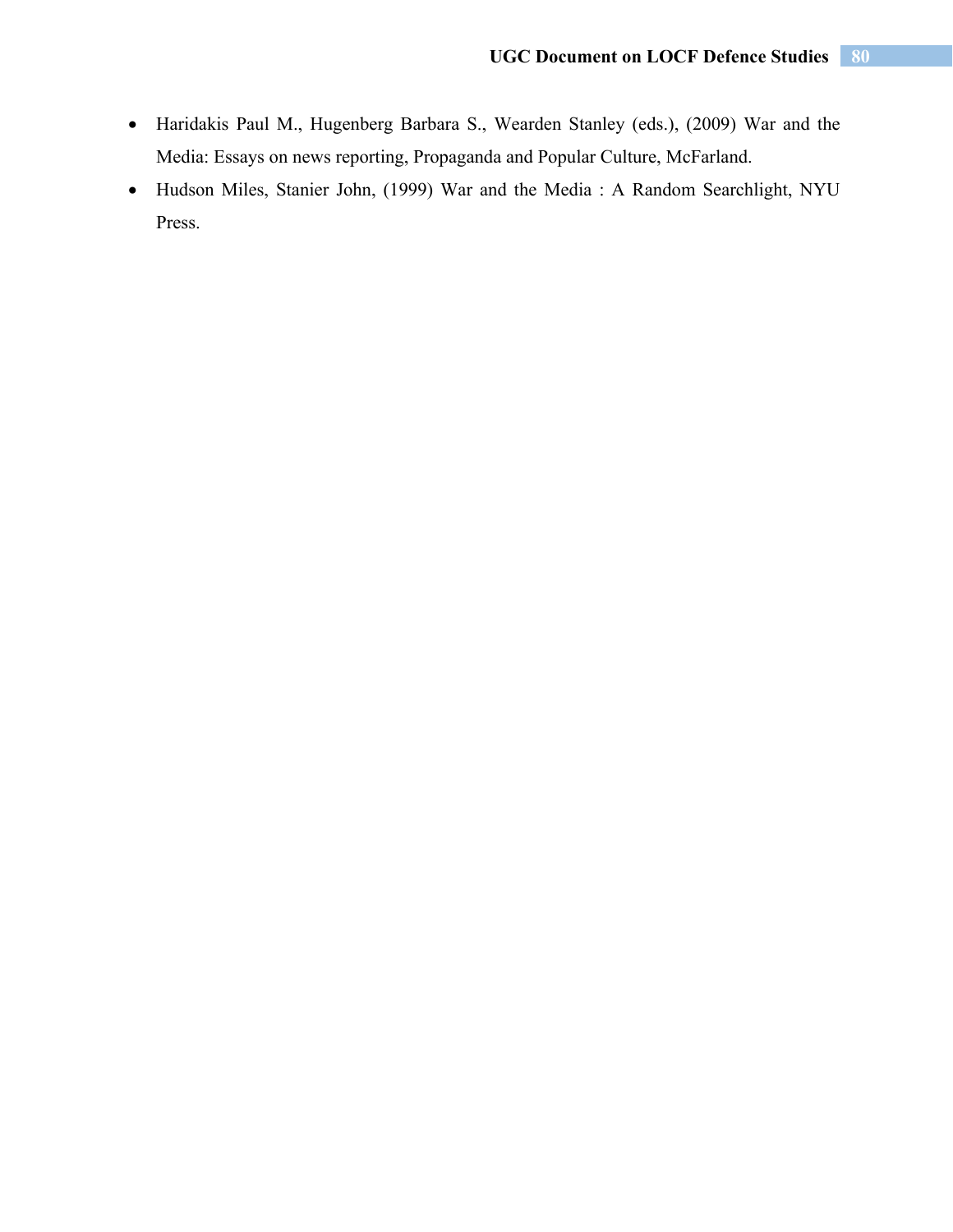## **3.1 Ability Enhancement Compulsory Courses (AECC)**

## **PAPER – 1**

#### **ENVIRONMENTAL SCIENCE**

**Learning Outcomes -** After undergoing this course a student will be in a position to –

- Know about the Natural Resources both renewable and non renewable Resources.
- Learn about Environmental Pollution and its Types, Causes, Effects; and
- Identify the issues that impinge on our environment and adopt meaningful ways of mitigating and preventing ill effects on the environment.

#### **CONTENTS**

- **i. Introduction to Environmental Studies** Multidisciplinary nature of environmental studies. Scope and importance; Concept of sustainability and sustainable development.
- **ii. Eco System** What is an ecosystem? Structure and function of ecosystem; Energy flow in an ecosystem: food chains, food webs and ecological succession.
- **iii. Natural Resources: Renewable and Non Renewable Resources**
- **iv. Biodiversity and Conservation.**
- **v. Environmental Pollution T**ypes, Causes, Effects and Controls.
- **vi. Environmental Policies and Practices: Acts and Protocols.**
- **vii. Human Communities and the Environment.**

- Carson, Rachel, (2002) Silent Spring, (Fortieth Anniversary Edition) Houghton Mifflin, New York.
- Gleeson, B. and Low, N. (eds.) (1999) Global Ethics and Environment, Routledge, London.
- Groom, Martha J., Gary K. Meffe, and Carl Ronald Carroll, (2012) Principles of Conservation Biology, Sinauer Associates, Sunderland.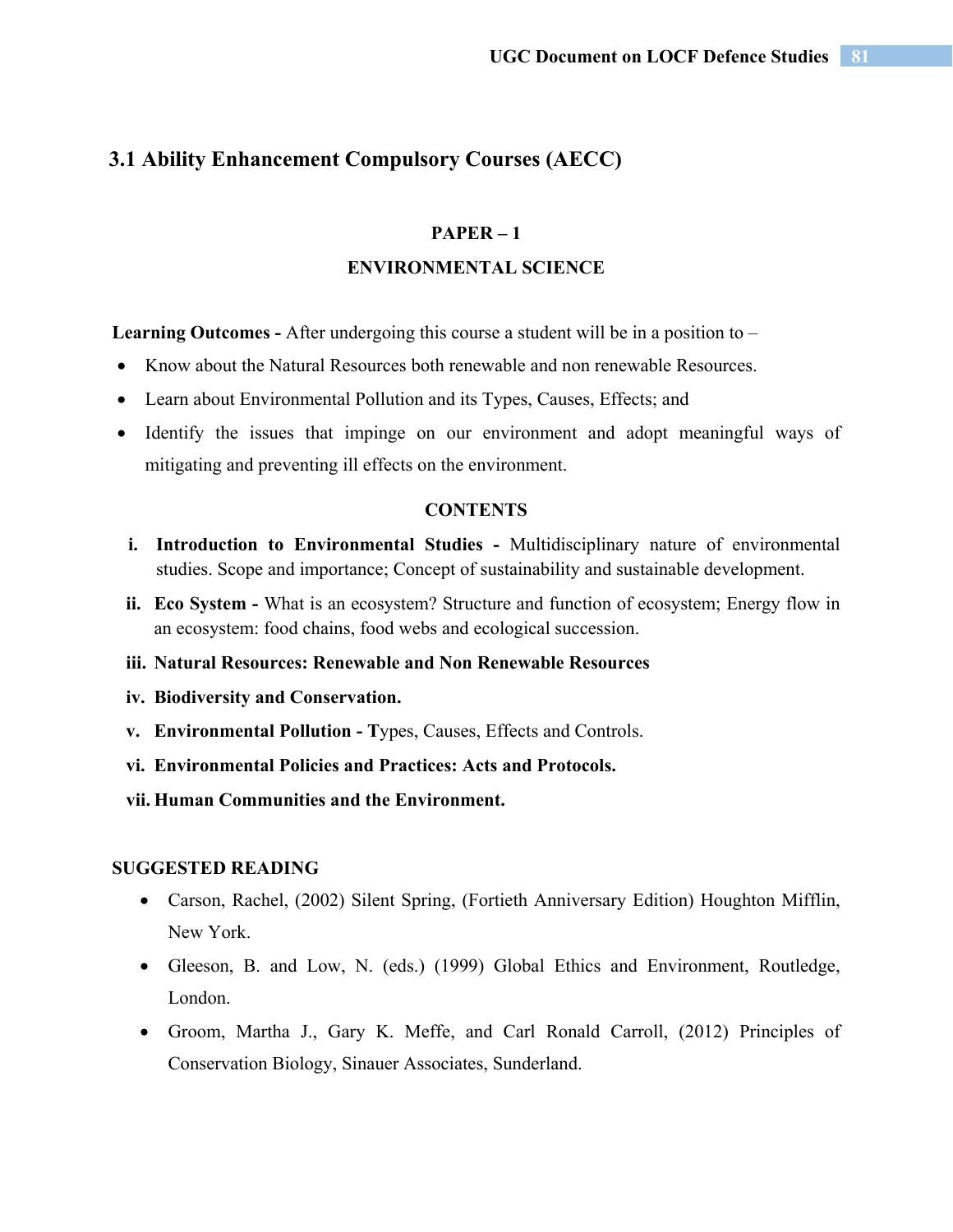- Pepper, Ian L., Gerba, C.P. & Brusseau, M.L. (2011) Environmental and Pollution Science, Elsevier.
- Raven, Peter H., Hassenzahl, D.M. & Berg, L. R. (2015) Environment. 9th edition. John Wiley & Sons.
- Rosencranz, A., Divan, S., & Noble, M. L. (2001) Environmental law and policy in India, Oxford University Press, New Delhi.
- Sengupta, R. (2003) Ecology and economics: An approach to sustainable development. Oxford University Press.
- Sharma, P.D., (2007) Ecology and Environment. Rastogi Publication.
- Singh, J.S., Singh, S.P. and Gupta, S.R. (2014) Ecology, Environmental Science and Conservation, S. Chand Publishing, New Delhi.
- Sodhi, N.S., Gibson, L. & Raven, P.H. (eds). (2013) Conservation Biology: Voices from the Tropics, John Wiley & Sons.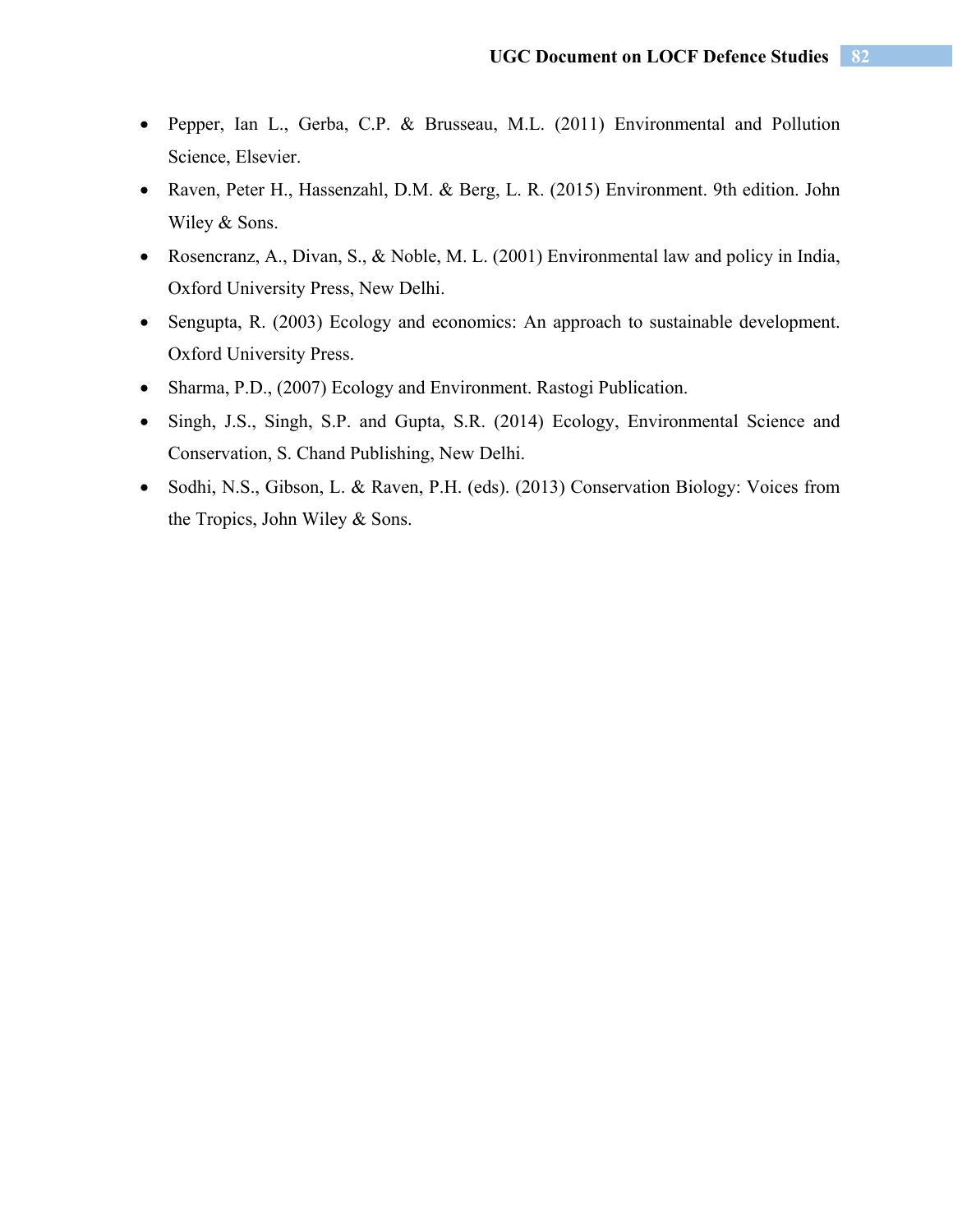# **PAPER – 2 ENGLISH/HINDI/MIL COMMUNICATION**

**(This paper can be made by the respective universities through their Board of under graduate studies depending upon their requirements e.g language etc.)**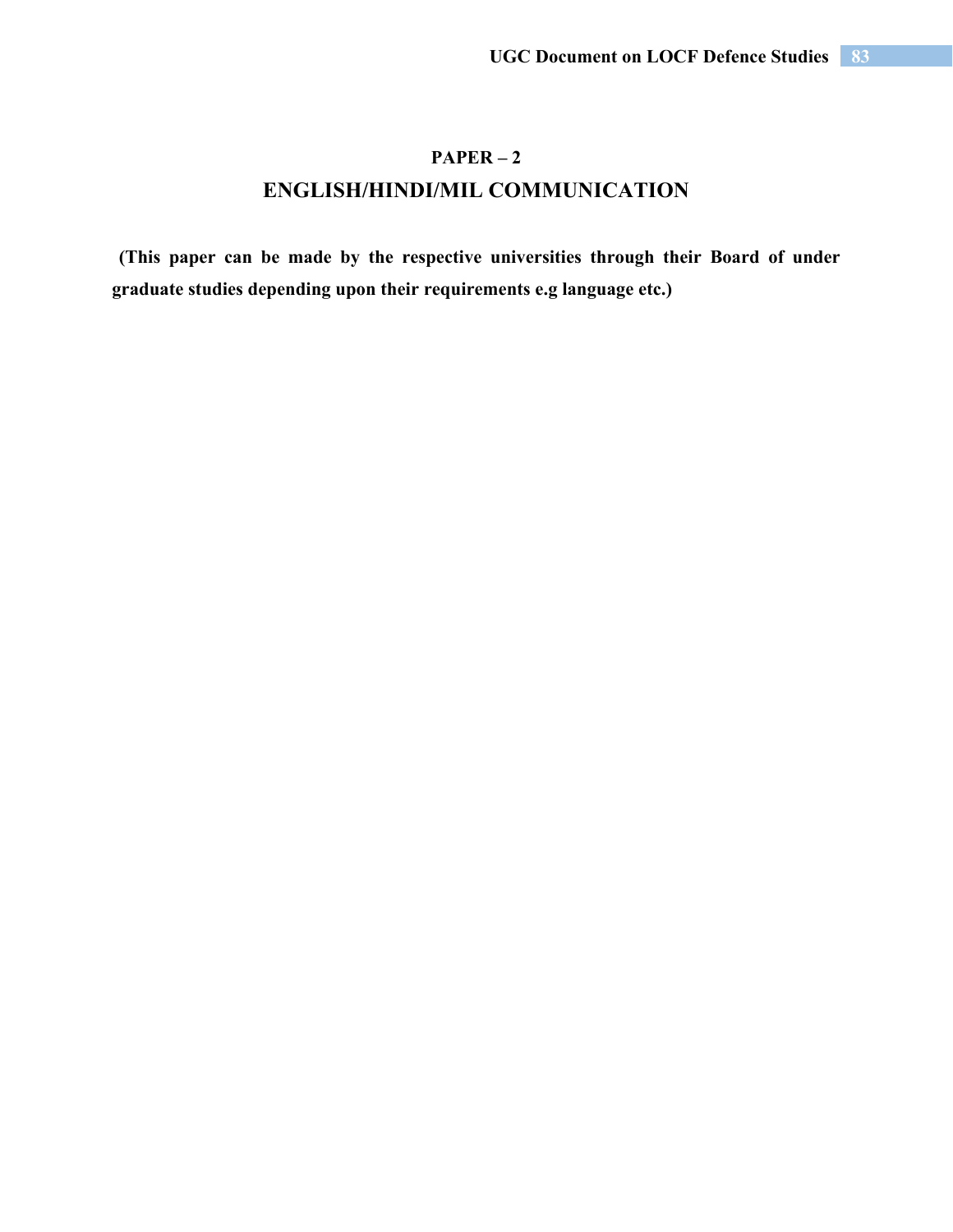## **C. Skill Enhancement Courses (SEC) (Compulsory) - (Any Two For Honours And Four For Regular Course)**

#### **PAPER -1**

#### **STRATEGIC LEADERSHIP**

**Learning Outcomes -** After undergoing this course a student will be in a position to –

- Know the concept of Strategic Leadership and Leadership Styles.
- Learn the importance of Team Building and Management; and
- Military Leadership and the Principles of Armed Forces Leadership besides, understanding the decision making processes of leaders at various points.

#### **CONTENTS**

- **i.** Introduction to Strategic Leadership: Meaning and Significance.
- **ii.** Leadership Styles.
- **iii.** Behavioral Concepts Individual Behaviour Perception Learning Attitude Formation and Change – Motivation – Theories of Motivation – Personality Development.
- **iv.** Interpersonal Behaviour Communication Leadership Influencing Relations Transactional Analysis.
- **v.** Group Dynamics Roles Morale Conflict Groups Inter-Group Behaviour Inter-Group Collaboration and Conflict Management.
- **vi.** Team Building and Management Developing team resources Designing team Participation and Repercussion – Team building activities.
- **vii.** Military Leadership: Meaning, attributes and Characteristics of Military Leadership
- **viii.**The Principles of Armed Forces Leadership

- Aswathappa, (2007) Organisational Behaviour, Himalaya Publishing House, Mumbai
- Fred Luthans, Organizational Behaviour, (2007) Tata McGraw-Hill Publishing Co., New Delhi.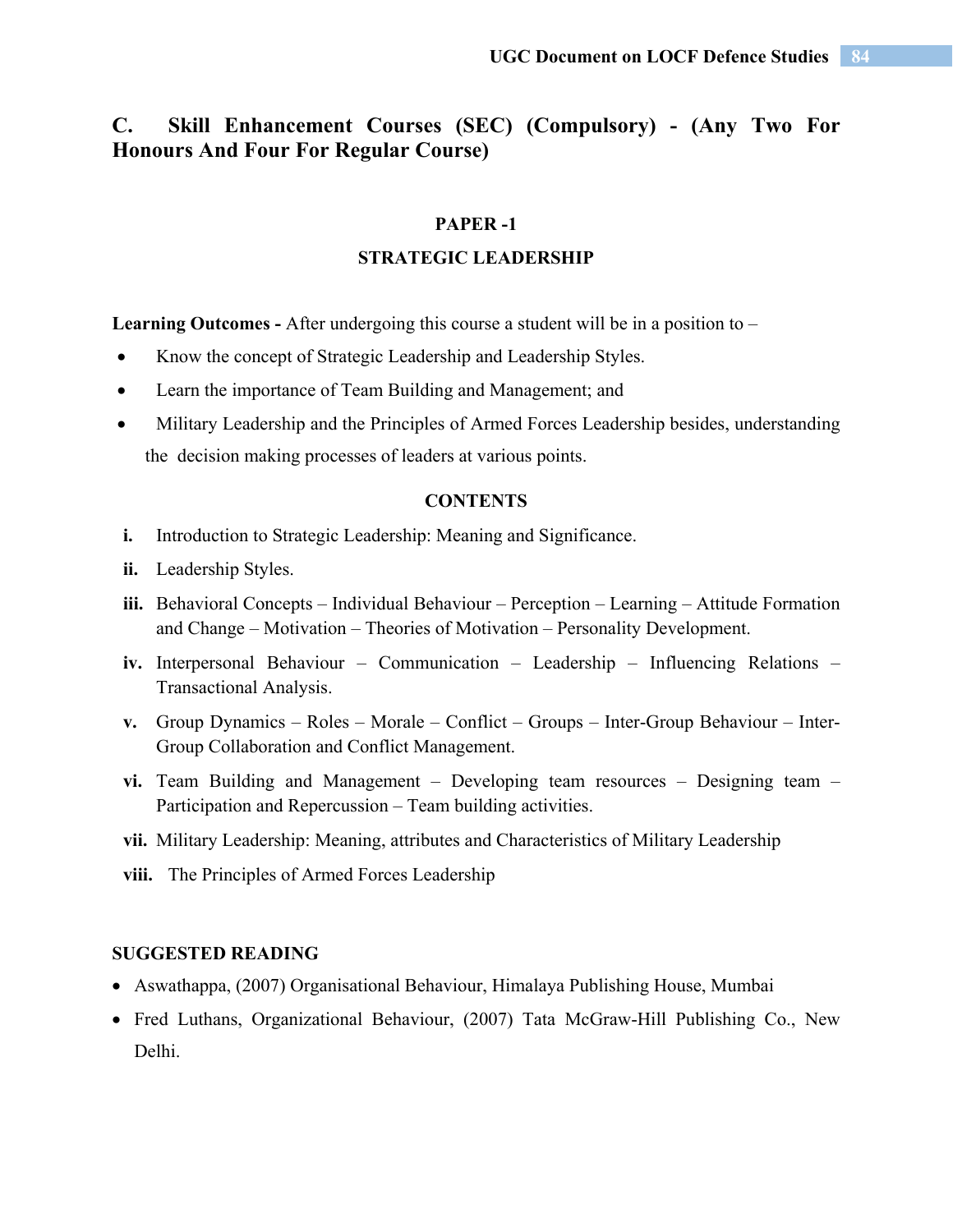- Koontz Harold and O' Donnell Cyril, (2000) Essentials of Management, Tata McGraw-Hill Publishing Co., New Delhi.
- Newstorm J.W, and Keith Davis, (1995) Human Behaviour at Work, Tata McGraw-Hill Publishing Co., New Delhi.
- Robbins, Stephen P, (1996) Organisational Behaviour, 9th Edition, Prentice Hall of India, New Delhi.
- Stoner, James and Freeman Edward, (1989) Management, Prentice-Hall of India, New Delhi.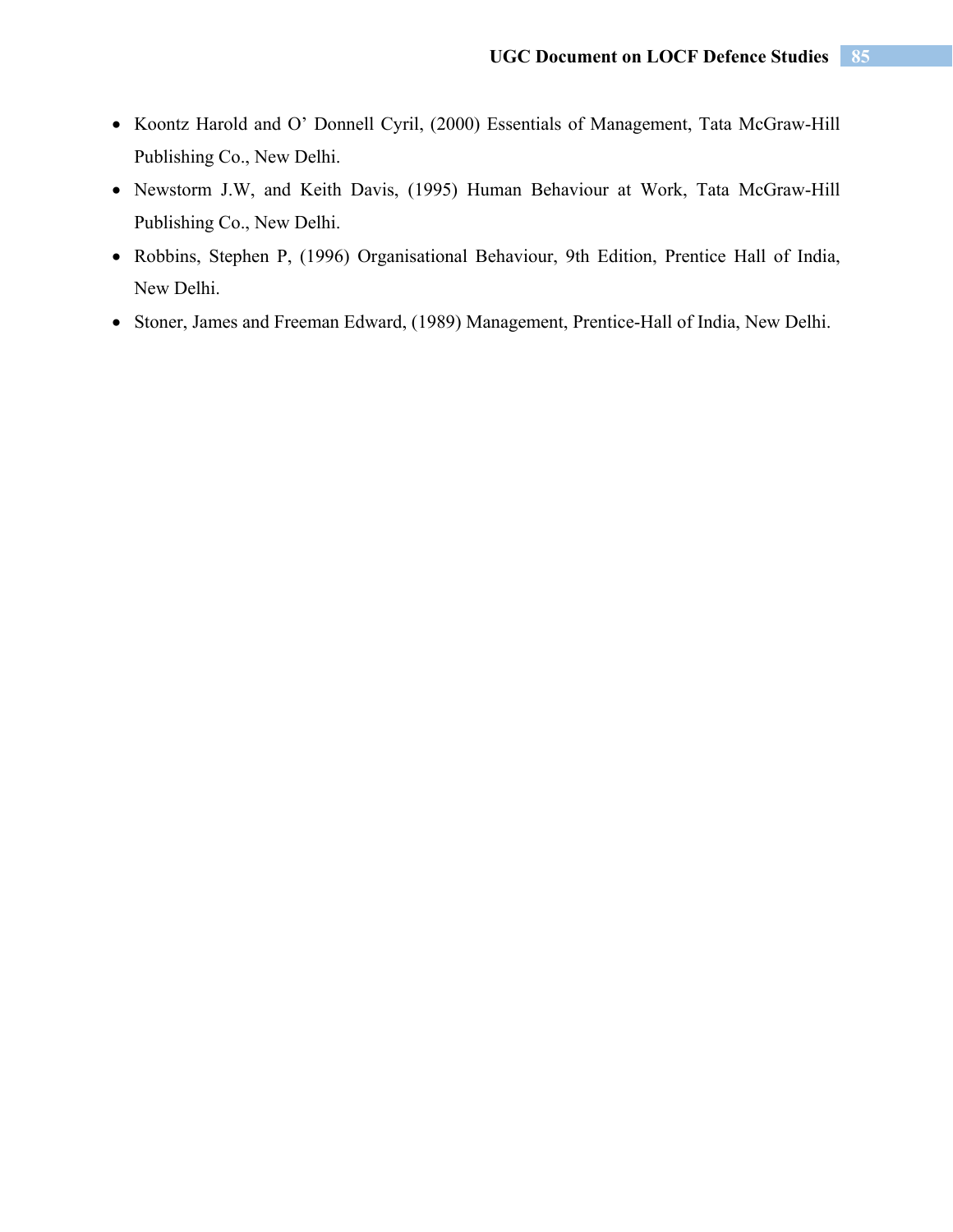## **DEFENCE JOURNALISM**

**Learning Outcomes -** After undergoing this course a student will be in a position to –

- Understand how the media whether print or visual shall report aspects of defence and national security for international community in general and state in particular.
- Differentiate between Civil Journalism & Defence journalism; and
- Media Ethics and Media Laws besides getting exposure to the practical aspects of defence journalism.

#### **CONTENTS**

### **i. Introduction**

- a. Defence Journalism Concept, meaning and features.
- b. Differences between Civil Journalism & Defence journalism.
- c. Defence Journalism As a Profession

### **ii. Defence News**

- a. Meaning and Defining Defence News
- b. Kinds of Sources of Defence News
- c. Defence Writing Procedure

#### **iii. Defence Reporting**

- a. Format languages and grammar
- b. Forms Eye witness, computer assigned features
- c. Concept of Graphics and Animation (Role of Modern Technology)

## **iv. Defence Terminology**

- a. Defence terms & Abbreviations
- b. Military terms Weapons, Weapons system
- c. Defence organization Rank and Rank structure in the services in India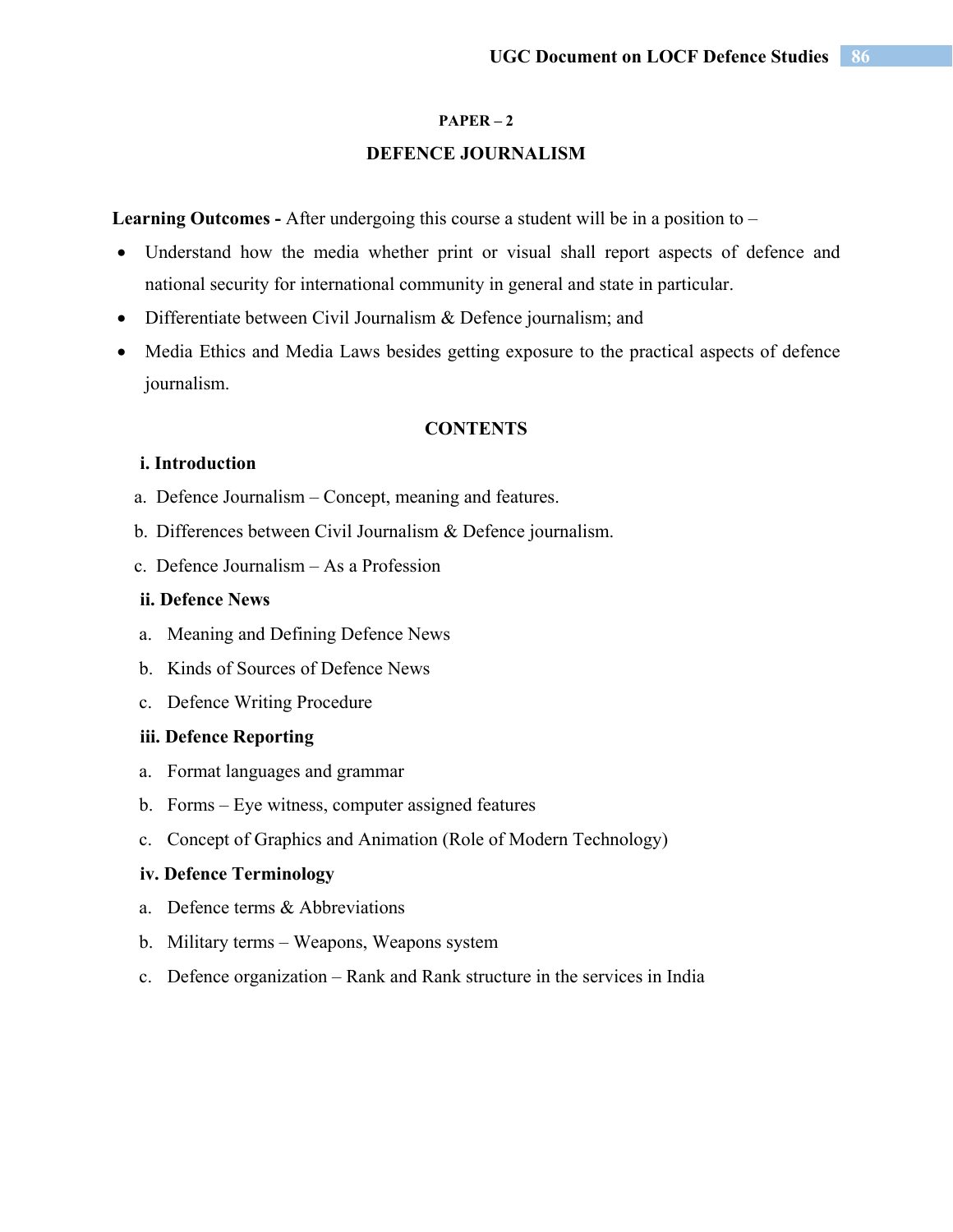#### **v. Problem in Defence writing**

- a. Media Ethics
- b. Media Laws
- c. Problem in Defence Writing Political Pressure Official Secrecy etc.,

- Bhatt, S.C., ( 2005) Practical Journalism, Aavishkar. Jaipur
- Chatterjee, R.K., (1973) Mass Communication, National Book Trust. New Delhi
- Dhara, R., (1945) Journalism, Industry Publishers. Calcutta.
- Waren ,K Agrie., (ed)., (1968) The Press and the Public Interest, Public Affairs Press. Washington, D.C.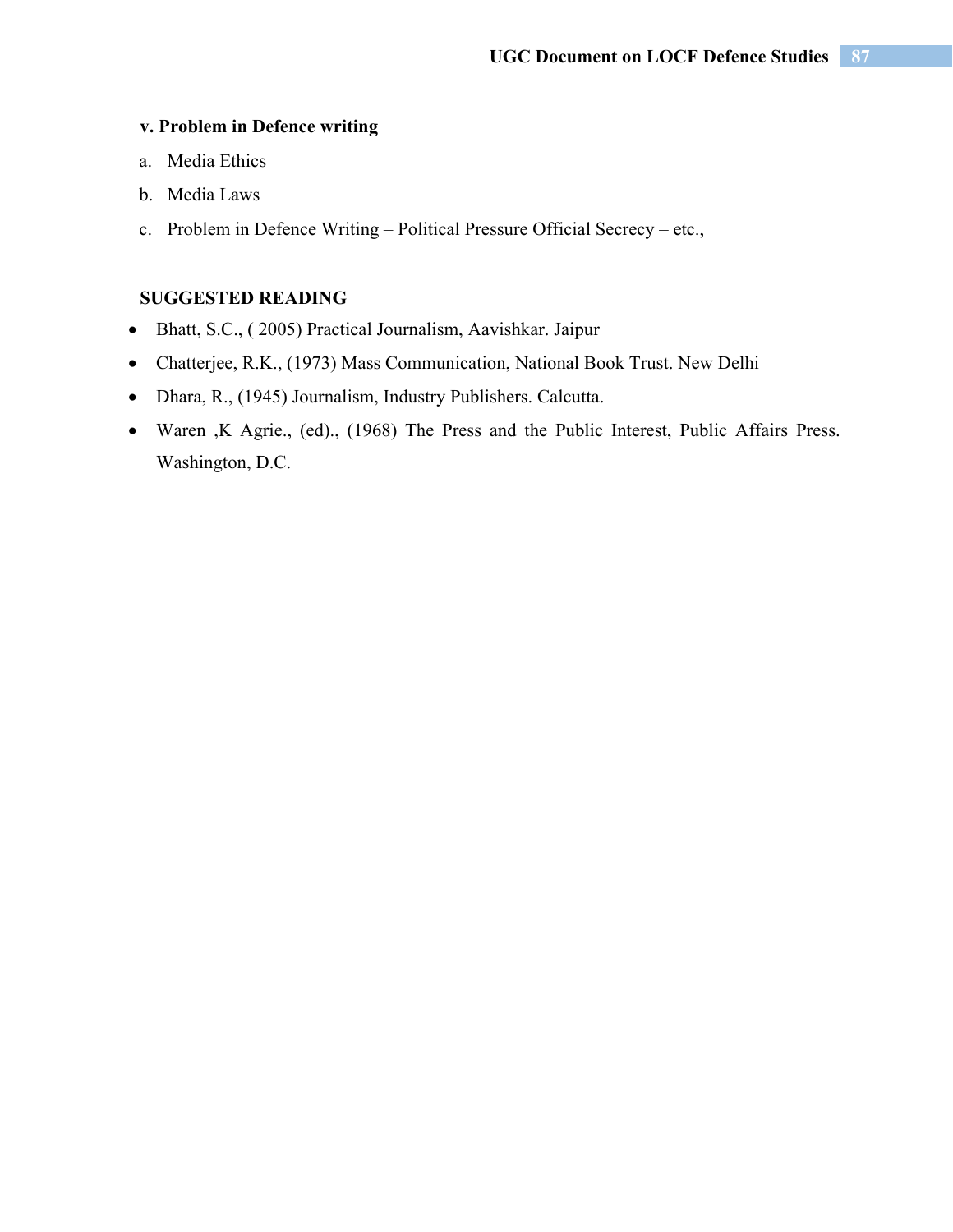## **GENERAL STUDIES/CURRENT AFFAIRS**

**Learning Outcomes -** After undergoing this course a student will be in a position to –

- Keep them updated with regard to current happenings besides learning static general knowledge.
- The course would help students to prepare for competitive examinations facilitating their career profile.

#### **CONTENTS**

- **i.** Topics of the Current affairs, general awareness in national and international significance.
- **ii.** General Knowledge Syllabus & Topics of the Indian and World history along with freedom movements in India.
- **iii.** GK Questions on Indian and world's geography, emphasizing on current issues, economical and social geography of India and the world, physical geographical aspects.
- **iv.** General Knowledge & Current Affairs topics of Indian Polity, Indian Constitution, Governance, Public Policy, Political System.
- **v.** GK Questions & Answers on the Economical and social development Topics, focus on the issues, remedies, policies and plans.
- **vi.** Environmental science, Biodiversity and Ecology related topics in General Knowledge/General Awareness & Current Affairs Sections in all competitions Exams.
- **vii.** Topics on the General sciences, science of regular usage and its applications.

#### **SUGGESTED READING**

Newspapers

Journals

Magazines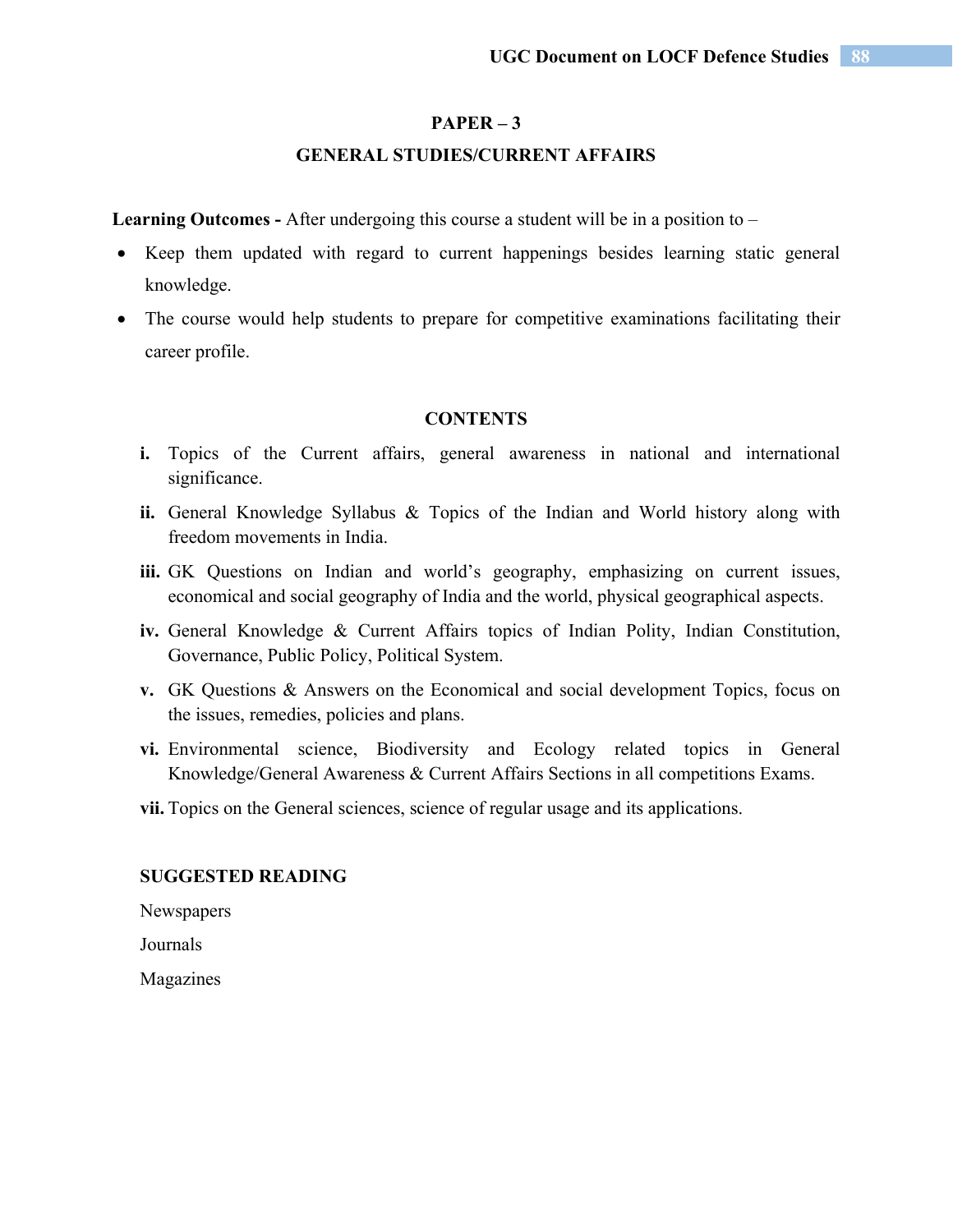#### **COMPUTER APPLICATIONS**

**Learning Outcomes -** After undergoing this course a student will be in a position to –

- Characteristics of Computer, Generation of Computer and Application of Computers.
- The course helps students to format and create documents, presentations and the internet in practical applications.

#### **CONTENTS**

- i. Computer Characteristics of Computer, Generation of Computer and Application of Computers
- ii. Introduction to Windows Creation of Folder, File / Folder Delete, rename, copy etc.
- iii. Introduction to MS Word Document creation, save, open, and print the document, Cut, copy, paste, text find & replace, go to, clipboard and header footer.
- iv. Formatting Page formatting, Paragraph formatting, and text formatting, Bullets  $\&$ Numbering , Borders & Shading, Columns, Drop cap, Change case, and Background, Insertion - Page Numbers, Pictures, Date & time, Symbols, Text box, Symbols and hyperlink.
- v. Creation of tables, insertion of rows & columns, deletion of rows and columns, merging of rows and columns, split table and cells, sorting Mail merge, protection of documents and check the spelling and grammar.
- vi. MS Power Point Slide design, Slide layout, custom animation, slide transition and slide show. Insert new slides, duplicate slide, slide sorter and slide numbers
- vii. Introduction to Internet Accessing website, Creation of e-mail, accessing of mail, and searching (only demonstration)

- Katta G, Murty, (1992), Network Programming, Prentice Hall.
- Mather, M Paul (1991), Computer Application in Geography, John Wiley & Son.
- Shrivastava, Niranjan,(2010) Computer Application in Management, Wiley India.
- Kurose, F. James, Keith Ross, (2017) Computer Networking: A Top-Down Approach, Pearson.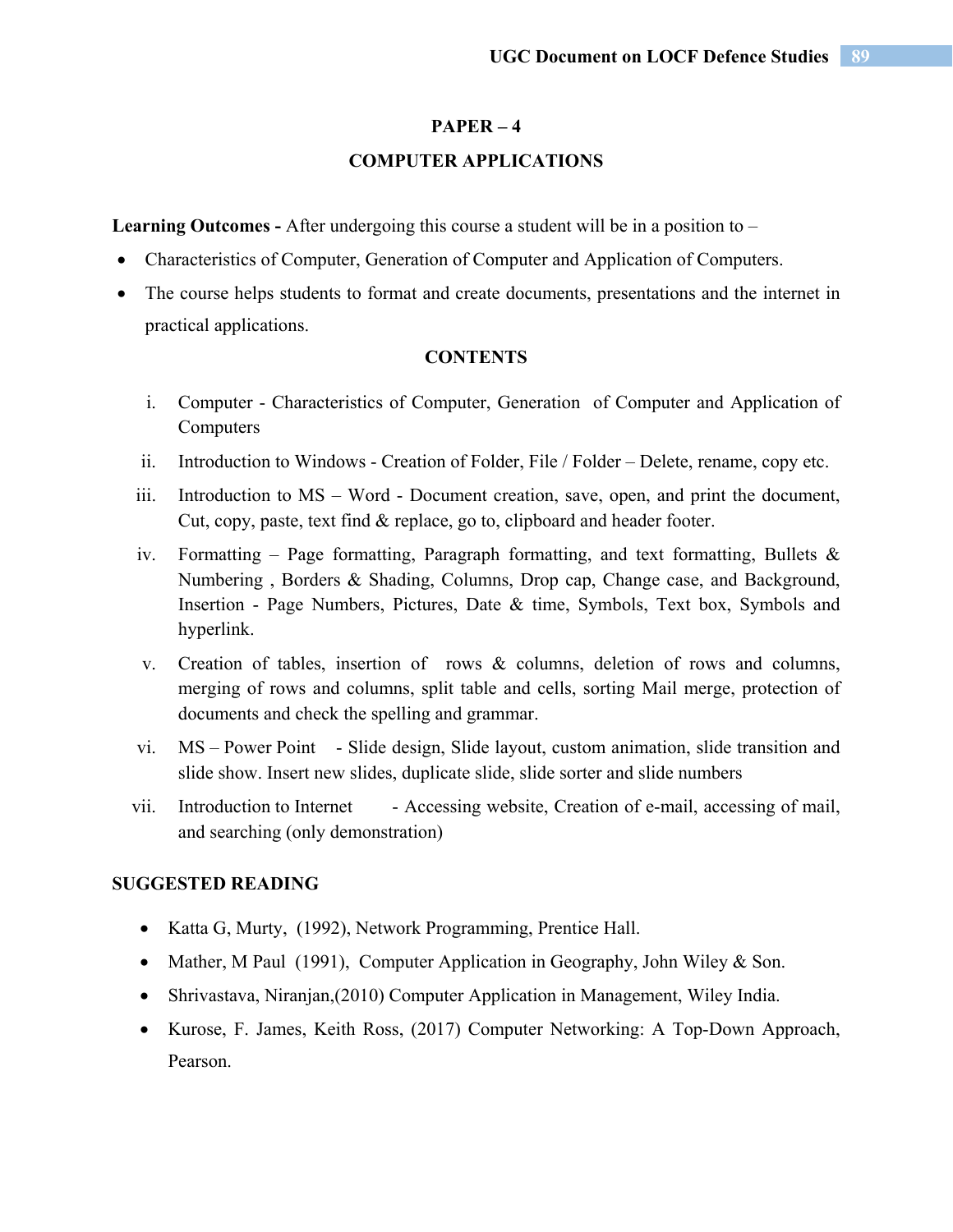- Shelly, B. Gary, Vermaat E. Misty, Carey Patrick (2014) Introduction to Computer Application and Concepts, Cenage.
- Castells, Manuel,(2002) The Internet Galaxy, Oxford University Press.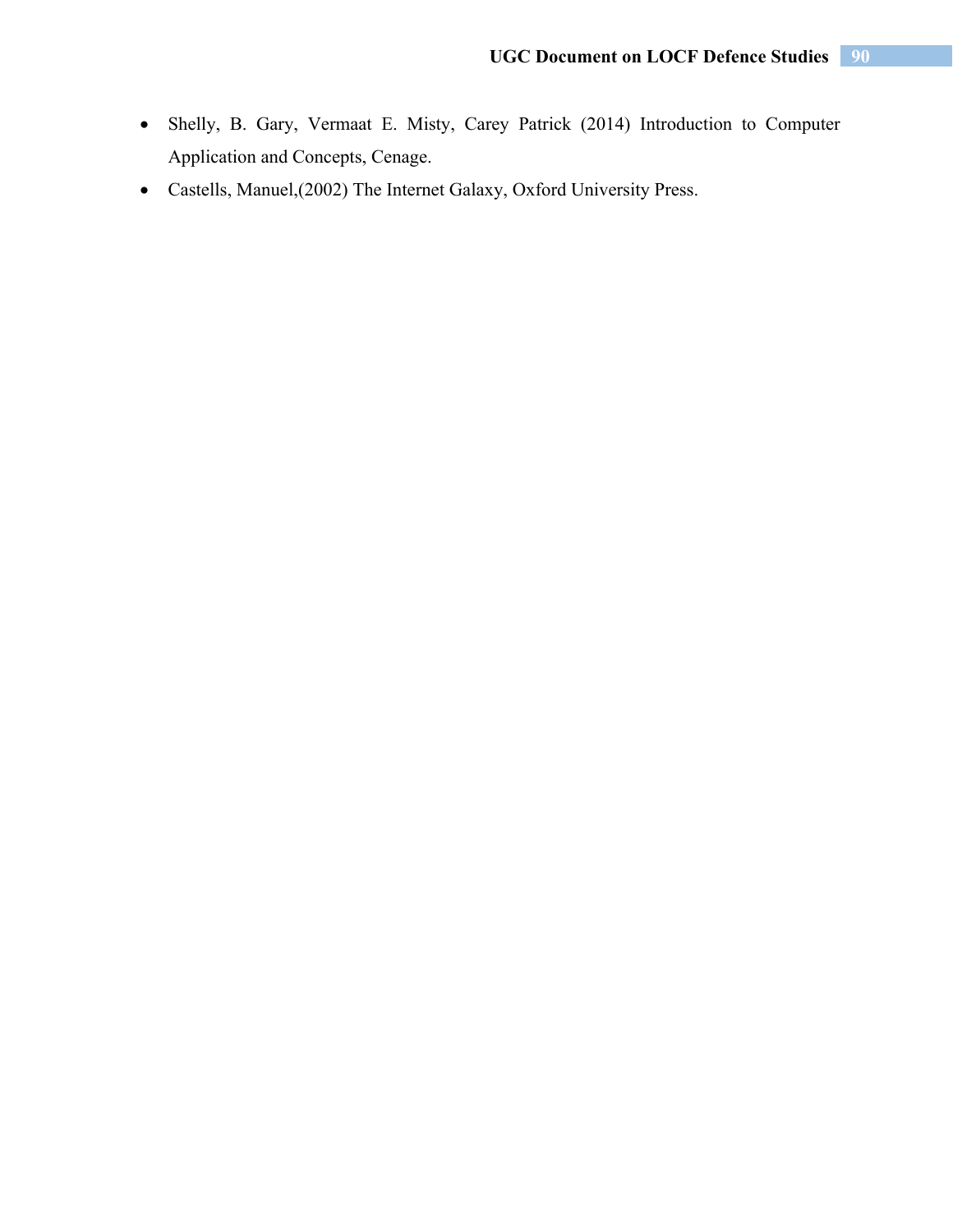# **PRACTICAL EXAMINATIONS SEMESTER I**

**1. Maps:** Definition and Features; Classification and its utility for Military; Enlargement and reduction of Maps

- **2. Conventional Signs: Military and Geographical**
- **3. GRID System: Four Figure and Six figure Map References.**
- **4. North:** Types of North and finding out True North; The Pole Star Method; The equal altitude method; Watch method & Compass method.
- **5. Scale:** Definition, Methods of representing Scale: Inter-conversion of scale into Representative Fraction, construction of simple scale line and the comparative scale lines.
- **6. SHORT PRESENTATION/ LECTURE**
- **7. RECORD**
- **8. VIVA VOCE**

# **PRACTICALS SEMESTER II**

- **1.** Bearing: Definition, Inter conversion of Bearing in detail.
- **2.** Liquid Prismatic Compass (LPC): Features and functions of its various parts: Attempt following exercise on the LPC: To determine magnetic north; Setting of the Map.
- **3.** To find out the bearing of a point from other point situated on the ground.
- **4.** To determine one's and enemy's position on the map by resection and intersection methods with the help of compass.
- **I. SHORT PRESENTATION/ LECTURE.**
- **II. RECORD.**
- **III. VIVA VOCE**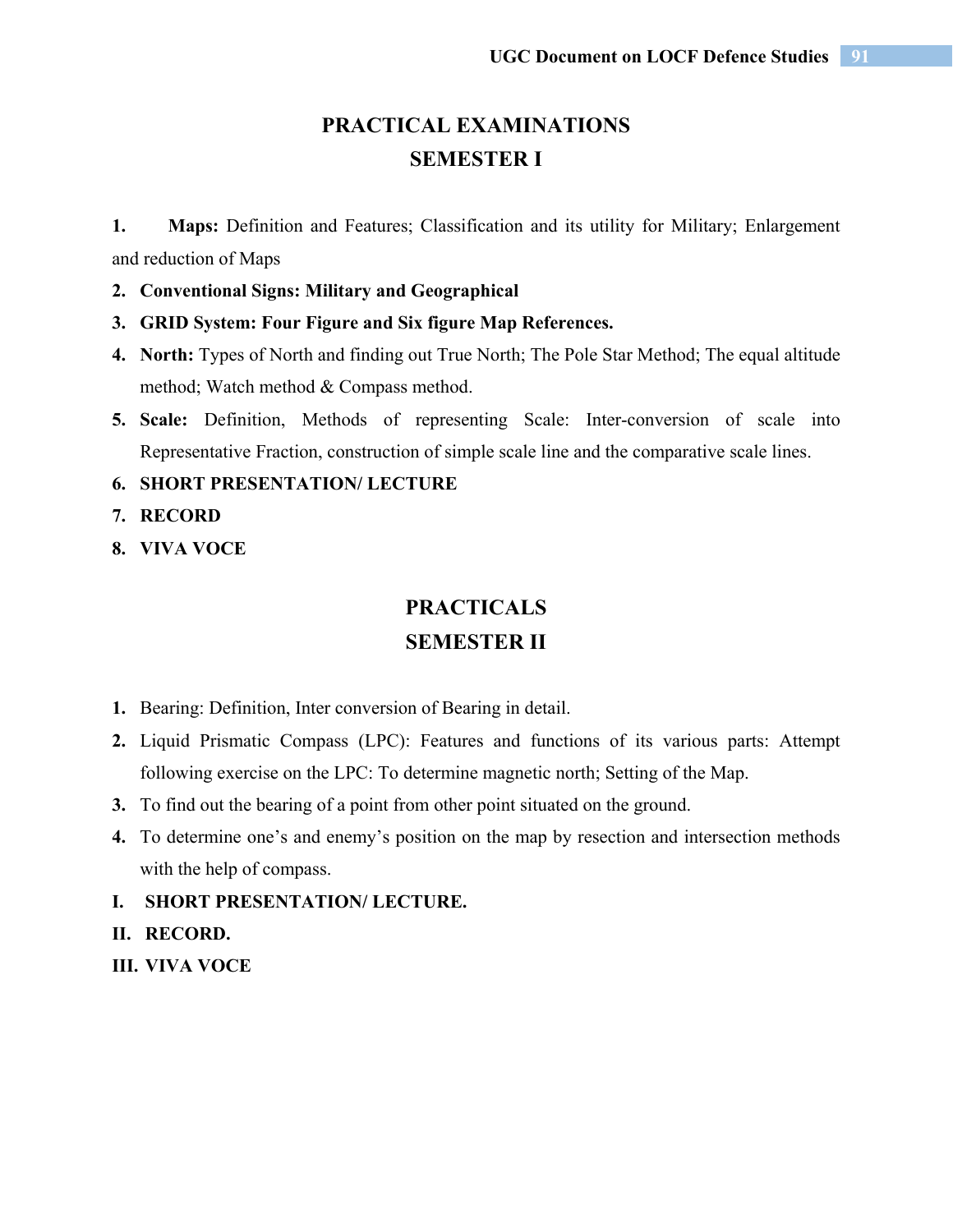# **PRACTICALS SEMESTER III**

- **1.** Relief Features and their representation on the map.
- **2.** Types of slopes and their representation on the map.
- **3.** Gradient Determination of gradients.
- **4.** Inter visibility Determination of inter visibility in case of rise or fall of slope.
- **I. SHORT PRESENTATION/LECTURE**
- **II. RECORD**
- **III. VIVA VOCE**

# **PRACTICALS SEMESTER IV**

#### **1. Sand Model Exercises**

- a. Battle of Panipat, 1526 A.D.
- b. Battle of Assaye, 1803 A.D.

### **2. Sketching of the Charts of Indian Battles**

- a. Battle of Zojilla, 1948.
- b. Battle of Thagla Ridge, 1962.
- c. Battle of Khem Karan, 1965.
- d. Battle of Shakargarh, 1971.
- e. Kargil Conflict, 1999

#### **3. Sketching of Charts of Western Battles**

- a. Battle of Trafalgar, 1805.
- b. Battle of Somme, 1919.
- c. Battle of El- Alamin, 1942.
- d. Arab-Israel War, 1967.

**Note – The respective university/college are at the liberty to choose or decide the nature of exhibit in a sand model as per the decision of Board of Studies in the discipline.**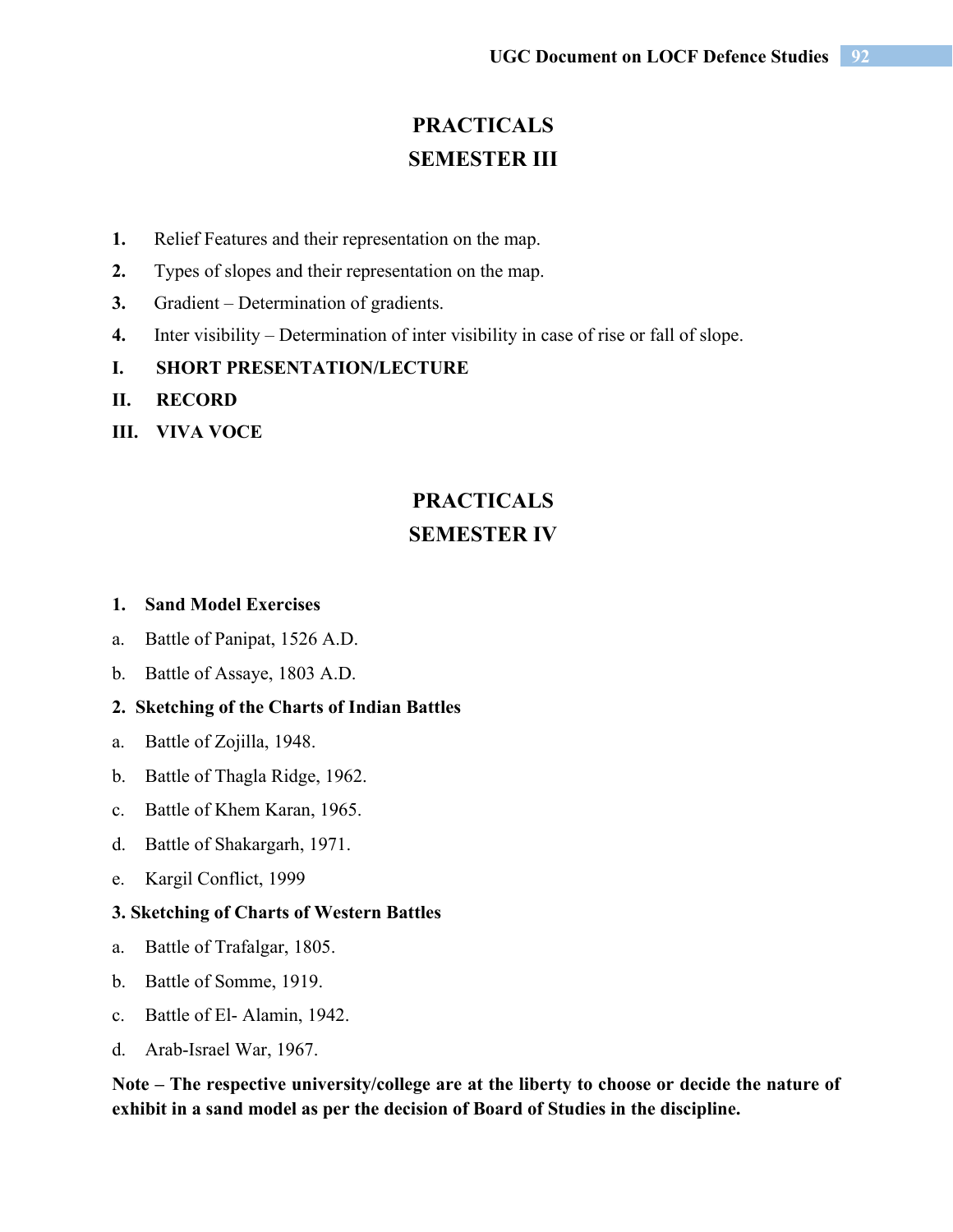# **PRACTICALS SEMESTER V**

- **1. Thermal Imaging and Sensors.**
- **2. Radars and its significance.**
- **3. Introduction to Electronic Warfare in terms of Lasers, ECM, ECCM**
- **4. Press Clippings on allotted current topics with a brief assignment**
- **5. Field visit/project report**
- **6. Educational Tour and its report.**

## **PRACTICALS SEMESTER VI**

- 1. **Strategic Maps of India:** India and her neighbours; Indian States and Union Territories with Capitals; Strategic Raw Materials and Defence Industries and Atomic Reactors.
- 2. **World:** World Map in 1945, Countries of NATO, Non-Aligned Countries, Countries of South Asia, South East Asia, Far East and West Asia; Nuclear Nations, Indian Ocean Littoral States and World Sea Routes.
- **I. SHORT PRESENTATION/ LECTURE**
- **II. RECORD**
- **III. VIVA VOCE**

**Note – The students are to prepare a note book bringing out India/World Map as instructed by the instructor depicting the given outline in the paper.**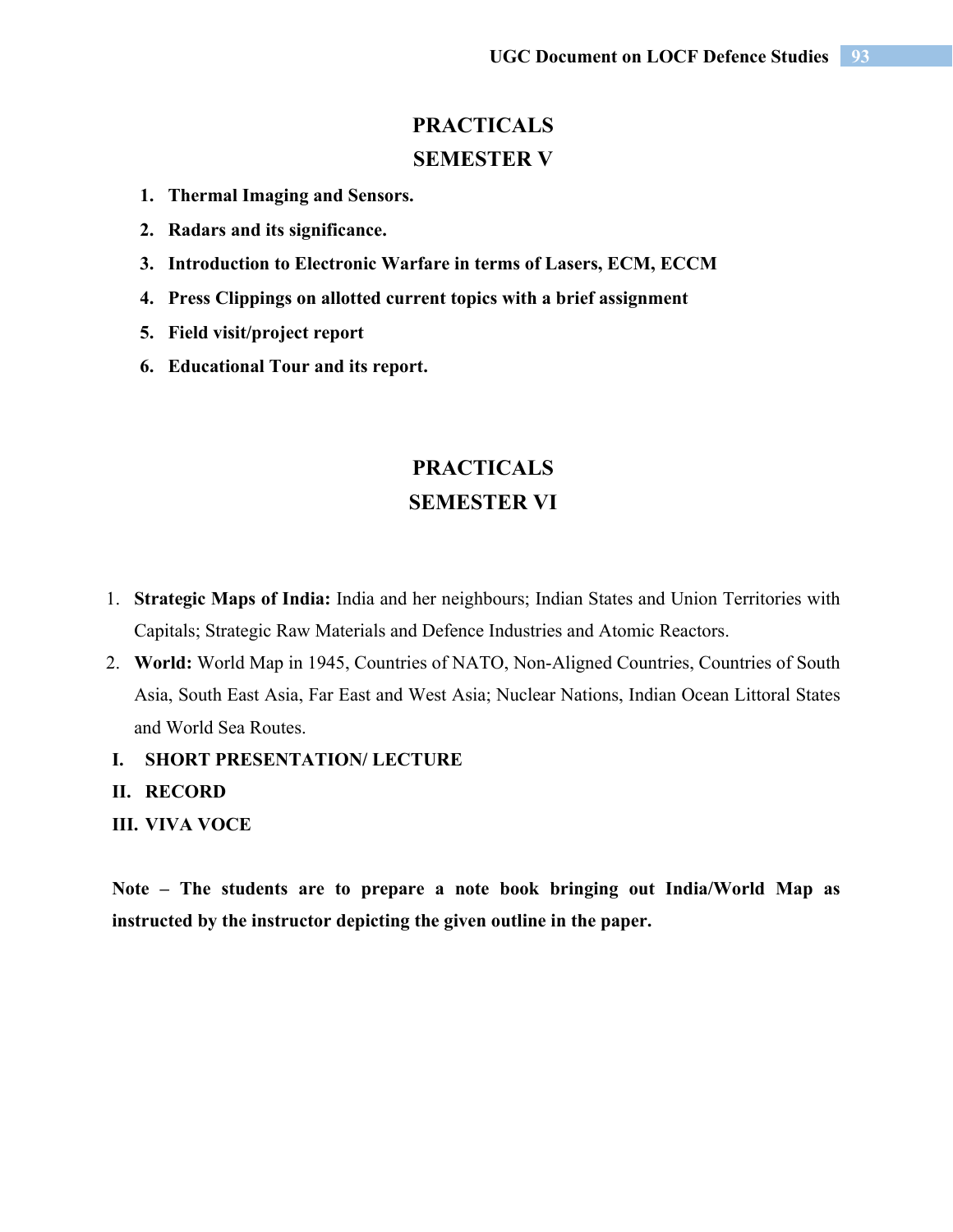# 11. **Teaching – Learning Process in Defence and Strategic Studies (Honours/Regular Course)**

- 11.1 Well-written learning objectives can give students precise statements of what is expected of them and provide guidelines for assessing student progress. Clearly defined objectives form the foundation for selecting appropriate content, learning activities, and assessment measures. If objectives of the course are not clearly understood by both instructor and students, if your learning activities do not relate to the objectives and the content that you think is important, then your methods of assessment, which are supposed to indicate to both learner and instructor how effective the learning and teaching process has been, will be at best misleading, and, at worst, irrelevant or unfair.
- 11.2 The core papers `War and its Various Aspects' and `Military History of India' are the foundation courses for the student of Defence and Strategic Studies enabling them to understand the basic conceptual aspects of war. It will also help them to understand the basic causes of war and various types of war i.e. economic warfare, psychological warfare and economic warfare in detail.
- 11.3 Throughout the long military history of ancient India foreign invasion would be reoccurring, but most warfare was between Indian Kingdoms. The formidable Himalayas largely separate India from the rest of Asia leaving the many kingdoms of ancient India to battle for dominance. The paper `Military History of India focuses on the battles fought in India, their causes and consequences in detail. This paper includes the prominent battles like battle of Hydaspes, Tarain, Panipat, and will acquaint students with Mughal art of war, Maratha art of war and Military system of the Sikhs.
- 11.4 India needs a National Security Strategy urgently. The world is changing very fast. New security challenges have arisen. In the absence of a coherent strategy, the government's responses will remain ad hoc and partial. The core course also includes the papers like `International Relations', `National Security' and Security problems related to India which will enable the students to know the defence aspects of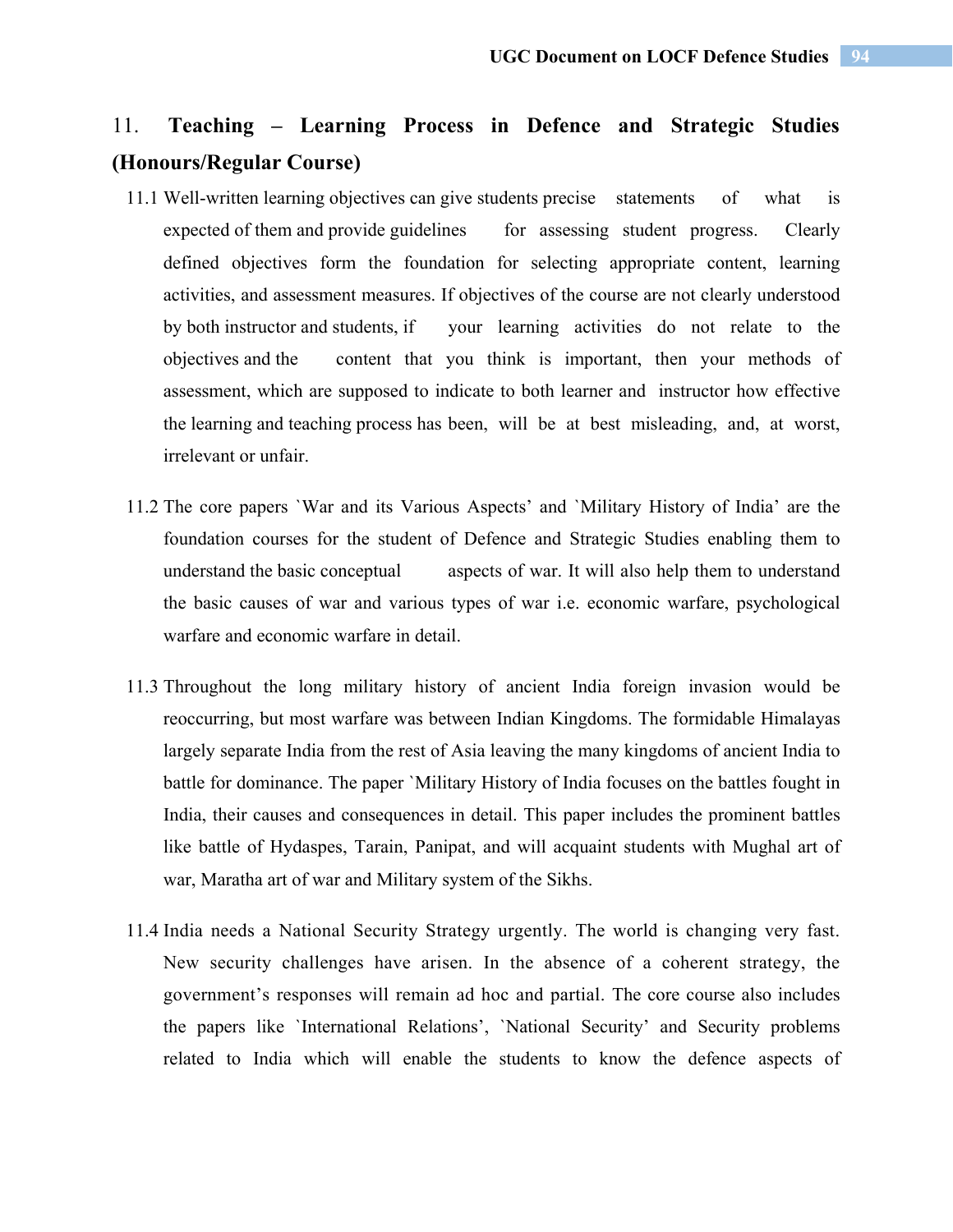International relations and conceptual aspects of national security and especially the national security problems both internal and external.

- 11.5 The paper `India's Maritime Security' covers the various threats emerging from the sea and impacting Indian naval security. The environment in which India has to consider it's maritime security includes the high seas in the northern Indian Ocean and the maritime zones which include ports and territorial waters. The territorial waters are the areas were India possesses complete sovereign rights and extends right up to the limits of the Exclusive Economic Zone (EEZ) and Continental Shelf. Apart from this, the economic, political and strategic stakes of India will be covered in detail. Besides, regional Security and Cooperation focuses on the regional issues and efforts made by the states for bilateral and multi lateral cooperation for security and cooperation.
- 11.6 The core papers like `Science, Technology and National Security' and `Economic Aspects of India's National Security' are focused to acquaint the students about the role played by S&T in the defence of the nation and how principles of economics are applied in security of the nation and how economic issues have become more relevant in the wars of  $21<sup>st</sup>$ century.
- 11.7 India's National Security Environment is determined by its geographical attributes, historical legacy, socio-economic circumstances as well as regional and global developments. The core paper `Contemporary Strategic Environment in India' is related to contemporary security challenges being faced by India and how India is trying to acquire the status of regional power and world power. The aim of the paper is disseminate the knowledge for civil services aspirants. Besides, role of armed forces in dealing with the threats has also been focused.
- 11.8 Geography has always played an important role in the security of a nation. This paper is about the specific contributions which geography and contemporary military geography might make to the broader critical military studies project. A sub-discipline identifying itself as military geography emerged towards the end of the nineteenth century consolidating these endeavors around a specific objective, that of explicitly applying the tools and techniques of geographical inquiry (both physical and human) to assist in the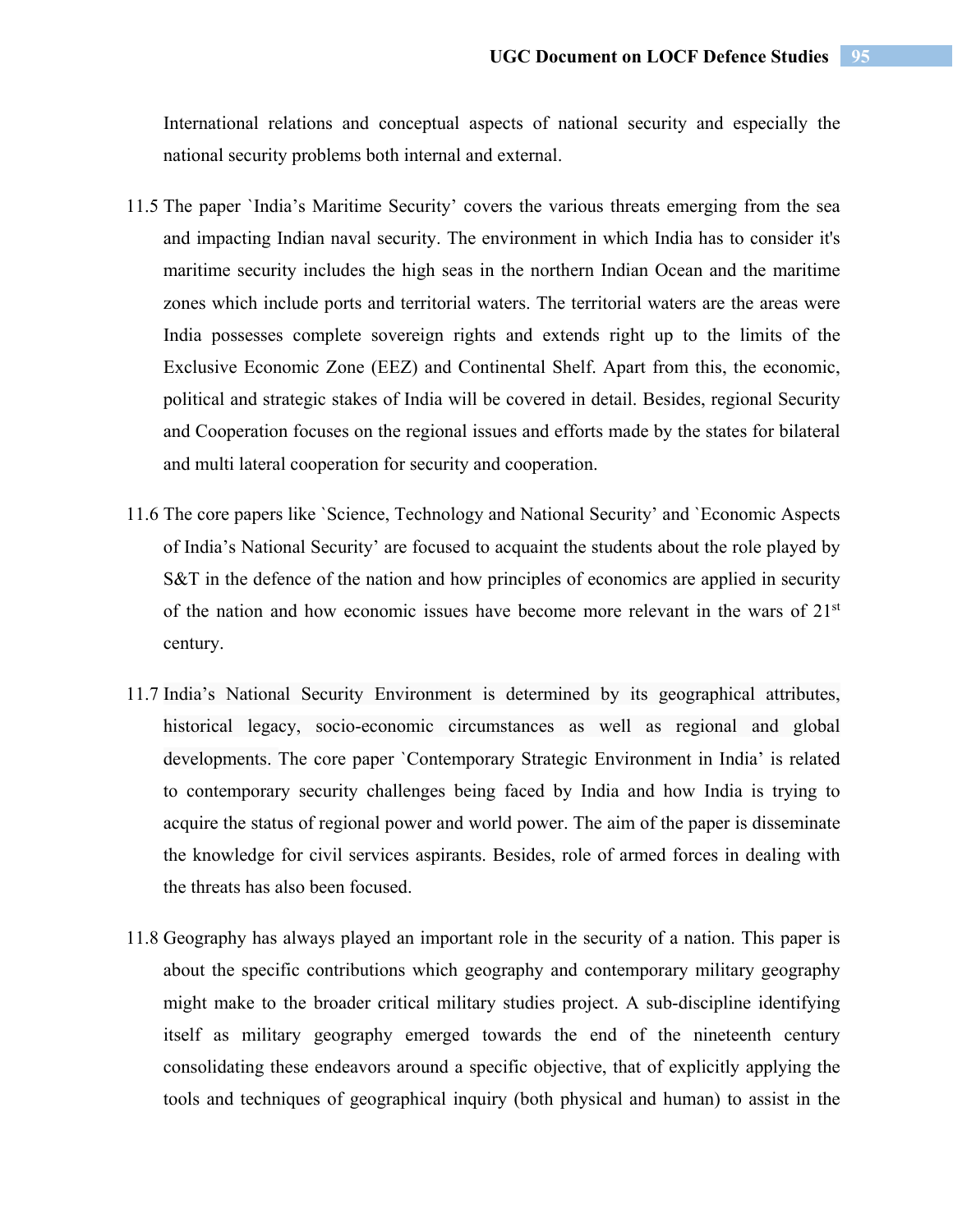pursuit of military objectives. Therefore, the paper `Geo-politics and Military Geography' is especially focused on the geo political and military geographical aspects of the national security strategy of a nation and India especially.

- 11.9 **Tutorials** For facilitating better absorption of concepts and syllabus requirements, the teachers can also offer tutorials that are specifically designed to help students gain sufficient knowledge of basic concepts and ideas.
- 11.10 All the above mentioned methods are participatory and offer a student-based learning process and the teaching could thus become enjoyable and interactive.
- 11.11 The development of practical skills will constitute an important aspect of the teachinglearning process. A variety of approaches to teaching-learning process shall include:
	- 11.11.1 Guest lecturers Practitioners, academia, researchers and other professionals are invited to talk on a particular topic related to Defence & Strategic Studies.
	- 11.11.2 Seminars Groups of individuals within the University or from other institutions are brought to discuss several aspects of a particular subject of topical interest.
	- 11.11.3 Tutorials Additional help from the teachers is offered to clarify concepts and ideas.
	- 11.11.4 Workshops enabling the exchange of ideas on a particular theme.
	- 11.11.5 Peer teaching and learning identifying senior students or student friends who can offer additional insight into the subject.
	- 11.11.6 Practicum Sand modeling and map making are vital for clear understanding of a host of issues
	- 11.11.7 Project and field-based learning Students completing projects that employ technical skills and test writing ability and frequent field visits could form a vital portion of learning methodology.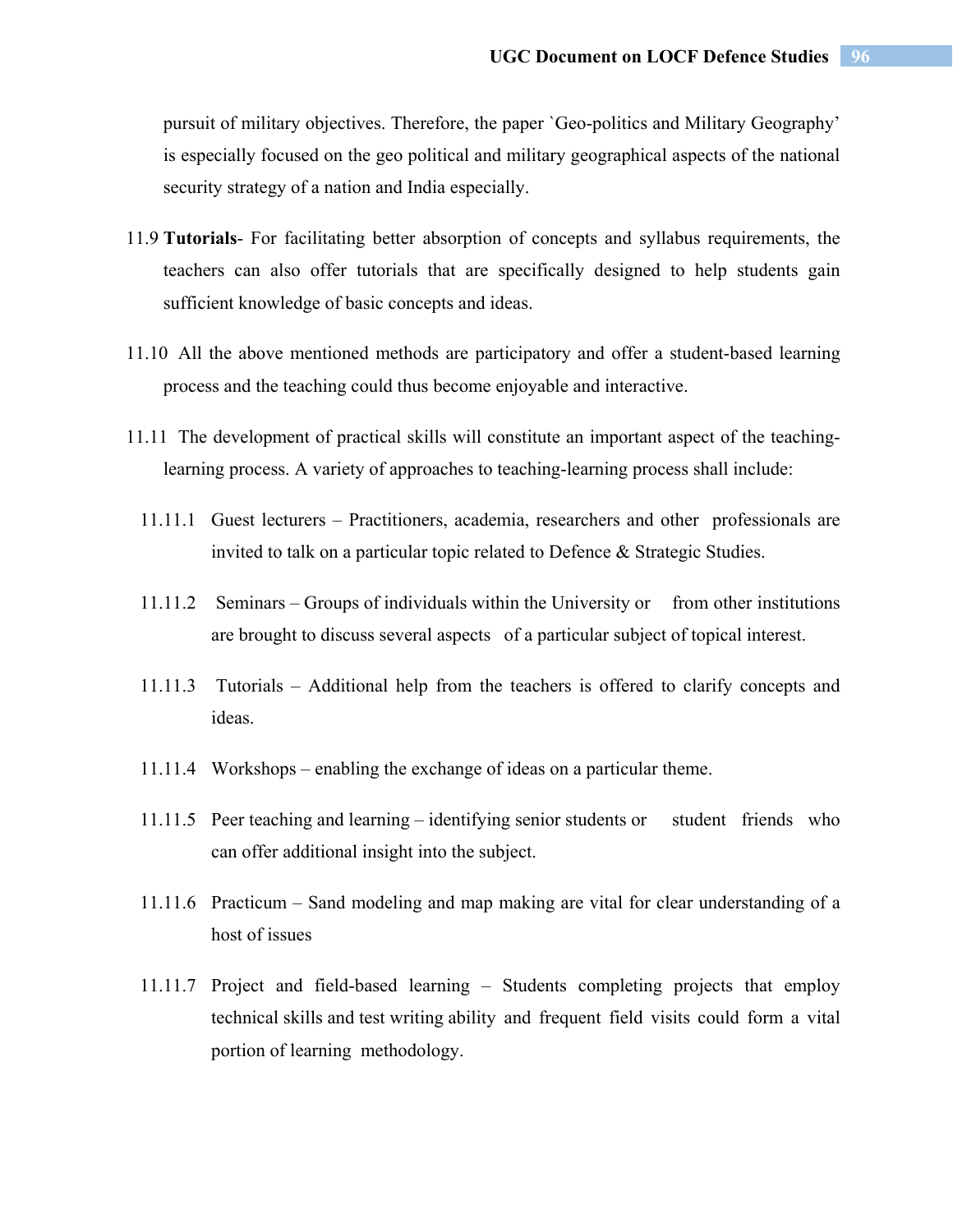- 11.11.8 Open-ended project work allowing students to choose topics of their own interest in the course of study and presenting using multimedia or as written report can be effective.
- 11.11.9 Technology-enabled learning Swayam, MOOCs and other web based curricula can be introduced to students who can benefit from Information technology.
- 11.11.10 Interaction with Defence personnel and research establishments etc. A unique opportunity for students of Defence & Strategic Studies is the opportunity to meet practitioners especially defence personnel as guest lecture, motivational component or personal account of experience in the armed forces. Think tanks and other research establishments offer internships that can serve as significant training ground for future careers.
- 11.11.11 In addition, problem-solving skills and higher-order skills of reasoning and analysis will be encouraged among students for personality building. The recommended use of prescribed text books and e-learning resources and others self study materials including increasing use of team based activities and interactions will be designed to promote the development of students and teachers alike.
- 11.11.12 Such detailed outpouring by students on new conceptualization will indeed make them feel more aggressive in knowing the subject; confident, more talented and articulate in communication and sharing of thoughts, also acquire better market potential and competitive in outlook, besides reposing faith in country's higher education system.

### 12. **Assessment Methods**

12.1 An evaluation of student's achievement in Defence and Strategic Studies will be aligned with the course/program learning outcomes and the academic and professional skills that the programme is designed for. A variety of determining methods that are appropriate within the disciplinary area of any other related subject will be tried. Since the subject has also practical examination, the added assessment oral and written, closed-book and open-book tests; practical assignments/report writings, viva voce examinations and interviews etc can be used.